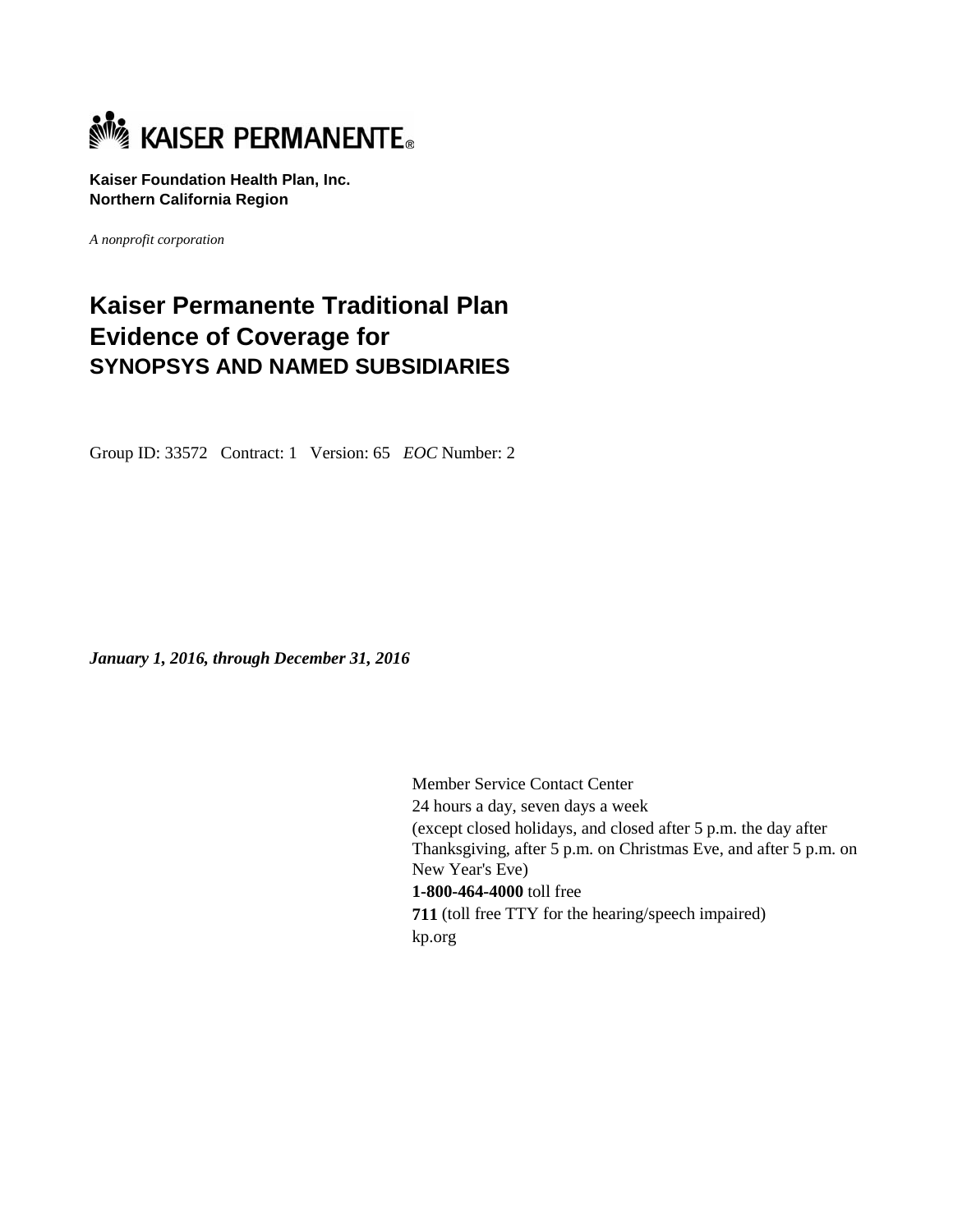# **Help in your language**

Interpreter services, including sign language, are available during all hours of operation at no cost to you. We can also provide you, your family, and friends with any special assistance needed to access our facilities and services. In addition, you may request health plan materials translated in your language, and may also request these materials in large text or in other formats to accommodate your needs. For more information, call our Member Service Contact Center 24 hours a day, seven days a week (except closed holidays, and closed after 5 p.m. the day after Thanksgiving, after 5 p.m. on Christmas Eve, and after 5 p.m. on New Year's Eve) at **1-800-464-4000** (TTY users call **711**).

# **Ayuda en su idioma**

Se ofrecen servicios de intérprete sin costo alguno para usted durante todo el horario de atención, incluida la lengua de señas (sign language). También podemos ofrecerles a usted y a sus familiares y amigos todo tipo de ayuda especial que necesiten para tener acceso a nuestros centros y servicios. Además, puede solicitar que los materiales del plan de salud se traduzcan a su idioma, y que estos materiales sean con letra grande o en otros formatos que se acomoden a sus necesidades. Para obtener más información llame a la Central de Llamadas de Servicio a los Miembros las 24 horas del día, los siete días de la semana (excepto los días festivos y después de las 5 p. m. el día después de *Thanksgiving* [Día de Acción de Gracias], y las vísperas de Navidad y Año Nuevo) al **1-800-788-0616** (usuarios de TTY llamen al **711**).

# 以您的語言提供協助

我們在辦公時間內免費為您提供口譯服務,包括手語在內。我們也可以向您本人、您的家人和 朋友提供使用我們設施和服務时所需的任何特別協助。此外,您可以要求將會員資料翻譯成您 的語言,並且要求這些資料以大字版或其他格式來滿足您的需求。如需更多資訊,請致電我們 的會員服務電話中心,我們每週7天,每天24小時為您服務(節假日全天以及感恩節翌日、聖 誕節前夕和新年前夕下午5時後休息),電話號碼是 1-800-757-7585 (免費電話) (TTY使用 者請撥711)。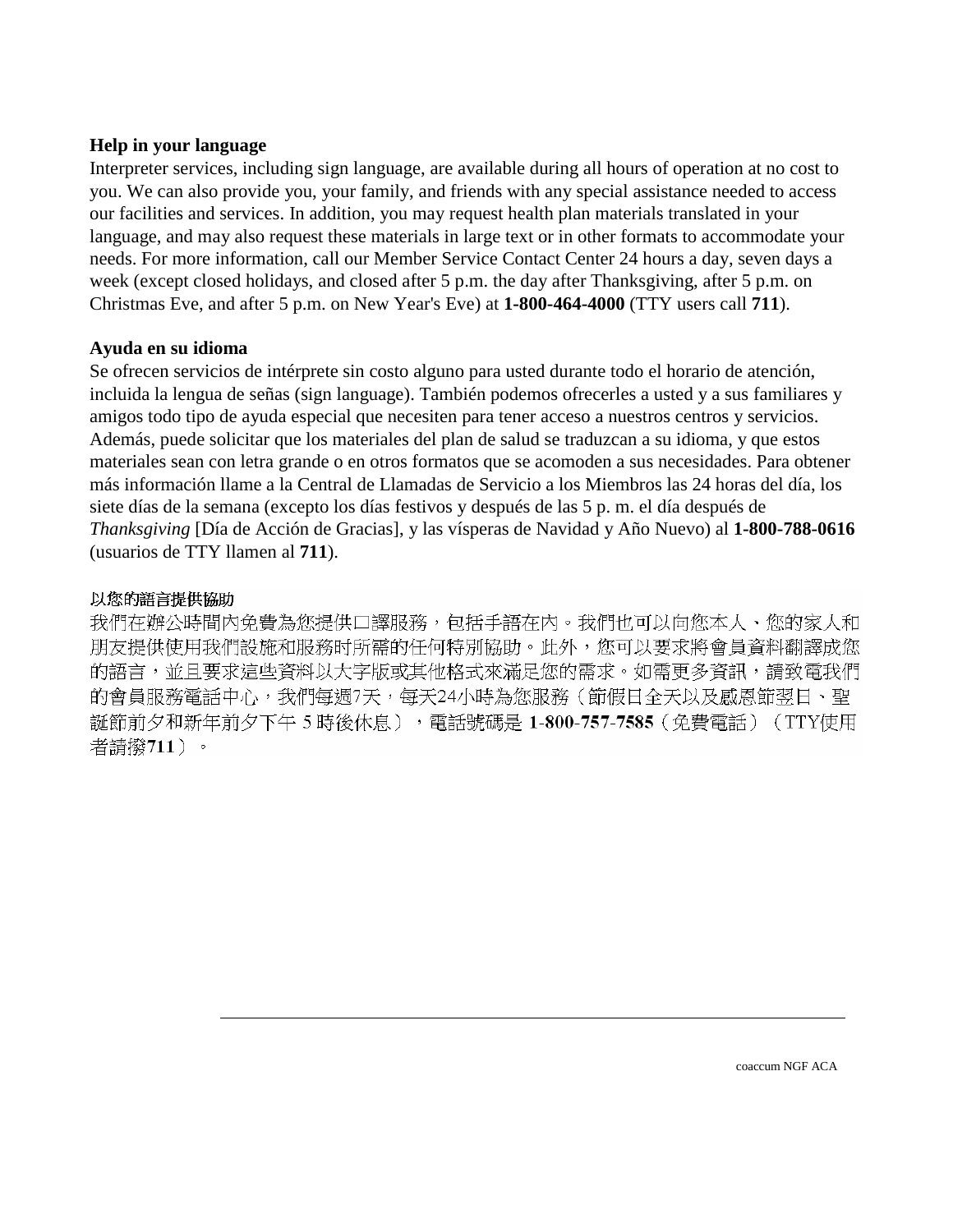# **TABLE OF CONTENTS FOR EOC #2**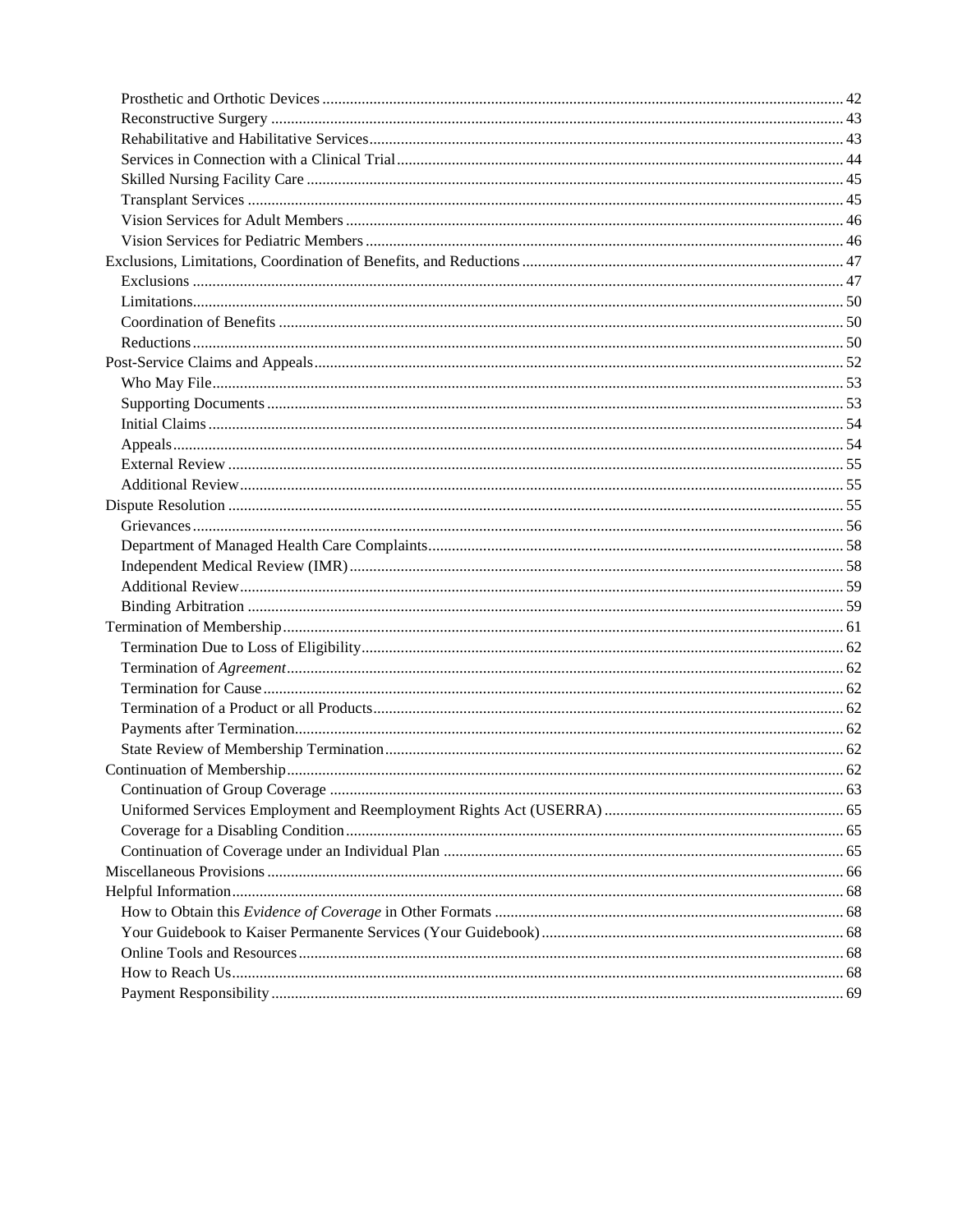# **Benefit Highlights**

#### **Accumulation Period**

The Accumulation Period for this plan is 1/1/16 through 12/31/16 (calendar year).

#### **Plan Out-of-Pocket Maximum**

For Services subject to the maximum, you will not pay any more Cost Share for the rest of the calendar year if the Copayments and Coinsurance you pay for those Services add up to one of the following amounts:

| <b>Plan Deductible</b>                                                   | None           |
|--------------------------------------------------------------------------|----------------|
| <b>Professional Services (Plan Provider office visits)</b>               | <b>You Pay</b> |
| Most Primary Care Visits and most Non-Physician Specialist Visits        | \$30 per visit |
|                                                                          |                |
| Routine physical maintenance exams, including well-woman exams No charge |                |
|                                                                          |                |
|                                                                          |                |
|                                                                          |                |
|                                                                          |                |
|                                                                          |                |
|                                                                          |                |
|                                                                          |                |
| <b>Outpatient Services</b>                                               | <b>You Pay</b> |

| <b>Hospitalization Services</b> | <b>You Pay</b> |
|---------------------------------|----------------|
|                                 |                |
|                                 |                |
|                                 |                |
|                                 |                |
|                                 |                |
|                                 |                |

Room and board, surgery, anesthesia, X-rays, laboratory tests, and drugs . \$400 per admission

# **Emergency Health Coverage You Pay**  You Pay

Emergency Department visits ..................................................................... \$125 per visit

Note: This Cost Share does not apply if admitted directly to the hospital as an inpatient for covered Services (see "Hospitalization Services" for inpatient Cost Share).

| <b>Ambulance Services</b>                                                              | <b>You Pay</b>                 |
|----------------------------------------------------------------------------------------|--------------------------------|
|                                                                                        | \$50 per trip                  |
| <b>Prescription Drug Coverage</b>                                                      | <b>You Pay</b>                 |
| Covered outpatient items in accord with our drug formulary guidelines:                 |                                |
|                                                                                        | \$10 for up to a 30-day supply |
|                                                                                        |                                |
|                                                                                        | \$30 for up to a 30-day supply |
| Most brand-name refills through our mail-order service \$60 for up to a 100-day supply |                                |
| <b>Durable Medical Equipment (DME)</b>                                                 | <b>You Pay</b>                 |
|                                                                                        | 20% Coinsurance                |
| <b>Mental Health Services</b>                                                          | <b>You Pay</b>                 |
|                                                                                        | \$400 per admission            |
|                                                                                        |                                |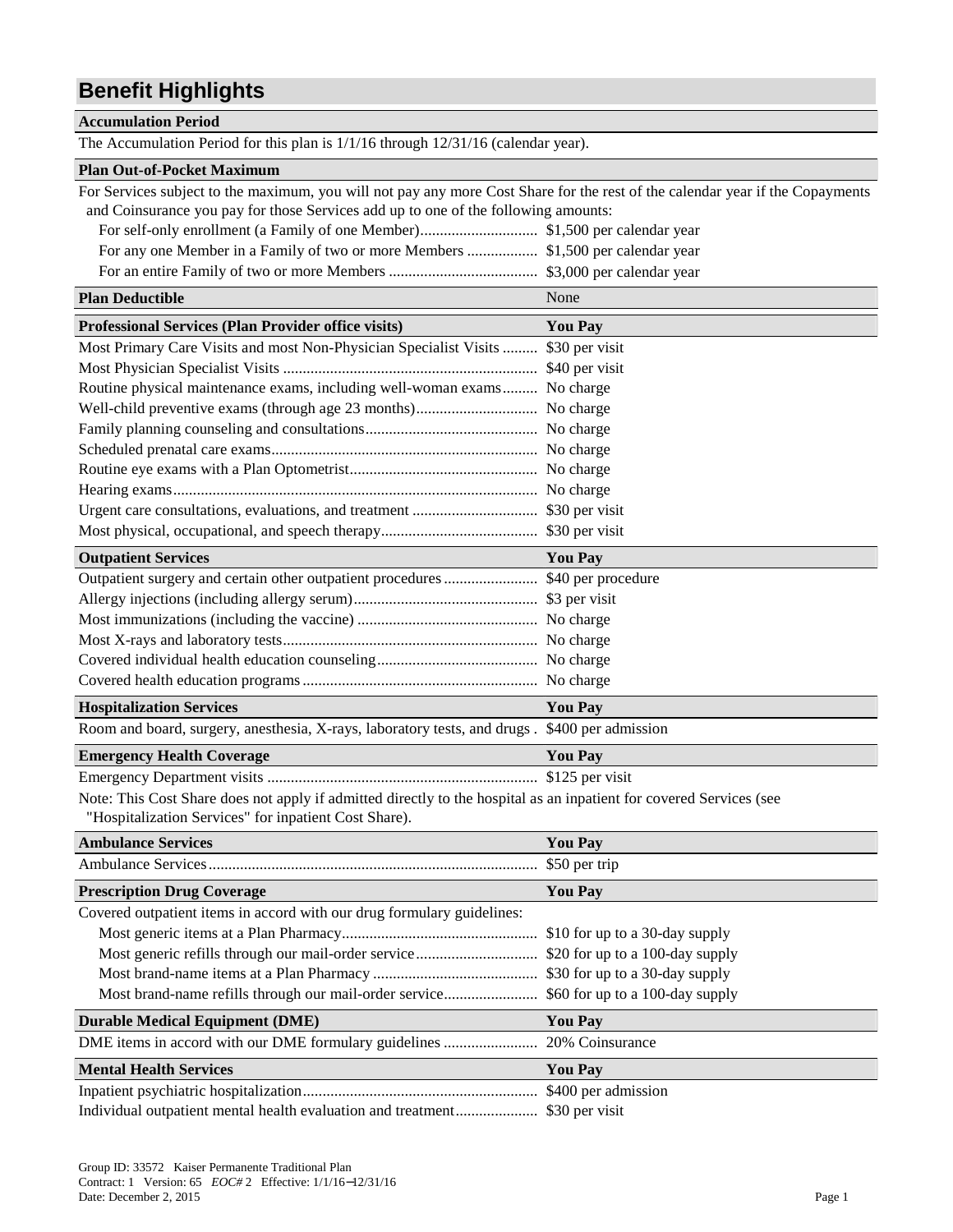| <b>Mental Health Services</b>                                                     | <b>You Pay</b> |
|-----------------------------------------------------------------------------------|----------------|
|                                                                                   |                |
| <b>Chemical Dependency Services</b>                                               | <b>You Pay</b> |
|                                                                                   |                |
| Individual outpatient chemical dependency evaluation and treatment \$30 per visit |                |
|                                                                                   |                |
| <b>Home Health Services</b>                                                       | <b>You Pay</b> |
|                                                                                   | No charge      |
| <b>Other</b>                                                                      | <b>You Pay</b> |
|                                                                                   |                |
| Skilled Nursing Facility care (up to 100 days per benefit period)                 | No charge      |
|                                                                                   | No charge      |
|                                                                                   |                |

This is a summary of the most frequently asked-about benefits. This chart does not explain benefits, Cost Share, out-ofpocket maximums, exclusions, or limitations, nor does it list all benefits and Cost Share amounts. For a complete explanation, please refer to the "Benefits and Your Cost Share" and "Exclusions, Limitations, Coordination of Benefits, and Reductions" sections.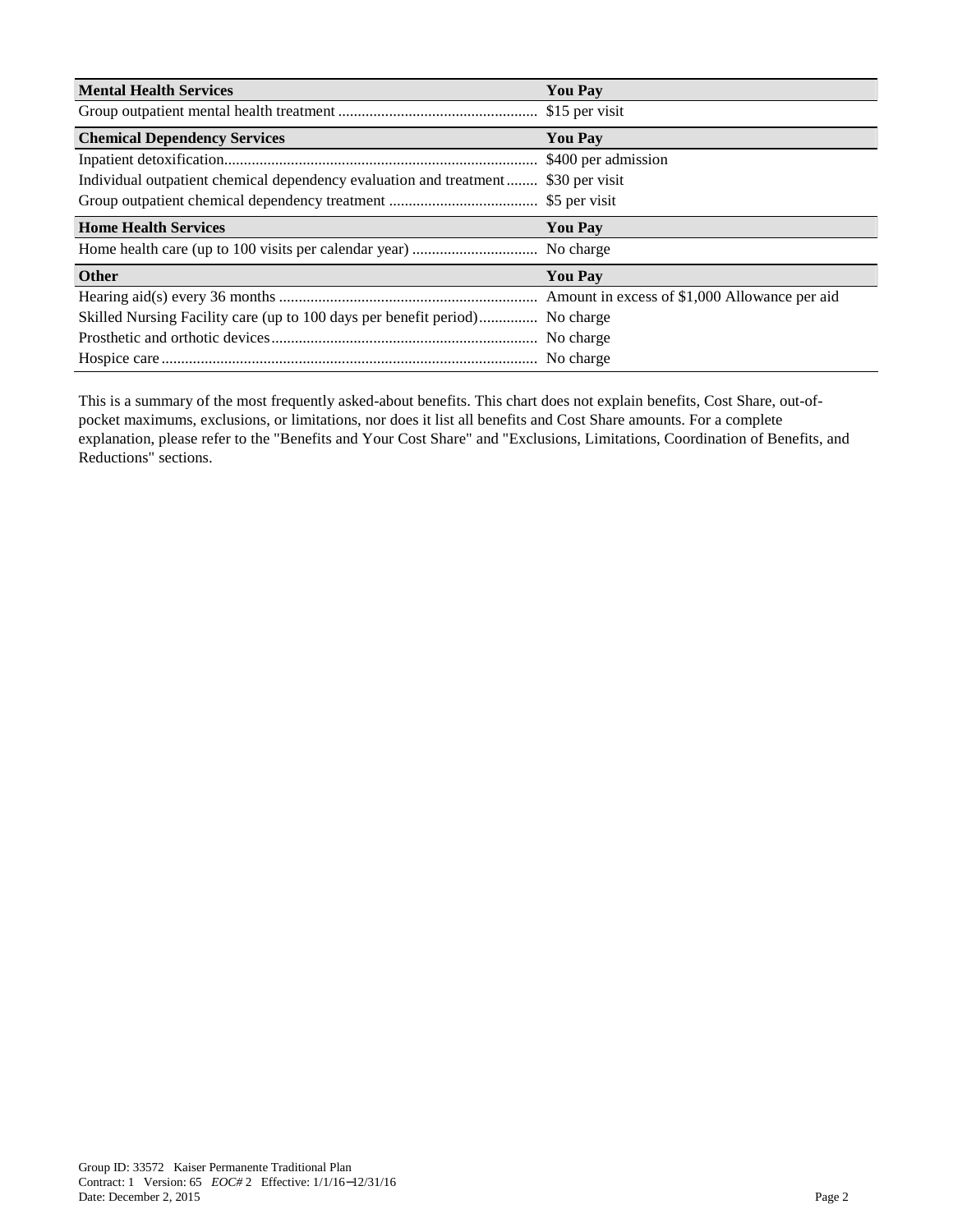# **Introduction**

This *Evidence of Coverage* describes the health care coverage of "Kaiser Permanente Traditional Plan" provided under the *Group Agreement (Agreement)* between Health Plan (Kaiser Foundation Health Plan, Inc.) and your Group (the entity with which Health Plan has entered into the *Agreement*).

This *Evidence of Coverage* is part of the *Agreement* between Health Plan and your Group. The *Agreement* contains additional terms such as Premiums, when coverage can change, the effective date of coverage, and the effective date of termination. The *Agreement* must be consulted to determine the exact terms of coverage. A copy of the *Agreement* is available from your Group.

For benefits provided under any other Health Plan program, refer to that plan's evidence of coverage. For benefits provided under any other program offered by your Group (for example, workers compensation benefits), refer to your Group's materials.

In this *Evidence of Coverage*, Health Plan is sometimes referred to as "we" or "us." Members are sometimes referred to as "you." Some capitalized terms have special meaning in this *Evidence of Coverage*; please see the "Definitions" section for terms you should know.

#### **PLEASE READ THE FOLLOWING INFORMATION SO THAT YOU WILL KNOW FROM WHOM OR WHAT GROUP OF PROVIDERS YOU MAY GET HEALTH CARE.**

It is important to familiarize yourself with your coverage by reading this *Evidence of Coverage* completely, so that you can take full advantage of your Health Plan benefits. Also, if you have special health care needs, please carefully read the sections that apply to you.

# **Term of this Evidence of Coverage**

This *Evidence of Coverage* is for the period January 1, 2016, through December 31, 2016, unless amended. Your Group can tell you whether this *Evidence of Coverage* is still in effect and give you a current one if this *Evidence of Coverage* has expired or been amended.

# **About Kaiser Permanente**

Kaiser Permanente provides Services directly to our Members through an integrated medical care program. Health Plan, Plan Hospitals, and the Medical Group work together to provide our Members with quality care. Our medical care program gives you access to all of the covered Services you may need, such as routine care with your own personal Plan Physician, hospital care, laboratory and pharmacy Services, Emergency Services, Urgent Care, and other benefits described in this *Evidence of Coverage*. Plus, our health education programs offer you great ways to protect and improve your health.

We provide covered Services to Members using Plan Providers located in our Service Area, which is described in the "Definitions" section. You must receive all covered care from Plan Providers inside our Service Area, except as described in the sections listed below for the following Services:

- Authorized referrals as described under "Getting a Referral" in the "How to Obtain Services" section
- Emergency ambulance Services as described under "Ambulance Services" in the "Benefits and Your Cost Share" section
- Emergency Services, Post-Stabilization Care, and Out-of-Area Urgent Care as described in the "Emergency Services and Urgent Care" section
- Hospice care as described under "Hospice Care" in the "Benefits and Your Cost Share" section

# **Definitions**

Some terms have special meaning in this *Evidence of Coverage*. When we use a term with special meaning in only one section of this *Evidence of Coverage*, we define it in that section. The terms in this "Definitions" section have special meaning when capitalized and used in any section of this *Evidence of Coverage*.

**Adult Member:** A Member who is age 19 or older and is not a Pediatric Member. For example, if you turn 19 on June 25, you will be an Adult Member starting July 1.

**Allowance:** A specified credit amount that you can use toward the purchase price of an item. If the price of the item(s) you select exceeds the Allowance, you will pay the amount in excess of the Allowance (and that payment will not apply toward any deductible or out-of-pocket maximum).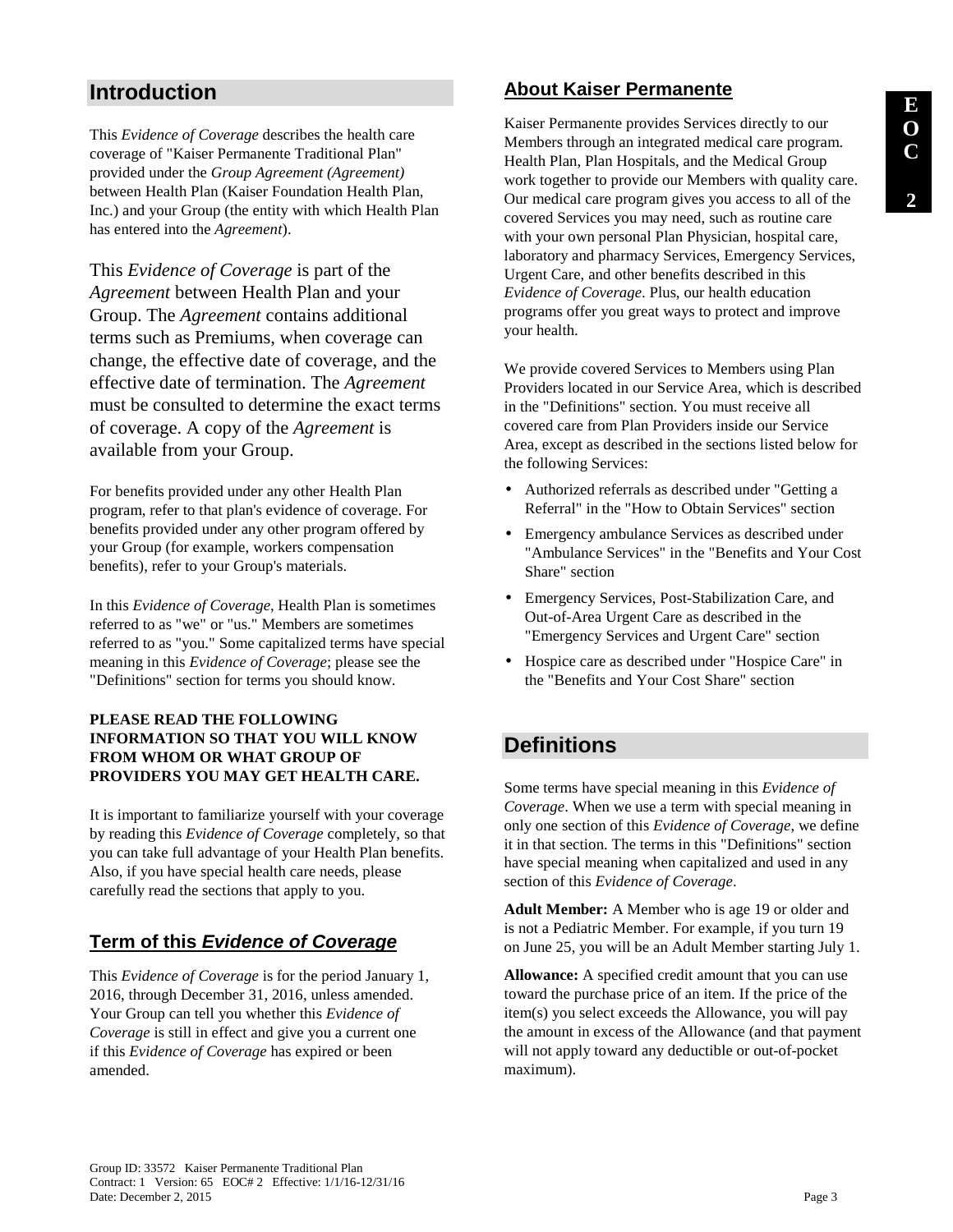**Charges:** "Charges" means the following:

- For Services provided by the Medical Group or Kaiser Foundation Hospitals, the charges in Health Plan's schedule of Medical Group and Kaiser Foundation Hospitals charges for Services provided to Members
- For Services for which a provider (other than the Medical Group or Kaiser Foundation Hospitals) is compensated on a capitation basis, the charges in the schedule of charges that Kaiser Permanente negotiates with the capitated provider
- For items obtained at a pharmacy owned and operated by Kaiser Permanente, the amount the pharmacy would charge a Member for the item if a Member's benefit plan did not cover the item (this amount is an estimate of: the cost of acquiring, storing, and dispensing drugs, the direct and indirect costs of providing Kaiser Permanente pharmacy Services to Members, and the pharmacy program's contribution to the net revenue requirements of Health Plan)
- For all other Services, the payments that Kaiser Permanente makes for the Services or, if Kaiser Permanente subtracts your Cost Share from its payment, the amount Kaiser Permanente would have paid if it did not subtract your Cost Share

**Coinsurance:** A percentage of Charges that you must pay when you receive a covered Service under this *Evidence of Coverage*.

**Copayment:** A specific dollar amount that you must pay when you receive a covered Service under this *Evidence of Coverage*. Note: The dollar amount of the Copayment can be \$0 (no charge).

**Cost Share:** The amount you are required to pay for covered Services. For example, your Cost Share may be a Copayment or Coinsurance. If your coverage includes a Plan Deductible and you receive Services that are subject to the Plan Deductible, your Cost Share for those Services will be Charges until you reach the Plan Deductible.

**Dependent:** A Member who meets the eligibility requirements as a Dependent (for Dependent eligibility requirements, see "Who Is Eligible" in the "Premiums, Eligibility, and Enrollment" section).

**Emergency Medical Condition:** A medical condition manifesting itself by acute symptoms of sufficient severity (including severe pain) such that a reasonable person would have believed that the absence of immediate medical attention would result in any of the following:

- Placing the person's health (or, with respect to a pregnant woman, the health of the woman or her unborn child) in serious jeopardy
- Serious impairment to bodily functions
- Serious dysfunction of any bodily organ or part

A mental health condition is an Emergency Medical Condition when it meets the requirements of the paragraph above, or when the condition manifests itself by acute symptoms of sufficient severity such that either of the following is true:

- The person is an immediate danger to himself or herself or to others
- The person is immediately unable to provide for, or use, food, shelter, or clothing, due to the mental disorder

**Emergency Services:** All of the following with respect to an Emergency Medical Condition:

- A medical screening exam that is within the capability of the emergency department of a hospital, including ancillary services (such as imaging and laboratory Services) routinely available to the emergency department to evaluate the Emergency Medical Condition
- Within the capabilities of the staff and facilities available at the hospital, Medically Necessary examination and treatment required to Stabilize the patient (once your condition is Stabilized, Services you receive are Post Stabilization Care and not Emergency Services)

*Evidence of Coverage (EOC)***:** This *Evidence of Coverage* document, including any amendments, which describes the health care coverage of "Kaiser Permanente Traditional Plan" under Health Plan's *Agreement* with your Group.

**Family:** A Subscriber and all of his or her Dependents.

**Group:** The entity with which Health Plan has entered into the *Agreement* that includes this *Evidence of Coverage*.

**Health Plan:** Kaiser Foundation Health Plan, Inc., a California nonprofit corporation. This *Evidence of Coverage* sometimes refers to Health Plan as "we" or "us."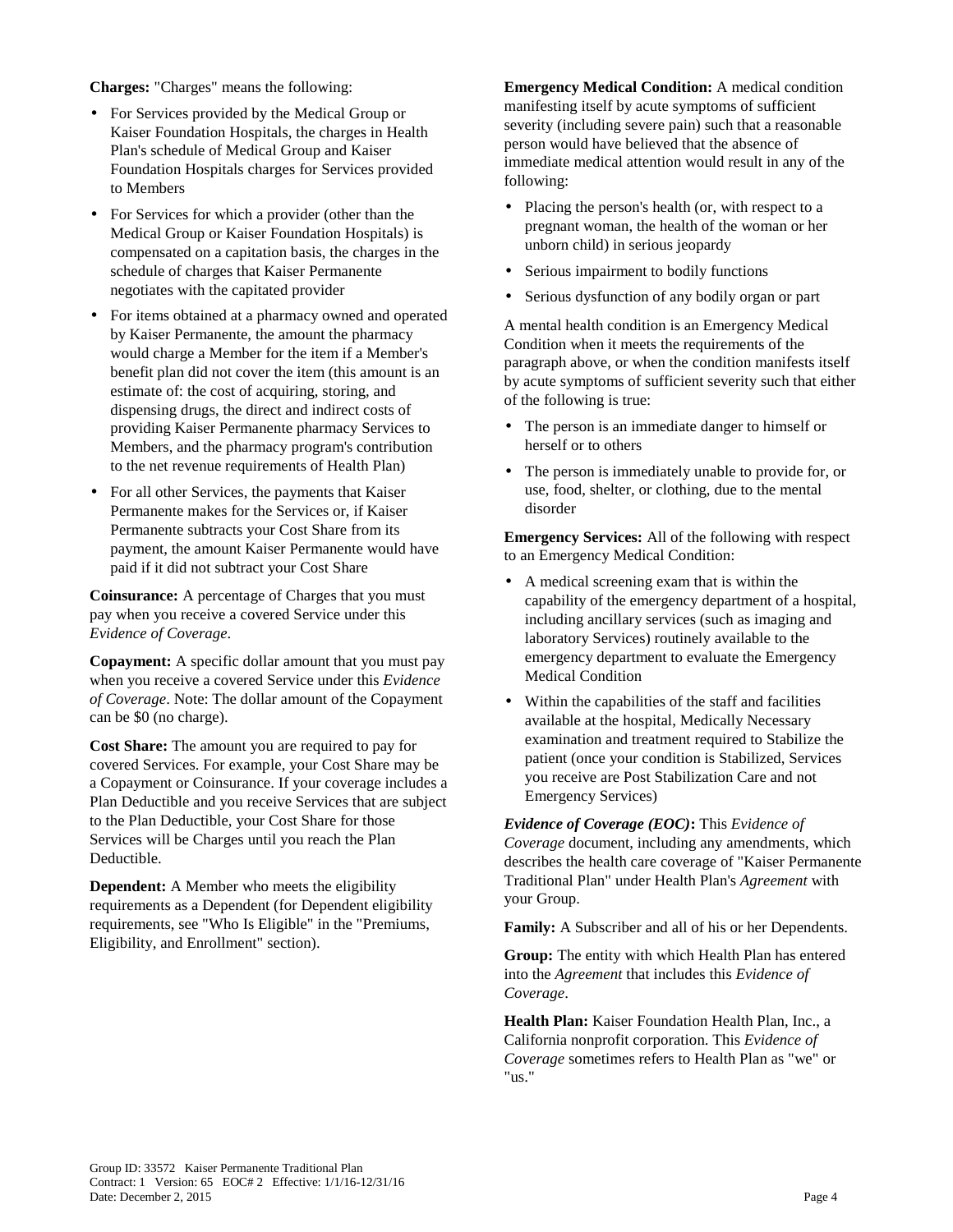**Kaiser Permanente:** Kaiser Foundation Hospitals (a California nonprofit corporation), Health Plan, and the Medical Group.

**Medical Group:** The Permanente Medical Group, Inc., a for-profit professional corporation.

**Medically Necessary:** A Service is Medically Necessary if it is medically appropriate and required to prevent, diagnose, or treat your condition or clinical symptoms in accord with generally accepted professional standards of practice that are consistent with a standard of care in the medical community.

**Medicare:** The federal health insurance program for people 65 years of age or older, some people under age 65 with certain disabilities, and people with end-stage renal disease (generally those with permanent kidney failure who need dialysis or a kidney transplant). In this *Evidence of Coverage*, Members who are "eligible for" Medicare Part A or B are those who would qualify for Medicare Part A or B coverage if they applied for it. Members who "have" Medicare Part A or B are those who have been granted Medicare Part A or B coverage.

**Member:** A person who is eligible and enrolled under this *Evidence of Coverage*, and for whom we have received applicable Premiums. This *Evidence of Coverage* sometimes refers to a Member as "you."

**Non-Physician Specialist Visits:** Consultations, evaluations, and treatment by non-physician specialists (such as nurse practitioners, physician assistants, optometrists, podiatrists, and audiologists).

**Non–Plan Hospital:** A hospital other than a Plan Hospital.

**Non–Plan Physician:** A physician other than a Plan Physician.

**Non–Plan Provider:** A provider other than a Plan Provider.

**Out-of-Area Urgent Care:** Medically Necessary Services to prevent serious deterioration of your (or your unborn child's) health resulting from an unforeseen illness, unforeseen injury, or unforeseen complication of an existing condition (including pregnancy) if all of the following are true:

- You are temporarily outside our Service Area
- A reasonable person would have believed that your (or your unborn child's) health would seriously deteriorate if you delayed treatment until you returned to our Service Area

**Pediatric Member:** A Member from birth through the end of the month of his or her 19th birthday. For example, if you turn 19 on June 25, you will be an Adult Member starting July 1 and your last minute as a Pediatric Member will be 11:59 p.m. on June 30.

**Physician Specialist Visits:** Consultations, evaluations, and treatment by physician specialists, including personal Plan Physicians who are not Primary Care Physicians.

**Plan Deductible:** The amount you must pay in the calendar year for certain Services before we will cover those Services at the applicable Copayment or Coinsurance in that calendar year. Please refer to the "Benefits and Your Cost Share" section to learn whether your coverage includes a Plan Deductible, the Services that are subject to the Plan Deductible, and the Plan Deductible amount.

**Plan Facility:** Any facility listed on our website at **kp.org/facilities** for our Service Area, except that Plan Facilities are subject to change at any time without notice. For the current locations of Plan Facilities, please call our Member Service Contact Center.

**Plan Hospital:** Any hospital listed on our website at **kp.org/facilities** for our Service Area, except that Plan Hospitals are subject to change at any time without notice. For the current locations of Plan Hospitals, please call our Member Service Contact Center.

**Plan Medical Office:** Any medical office listed on our website at **kp.org/facilities** for our Service Area, except that Plan Medical Offices are subject to change at any time without notice. For the current locations of Plan Medical Offices, please call our Member Service Contact Center.

**Plan Optical Sales Office:** An optical sales office owned and operated by Kaiser Permanente or another optical sales office that we designate. Please refer to *Your Guidebook* for a list of Plan Optical Sales Offices in your area, except that Plan Optical Sales Offices are subject to change at any time without notice. For the current locations of Plan Optical Sales Offices, please call our Member Service Contact Center.

**Plan Optometrist:** An optometrist who is a Plan Provider.

**Plan Out-of-Pocket Maximum:** The total amount of Cost Share you must pay under this *Evidence of Coverage* in the calendar year for certain covered Services that you receive in the same calendar year. Please refer to the "Benefits and Your Cost Share" section to find your Plan Out-of-Pocket Maximum amount and to learn which Services apply to the Plan Out-of-Pocket Maximum.

**Plan Pharmacy:** A pharmacy owned and operated by Kaiser Permanente or another pharmacy that we designate. Please refer to *Your Guidebook* for a list of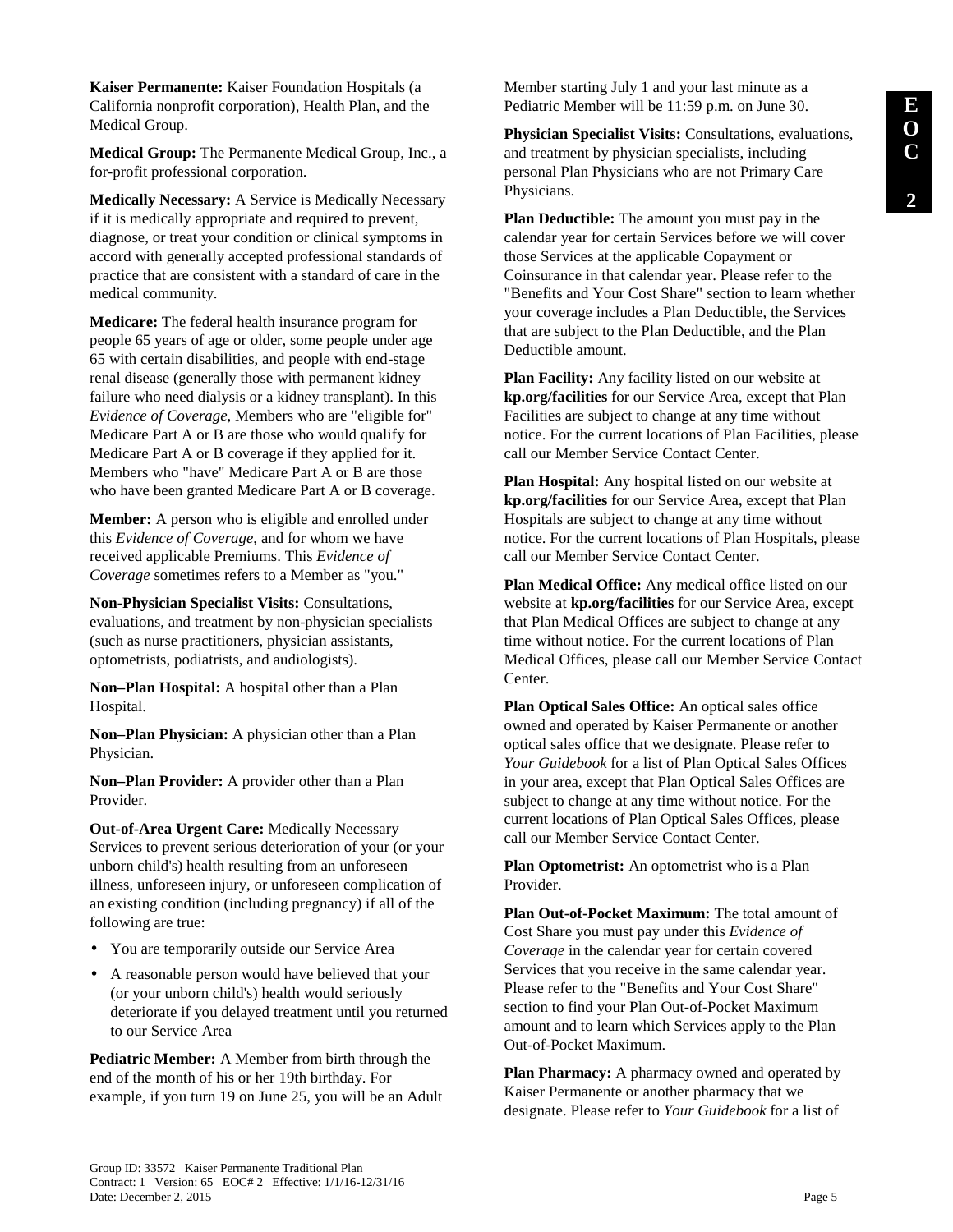Plan Pharmacies in your area, except that Plan Pharmacies are subject to change at any time without notice. For the current locations of Plan Pharmacies, please call our Member Service Contact Center.

**Plan Physician:** Any licensed physician who is an employee of the Medical Group, or any licensed physician who contracts to provide Services to Members (but not including physicians who contract only to provide referral Services).

**Plan Provider:** A Plan Hospital, a Plan Physician, the Medical Group, a Plan Pharmacy, or any other health care provider that we designate as a Plan Provider.

**Plan Skilled Nursing Facility:** A Skilled Nursing Facility approved by Health Plan.

**Post-Stabilization Care:** Medically Necessary Services related to your Emergency Medical Condition that you receive in a hospital (including the Emergency Department) after your treating physician determines that this condition is Stabilized.

**Premiums:** The periodic amounts that your Group is responsible for paying for your membership under this *Evidence of Coverage*, except that you are responsible for paying Premiums if you have Cal-COBRA coverage.

**Preventive Services:** Covered Services that prevent or detect illness and do one or more of the following:

- Protect against disease and disability or further progression of a disease
- Detect disease in its earliest stages before noticeable symptoms develop

**Primary Care Physicians:** Generalists in internal medicine, pediatrics, and family practice, and specialists in obstetrics/gynecology whom the Medical Group designates as Primary Care Physicians. Please refer to our website at **kp.org** for a directory of Primary Care Physicians, except that the directory is subject to change without notice. For the current list of physicians that are available as Primary Care Physicians, please call the personal physician selection department at the phone number listed in *Your Guidebook*.

**Primary Care Visits:** Evaluations and treatment provided by Primary Care Physicians and primary care Plan Providers who are not physicians (such as nurse practitioners).

**Region:** A Kaiser Foundation Health Plan organization or allied plan that conducts a direct-service health care program. Regions may change on January 1 of each year and are currently the District of Columbia and parts of Northern California, Southern California, Colorado, Georgia, Hawaii, Idaho, Maryland, Oregon, Virginia, and Washington. For the current list of Region locations, please visit our website at **kp.org** or call our Member Service Contact Center.

**Service Area:** The ZIP codes below for each county are in our Service Area:

- All ZIP codes in Alameda County are inside our Service Area: 94501–02, 94514, 94536–46, 94550– 52, 94555, 94557, 94560, 94566, 94568, 94577–80, 94586–88, 94601–15, 94617–21, 94622–24, 94649, 94659–62, 94666, 94701–10, 94712, 94720, 95377, 95391
- The following ZIP codes in Amador County are inside our Service Area: 95640, 95669
- All ZIP codes in Contra Costa County are inside our Service Area: 94505–07, 94509, 94511, 94513–14, 94516–31, 94547–49, 94551, 94553, 94556, 94561, 94563–65, 94569–70, 94572, 94575, 94582–83, 94595–98, 94706–08, 94801–08, 94820, 94850
- The following ZIP codes in El Dorado County are inside our Service Area: 95613–14, 95619, 95623, 95633–35, 95651, 95664, 95667, 95672, 95682, 95762
- The following ZIP codes in Fresno County are inside our Service Area: 93242, 93602, 93606–07, 93609, 93611–13, 93616, 93618–19, 93624–27, 93630–31, 93646, 93648–52, 93654, 93656–57, 93660, 93662, 93667–68, 93675, 93701–12, 93714–18, 93720–30, 93737, 93740–41, 93744–45, 93747, 93750, 93755, 93760–61, 93764–65, 93771–79, 93786, 93790–94, 93844, 93888
- The following ZIP codes in Kings County are inside our Service Area: 93230, 93232, 93242, 93631, 93656
- The following ZIP codes in Madera County are inside our Service Area: 93601–02, 93604, 93614, 93623, 93626, 93636–39, 93643–45, 93653, 93669, 93720
- All ZIP codes in Marin County are inside our Service Area: 94901, 94903–04, 94912–15, 94920, 94924– 25, 94929–30, 94933, 94937–42, 94945–50, 94956– 57, 94960, 94963–66, 94970–71, 94973–74, 94976– 79
- The following ZIP codes in Mariposa County are inside our Service Area: 93601, 93623, 93653
- The following ZIP codes in Napa County are inside our Service Area: 94503, 94508, 94515, 94558–59, 94562, 94567, 94573–74, 94576, 94581, 94599, 95476
- The following ZIP codes in Placer County are inside our Service Area: 95602–04, 95626, 95648, 95650, 95658, 95661, 95663, 95668, 95677–78, 95681, 95703, 95722, 95736, 95746–47, 95765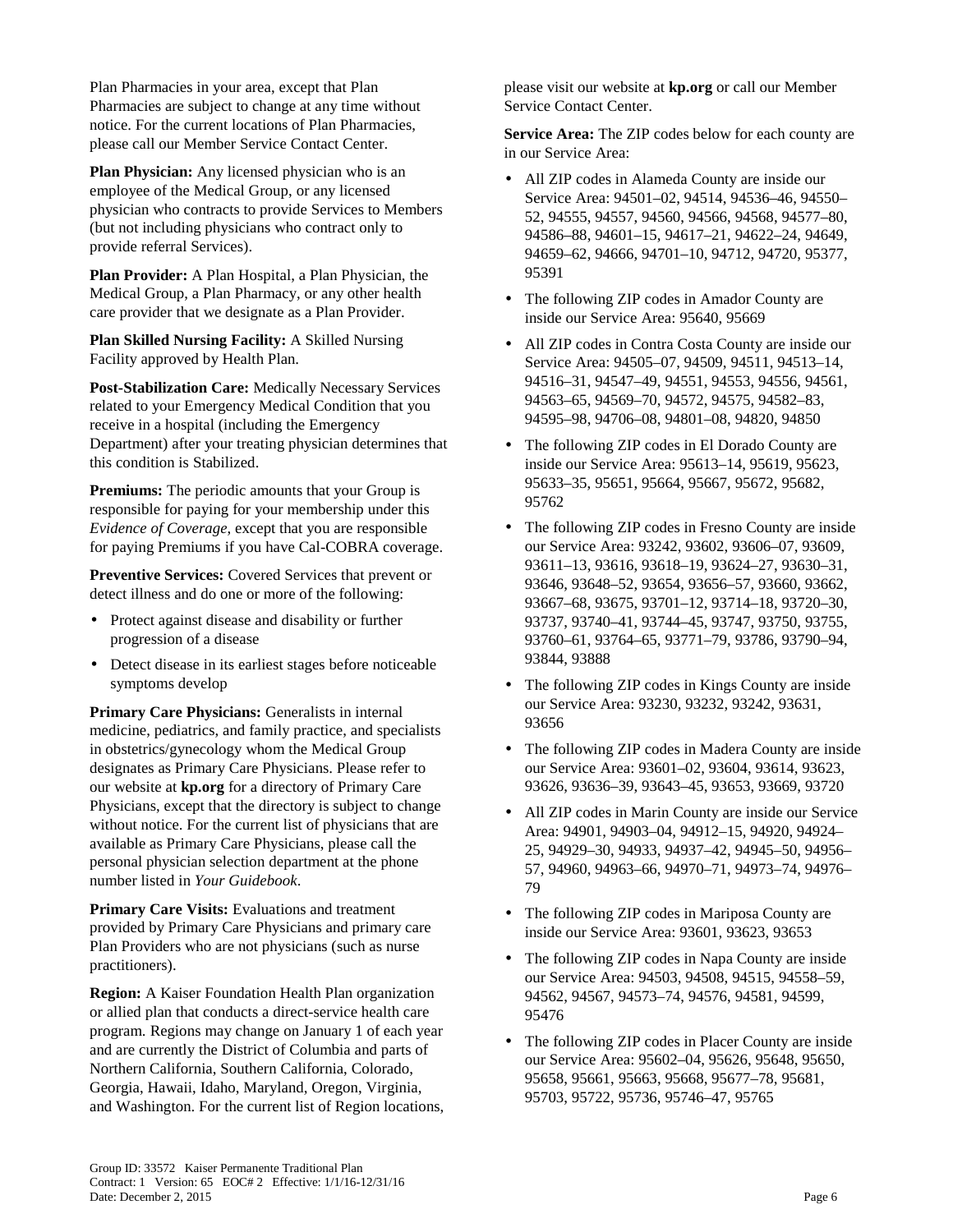- All ZIP codes in Sacramento County are inside our Service Area: 94203–09, 94211, 94229–30, 94232, 94234–37, 94239–40, 94244, 94247–50, 94252, 94254, 94256–59, 94261–63, 94267–69, 94271, 94273–74, 94277–80, 94282–91, 94293–98, 94571, 95608–11, 95615, 95621, 95624, 95626, 95628, 95630, 95632, 95638–41, 95652, 95655, 95660, 95662, 95670–71, 95673, 95678, 95680, 95683, 95690, 95693, 95741–42, 95757–59, 95763, 95811– 38, 95840–43, 95851–53, 95860, 95864–67, 95894, 95899
- All ZIP codes in San Francisco County are inside our Service Area: 94102–05, 94107–12, 94114–27, 94129–34, 94137, 94139–47, 94151, 94158–61, 94163–64, 94172, 94177, 94188
- All ZIP codes in San Joaquin County are inside our Service Area: 94514, 95201–13, 95215, 95219–20, 95227, 95230–31, 95234, 95236–37, 95240–42, 95253, 95258, 95267, 95269, 95296–97, 95304, 95320, 95330, 95336–37, 95361, 95366, 95376–78, 95385, 95391, 95632, 95686, 95690
- All ZIP codes in San Mateo County are inside our Service Area: 94002, 94005, 94010–11, 94014–21, 94025–28, 94030, 94037–38, 94044, 94060–66, 94070, 94074, 94080, 94083, 94128, 94303, 94401– 04, 94497
- The following ZIP codes in Santa Clara County are inside our Service Area: 94022–24, 94035, 94039–43, 94085–89, 94301–06, 94309, 94550, 95002, 95008– 09, 95011, 95013–15, 95020–21, 95026, 95030–33, 95035–38, 95042, 95044, 95046, 95050–56, 95070– 71, 95076, 95101, 95103, 95106, 95108–13, 95115– 36, 95138–41, 95148, 95150–61, 95164, 95170, 95172–73, 95190–94, 95196
- All ZIP codes in Solano County are inside our Service Area: 94510, 94512, 94533–35, 94571, 94585, 94589–92, 95616, 95620, 95625, 95687–88, 95690, 95694, 95696
- The following ZIP codes in Sonoma County are inside our Service Area: 94515, 94922–23, 94926–28, 94931, 94951–55, 94972, 94975, 94999, 95401–07, 95409, 95416, 95419, 95421, 95425, 95430–31, 95433, 95436, 95439, 95441–42, 95444, 95446, 95448, 95450, 95452, 95462, 95465, 95471–73, 95476, 95486–87, 95492
- All ZIP codes in Stanislaus County are inside our Service Area: 95230, 95304, 95307, 95313, 95316, 95319, 95322–23, 95326, 95328–29, 95350–58, 95360–61, 95363, 95367–68, 95380–82, 95385–87, 95397
- The following ZIP codes in Sutter County are inside our Service Area: 95626, 95645, 95659, 95668, 95674, 95676, 95692, 95836–37
- The following ZIP codes in Tulare County are inside our Service Area: 93238, 93261, 93618, 93631, 93646, 93654, 93666, 93673
- The following ZIP codes in Yolo County are inside our Service Area: 95605, 95607, 95612, 95616–18, 95645, 95691, 95694–95, 95697–98, 95776, 95798– 99
- The following ZIP codes in Yuba County are inside our Service Area: 95692, 95903, 95961

For each ZIP code listed for a county, our Service Area includes only the part of that ZIP code that is in that county. When a ZIP code spans more than one county, the part of that ZIP code that is in another county is not inside our Service Area unless that other county is listed above and that ZIP code is also listed for that other county.

If you have a question about whether a ZIP code is in our Service Area, please call our Member Service Contact Center.

Note: We may expand our Service Area at any time by giving written notice to your Group. ZIP codes are subject to change by the U.S. Postal Service.

**Services:** Health care services or items ("health care" includes both physical health care and mental health care) and behavioral health treatment covered under "Behavioral Health Treatment for Pervasive Developmental Disorder or Autism" in the "Benefits and Your Cost Share" section.

**Skilled Nursing Facility:** A facility that provides inpatient skilled nursing care, rehabilitation services, or other related health services and is licensed by the state of California. The facility's primary business must be the provision of 24-hour-a-day licensed skilled nursing care. The term "Skilled Nursing Facility" does not include convalescent nursing homes, rest facilities, or facilities for the aged, if those facilities furnish primarily custodial care, including training in routines of daily living. A "Skilled Nursing Facility" may also be a unit or section within another facility (for example, a hospital) as long as it continues to meet this definition.

**Spouse:** The person to whom the Subscriber is legally married under applicable law. For the purposes of this *Evidence of Coverage*, the term "Spouse" includes the Subscriber's domestic partner. "Domestic partners" are two people who are registered and legally recognized as domestic partners by California (if your Group allows enrollment of domestic partners not legally recognized as domestic partners by California, "Spouse" also includes the Subscriber's domestic partner who meets your Group's eligibility requirements for domestic partners).

**Stabilize:** To provide the medical treatment of the Emergency Medical Condition that is necessary to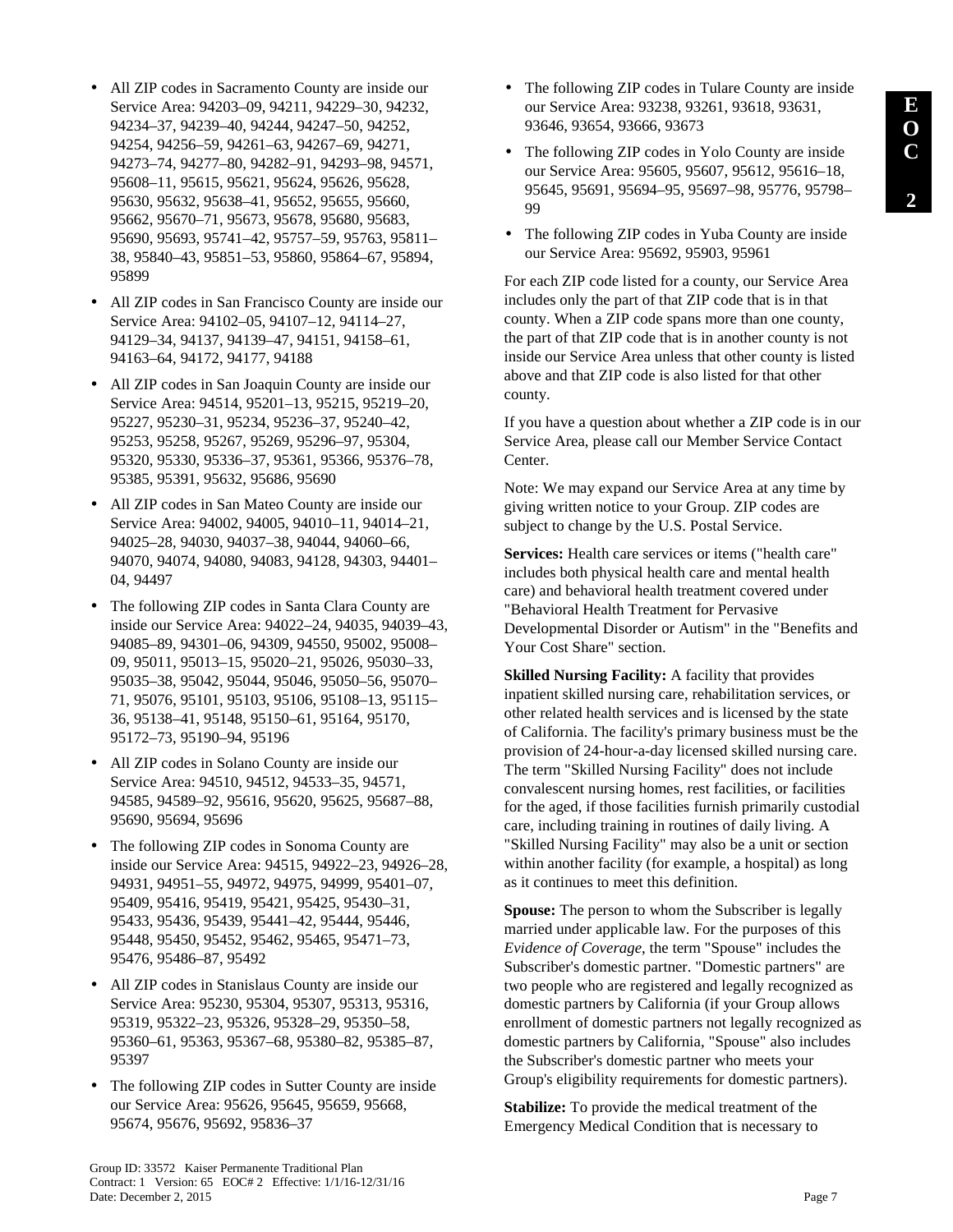assure, within reasonable medical probability, that no material deterioration of the condition is likely to result from or occur during the transfer of the person from the facility. With respect to a pregnant woman who is having contractions, when there is inadequate time to safely transfer her to another hospital before delivery (or the transfer may pose a threat to the health or safety of the woman or unborn child), "Stabilize" means to deliver (including the placenta).

**Subscriber:** A Member who is eligible for membership on his or her own behalf and not by virtue of Dependent status and who meets the eligibility requirements as a Subscriber (for Subscriber eligibility requirements, see "Who Is Eligible" in the "Premiums, Eligibility, and Enrollment" section).

**Urgent Care:** Medically Necessary Services for a condition that requires prompt medical attention but is not an Emergency Medical Condition.

# **Premiums, Eligibility, and Enrollment**

# **Premiums**

Your Group is responsible for paying Premiums, except that you are responsible for paying Premiums as described in the "Continuation of Membership" section if you have Cal-COBRA coverage under this *Evidence of Coverage*. If you are responsible for any contribution to the Premiums that your Group pays, your Group will tell you the amount, when Premiums are effective, and how to pay your Group (through payroll deduction, for example).

# **Who Is Eligible**

To enroll and to continue enrollment, you must meet all of the eligibility requirements described in this "Who Is Eligible" section, including your Group's eligibility requirements and our Service Area eligibility requirements.

#### **Group eligibility requirements**

You must meet your Group's eligibility requirements, such as the minimum number of hours that employees must work. Your Group is required to inform Subscribers of its eligibility requirements.

#### **Service Area eligibility requirements**

The "Definitions" section describes our Service Area and how it may change.

Subscribers must live or work inside our Service Area at the time they enroll. If after enrollment the Subscriber no longer lives or works inside our Service Area, the Subscriber can continue membership unless (1) he or she lives inside or moves to the service area of another Region and does not work inside our Service Area, or (2) your Group does not allow continued enrollment of Subscribers who do not live or work inside our Service Area.

Dependent children of the Subscriber or of the Subscriber's Spouse may live anywhere inside or outside our Service Area. Other Dependents may live anywhere, except that they are not eligible to enroll or to continue enrollment if they live in or move to the service area of another Region.

If you are not eligible to continue enrollment because you live in or move to the service area of another Region, please contact your Group to learn about your Group health care options:

- **Regions outside California.** You may be able to enroll in the service area of another Region if there is an agreement between your Group and that Region, but the plan, including coverage, premiums, and eligibility requirements, might not be the same as under this *Evidence of Coverage*
- **Southern California Region's service area.** Your Group may have an arrangement with us that permits membership in the Southern California Region, but the plan, including coverage, premiums, and eligibility requirements, might not be the same as under this *Evidence of Coverage.* All terms and conditions in your application for enrollment in the Northern California Region, including the Arbitration Agreement, will continue to apply if the Subscriber does not submit a new enrollment form

For more information about the service areas of the other Regions, please call our Member Service Contact Center.

#### **Eligibility as a Subscriber**

You may be eligible to enroll and continue enrollment as a Subscriber if you are:

- An employee of your Group
- A proprietor or partner of your Group
- Otherwise entitled to coverage under a trust agreement, retirement benefit program, or employment contract (unless the Internal Revenue Service considers you self-employed)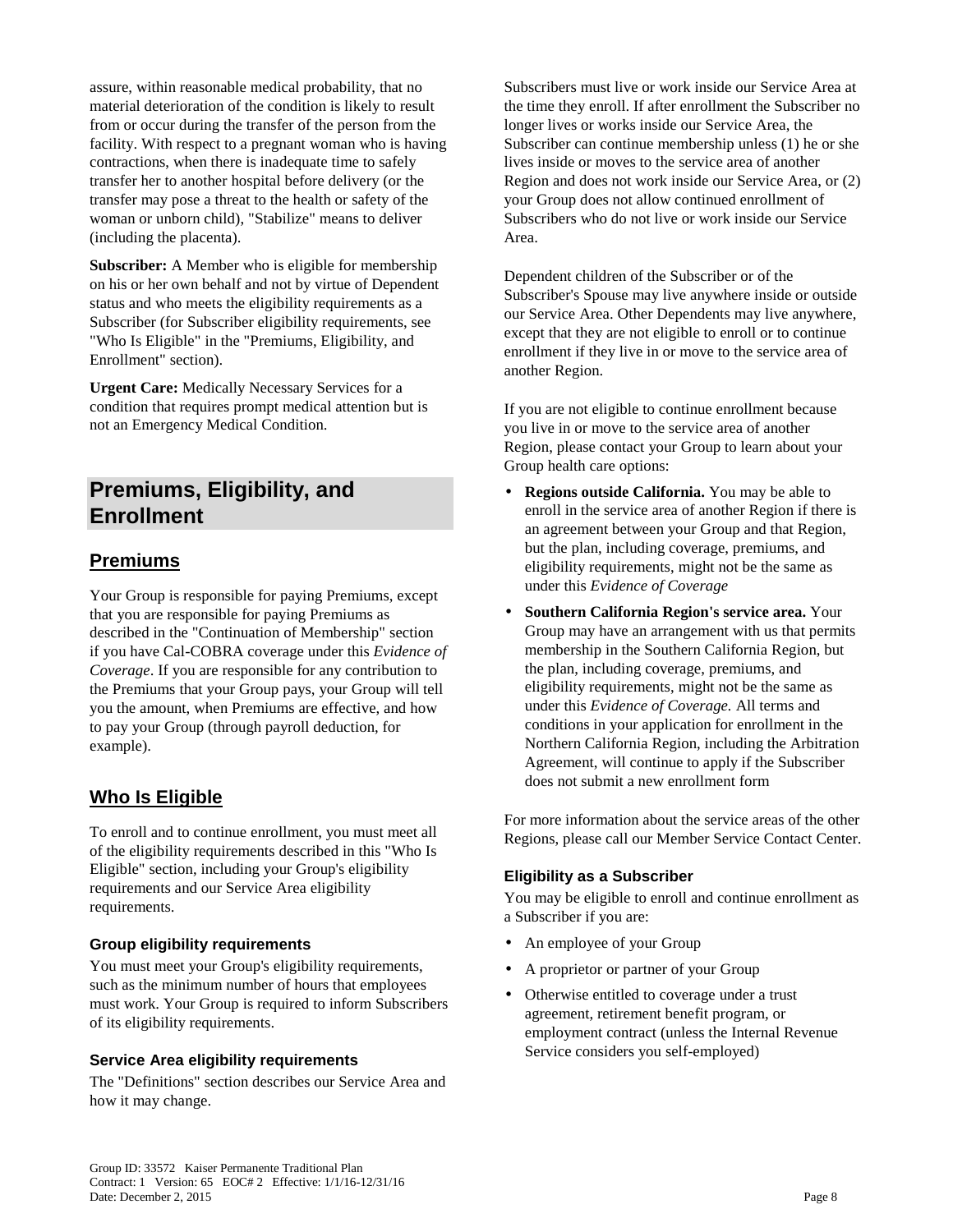# **Newborn coverage**

If you are already enrolled under this *Evidence of Coverage* and have a baby, your newborn will automatically be covered for 31 days from the date of birth. If you do not enroll the newborn within 31 days, he or she is covered for only 31 days (including the date of birth).

# **Eligibility as a Dependent**

Dependent eligibility is subject to your Group's eligibility requirements, which are not described in this *Evidence of Coverage*. You can obtain your Group's eligibility requirements directly from your Group. If you are a Subscriber under this *Evidence of Coverage* and if your Group allows enrollment of Dependents, Health Plan allows the following persons to enroll as your Dependents under this *Evidence of Coverage*:

- Your Spouse
- Your or your Spouse's Dependent children, who are under age 26, if they are any of the following:
	- ♦ sons, daughters, or stepchildren
	- ♦ adopted children
	- ♦ children placed with you for adoption, but not including children placed with you for foster care
	- ♦ children for whom you or your Spouse is the court-appointed guardian (or was when the child reached age 18)
- Children whose parent is a Dependent under your family coverage (including adopted children and children placed with your Dependent for adoption, but not including children placed with your Dependent for foster care) if they meet all of the following requirements:
	- ♦ they are not married and do not have a domestic partner (for the purposes of this requirement only, "domestic partner" means someone who is registered and legally recognized as a domestic partner by California)
	- $\leftrightarrow$  they are under age 26
	- ♦ they receive all of their support and maintenance from you or your Spouse
	- ♦ they permanently reside with you or your Spouse
- Dependent children of the Subscriber or Spouse (including adopted children and children placed with you for adoption, but not including children placed with you for foster care) who reach the age limit may continue coverage under this *Evidence of Coverage* if all of the following conditions are met:
	- ♦ they meet all requirements to be a Dependent except for the age limit
	- ♦ your Group permits enrollment of Dependents
- ♦ they are incapable of self-sustaining employment because of a physically- or mentally-disabling injury, illness, or condition that occurred before they reached the age limit for Dependents
- ♦ they receive 50 percent or more of their support and maintenance from you or your Spouse
- ♦ you give us proof of their incapacity and dependency within 60 days after we request it (see "Disabled Dependent certification" below in this "Eligibility as a Dependent" section)
- Certain Dependents may continue their memberships for a limited time after membership would otherwise terminate as a result of the Subscriber's death if permitted by your Group (please ask your Group for details)

**Disabled Dependent certification.** One of the requirements for a Dependent to be eligible to continue coverage as a disabled Dependent is that the Subscriber must provide us documentation of the dependent's incapacity and dependency as follows:

- If the child is a Member, we will send the Subscriber a notice of the Dependent's membership termination due to loss of eligibility at least 90 days before the date coverage will end due to reaching the age limit. The Dependent's membership will terminate as described in our notice unless the Subscriber provides us documentation of the Dependent's incapacity and dependency within 60 days of receipt of our notice and we determine that the Dependent is eligible as a disabled dependent. If the Subscriber provides us this documentation in the specified time period and we do not make a determination about eligibility before the termination date, coverage will continue until we make a determination. If we determine that the Dependent does not meet the eligibility requirements as a disabled dependent, we will notify the Subscriber that the Dependent is not eligible and let the Subscriber know the membership termination date. If we determine that the Dependent is eligible as a disabled dependent, there will be no lapse in coverage. Also, starting two years after the date that the Dependent reached the age limit, the Subscriber must provide us documentation of the Dependent's incapacity and dependency annually within 60 days after we request it so that we can determine if the Dependent continues to be eligible as a disabled dependent
- If the child is not a Member because you are changing coverages, you must give us proof, within 60 days after we request it, of the child's incapacity and dependency as well as proof of the child's coverage under your prior coverage. In the future, you must provide proof of the child's continued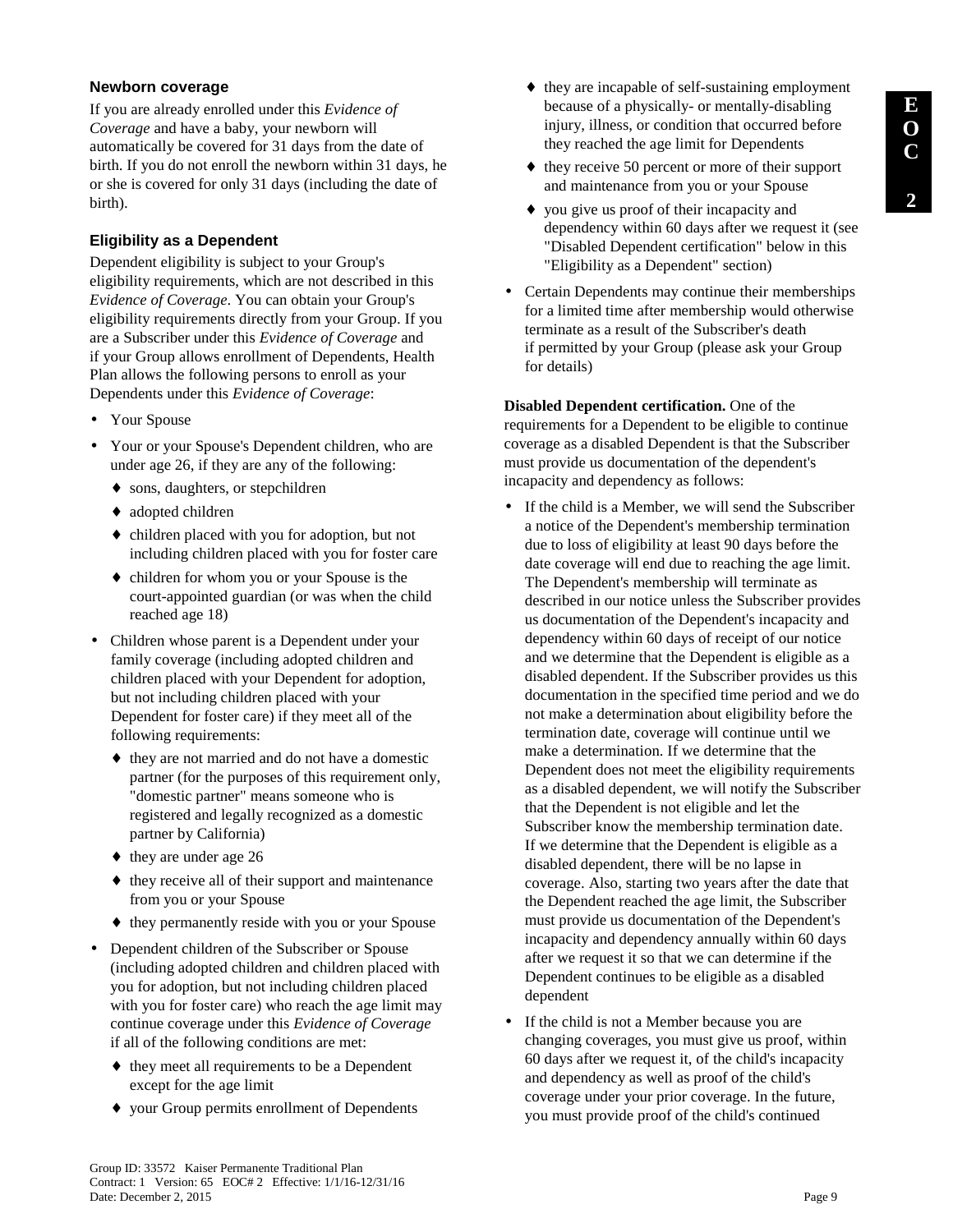incapacity and dependency within 60 days after your receive our request, but not more frequently than annually

**If the Subscriber is enrolled under a Kaiser Permanente Senior Advantage plan.** The dependent eligibility rules described in the "Eligibility as a Dependent" section also apply if you are a subscriber under Kaiser Permanente Senior Advantage. All of your dependents who are enrolled under this or any other non-Medicare evidence of coverage offered by your Group must be enrolled under the same non-Medicare evidence of coverage. A "non-Medicare" evidence of coverage is one that does not require members to have Medicare.

# **Persons barred from enrolling**

You cannot enroll if you have had your entitlement to receive Services through Health Plan terminated for cause.

## **Members with Medicare and retirees**

This *Evidence of Coverage* is not intended for most Medicare beneficiaries and some Groups do not offer coverage to retirees. If, during the term of this *Evidence of Coverage*, you are (or become) eligible for Medicare (please see "Medicare" in the "Definitions" section for the meaning of "eligible for" Medicare) or you retire, please ask your Group about your membership options as follows:

- If a Subscriber who has Medicare Part B retires and the Subscriber's Group has a Kaiser Permanente Senior Advantage plan for retirees, the Subscriber should enroll in the plan if eligible
- If the Subscriber has dependents who have Medicare and your Group has a Kaiser Permanente Senior Advantage plan (or of one our other plans that require members to have Medicare), the Subscriber may be able to enroll them as dependents under that plan
- If the Subscriber retires and your Group does not offer coverage to retirees, you may be eligible to continue membership as described in the "Continuation of Membership" section
- If federal law requires that your Group's health care coverage be primary and Medicare coverage be secondary, your coverage under this *Evidence of Coverage* will be the same as it would be if you had not become eligible for Medicare. However, you may also be eligible to enroll in Kaiser Permanente Senior Advantage through your Group if you have Medicare Part B
- If you are (or become) eligible for Medicare and are in a class of beneficiaries for which your Group's health care coverage is secondary to Medicare, you should consider enrollment in Kaiser Permanente

Senior Advantage through your Group if you are eligible

• If none of the above applies to you and you are eligible for Medicare or you retire, please ask your Group about your membership options

Note: If you are enrolled in a Medicare plan and lose Medicare eligibility, you may be able to enroll under this *Evidence of Coverage* if permitted by your Group (please ask your Group for details).

**When Medicare is primary.** Your Group's Premiums may increase if you are (or become) eligible for Medicare Part A or B as primary coverage, and you are not enrolled through your Group in Kaiser Permanente Senior Advantage for any reason (even if you are not eligible to enroll or the plan is not available to you).

**When Medicare is secondary.** Medicare is the primary coverage except when federal law requires that your Group's health care coverage be primary and Medicare coverage be secondary. Members who have Medicare when Medicare is secondary by law are subject to the same Premiums and receive the same benefits as Members who are under age 65 and do not have Medicare. In addition, any such Member for whom Medicare is secondary by law and who meets the eligibility requirements for the Kaiser Permanente Senior Advantage plan applicable when Medicare is secondary may also enroll in that plan if it is available. These Members receive the benefits and coverage described in this *Evidence of Coverage* and the Kaiser Permanente Senior Advantage evidence of coverage applicable when Medicare is secondary.

**Medicare late enrollment penalties.** If you become eligible for Medicare Part B and do not enroll, Medicare may require you to pay a late enrollment penalty if you later enroll in Medicare Part B. However, if you delay enrollment in Part B because you or your husband or wife are still working and have coverage through an employer group health plan, you may not have to pay the penalty. Also, if you are (or become) eligible for Medicare and go without creditable prescription drug coverage (drug coverage that is at least as good as the standard Medicare Part D prescription drug coverage) for a continuous period of 63 days or more, you may have to pay a late enrollment penalty if you later sign up for Medicare prescription drug coverage. If you are (or become) eligible for Medicare, your Group is responsible for informing you about whether your drug coverage under this *Evidence of Coverage* is creditable prescription drug coverage at the times required by the Centers for Medicare & Medicaid Services and upon your request.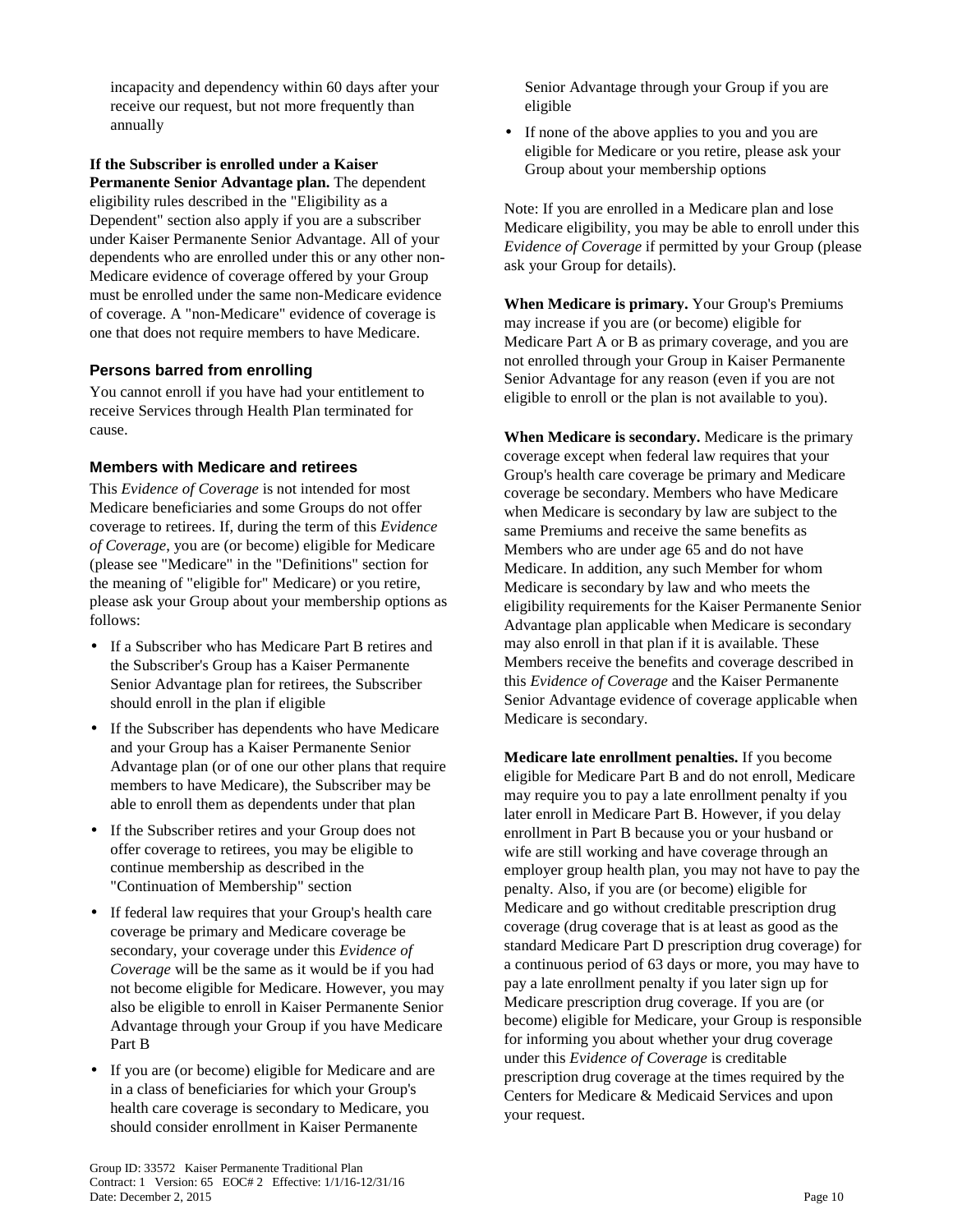# **When You Can Enroll and When Coverage Begins**

Your Group is required to inform you when you are eligible to enroll and what your effective date of coverage is. If you are eligible to enroll as described under "Who Is Eligible" in this "Premiums, Eligibility, and Enrollment" section, enrollment is permitted as described below and membership begins at the beginning (12:00 a.m.) of the effective date of coverage indicated below, except that your Group may have additional requirements, which allow enrollment in other situations.

If you are eligible to be a Dependent under this *Evidence of Coverage* but the subscriber in your family is enrolled under a Kaiser Permanente Senior Advantage evidence of coverage offered by your Group, the rules for enrollment of Dependents in this "When You Can Enroll and When Coverage Begins" section apply, not the rules for enrollment of dependents in the subscriber's evidence of coverage.

#### **New employees**

When your Group informs you that you are eligible to enroll as a Subscriber, you may enroll yourself and any eligible Dependents by submitting a Health Plan– approved enrollment application to your Group within 31 days.

**Effective date of coverage.** The effective date of coverage for new employees and their eligible family Dependents is determined by your Group in accord with waiting period requirements in state and federal law. Your Group is required to inform the Subscriber of the date your membership becomes effective. For example, if the hire date of an otherwise-eligible employee is January 19, the waiting period begins on January 19 and the effective date of coverage cannot be any later than April 19. Note: If the effective date of your Group's coverage is always on the first day of the month, in this example the effective date cannot be any later than April 1.

## **Adding new Dependents to an existing account**

To enroll a Dependent who first becomes eligible to enroll after you became a Subscriber (such as a new Spouse, a newborn child, or a newly adopted child), you must submit a Health Plan–approved change of enrollment form to your Group within 31 days after the Dependent first becomes eligible.

**Effective date of coverage.** The effective date of coverage for newly acquired Dependents is as follows:

• For a newborn child, coverage is effective from the moment of birth. However, if you do not enroll the

newborn child within 31 days, the newborn is covered for only 31 days (including the date of birth)

- For a newly adopted child or child placed with you or your Spouse for adoption, coverage is effective on the date of adoption or the date when you or your Spouse have newly assumed a legal right to control health care in anticipation of adoption. For purposes of this requirement, "legal right to control health care" means you have a signed written document (such as a health facility minor release report, a medical authorization form, or a relinquishment form) or other evidence that shows you or your Spouse have the legal right to control the child's health care
- For all other newly acquired Dependents, the effective date of coverage is determined by your Group

# **Open enrollment**

You may enroll as a Subscriber (along with any eligible Dependents), and existing Subscribers may add eligible Dependents, by submitting a Health Plan–approved enrollment application to your Group during your Group's open enrollment period. Your Group will let you know when the open enrollment period begins and ends and the effective date of coverage.

## **Special enrollment**

If you do not enroll when you are first eligible and later want to enroll, you can enroll only during open enrollment unless one of the following is true:

- You become eligible as described in this "Special enrollment" section
- You did not enroll in any coverage offered by your Group when you were first eligible and your Group does not give us a written statement that verifies you signed a document that explained restrictions about enrolling in the future. The effective date of an enrollment resulting from this provision is no later than the first day of the month following the date your Group receives a Health Plan–approved enrollment or change of enrollment application from the Subscriber

**Special enrollment due to new Dependents.** You may enroll as a Subscriber (along with eligible Dependents), and existing Subscribers may add eligible Dependents, within 30 days after marriage, establishment of domestic partnership, birth, adoption, or placement for adoption by submitting to your Group a Health Plan–approved enrollment application.

The effective date of an enrollment resulting from marriage or establishment of domestic partnership is no later than the first day of the month following the date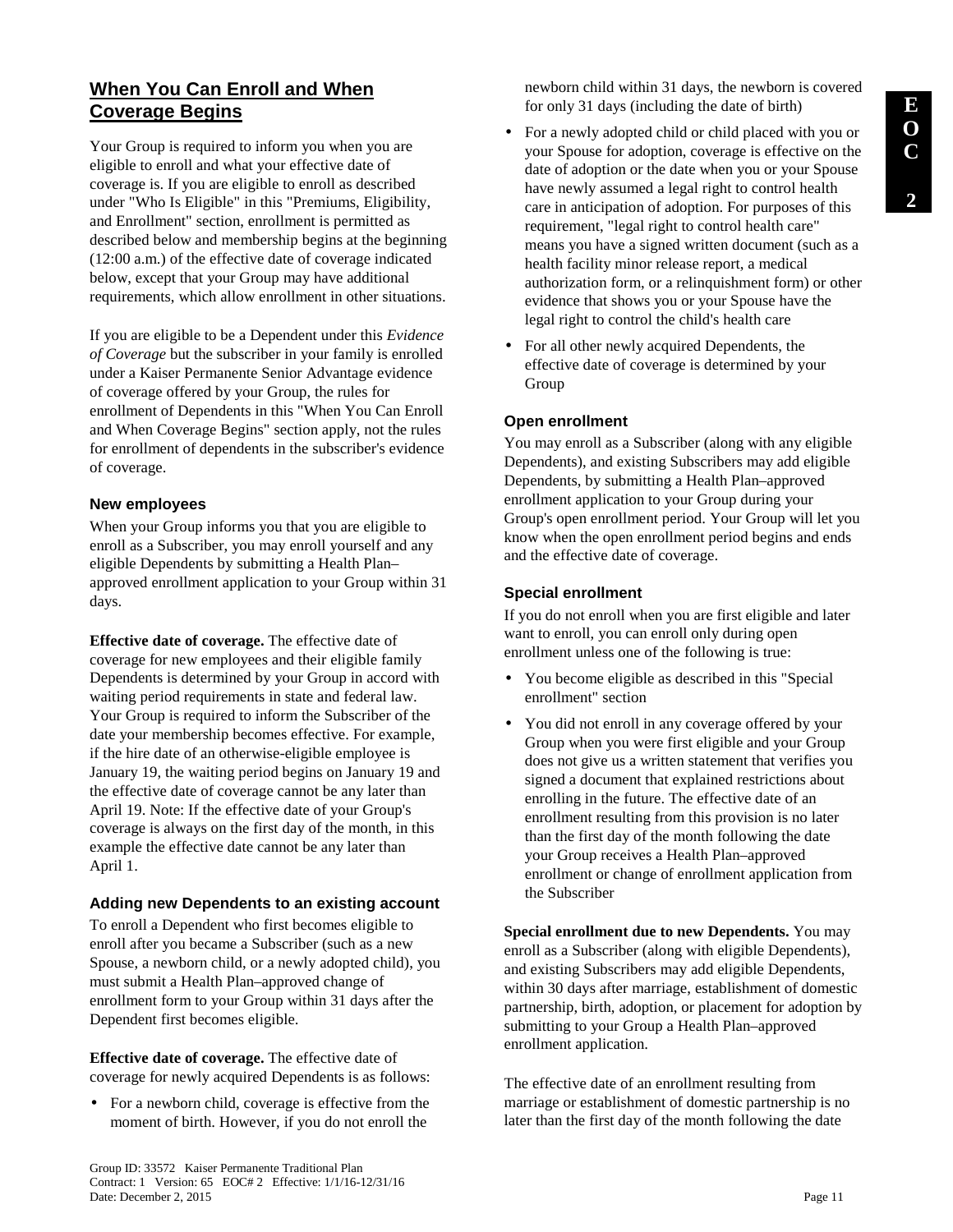your Group receives an enrollment application from the Subscriber. Enrollments due to birth, adoption, or placement for adoption are effective on the date of birth, date of adoption, or the date you or your Spouse have newly assumed a legal right to control health care in anticipation of adoption.

**Special enrollment due to loss of other coverage.** You may enroll as a Subscriber (along with any eligible Dependents), and existing Subscribers may add eligible Dependents, if all of the following are true:

- The Subscriber or at least one of the Dependents had other coverage when he or she previously declined all coverage through your Group
- The loss of the other coverage is due to one of the following:
	- ♦ exhaustion of COBRA coverage
	- ♦ termination of employer contributions for non-COBRA coverage
	- loss of eligibility for non-COBRA coverage, but not termination for cause or termination from an individual (nongroup) plan for nonpayment. For example, this loss of eligibility may be due to legal separation or divorce, moving out of the plan's service area, reaching the age limit for dependent children, or the subscriber's death, termination of employment, or reduction in hours of employment
	- ♦ loss of eligibility (but not termination for cause) for coverage through Covered California, Medicaid coverage (known as Medi-Cal in California), Children's Health Insurance Program coverage, or Medi-Cal Access Program coverage
	- ♦ reaching a lifetime maximum on all benefits

Note: If you are enrolling yourself as a Subscriber along with at least one eligible Dependent, only one of you must meet the requirements stated above.

To request enrollment, the Subscriber must submit a Health Plan–approved enrollment or change of enrollment application to your Group within 30 days after loss of other coverage, except that the timeframe for submitting the application is 60 days if you are requesting enrollment due to loss of eligibility for coverage through Covered California, Medicaid, Children's Health Insurance Program, or Medi-Cal Access Program coverage. The effective date of an enrollment resulting from loss of other coverage is no later than the first day of the month following the date your Group receives an enrollment or change of enrollment application from the Subscriber.

**Special enrollment due to court or administrative order.** Within 30 days after the date of a court or

administrative order requiring a Subscriber to provide health care coverage for a Spouse or child who meets the eligibility requirements as a Dependent, the Subscriber may add the Spouse or child as a Dependent by submitting to your Group a Health Plan–approved enrollment or change of enrollment application.

The effective date of coverage resulting from a court or administrative order is the first of the month following the date we receive the enrollment request, unless your Group specifies a different effective date (if your Group specifies a different effective date, the effective date cannot be earlier than the date of the order).

#### **Special enrollment due to eligibility for premium**

**assistance.** You may enroll as a Subscriber (along with eligible Dependents), and existing Subscribers may add eligible Dependents, if you or a dependent become eligible for premium assistance through the Medi-Cal program. Premium assistance is when the Medi-Cal program pays all or part of premiums for employer group coverage for a Medi-Cal beneficiary. To request enrollment in your Group's health care coverage, the Subscriber must submit a Health Plan–approved enrollment or change of enrollment application to your Group within 60 days after you or a dependent become eligible for premium assistance. Please contact the California Department of Health Care Services to find out if premium assistance is available and the eligibility requirements.

#### **Special enrollment due to reemployment after**

**military service.** If you terminated your health care coverage because you were called to active duty in the military service, you may be able to reenroll in your Group's health plan if required by state or federal law. Please ask your Group for more information.

**Other special enrollment events.** You may enroll as a Subscriber (along with any eligible Dependents) if you or your Dependents were not previously enrolled, and existing Subscribers may add eligible Dependents not previously enrolled, if any of the following are true:

- You lose employment for a reason other than gross misconduct
- Your employment hours are reduced
- You are a Dependent of someone who becomes entitled to Medicare
- You become divorced or legally separated
- You are a Dependent of someone who dies
- A Health Benefit Exchange (such as Covered California) determines that one of the following occurred because of misconduct on the part of a non-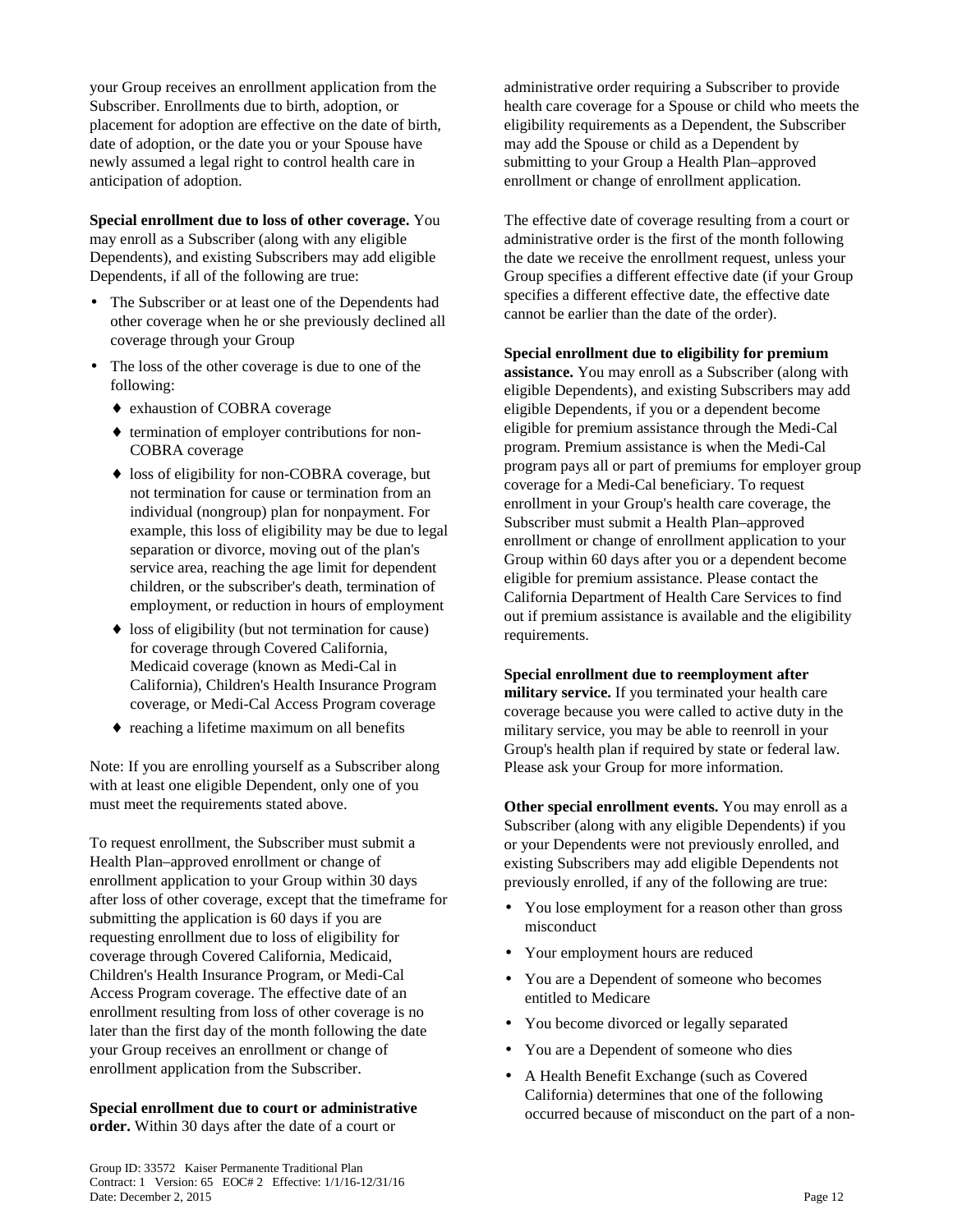Exchange entity that provided enrollment assistance or conducted enrollment activities:

- ♦ a qualified individual was not enrolled in a qualified health plan
- ♦ a qualified individual was not enrolled in the qualified health plan that the individual selected
- ♦ a qualified individual is eligible for, but is not receiving, advance payments of the premium tax credit or cost share reductions

To request special enrollment, you must submit a Health Plan-approved enrollment application to your Group within 30 days after loss of other coverage. You may be required to provide documentation that you have experienced a qualifying event. Membership becomes effective either on the first day of the next month (for applications that are received by the fifteenth day of a month) or on the first day of the month following the next month (for applications that are received after the fifteenth day of a month).

Note: If you are enrolling as a Subscriber along with at least one eligible Dependent, only one of you must meet one of the requirements stated above.

# **How to Obtain Services**

As a Member, you are selecting our medical care program to provide your health care. You must receive all covered care from Plan Providers inside our Service Area, except as described in the sections listed below for the following Services:

- Authorized referrals as described under "Getting a Referral" in this "How to Obtain Services" section
- Emergency ambulance Services as described under "Ambulance Services" in the "Benefits and Your Cost Share" section
- Emergency Services, Post-Stabilization Care, and Out-of-Area Urgent Care as described in the "Emergency Services and Urgent Care" section
- Hospice care as described under "Hospice Care" in the "Benefits and Your Cost Share" section

Our medical care program gives you access to all of the covered Services you may need, such as routine care with your own personal Plan Physician, hospital care, laboratory and pharmacy Services, Emergency Services, Urgent Care, and other benefits described in this *Evidence of Coverage*.

# **Routine Care**

If you need the following Services, you should schedule an appointment:

- Preventive Services
- Periodic follow-up care (regularly scheduled followup care, such as visits to monitor a chronic condition)
- Other care that is not Urgent Care

To make a non-urgent appointment, please refer to *Your Guidebook* for appointment telephone numbers, or go to our website at **kp.org** to request an appointment online.

# **Urgent Care**

An Urgent Care need is one that requires prompt medical attention but is not an Emergency Medical Condition. If you think you may need Urgent Care, call the appropriate appointment or advice telephone number at a Plan Facility. Please refer to *Your Guidebook* for appointment and advice telephone numbers.

For information about Out-of-Area Urgent Care, please refer to "Urgent Care" in the "Emergency Services and Urgent Care" section.

# **Not Sure What Kind of Care You Need?**

Sometimes it's difficult to know what kind of care you need, so we have licensed health care professionals available to assist you by phone 24 hours a day, seven days a week. Here are some of the ways they can help you:

- They can answer questions about a health concern, and instruct you on self-care at home if appropriate
- They can advise you about whether you should get medical care, and how and where to get care (for example, if you are not sure whether your condition is an Emergency Medical Condition, they can help you decide whether you need Emergency Services or Urgent Care, and how and where to get that care)
- They can tell you what to do if you need care and a Plan Medical Office is closed or you are outside our Service Area

You can reach one of these licensed health care professionals by calling the appointment or advice telephone number listed in *Your Guidebook*. When you call, a trained support person may ask you questions to help determine how to direct your call.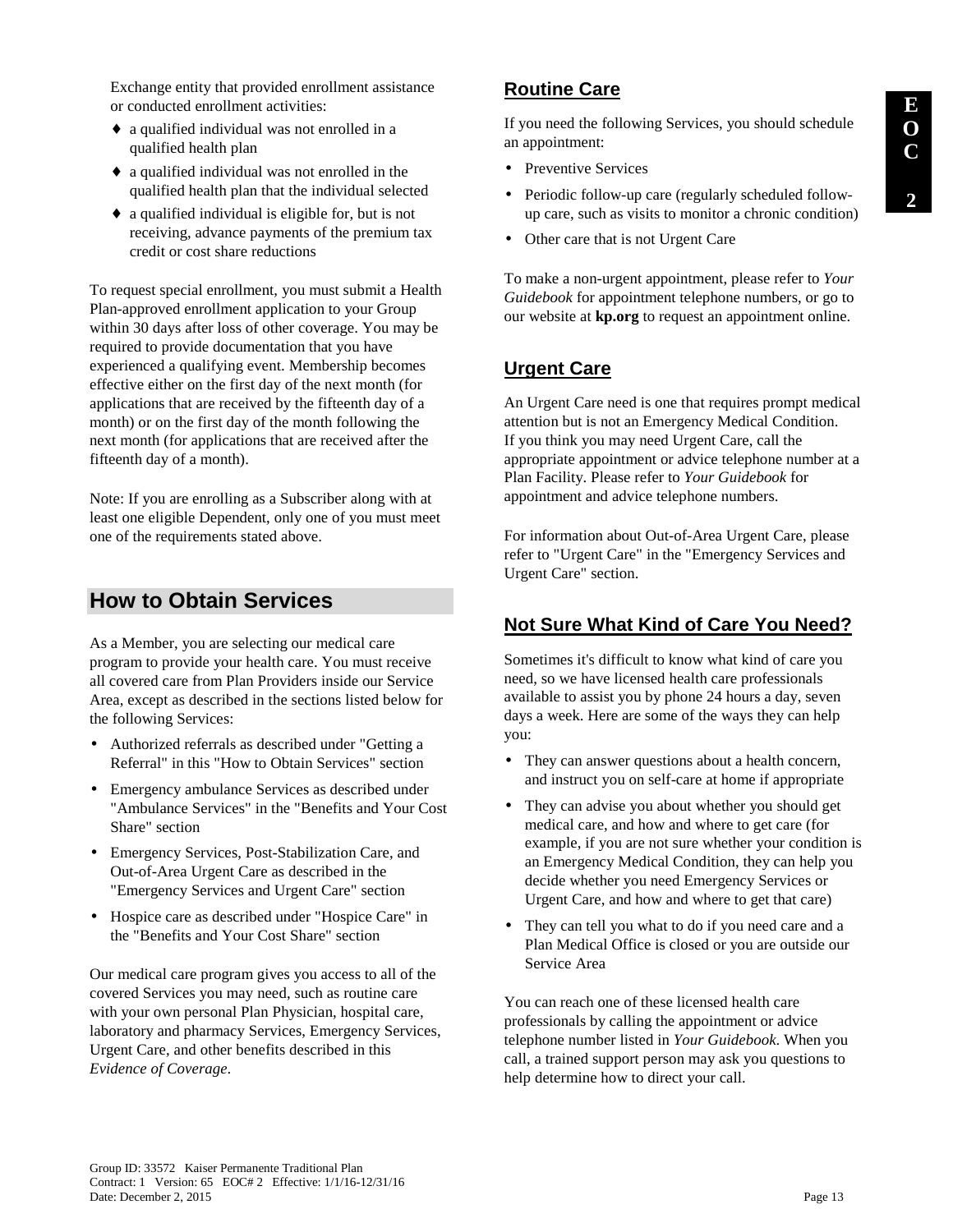# **Your Personal Plan Physician**

Personal Plan Physicians provide primary care and play an important role in coordinating care, including hospital stays and referrals to specialists.

We encourage you to choose a personal Plan Physician. You may choose any available personal Plan Physician. Parents may choose a pediatrician as the personal Plan Physician for their child. Most personal Plan Physicians are Primary Care Physicians (generalists in internal medicine, pediatrics, or family practice, or specialists in obstetrics/gynecology whom the Medical Group designates as Primary Care Physicians). Some specialists who are not designated as Primary Care Physicians but who also provide primary care may be available as personal Plan Physicians. For example, some specialists in internal medicine and obstetrics/gynecology who are not designated as Primary Care Physicians may be available as personal Plan Physicians. However, if you choose a specialist who is not designated as a Primary Care Physician as your personal Plan Physician, the Cost Share for a Physician Specialist Visit will apply to all visits with the specialist except for routine preventive visits listed under "Preventive Services" in the "Benefits and Your Cost Share" section.

To learn how to select or change to a different personal Plan Physician, please refer to *Your Guidebook* or call our Member Service Contact Center. You can find a directory of our Plan Physicians on our website at **kp.org**. For the current list of physicians that are available as Primary Care Physicians, please call the personal physician selection department at the phone number listed in *Your Guidebook*. You can change your personal Plan Physician at any time for any reason.

# **Getting a Referral**

## **Referrals to Plan Providers**

A Plan Physician must refer you before you can receive care from specialists, such as specialists in surgery, orthopedics, cardiology, oncology, urology, dermatology, and physical, occupational, and speech therapies. Also, a Plan Physician must refer you before you can get care from Qualified Autism Service Providers covered under "Behavioral Health Treatment for Pervasive Developmental Disorder or Autism" in the "Benefits and Your Cost Share" section. However, you do not need a referral or prior authorization to receive most care from any of the following Plan Providers:

- Your personal Plan Physician
- Generalists in internal medicine, pediatrics, and family practice

• Specialists in optometry, psychiatry, chemical dependency, and obstetrics/gynecology

Although a referral or prior authorization is not required to receive most care from these providers, a referral may be required in the following situations:

- The provider may have to get prior authorization for certain Services in accord with "Medical Group authorization procedure for certain referrals" in this "Getting a Referral" section
- The provider may have to refer you to a specialist who has a clinical background related to your illness or condition

## **Standing referrals**

If a Plan Physician refers you to a specialist, the referral will be for a specific treatment plan. Your treatment plan may include a standing referral if ongoing care from the specialist is prescribed. For example, if you have a lifethreatening, degenerative, or disabling condition, you can get a standing referral to a specialist if ongoing care from the specialist is required.

#### **Medical Group authorization procedure for certain referrals**

The following are examples of Services that require prior authorization by the Medical Group for the Services to be covered ("prior authorization" means that the Medical Group must approve the Services in advance):

- Durable medical equipment
- Ostomy and urological supplies
- Services not available from Plan Providers
- **Transplants**

Utilization Management (UM) is a process that determines whether a Service recommended by your treating provider is Medically Necessary for you. If it is Medically Necessary, then you will be authorized to receive that care in a clinically appropriate place consistent with the terms of your health coverage. For the complete list of Services that require prior authorization, and the criteria that are used to make authorization decisions, please visit our website at **kp.org/UM** or call our Member Service Contact Center. Please refer to "Post-Stabilization Care" under "Emergency Services" in the "Emergency Services and Urgent Care" section for authorization requirements that apply to Post-Stabilization Care from Non–Plan Providers.

Decisions regarding requests for authorization will be made only by licensed physicians or other appropriately licensed medical professionals.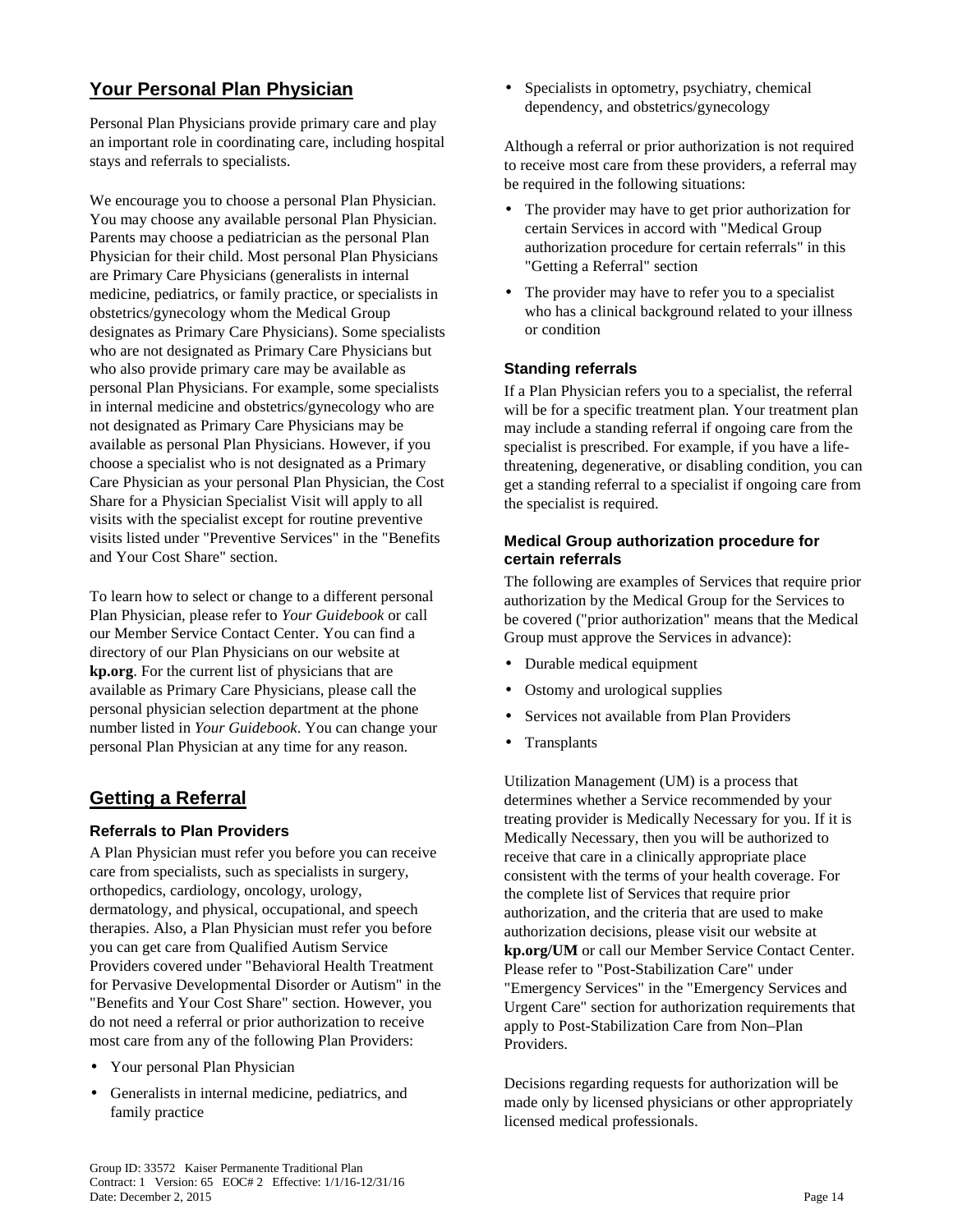**Medical Group's decision time frames.** The applicable Medical Group designee will make the authorization decision within the time frame appropriate for your condition, but no later than five business days after receiving all of the information (including additional examination and test results) reasonably necessary to make the decision, except that decisions about urgent Services will be made no later than 72 hours after receipt of the information reasonably necessary to make the decision. If the Medical Group needs more time to make the decision because it doesn't have information reasonably necessary to make the decision, or because it has requested consultation by a particular specialist, you and your treating physician will be informed about the additional information, testing, or specialist that is needed, and the date that the Medical Group expects to make a decision.

Your treating physician will be informed of the decision within 24 hours after the decision is made. If the Services are authorized, your physician will be informed of the scope of the authorized Services. If the Medical Group does not authorize all of the Services, Health Plan will send you a written decision and explanation within two business days after the decision is made. Any written criteria that the Medical Group uses to make the decision to authorize, modify, delay, or deny the request for authorization will be made available to you upon request.

If the Medical Group does not authorize all of the Services requested and you want to appeal the decision, you can file a grievance as described under "Grievances" in the "Dispute Resolution" section.

**Your Cost Share.** Your Cost Share for these referral Services is the Cost Share required for Services provided by a Plan Provider as described in this *Evidence of Coverage*.

#### **Completion of Services from Non–Plan Providers**

**New Member.** If you are currently receiving Services from a Non–Plan Provider in one of the cases listed below under "Eligibility" and your prior plan's coverage of the provider's Services has ended or will end when your coverage with us becomes effective, you may be eligible for limited coverage of that Non–Plan Provider's Services.

**Terminated provider.** If you are currently receiving covered Services in one of the cases listed below under "Eligibility" from a Plan Hospital or a Plan Physician (or certain other providers) when our contract with the provider ends (for reasons other than medical disciplinary cause or criminal activity), you may be

eligible for limited coverage of that terminated provider's Services.

**Eligibility.** The cases that are subject to this completion of Services provision are:

- Acute conditions, which are medical conditions that involve a sudden onset of symptoms due to an illness, injury, or other medical problem that requires prompt medical attention and has a limited duration. We may cover these Services until the acute condition ends
- Serious chronic conditions until the earlier of (1) 12 months from your effective date of coverage if you are a new Member, (2) 12 months from the termination date of the terminated provider, or (3) the first day after a course of treatment is complete when it would be safe to transfer your care to a Plan Provider, as determined by Kaiser Permanente after consultation with the Member and Non–Plan Provider and consistent with good professional practice. Serious chronic conditions are illnesses or other medical conditions that are serious, if one of the following is true about the condition:
	- $\bullet$  it persists without full cure
	- ♦ it worsens over an extended period of time
	- ♦ it requires ongoing treatment to maintain remission or prevent deterioration
- Pregnancy and immediate postpartum care. We may cover these Services for the duration of the pregnancy and immediate postpartum care
- Terminal illnesses, which are incurable or irreversible illnesses that have a high probability of causing death within a year or less. We may cover completion of these Services for the duration of the illness
- Children under age 3. We may cover completion of these Services until the earlier of (1) 12 months from the child's effective date of coverage if the child is a new Member, (2) 12 months from the termination date of the terminated provider, or (3) the child's third birthday
- Surgery or another procedure that is documented as part of a course of treatment and has been recommended and documented by the provider to occur within 180 days of your effective date of coverage if you are a new Member or within 180 days of the termination date of the terminated provider

To qualify for this completion of Services coverage, all of the following requirements must be met:

• Your Health Plan coverage is in effect on the date you receive the Services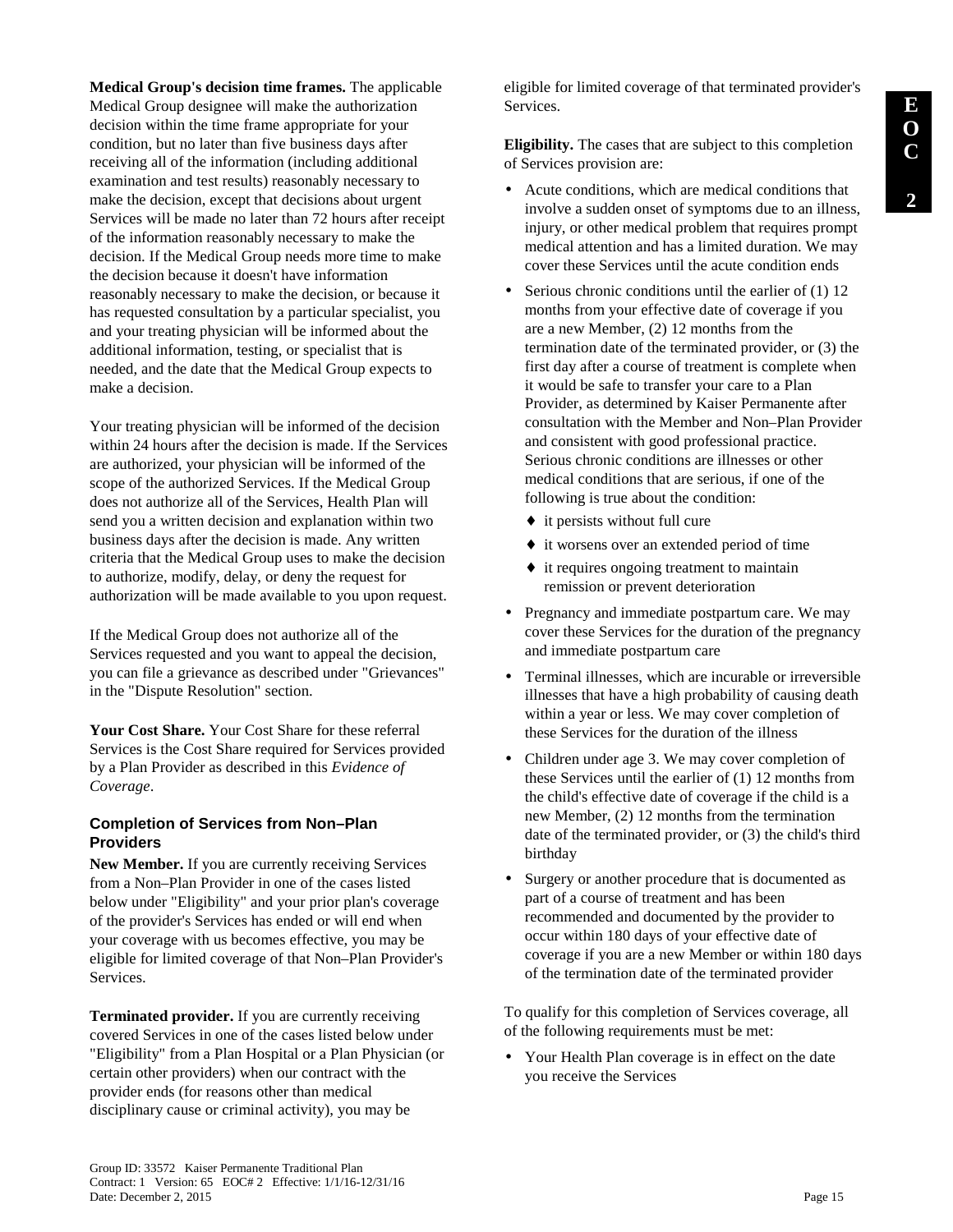- For new Members, your prior plan's coverage of the provider's Services has ended or will end when your coverage with us becomes effective
- You are receiving Services in one of the cases listed above from a Non–Plan Provider on your effective date of coverage if you are a new Member, or from the terminated Plan Provider on the provider's termination date
- For new Members, when you enrolled in Health Plan, you did not have the option to continue with your previous health plan or to choose another plan (including an out-of-network option) that would cover the Services of your current Non–Plan Provider
- The provider agrees to our standard contractual terms and conditions, such as conditions pertaining to payment and to providing Services inside our Service Area (the requirement that the provider agree to providing Services inside our Service Area doesn't apply if you were receiving covered Services from the provider outside the Service Area when the provider's contract terminated)
- The Services to be provided to you would be covered Services under this *Evidence of Coverage* if provided by a Plan Provider
- You request completion of Services within 30 days (or as soon as reasonably possible) from your effective date of coverage if you are a new Member or from the termination date of the Plan Provider

**Your Cost Share.** Your Cost Share for completion of Services is the Cost Share required for Services provided by a Plan Provider as described in this *Evidence of Coverage*.

**More information.** For more information about this provision, or to request the Services or a copy of our "Completion of Covered Services" policy, please call our Member Service Contact Center.

# **Second Opinions**

If you want a second opinion, you can either ask your Plan Physician to help you arrange one, or you can make an appointment with another Plan Physician. If there isn't a Plan Physician who is an appropriately qualified medical professional for your condition, the appropriate Medical Group designee will authorize a consultation with a Non–Plan Physician for a second opinion. For purposes of this "Second Opinions" provision, an "appropriately qualified medical professional" is a physician who is acting within his or her scope of practice and who possesses a clinical background related

to the illness or condition associated with the request for a second medical opinion.

Here are some examples of when a second opinion may be provided or authorized:

- Your Plan Physician has recommended a procedure and you are unsure about whether the procedure is reasonable or necessary
- You question a diagnosis or plan of care for a condition that threatens substantial impairment or loss of life, limb, or bodily functions
- The clinical indications are not clear or are complex and confusing
- A diagnosis is in doubt due to conflicting test results
- The Plan Physician is unable to diagnose the condition
- The treatment plan in progress is not improving your medical condition within an appropriate period of time, given the diagnosis and plan of care
- You have concerns about the diagnosis or plan of care

You have a right to a second opinion. If you have requested a second opinion and you have not received it or you believe it has not been authorized, you can file a grievance as described under "Grievances" in the "Dispute Resolution" section.

**Your Cost Share.** Your Cost Share for these referral Services is the Cost Share required for Services provided by a Plan Provider as described in this *Evidence of Coverage*.

# **Interactive Video Visits**

Interactive video visits between you and your provider are intended to make it more convenient for you to receive covered Services, when a Plan Provider determines it is medically appropriate for your medical condition. You may receive covered Services via interactive video visits, when available and if the Services would have been covered under this *Evidence of Coverage* if provided in person. You are not required to use interactive video visits. If you do agree to use interactive video visits, you may be charged Cost Share for the Services you receive. (For example, if you have an interactive video visit consultation with a specialist, you may be charged the Cost Share for a Physician Specialist Visit.)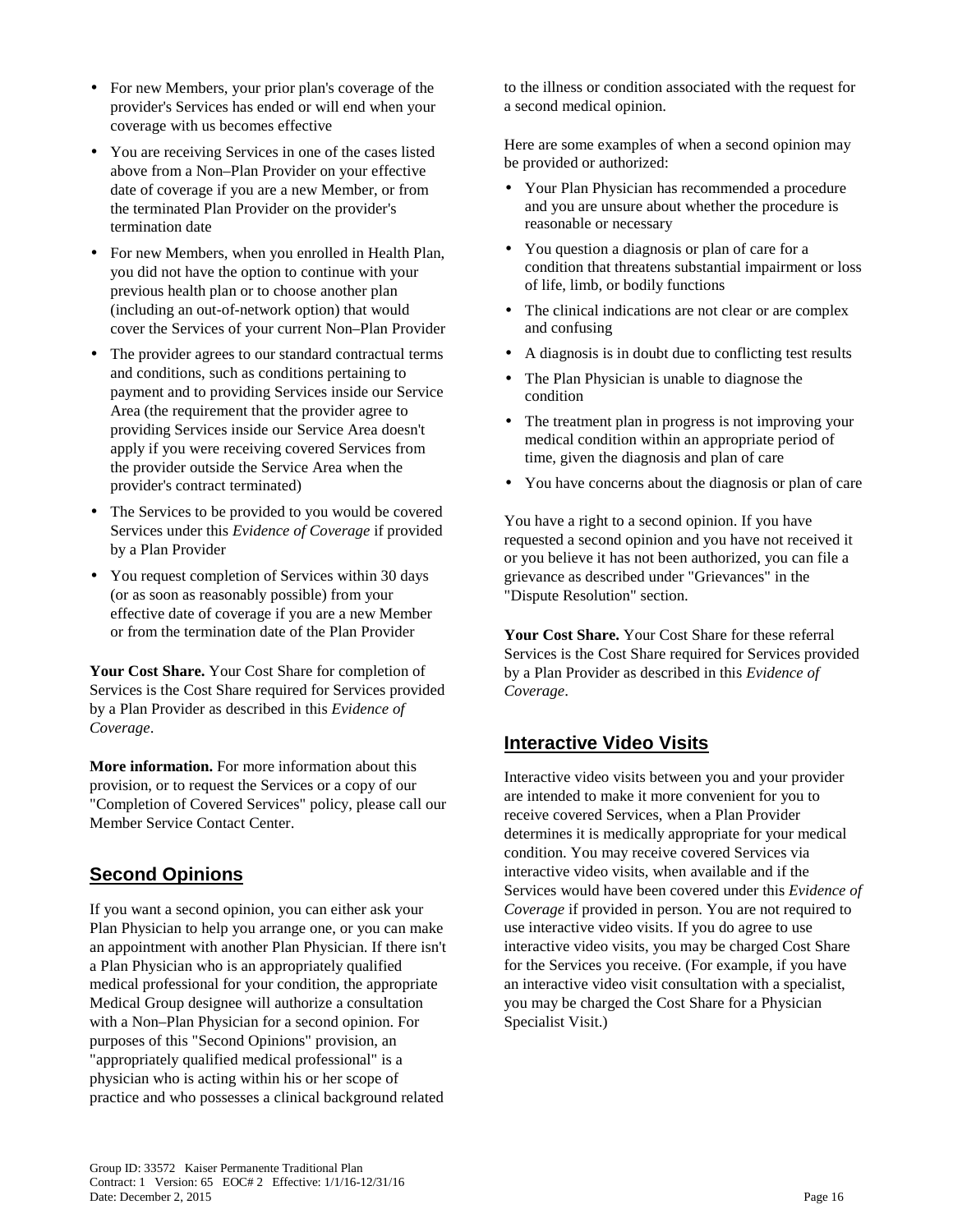# **Contracts with Plan Providers**

#### **How Plan Providers are paid**

Health Plan and Plan Providers are independent contractors. Plan Providers are paid in a number of ways, such as salary, capitation, per diem rates, case rates, fee for service, and incentive payments. To learn more about how Plan Physicians are paid to provide or arrange medical and hospital care for Members, please visit our website at **kp.org** or call our Member Service Contact Center.

## **Financial liability**

Our contracts with Plan Providers provide that you are not liable for any amounts we owe. However, you may have to pay the full price of noncovered Services you obtain from Plan Providers or Non–Plan Providers.

#### **Termination of a Plan Provider's contract**

If our contract with any Plan Provider terminates while you are under the care of that provider, we will retain financial responsibility for the covered Services you receive from that provider until we make arrangements for the Services to be provided by another Plan Provider and notify you of the arrangements. You may be eligible to receive Services from a terminated provider; please refer to "Completion of Services from Non–Plan Providers" under "Getting a Referral" in this "How to Obtain Services" section.

**Provider groups and hospitals.** If you are assigned to a provider group or hospital whose contract with us terminates, or if you live within 15 miles of a hospital whose contract with us terminates, we will give you written notice at least 60 days before the termination (or as soon as reasonably possible).

# **Visiting Other Regions**

If you visit the service area of another Region temporarily, you can receive visiting member care from designated providers in that area. Visiting member care is described in our visiting member brochure. Visiting member care and your out-of-pocket costs may differ from the covered Services and Cost Share described in this *Evidence of Coverage*. The service areas and facilities where you may obtain visiting member care may change at any time without notice.

Please call our Member Service Contact Center for more information about visiting member care, including facility locations in the service area of another Region, and to request a copy of the visiting member brochure.

# **Your ID Card**

Each Member's Kaiser Permanente ID card has a medical record number on it, which you will need when you call for advice, make an appointment, or go to a provider for covered care. When you get care, please bring your Kaiser Permanente ID card and a photo ID. Your medical record number is used to identify your medical records and membership information. Your medical record number should never change. Please call our Member Service Contact Center if we ever inadvertently issue you more than one medical record number or if you need to replace your Kaiser Permanente ID card.

Your ID card is for identification only. To receive covered Services, you must be a current Member. Anyone who is not a Member will be billed as a non-Member for any Services he or she receives. If you let someone else use your ID card, we may keep your ID card and terminate your membership as described under "Termination for Cause" in the "Termination of Membership" section.

# **Getting Assistance**

We want you to be satisfied with the health care you receive from Kaiser Permanente. If you have any questions or concerns, please discuss them with your personal Plan Physician or with other Plan Providers who are treating you. They are committed to your satisfaction and want to help you with your questions.

## **Member Services**

Many Plan Facilities have an office staffed with representatives who can provide assistance if you need help obtaining Services. At different locations, these offices may be called Member Services, Patient Assistance, or Customer Service. In addition, our Member Service Contact Center representatives are available to assist you toll free 24 hours a day, seven days a week (except closed holidays, and closed after 5 p.m. the day after Thanksgiving, after 5 p.m. on Christmas Eve, and after 5 p.m. on New Year's Eve) as follows:

- English: **1-800-464-4000**
- Spanish: **1-800-788-0616**
- Chinese dialects: **1-800-757-7585**
- TTY for the deaf, hard of hearing, or speech impaired: **711**

For your convenience, you can also contact us through our website at **kp.org**.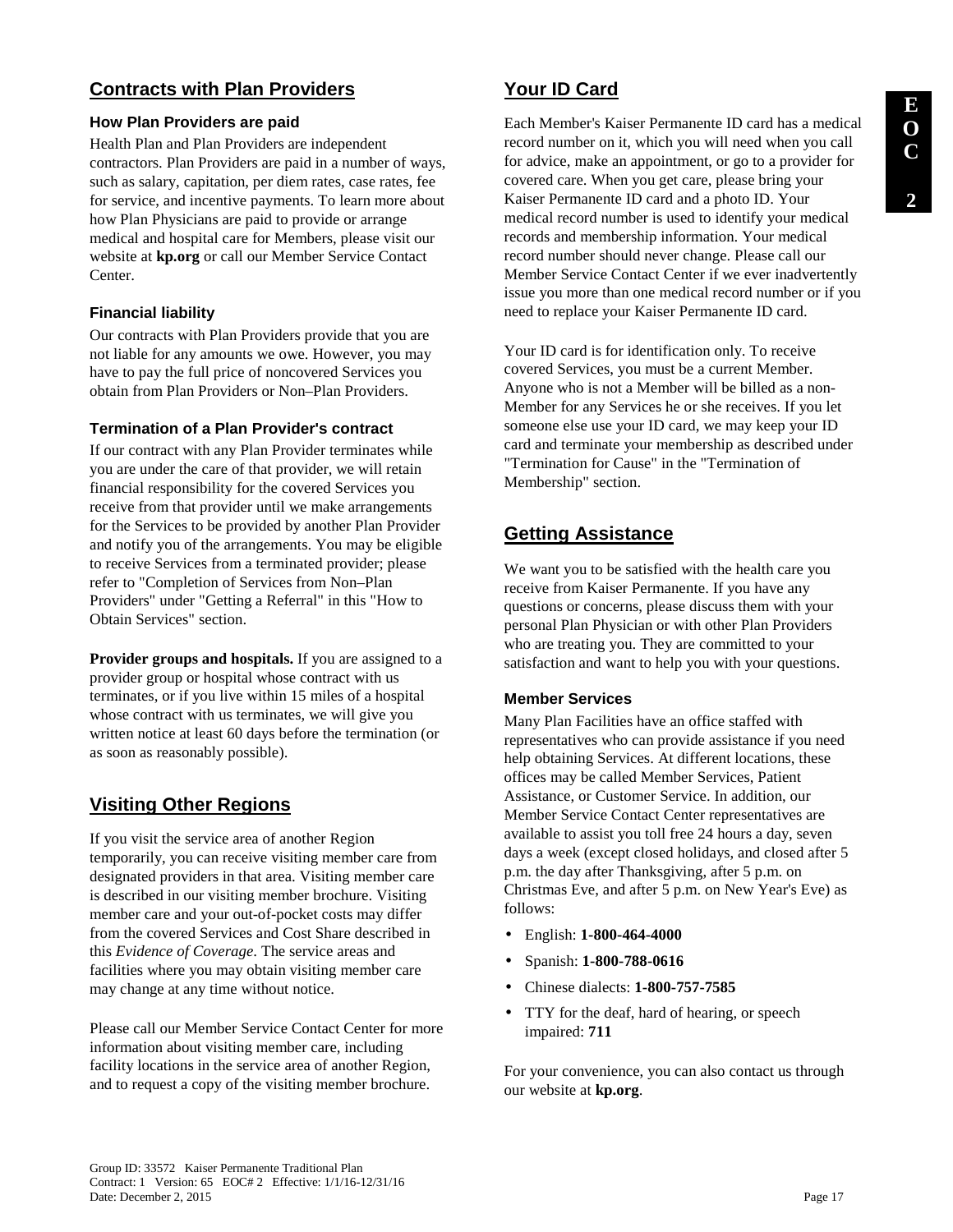Member Services representatives at our Plan Facilities and Member Service Contact Center can answer any questions you have about your benefits, available Services, and the facilities where you can receive care. For example, they can explain your Health Plan benefits, how to make your first medical appointment, what to do if you move, what to do if you need care while you are traveling, and how to replace your ID card. These representatives can also help you if you need to file a claim as described in the "Emergency Services and Urgent Care" section or with any issues as described in the "Dispute Resolution" section.

#### **Interpreter services**

If you need interpreter services when you call us or when you get covered Services, please let us know. Interpreter services, including sign language, are available during all business hours at no cost to you. For more information on the interpreter services we offer, please call our Member Service Contact Center.

# **Plan Facilities**

Plan Medical Offices and Plan Hospitals for your area are listed in *Your Guidebook to Kaiser Permanente Services (Your Guidebook)* and on our website at **kp.org**. *Your Guidebook* describes the types of covered Services that are available from each Plan Facility in your area, because some facilities provide only specific types of covered Services. Also, it explains how to use our Services and make appointments, lists hours of operation, and includes a detailed telephone directory for appointments and advice. If you have any questions about the current locations of Plan Medical Offices and/or Plan Hospitals, please call our Member Service Contact Center.

At most of our Plan Facilities, you can usually receive all of the covered Services you need, including specialty care, pharmacy, and lab work. You are not restricted to a particular Plan Facility, and we encourage you to use the facility that will be most convenient for you:

- All Plan Hospitals provide inpatient Services and are open 24 hours a day, seven days a week
- Emergency Services are available from Plan Hospital Emergency Departments as described in *Your Guidebook* (please refer to *Your Guidebook* for Emergency Department locations in your area)
- Same–day Urgent Care appointments are available at many locations (please refer to *Your Guidebook* for Urgent Care locations in your area)
- Many Plan Medical Offices have evening and weekend appointments
- Many Plan Facilities have a Member Services Department (refer to *Your Guidebook* for locations in your area)

Note: State law requires evidence of coverage documents to include the following notice:

**Some hospitals and other providers do not provide one or more of the following services that may be covered under your plan contract and that you or your family member might need: family planning; contraceptive services, including emergency contraception; sterilization, including tubal ligation at the time of labor and delivery; infertility treatments; or abortion. You should obtain more information before you enroll. Call your prospective doctor, medical group, independent practice association, or clinic, or call the Kaiser Permanente Member Service Contact Center, to ensure that you can obtain the health care services that you need.** 

Please be aware that if a Service is covered but not available at a particular Plan Facility, we will make it available to you at another facility.

# **Emergency Services and Urgent Care**

# **Emergency Services**

If you have an Emergency Medical Condition, call 911 (where available) or go to the nearest hospital Emergency Department. You do not need prior authorization for Emergency Services. When you have an Emergency Medical Condition, we cover Emergency Services you receive from Plan Providers or Non–Plan Providers anywhere in the world.

Emergency Services are available from Plan Hospital Emergency Departments 24 hours a day, seven days a week.

#### **Post-Stabilization Care**

Post-Stabilization Care is Medically Necessary Services related to your Emergency Medical Condition that you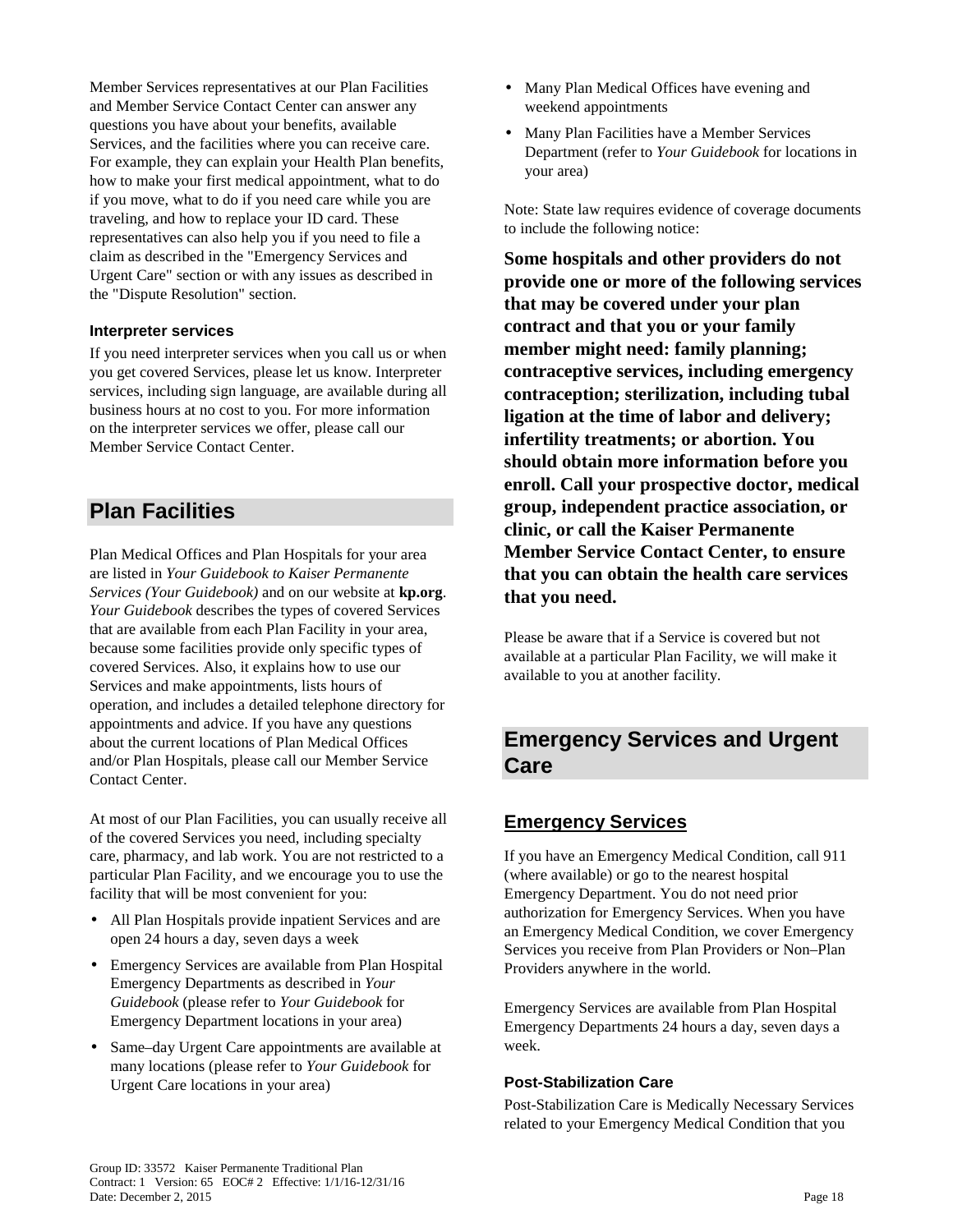receive in a hospital (including the Emergency Department) after your treating physician determines that this condition is Stabilized. We cover Post-Stabilization Care from a Non–Plan Provider only if we provide prior authorization for the care or if otherwise required by applicable law ("prior authorization" means that we must approve the Services in advance).

To request prior authorization, the provider must call **1-800-225-8883** or the notification telephone number on your Kaiser Permanente ID card *before* you receive the care. We will discuss your condition with the Non–Plan Provider. If we determine that you require Post-Stabilization Care and that this care is part of your covered benefits, we will authorize your care from the Non–Plan Provider or arrange to have a Plan Provider (or other designated provider) provide the care. If we decide to have a Plan Hospital, Plan Skilled Nursing Facility, or designated Non–Plan Provider provide your care, we may authorize special transportation services that are medically required to get you to the provider. This may include transportation that is otherwise not covered.

Be sure to ask the Non–Plan Provider to tell you what care (including any transportation) we have authorized because we will not cover unauthorized Post-Stabilization Care or related transportation provided by Non–Plan Providers. If you receive care from a Non– Plan Provider that we have not authorized, you may have to pay the full cost of that care. If you are admitted to a Non–Plan Hospital, please notify us as soon as possible by calling **1-800-225-8883** or the notification telephone number on your Kaiser Permanente ID card.

# **Your Cost Share**

Your Cost Share for covered Emergency Services and Post-Stabilization Care is described in the "Benefits and Your Cost Share" section. Your Cost Share is the same whether you receive the Services from a Plan Provider or a Non–Plan Provider. For example:

- If you receive Emergency Services in the Emergency Department of a Non–Plan Hospital, you pay the Cost Share for an Emergency Department visit as described under "Outpatient Care"
- If we gave prior authorization for inpatient Post-Stabilization Care in a Non–Plan Hospital, you pay the Cost Share for hospital inpatient care as described under "Hospital Inpatient Care"

# **Urgent Care**

## **Inside the Service Area**

An Urgent Care need is one that requires prompt medical attention but is not an Emergency Medical Condition.

If you think you may need Urgent Care, call the appropriate appointment or advice telephone number at a Plan Facility. Please refer to *Your Guidebook* for appointment and advice telephone numbers.

## **Out-of-Area Urgent Care**

If you need Urgent Care due to an unforeseen illness, unforeseen injury, or unforeseen complication of an existing condition (including pregnancy), we cover Medically Necessary Services to prevent serious deterioration of your (or your unborn child's) health from a Non–Plan Provider if all of the following are true:

- You receive the Services from Non–Plan Providers while you are temporarily outside our Service Area
- A reasonable person would have believed that your (or your unborn child's) health would seriously deteriorate if you delayed treatment until you returned to our Service Area

You do not need prior authorization for Out-of-Area Urgent Care. We cover Out-of-Area Urgent Care you receive from Non–Plan Providers if the Services would have been covered under this *Evidence of Coverage* if you had received them from Plan Providers.

We do not cover follow-up care from Non–Plan Providers after you no longer need Urgent Care. To obtain follow-up care from a Plan Provider, call the appointment or advice telephone number listed in *Your Guidebook*.

# **Your Cost Share**

Your Cost Share for covered Urgent Care is the Cost Share required for Services provided by Plan Providers as described in this *Evidence of Coverage*. For example:

- If you receive an Urgent Care evaluation as part of covered Out-of-Area Urgent Care from a Non–Plan Provider, you pay the Cost Share for Urgent Care consultations, evaluations, and treatment as described under "Outpatient Care"
- If the Out-of-Area Urgent Care you receive includes an X-ray, you pay the Cost Share for an X-ray as described under "Outpatient Imaging, Laboratory, and Special Procedures" in addition to the Cost Share for the Urgent Care evaluation

Note: If you receive Urgent Care in an Emergency Department, you pay the Cost Share for an Emergency Department visit as described under "Outpatient Care."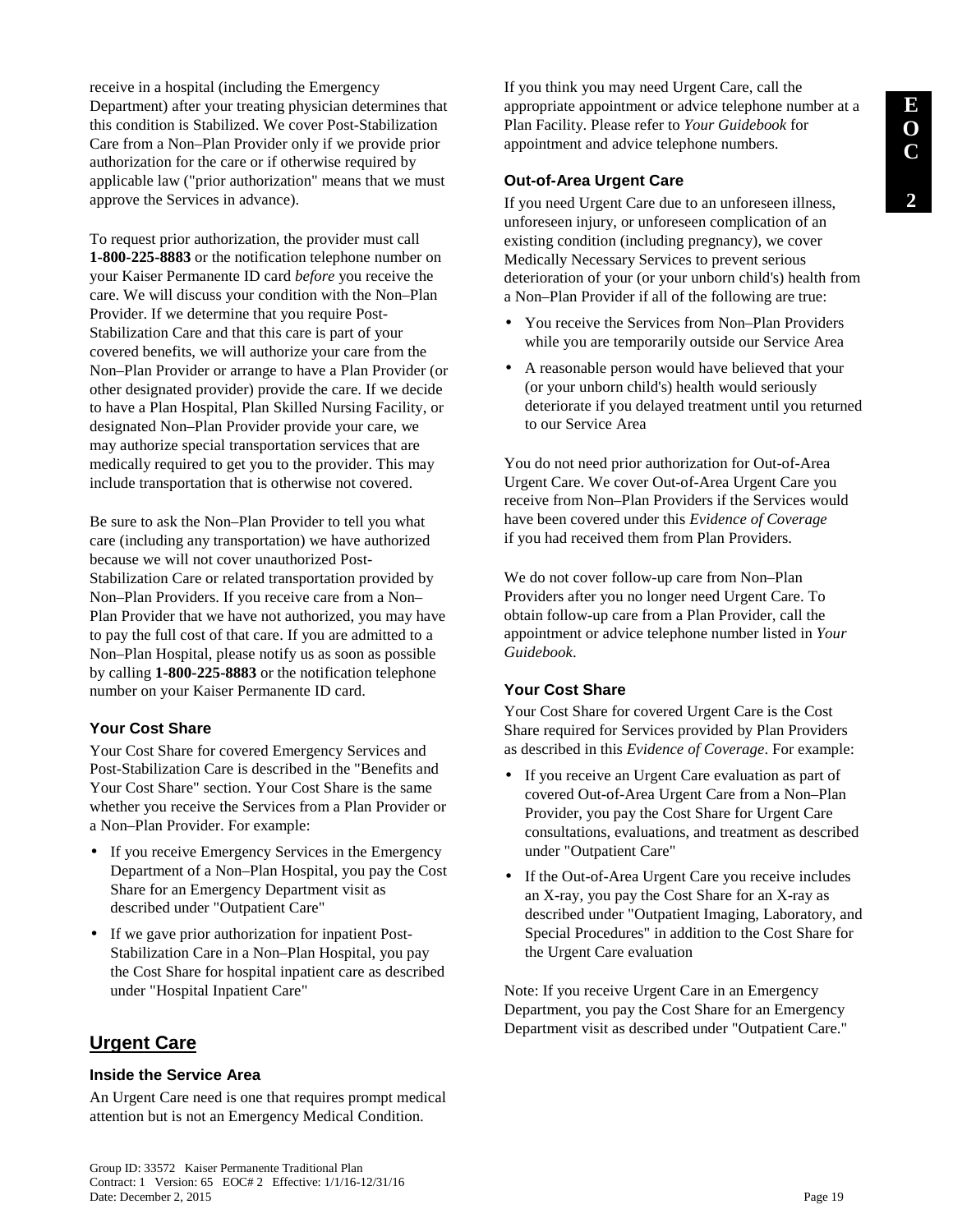# **Payment and Reimbursement**

If you receive Emergency Services, Post-Stabilization Care, or Out-of-Area Urgent Care from a Non–Plan Provider as described in this "Emergency Services and Urgent Care" section, or emergency ambulance Services described under "Ambulance Services" in the "Benefits and Your Cost Share" section, you are not responsible for any amounts beyond your Cost Share for covered Emergency Services. However, if the provider does not agree to bill us, you may have to pay for the Services and file a claim for reimbursement. Also, you may be required to pay and file a claim for any Services prescribed by a Non–Plan Provider as part of covered Emergency Services, Post-Stabilization Care, and Outof-Area Urgent Care even if you receive the Services from a Plan Provider, such as a Plan Pharmacy.

For information on how to file a claim, please see the "Post-Service Claims and Appeals" section.

# **Benefits and Your Cost Share**

We cover the Services described in this "Benefits and Your Cost Share" section, subject to the "Exclusions, Limitations, Coordination of Benefits, and Reductions" section, only if all of the following conditions are satisfied:

- You are a Member on the date that you receive the **Services**
- The Services are Medically Necessary
- The Services are one of the following:
	- ◆ Preventive Services
	- ♦ health care items and services for diagnosis, assessment, or treatment
	- ♦ health education covered under "Health Education" in this "Benefits and Your Cost Share" section
	- ♦ other health care items and services
- The Services are provided, prescribed, authorized, or directed by a Plan Physician except where specifically noted to the contrary in the sections listed below for the following Services:
	- ♦ drugs prescribed by dentists as described under "Outpatient Prescription Drugs, Supplies, and Supplements" in this "Benefits and Your Cost Share" section
	- ♦ emergency ambulance Services as described under "Ambulance Services" in this "Benefits and Your Cost Share" section
- ♦ Emergency Services, Post-Stabilization Care, and Out-of-Area Urgent Care as described in the "Emergency Services and Urgent Care" section
- You receive the Services from Plan Providers inside our Service Area, except where specifically noted to the contrary in the sections listed below for the following Services:
	- ♦ authorized referrals as described under "Getting a Referral" in the "How to Obtain Services" section
	- ♦ emergency ambulance Services as described under "Ambulance Services" in this "Benefits and Your Cost Share" section
	- ♦ Emergency Services, Post-Stabilization Care, and Out-of-Area Urgent Care as described in the "Emergency Services and Urgent Care" section
	- ♦ hospice care as described under "Hospice Care" in this "Benefits and Your Cost Share" section
- The Medical Group has given prior authorization for the Services if required under "Medical Group authorization procedure for certain referrals" in the "How to Obtain Services" section

The only Services we cover under this *Evidence of Coverage* are those that this *Evidence of Coverage* says that we cover, subject to exclusions and limitations described in this *Evidence of Coverage* and to all provisions in the "Exclusions, Limitations, Coordination of Benefits, and Reductions" section. The "Exclusions, Limitations, Coordination of Benefits, and Reductions" section describes exclusions, limitations, reductions, and coordination of benefits provisions that apply to all Services that would otherwise be covered. When an exclusion or limitation applies only to a particular benefit, it is listed in the description of that benefit in this *Evidence of Coverage*. Also, please refer to:

- The "Emergency Services and Urgent Care" section for information about how to obtain covered Emergency Services, Post-Stabilization Care, and Out-of-Area Urgent Care
- *Your Guidebook* for the types of covered Services that are available from each Plan Facility in your area, because some facilities provide only specific types of covered Services

# **Your Cost Share**

Your Cost Share is the amount you are required to pay for covered Services. The Cost Share for covered Services is listed in this *Evidence of Coverage*. For example, your Cost Share may be a Copayment or Coinsurance. If your coverage includes a Plan Deductible and you receive Services that are subject to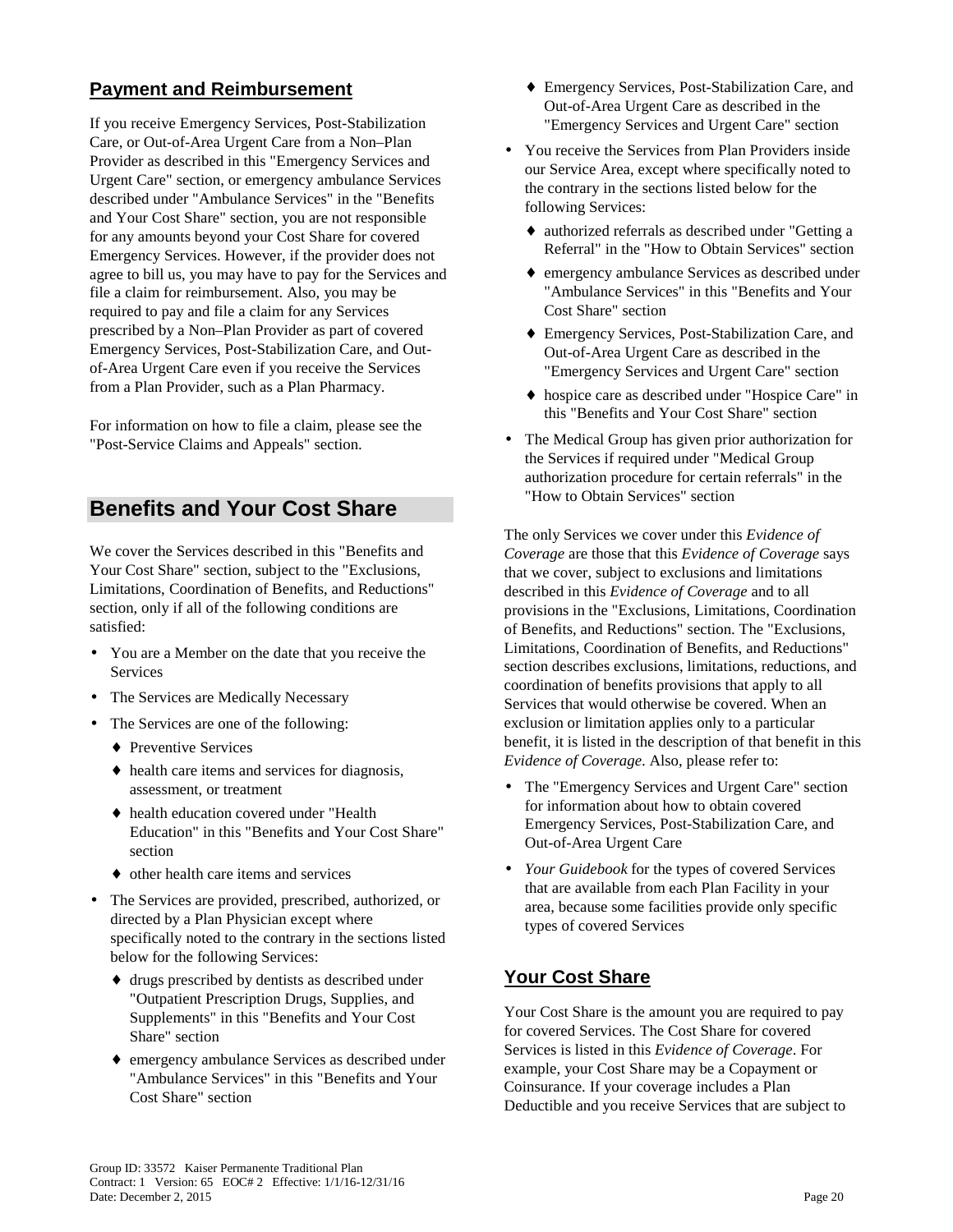the Plan Deductible, your Cost Share for those Services will be Charges until you reach the Plan Deductible.

#### **General rules, examples, and exceptions**

Your Cost Share for covered Services will be the Cost Share in effect on the date you receive the Services, except as follows:

- If you are receiving covered inpatient hospital or Skilled Nursing Facility Services on the effective date of this *Evidence of Coverage*, you pay the Cost Share in effect on your admission date until you are discharged if the Services were covered under your prior Health Plan evidence of coverage and there has been no break in coverage. However, if the Services were not covered under your prior Health Plan evidence of coverage, or if there has been a break in coverage, you pay the Cost Share in effect on the date you receive the Services
- For items ordered in advance, you pay the Cost Share in effect on the order date (although we will not cover the item unless you still have coverage for it on the date you receive it) and you may be required to pay the Cost Share when the item is ordered. For outpatient prescription drugs, the order date is the date that the pharmacy processes the order after receiving all of the information they need to fill the prescription

**Cost Share for Services received by newborn children of a Member.** During the 31 days of automatic coverage for newborn children described under "Newborn coverage" under "Who Is Eligible" in the "Premiums, Eligibility, and Enrollment" section, the parent or guardian of the newborn must pay the Cost Share indicated in this "Benefits and Your Cost Share" section for any Services that the newborn receives, whether or not the newborn is enrolled. When the Cost Share for the Services is described as "subject to the Plan Deductible," the Cost Share for those Services will be Charges if the newborn has not met the Plan Deductible.

**Payment toward your Cost Share (and when you may be billed).** In most cases, your provider will ask you to make a payment toward your Cost Share at the time you receive Services. If you receive more than one type of Services (such as a routine physical maintenance exam and laboratory tests), you may be required to pay separate Cost Shares for each of those Services. Keep in mind that your payment toward your Cost Share may cover only a portion of your total Cost Share for the Services you receive, and you will be billed for any additional amounts that are due. The following are examples of when you may be asked to pay (or you may be billed for) Cost Share amounts in addition to the amount you pay at check-in:

- You receive non-preventive Services during a preventive visit. For example, you go in for a routine physical maintenance exam, and at check-in you pay your Cost Share for the preventive exam (your Cost Share may be "no charge"). However, during your preventive exam your provider finds a problem with your health and orders non-preventive Services to diagnose your problem (such as laboratory tests). You may be asked to pay (or you will be billed for) your Cost Share for these additional non-preventive diagnostic Services
- You receive diagnostic Services during a treatment visit. For example, you go in for treatment of an existing health condition, and at check-in you pay your Cost Share for a treatment visit. However, during the visit your provider finds a new problem with your health and performs or orders diagnostic Services (such as laboratory tests). You may be asked to pay (or you will be billed for) your Cost Share for these additional diagnostic Services
- You receive treatment Services during a diagnostic visit. For example, you go in for a diagnostic exam, and at check-in you pay your Cost Share for a diagnostic exam. However, during the diagnostic exam your provider confirms a problem with your health and performs treatment Services (such as an outpatient procedure). You may be asked to pay (or you will be billed for) your Cost Share for these additional treatment Services
- You receive Services from a second provider during your visit. For example, you go in for a diagnostic exam, and at check-in you pay your Cost Share for a diagnostic exam. However, during the diagnostic exam your provider requests a consultation with a specialist. You may be asked to pay (or you will be billed for) your Cost Share for the consultation with the specialist

In some cases, your provider will not ask you to make a payment at the time you receive Services, and you will be billed for your Cost Share. The following are examples of when you will be billed:

- A Plan Provider is not able to collect Cost Share at the time you receive Services (for example, some Laboratory Departments are not able to collect Cost Shares)
- You ask to be billed for some or all of your Cost Share
- Medical Group authorizes a referral to a Non–Plan Provider and that provider does not collect your Cost Share at the time you receive Services
- You receive covered Emergency Services or Out-of-Area Urgent Care from a Non–Plan Provider and that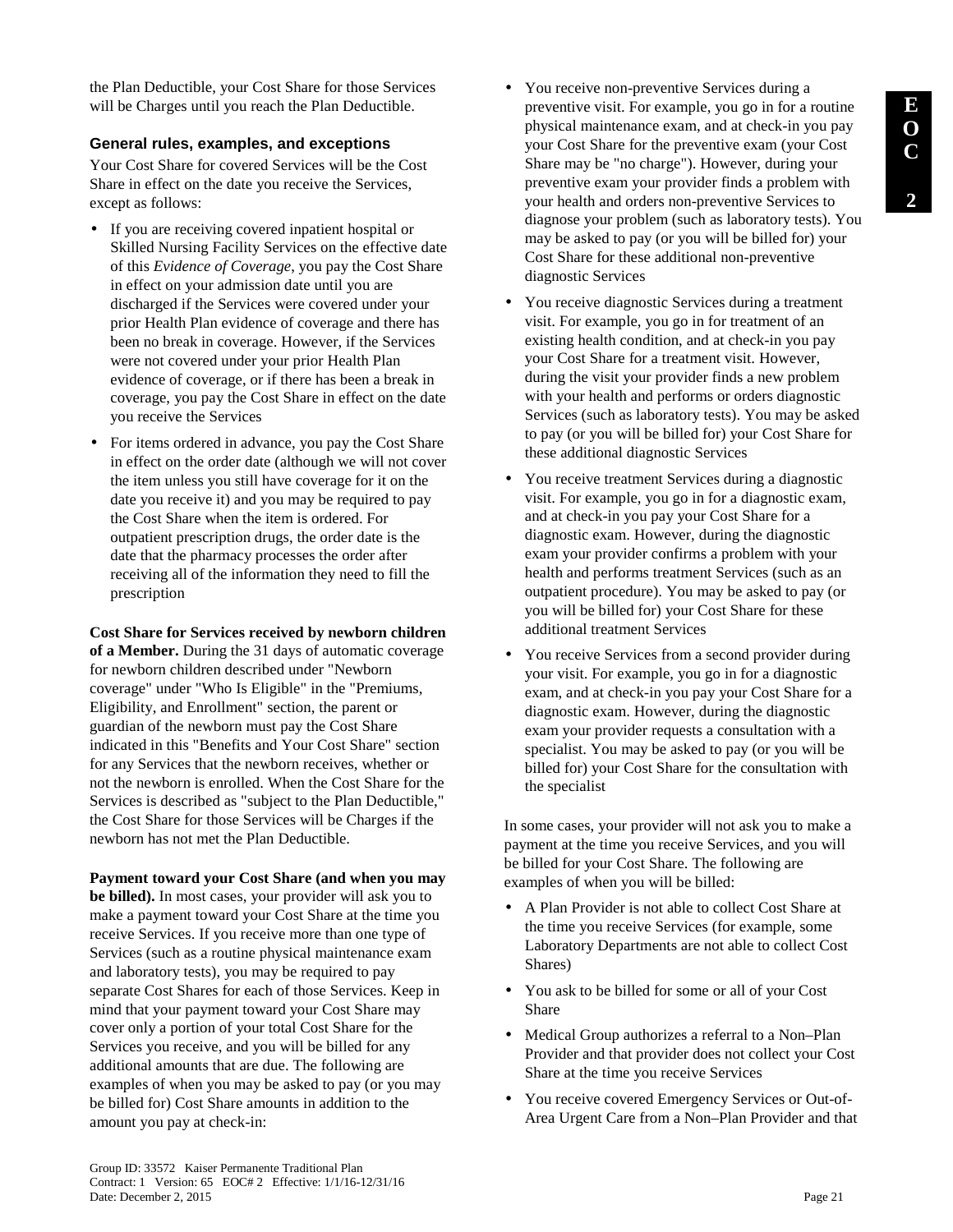provider does not collect your Cost Share at the time you receive Services

If you have questions about a bill, please call the phone number on the bill.

**Infertility Services.** Before starting or continuing a course of infertility Services, you may be required to pay initial and subsequent deposits toward your Cost Share for some or all of the entire course of Services, along with any past-due infertility-related Cost Share. Any unused portion of your deposit will be returned to you. When a deposit is not required, you must pay the Cost Share for the procedure, along with any past-due infertility-related Cost Share, before you can schedule an infertility procedure.

**Primary Care Visits, Non-Physician Specialist Visits, and Physician Specialist Visits.** The Cost Share for a Primary Care Visit applies to evaluations and treatment provided by generalists in internal medicine, pediatrics, or family practice, and by specialists in obstetrics/gynecology whom the Medical Group designates as Primary Care Physicians. Some physician specialists provide primary care in addition to specialty care but are not designated as Primary Care Physicians. If you receive Services from one of these specialists, the Cost Share for a Physician Specialist Visit will apply to all consultations, evaluations, and treatment provided by the specialist except for routine preventive counseling and exams listed under "Preventive Services" in this "Benefits and Your Cost Share" section. For example, if your personal Plan Physician is a specialist in internal medicine or obstetrics/gynecology who is not a Primary Care Physician, you will pay the Cost Share for a Physician Specialist Visit for all consultations, evaluations, and treatment by the specialist except routine preventive counseling and exams listed under "Preventive Services" in this "Benefits and Your Cost Share" section. The Non-Physician Specialist Visit Cost Share applies to consultations, evaluations, and treatment provided by non-physician specialists (such as nurse practitioners, physician assistants, optometrists, podiatrists, and audiologists).

**Noncovered Services.** If you receive Services that are not covered under this *Evidence of Coverage*, you may have to pay the full price of those Services. Payments you make for noncovered Services do not apply to any deductible or out-of-pocket maximum.

#### **Getting an estimate of your Cost Share**

If you have questions about the Cost Share for specific Services that you expect to receive or that your provider orders during a visit or procedure, please visit our

website at **kp.org/memberestimates** to use our cost estimate tool or call our Member Service Contact Center.

- If you have a Plan Deductible and would like an estimate for Services that are subject to the Plan Deductible, please call weekdays 7 a.m. to 5 p.m. toll free at 1-800-390-3507 (TTY users call 711)
- For all other Cost Share estimates, please call 1-800- 464-4000 (TTY users call 711)

Cost Share estimates are based on your benefits and the Services you expect to receive. They are a prediction of cost and not a guarantee of the final cost of Services. Your final cost may be higher or lower than the estimate since not everything about your care can be known in advance.

#### **Copayments and Coinsurance**

The Copayment or Coinsurance you must pay for each covered Service, after you meet any applicable deductible, is described in this *Evidence of Coverage*.

#### **Plan Out-of-Pocket Maximum**

There is a limit to the total amount of Cost Share you must pay under this *Evidence of Coverage* in the calendar year for covered Services that you receive in the same calendar year. The Services that apply to the Plan Out-of-Pocket Maximum are described under the "Payments that count toward the Plan Out-of-Pocket Maximum" section below. The limit is one of the following amounts:

- **\$1,500** per calendar year for self-only enrollment (a Family of one Member)
- **\$1,500** per calendar year for any one Member in a Family of two or more Members
- **\$3,000** per calendar year for an entire Family of two or more Members

If you are a Member in a Family of two or more Members, you reach the Plan Out-of-Pocket Maximum either when you reach the maximum for any one Member, or when your Family reaches the Family maximum. For example, suppose you have reached the **\$1,500** maximum for any one Member. For Services subject to the Plan Out-of-Pocket Maximum, you will not pay any more Cost Share during the remainder of the calendar year, but every other Member in your Family must continue to pay Cost Share during the remainder of the calendar year until either he or she reaches the **\$1,500** maximum for any one Member or your Family reaches the **\$3,000** Family maximum.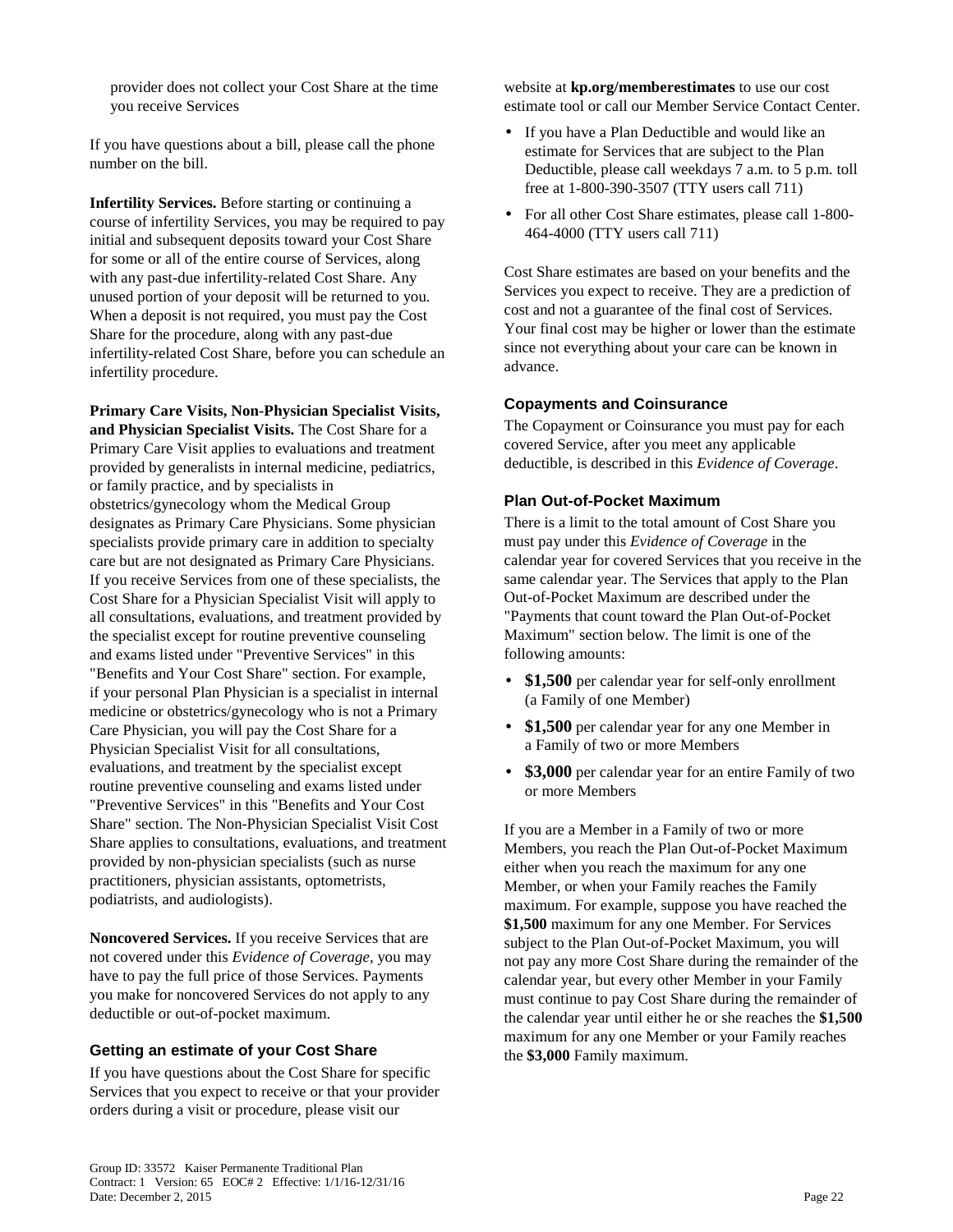**Payments that count toward the Plan Out-of-Pocket Maximum.** Any payments you make toward the Plan Deductible, if applicable, apply toward the maximum.

Also, Copayments and Coinsurance you pay for covered Services apply to the maximum, except as described below:

- In the "Durable Medical Equipment for Home Use" section, Copayments and Coinsurance for items described under "Durable medical equipment that are not essential health benefits" do not apply toward the maximum
- In the "Infertility Services" section, Copayments and Coinsurance for all Services do not apply toward the maximum
- In the "Outpatient Prescription Drugs, Supplies, and Supplements" section, Copayments and Coinsurance for infertility drugs, GIFT drugs, and ZIFT/IVF drugs do not apply to the maximum
- In the "Vision Services for Adult Members" section, Copayments and Coinsurance for Services described under "Low vision devices" do not apply toward the maximum
- If your plan includes supplemental chiropractic or acupuncture Services described in an Amendment to this *Evidence of Coverage*, those Services do not apply toward the maximum
- If your plan includes an Allowance for specific Services (such as eyeglasses, contact lenses, or hearing aids), any amounts you pay that exceed the Allowance do not apply toward the maximum

If your plan includes pediatric dental Services described in a Pediatric Dental Services Amendment to this *Evidence of Coverage*, those Services will apply toward the maximum.

#### **Keeping track of the Plan Out-of-Pocket Maximum.**

When you receive Services, we will give you a receipt that shows how much you paid. To see how close you are to reaching your Plan Out-of-Pocket Maximum, use our online Out-of-Pocket Summary tool at **kp.org/outofpocket** or call our Member Service Contact Center.

# **Outpatient Care**

We cover the following outpatient care subject to the Cost Share indicated:

• Primary Care Visits for evaluations and treatment and Non-Physician Specialist Visits for consultations, evaluations, and treatment, other than those described

below in this "Outpatient Care" section: **a \$30 Copayment per visit**

- Physician Specialist Visits for consultations, evaluations, and treatment other than those described below in this "Outpatient Care" section: **a \$40 Copayment per visit**
- The first postpartum follow-up consultation and exam: **no charge**
- Allergy injections (including allergy serum): **a \$3 Copayment per visit**
- Outpatient surgery and outpatient procedures when provided in an outpatient or ambulatory surgery center or in a hospital operating room, or if it is provided in any setting and a licensed staff member monitors your vital signs as you regain sensation after receiving drugs to reduce sensation or to minimize discomfort: **a \$40 Copayment per procedure**
- Any other outpatient surgery that does not require a licensed staff member to monitor your vital signs as described above: **a \$40 Copayment per procedure**
- Any other outpatient procedures that do not require a licensed staff member to monitor your vital signs as described above: **the Cost Share that would otherwise apply for the procedure** in this "Benefits and Your Cost Share" section (for example, radiology procedures that do not require a licensed staff member to monitor your vital signs as described above are covered under "Outpatient Imaging, Laboratory, and Special Procedures")
- Urgent Care consultations, evaluations, and treatment: **a \$30 Copayment per visit**
- Emergency Department visits: **a \$125 Copayment per visit**. The Emergency Department Copayment does not apply if you are admitted directly to the hospital as an inpatient for covered Services, or if you are admitted for observation and are then admitted directly to the hospital as an inpatient for covered Services (for inpatient care, please refer to "Hospital Inpatient Care" in this "Benefits and Your Cost Share" section). However, the Emergency Department Copayment does apply if you are admitted for observation but are not admitted as an inpatient
- House calls by a Plan Physician (or a Plan Provider who is a registered nurse) inside our Service Area when care can best be provided in your home as determined by a Plan Physician: **no charge**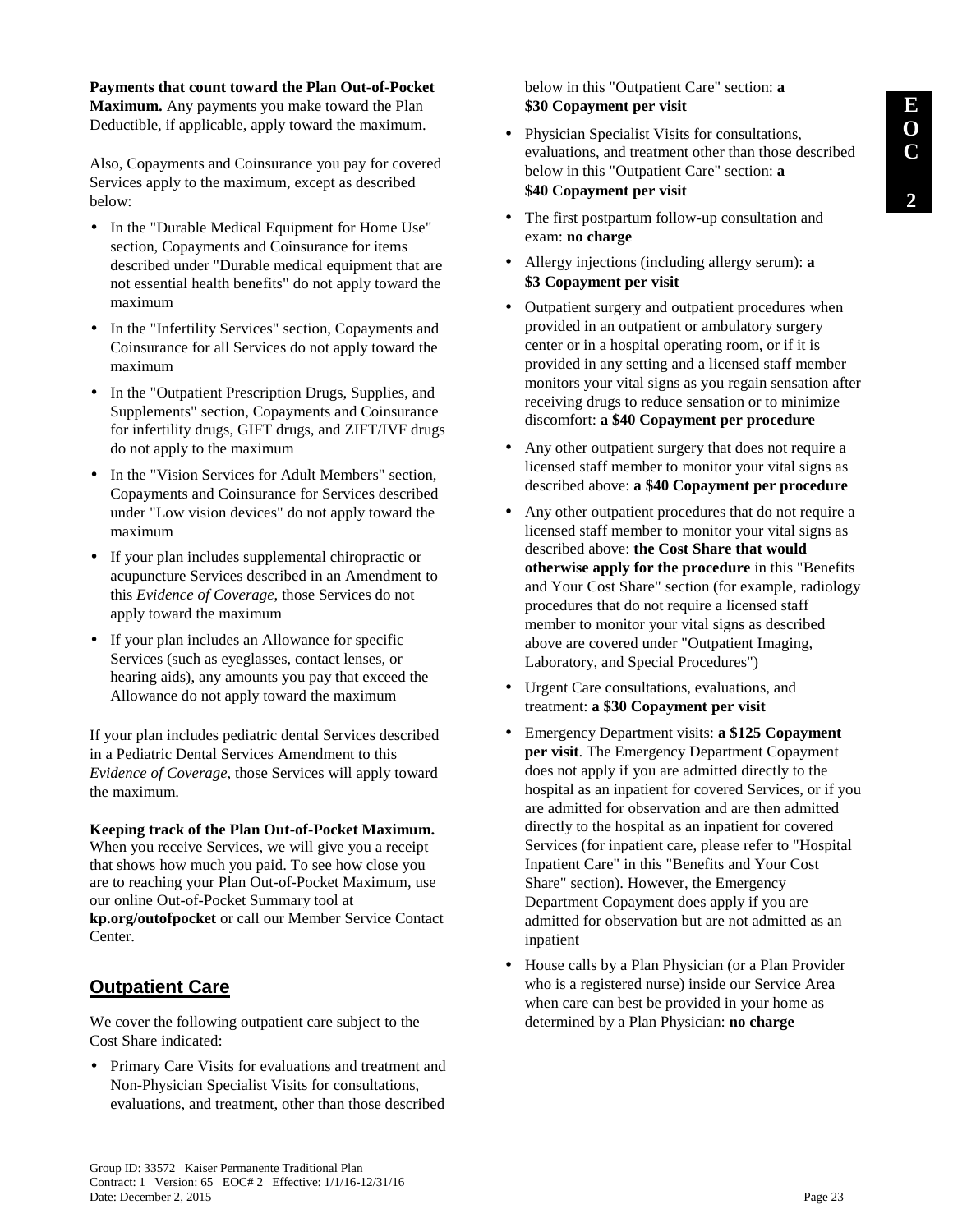- Acupuncture Services (typically provided only for the treatment of nausea or as part of a comprehensive pain management program for the treatment of chronic pain):
	- ♦ acupuncture Services provided by a Non-Physician Specialist: **a \$30 Copayment per visit**
	- ♦ acupuncture Services provided by a Physician Specialist: **a \$40 Copayment per visit**
- Blood, blood products, and their administration: **no charge**
- Administered drugs (drugs, injectables, radioactive materials used for therapeutic purposes, and allergy test and treatment materials) prescribed in accord with our drug formulary guidelines, if administration or observation by medical personnel is required and they are administered to you in a Plan Medical Office or during home visits:
	- ♦ tuberculosis skin tests: **no charge**
	- ♦ administered chemotherapy drugs: **no charge**
	- ♦ all other administered drugs: **no charge**
- Outpatient consultations, evaluations, and treatment that are available as group appointments: **a \$15 Copayment per visit**

#### **Coverage for Services related to "Outpatient Care" described in other sections**

The following types of outpatient Services are covered only as described under these headings in this "Benefits and Your Cost Share" section:

- Bariatric Surgery
- Behavioral Health Treatment for Pervasive Developmental Disorder or Autism
- Chemical Dependency Services
- Dental and Orthodontic Services
- Dialysis Care
- Durable Medical Equipment for Home Use
- Family Planning Services
- Health Education
- **Hearing Services**
- Home Health Care
- Hospice Care
- Infertility Services
- **Mental Health Services**
- Ostomy and Urological Supplies
- Outpatient Imaging, Laboratory, and Special Procedures
- Outpatient Prescription Drugs, Supplies, and Supplements
- Preventive Services
- Prosthetic and Orthotic Devices
- Reconstructive Surgery
- Rehabilitative and Habilitative Services
- Services in Connection with a Clinical Trial
- Transplant Services
- Vision Services for Adult Members
- Vision Services for Pediatric Members

# **Hospital Inpatient Care**

We cover the following inpatient Services at **a \$400 Copayment per admission** in a Plan Hospital, when the Services are generally and customarily provided by acute care general hospitals inside our Service Area:

- Room and board, including a private room if Medically Necessary
- Specialized care and critical care units
- General and special nursing care
- Operating and recovery rooms
- Services of Plan Physicians, including consultation and treatment by specialists
- Anesthesia
- Drugs prescribed in accord with our drug formulary guidelines (for discharge drugs prescribed when you are released from the hospital, please refer to "Outpatient Prescription Drugs, Supplies, and Supplements" in this "Benefits and Your Cost Share" section)
- Radioactive materials used for therapeutic purposes
- Durable medical equipment and medical supplies
- Imaging, laboratory, and special procedures
- Blood, blood products, and their administration
- Obstetrical care and delivery (including cesarean section). Note: If you are discharged within 48 hours after delivery (or within 96 hours if delivery is by cesarean section), your Plan Physician may order a follow-up visit for you and your newborn to take place within 48 hours after discharge (for visits after you are released from the hospital, please refer to "Outpatient Care" in this "Benefits and Your Cost Share" section)
- Behavioral health treatment for pervasive developmental disorder or autism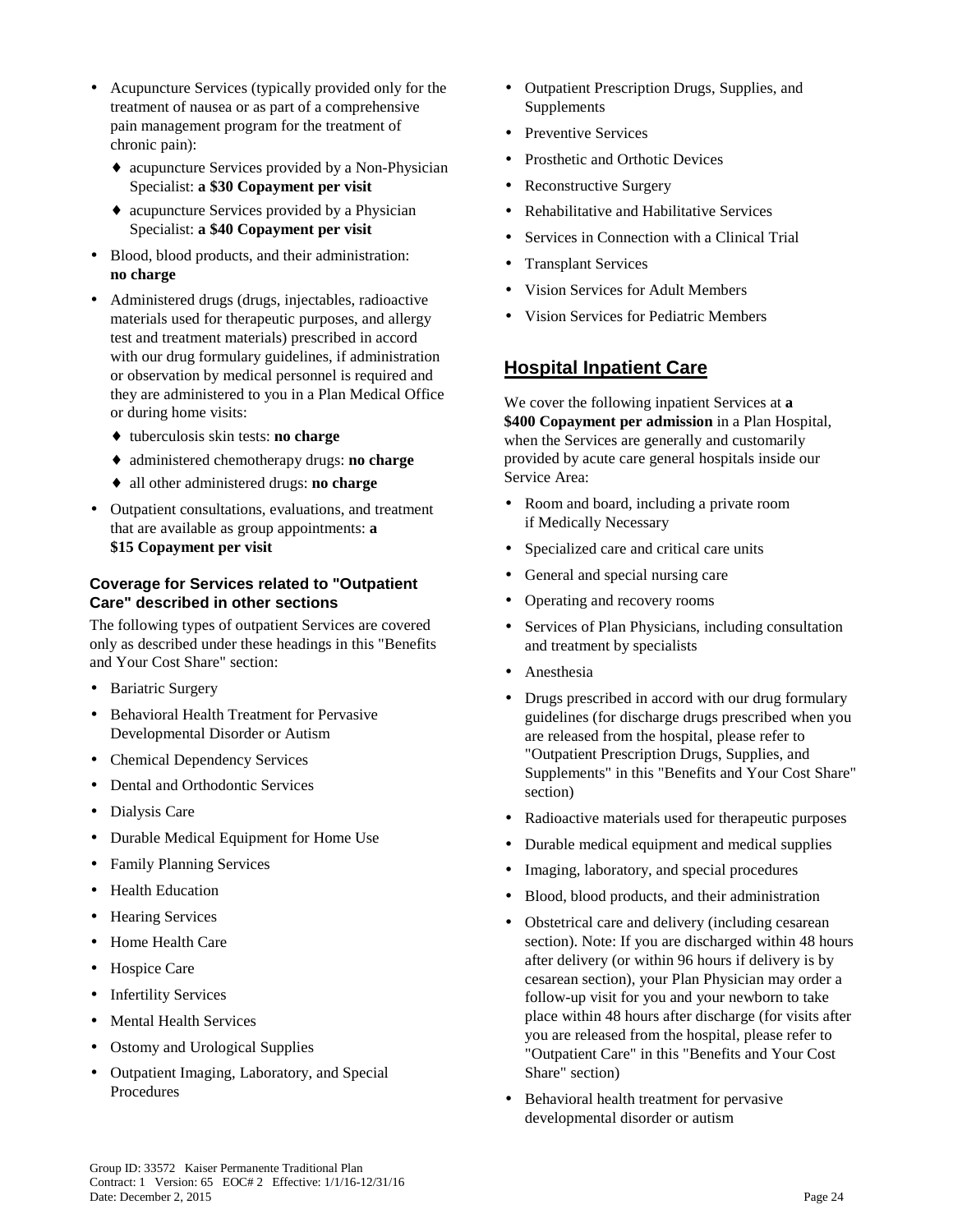- Respiratory therapy
- Medical social services and discharge planning

# **Coverage for Services related to "Hospital Inpatient Care" described in other sections**

The following types of inpatient Services are covered only as described under the following headings in this "Benefits and Your Cost Share" section:

- Bariatric Surgery
- Chemical Dependency Services
- Dental and Orthodontic Services
- Dialysis Care
- Hospice Care
- Infertility Services
- **Mental Health Services**
- Prosthetic and Orthotic Devices
- Reconstructive Surgery
- Rehabilitative and Habilitative Services
- Services in Connection with a Clinical Trial
- **Skilled Nursing Facility Care**
- Transplant Services

# **Ambulance Services**

#### **Emergency**

We cover at **a \$50 Copayment per trip** Services of a licensed ambulance anywhere in the world without prior authorization (including transportation through the 911 emergency response system where available) in the following situations:

- A reasonable person would have believed that the medical condition was an Emergency Medical Condition which required ambulance Services
- Your treating physician determines that you must be transported to another facility because your Emergency Medical Condition is not Stabilized and the care you need is not available at the treating facility

If you receive emergency ambulance Services that are not ordered by a Plan Provider, you are not responsible for any amounts beyond your Cost Share for covered emergency ambulance Services. However, if the provider does not agree to bill us, you may have to pay for the Services and file a claim for reimbursement. For information on how to file a claim, please see the "Post-Service Claims and Appeals" section.

## **Nonemergency**

Inside our Service Area, we cover nonemergency ambulance and psychiatric transport van Services at **a \$50 Copayment per trip** if a Plan Physician determines that your condition requires the use of Services that only a licensed ambulance (or psychiatric transport van) can provide and that the use of other means of transportation would endanger your health. These Services are covered only when the vehicle transports you to or from covered Services.

## **Ambulance Services exclusion(s)**

• Transportation by car, taxi, bus, gurney van, wheelchair van, and any other type of transportation (other than a licensed ambulance or psychiatric transport van), even if it is the only way to travel to a Plan Provider

# **Bariatric Surgery**

We cover hospital inpatient care related to bariatric surgical procedures (including room and board, imaging, laboratory, special procedures, and Plan Physician Services) when performed to treat obesity by modification of the gastrointestinal tract to reduce nutrient intake and absorption, if all of the following requirements are met:

- You complete the Medical Group–approved presurgical educational preparatory program regarding lifestyle changes necessary for long term bariatric surgery success
- A Plan Physician who is a specialist in bariatric care determines that the surgery is Medically Necessary

For covered Services related to bariatric surgical procedures that you receive, you will pay the **Cost Share you would pay if the Services were not related to a bariatric surgical procedure**. For example, see "Hospital Inpatient Care" in this "Benefits and Your Cost Share" section for the Cost Share that applies for hospital inpatient care.

If you live 50 miles or more from the facility to which you are referred for a covered bariatric surgery, we will reimburse you for certain travel and lodging expenses if you receive prior written authorization from the Medical Group and send us adequate documentation including receipts. We will not, however, reimburse you for any travel or lodging expenses if you were offered a referral to a facility that is less than 50 miles from your home. We will reimburse authorized and documented travel and lodging expenses as follows: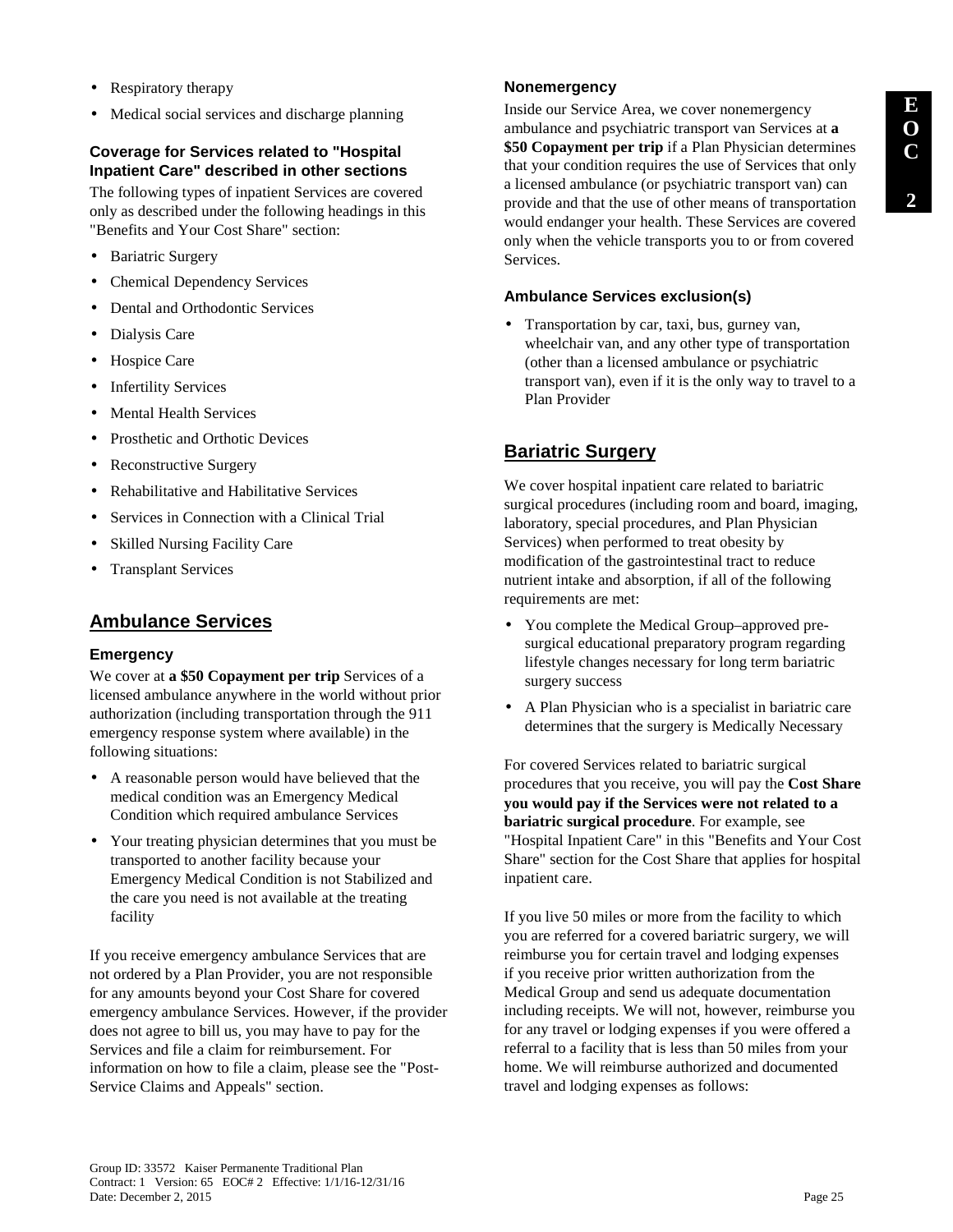- Transportation for you to and from the facility up to \$130 per round trip for a maximum of three trips (one pre-surgical visit, the surgery, and one follow-up visit), including any trips for which we provided reimbursement under any other evidence of coverage offered by your Group
- Transportation for one companion to and from the facility up to \$130 per round trip for a maximum of two trips (the surgery and one follow-up visit), including any trips for which we provided reimbursement under any other evidence of coverage offered by your Group
- One hotel room, double-occupancy, for you and one companion not to exceed \$100 per day for the presurgical visit and the follow-up visit, up to two days per trip, including any hotel accommodations for which we provided reimbursement under any other evidence of coverage offered by your Group
- Hotel accommodations for one companion not to exceed \$100 per day for the duration of your surgery stay, up to four days, including any hotel accommodations for which we provided reimbursement under any other evidence of coverage offered by your Group

## **Coverage for Services related to "Bariatric Surgery" described in other sections**

- Outpatient prescription drugs (refer to "Outpatient Prescription Drugs, Supplies, and Supplements")
- Outpatient administered drugs (refer to "Outpatient Care")

# **Behavioral Health Treatment for Pervasive Developmental Disorder or Autism**

The following terms have special meaning when capitalized and used in this "Behavioral Health Treatment for Pervasive Developmental Disorder or Autism" section:

- "Qualified Autism Service Provider" means a provider who has the experience and competence to design, supervise, provide, or administer treatment for pervasive developmental disorder or autism and is either of the following:
	- ♦ a person, entity, or group that is certified by a national entity (such as the Behavior Analyst Certification Board) that is accredited by the National Commission for Certifying Agencies
	- ♦ a person licensed in California as a physician, physical therapist, occupational therapist, psychologist, marriage and family therapist,

educational psychologist, clinical social worker, professional clinical counselor, speech-language pathologist, or audiologist

- "Qualified Autism Service Professional" means a person who meets all of the following criteria:
	- ♦ provides behavioral health treatment
	- ♦ is employed and supervised by a Qualified Autism Service Provider
	- ♦ provides treatment pursuant to a treatment plan developed and approved by the Qualified Autism Service Provider
	- ♦ is a behavioral health treatment provider approved as a vendor by a California regional center to provide Services as an Associate Behavior Analyst, Behavior Analyst, Behavior Management Assistant, Behavior Management Consultant, or Behavior Management Program as defined in Section 54342 of Title 17 of the California Code of Regulations
	- ♦ has training and experience in providing Services for pervasive developmental disorder or autism pursuant to Division 4.5 (commencing with Section 4500) of the Welfare and Institutions Code or Title 14 (commencing with Section 95000) of the Government Code
- "Qualified Autism Service Paraprofessional" means an unlicensed and uncertified individual who meets all of the following criteria:
	- ♦ is employed and supervised by a Qualified Autism Service Provider
	- ♦ provides treatment and implements Services pursuant to a treatment plan developed and approved by the Qualified Autism Service Provider
	- ♦ meets the criteria set forth in the regulations adopted pursuant to Section 4686.3 of the Welfare and Institutions Code
	- ♦ has adequate education, training, and experience, as certified by a Qualified Autism Service Provider

We cover behavioral health treatment for pervasive developmental disorder or autism (including applied behavior analysis and evidence-based behavior intervention programs) that develops or restores, to the maximum extent practicable, the functioning of a person with pervasive developmental disorder or autism and that meet all of the following criteria:

- The Services are provided inside our Service Area
- The treatment is prescribed by a Plan Physician, or is developed by a Plan Provider who is a psychologist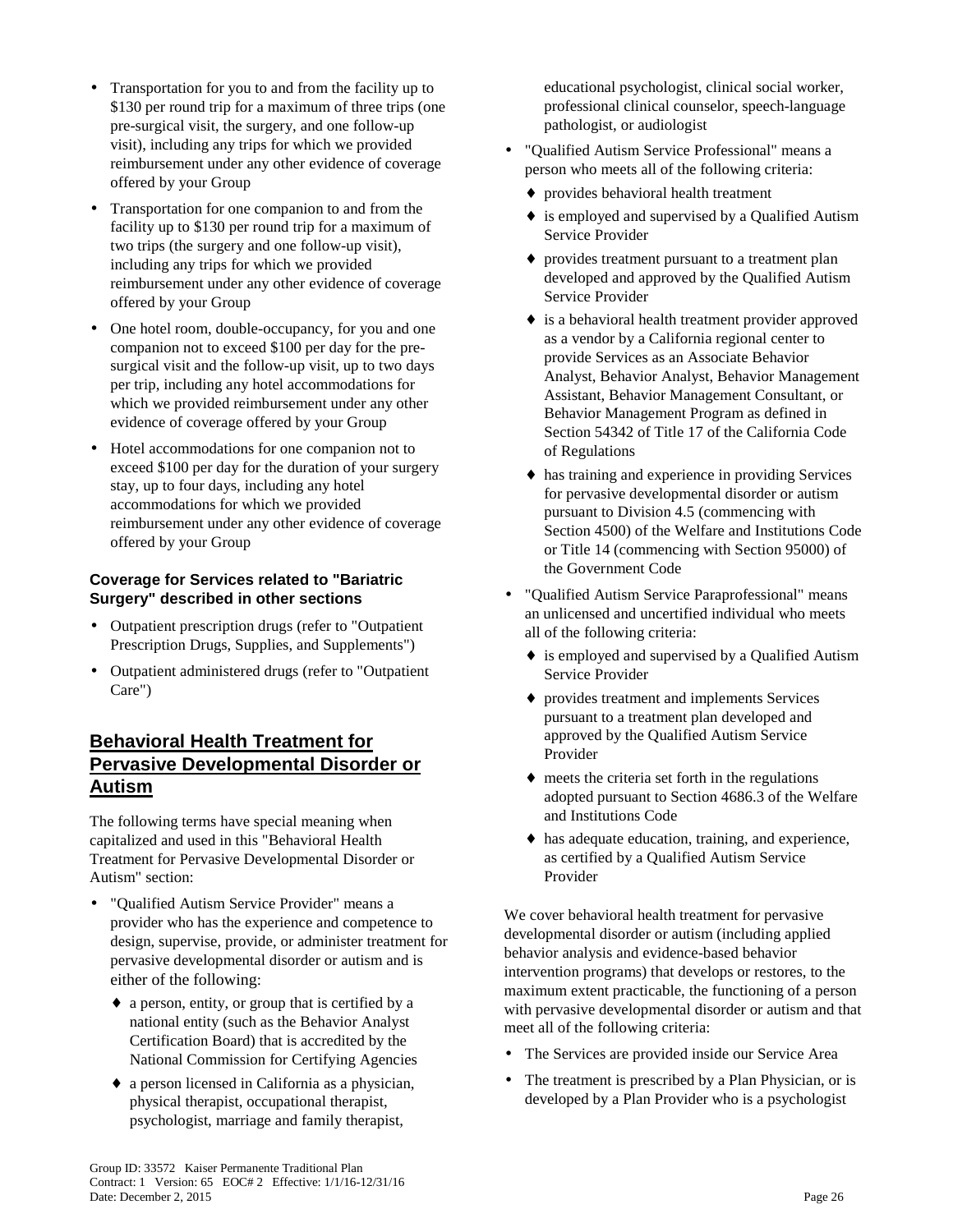- The treatment is provided under a treatment plan prescribed by a Plan Provider who is a Qualified Autism Service Provider
- The treatment is administered by a Plan Provider who is one of the following:
	- ♦ a Qualified Autism Service Provider
	- ♦ a Qualified Autism Service Professional supervised and employed by the Qualified Autism Service Provider
	- ♦ a Qualified Autism Service Paraprofessional supervised and employed by a Qualified Autism Service Provider
- The treatment plan has measurable goals over a specific timeline that is developed and approved by the Qualified Autism Service Provider for the Member being treated
- The treatment plan is reviewed no less than once every six months by the Qualified Autism Service Provider and modified whenever appropriate
- The treatment plan requires the Qualified Autism Service Provider to do all of the following:
	- ♦ Describe the Member's behavioral health impairments to be treated
	- ♦ Design an intervention plan that includes the service type, number of hours, and parent participation needed to achieve the plan's goal and objectives, and the frequency at which the Member's progress is evaluated and reported
	- ♦ Provide intervention plans that utilize evidencebased practices, with demonstrated clinical efficacy in treating pervasive developmental disorder or autism
	- ♦ Discontinue intensive behavioral intervention Services when the treatment goals and objectives are achieved or no longer appropriate
- The treatment plan is not used for either of the following:
	- ♦ for purposes of providing (or for the reimbursement of) respite care, day care, or educational services
	- ♦ to reimburse a parent for participating in the treatment program

You pay the following for these covered Services:

- Individual visits: **a \$30 Copayment per visit**
- Group visits: **a \$15 Copayment per visit**

Effective as of the date that federal proposed final rulemaking for essential health benefits is issued, we will cover Services under this "Behavioral Health Treatment for Pervasive Developmental Disorder or Autism"

# **Chemical Dependency Services**

## **Outpatient chemical dependency care**

We cover the following Services for treatment of chemical dependency:

- Day-treatment programs
- Individual and group chemical dependency counseling
- Intensive outpatient programs
- Medical treatment for withdrawal symptoms

You pay the following for these covered Services:

- Individual chemical dependency evaluation and treatment: **a \$30 Copayment per visit**
- Group chemical dependency treatment: **a \$5 Copayment per visit**
- Intensive outpatient and day-treatment programs: **a \$5 Copayment per day**

## **Residential treatment**

Inside our Service Area, we cover the following Services at **a \$100 Copayment per admission** when the Services are provided in a licensed residential treatment facility that provides 24-hour individualized chemical dependency treatment, the Services are generally and customarily provided by a chemical dependency residential treatment program in a licensed residential treatment facility, and the Services are above the level of custodial care:

- Individual and group chemical dependency counseling
- Medical services
- Medication monitoring
- Room and board
- Social services
- Drugs prescribed by a Plan Provider as part of your plan of care in the residential treatment facility in accord with our drug formulary guidelines if they are administered to you in the facility by medical personnel (for discharge drugs prescribed when you are released from the residential treatment facility, please refer to "Outpatient Prescription Drugs,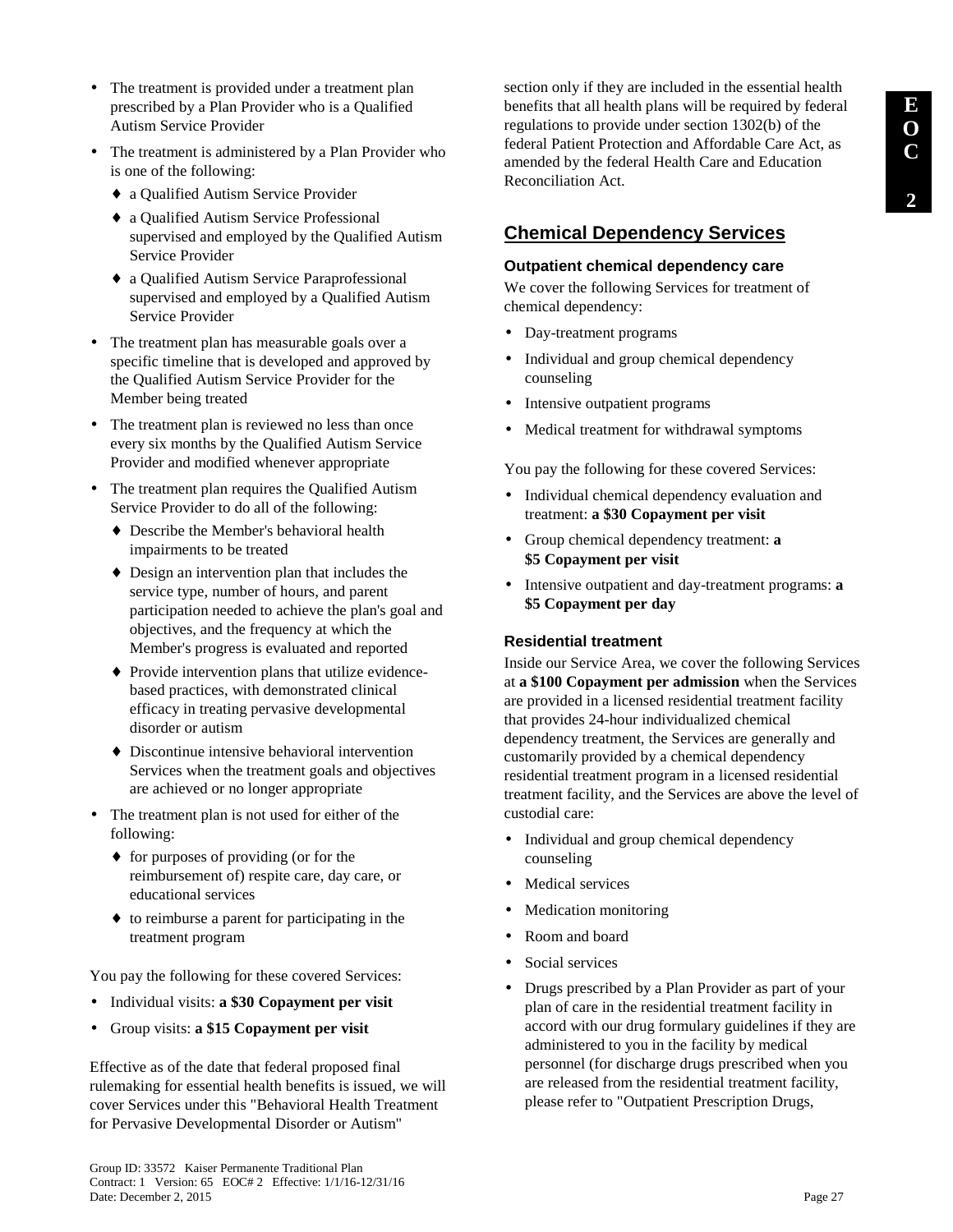Supplies, and Supplements" in this "Benefits and Your Cost Share" section)

• Discharge planning

#### **Inpatient detoxification**

We cover hospitalization in a Plan Hospital only for medical management of withdrawal symptoms, including room and board, Plan Physician Services, drugs, dependency recovery Services, education, and counseling. We cover these Services at **a \$400 Copayment per admission**.

#### **Coverage for Services related to "Chemical Dependency Services" described in other sections**

- Outpatient laboratory (refer to "Outpatient Imaging, Laboratory, and Special Procedures")
- Outpatient self-administered drugs (refer to "Outpatient Prescription Drugs, Supplies, and Supplements")

# **Dental and Orthodontic Services**

We do not cover most dental and orthodontic Services, but we do cover some dental and orthodontic Services as described in this "Dental and Orthodontic Services" section.

## **Dental Services for radiation treatment**

We cover dental evaluation, X-rays, fluoride treatment, and extractions necessary to prepare your jaw for radiation therapy of cancer in your head or neck if a Plan Physician provides the Services or if the Medical Group authorizes a referral to a dentist (as described in "Medical Group authorization procedure for certain referrals" under "Getting a Referral" in the "How to Obtain Services" section).

#### **Dental anesthesia**

For dental procedures at a Plan Facility, we provide general anesthesia and the facility's Services associated with the anesthesia if all of the following are true:

- You are under age 7, or you are developmentally disabled, or your health is compromised
- Your clinical status or underlying medical condition requires that the dental procedure be provided in a hospital or outpatient surgery center
- The dental procedure would not ordinarily require general anesthesia

We do not cover any other Services related to the dental procedure, such as the dentist's Services.

## **Accidental injury to teeth**

Services for accidental injury to teeth are not covered.

#### **Dental and orthodontic Services for cleft palate**

We cover dental extractions, dental procedures necessary to prepare the mouth for an extraction, and orthodontic Services, if they meet all of the following requirements:

- The Services are an integral part of a reconstructive surgery for cleft palate that we are covering under "Reconstructive Surgery" in this "Benefits and Your Cost Share" section ("cleft palate" includes cleft palate, cleft lip, or other craniofacial anomalies associated with cleft palate)
- A Plan Provider provides the Services or the Medical Group authorizes a referral to a Non–Plan Provider who is a dentist or orthodontist (as described in "Medical Group authorization procedure for certain referrals" under "Getting a Referral" in the "How to Obtain Services" section)

#### **Your Cost Share for dental and orthodontic Services**

You pay the following for dental and orthodontic Services covered under this "Dental and Orthodontic Services" section:

- Primary Care Visits for evaluations and treatment and Non-Physician Specialist Visits (including visits with dentists and orthodontists for Services covered under this "Dental and Orthodontic Services" section) for consultations, evaluations, and treatment: **a \$30 Copayment per visit**
- Physician Specialist Visits for consultations, evaluations, and treatment: **a \$40 Copayment per visit**
- Outpatient surgery and outpatient procedures when provided in an outpatient or ambulatory surgery center or in a hospital operating room, or if it is provided in any setting and a licensed staff member monitors your vital signs as you regain sensation after receiving drugs to reduce sensation or to minimize discomfort: **a \$40 Copayment per procedure**
- Any other outpatient surgery that does not require a licensed staff member to monitor your vital signs as described above: **a \$40 Copayment per procedure**
- Any other outpatient procedures that do not require a licensed staff member to monitor your vital signs as described above: **the Cost Share that would otherwise apply for the procedure** in this "Benefits and Your Cost Share" section (for example, radiology procedures that do not require a licensed staff member to monitor your vital signs as described above are covered under "Outpatient Imaging, Laboratory, and Special Procedures")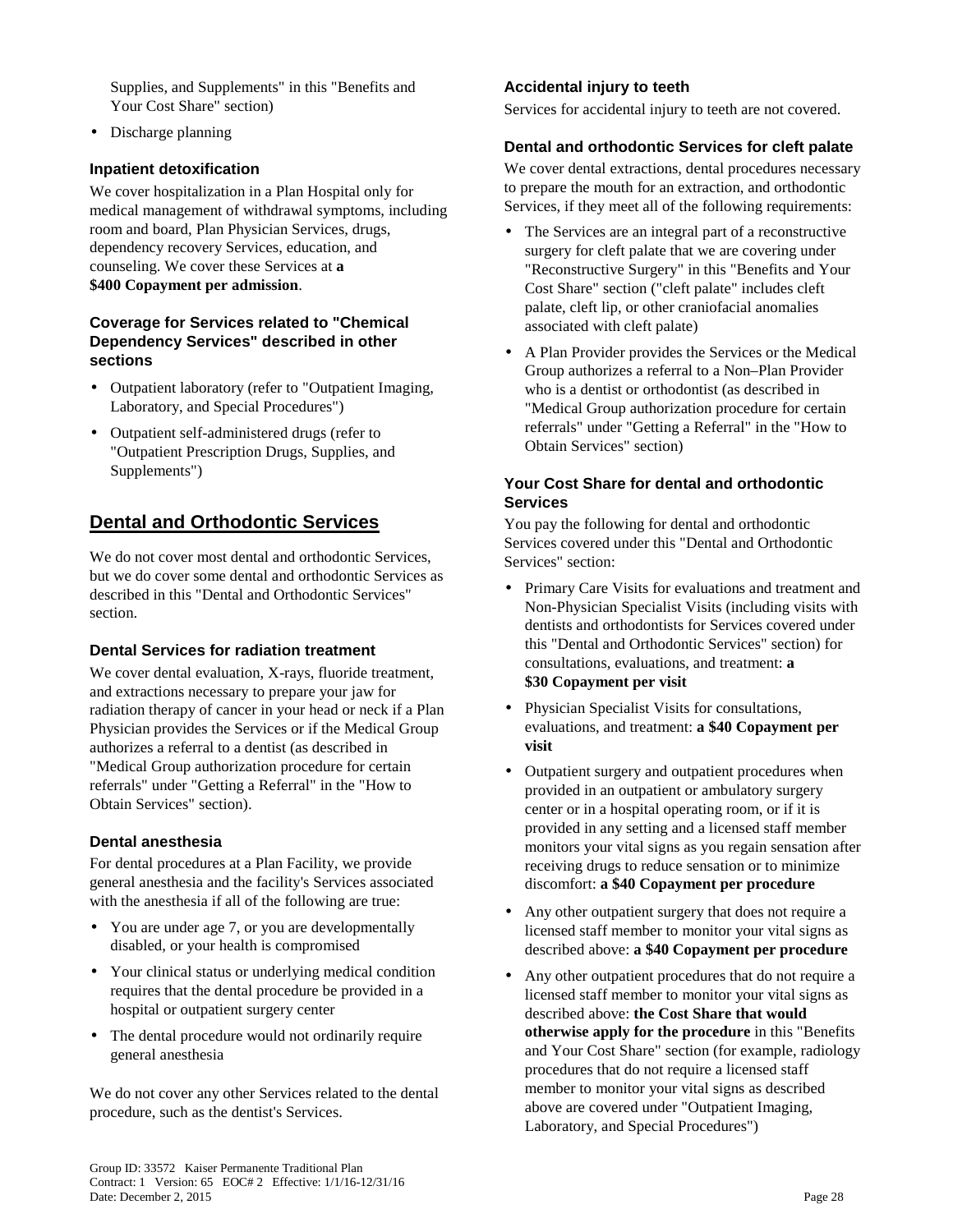• Hospital inpatient care (including room and board, drugs, imaging, laboratory, special procedures, and Plan Physician Services): **a \$400 Copayment per admission**

#### **Coverage for Services related to "Dental and Orthodontic Services" described in other sections**

- Outpatient imaging, laboratory, and special procedures (refer to "Outpatient Imaging, Laboratory, and Special Procedures")
- Outpatient administered drugs (refer to "Outpatient Care"), except that we cover outpatient administered drugs under "Dental anesthesia" in this "Dental and Orthodontic Services" section
- Outpatient prescription drugs (refer to "Outpatient Prescription Drugs, Supplies, and Supplements")

# **Dialysis Care**

We cover acute and chronic dialysis Services if all of the following requirements are met:

- The Services are provided inside our Service Area
- You satisfy all medical criteria developed by the Medical Group and by the facility providing the dialysis
- A Plan Physician provides a written referral for care at the facility

After you receive appropriate training at a dialysis facility we designate, we also cover equipment and medical supplies required for home hemodialysis and home peritoneal dialysis inside our Service Area at **no charge**. Coverage is limited to the standard item of equipment or supplies that adequately meets your medical needs. We decide whether to rent or purchase the equipment and supplies, and we select the vendor. You must return the equipment and any unused supplies to us or pay us the fair market price of the equipment and any unused supply when we are no longer covering them.

You pay the following for these covered Services related to dialysis:

- One routine outpatient visit per month with the multidisciplinary nephrology team for a consultation, evaluation, or treatment: **no charge**
- Hemodialysis treatment at a Plan Facility: **a \$40 Copayment per visit**
- All other Primary Care Visits for evaluations and treatment and Non-Physician Specialist Visits for

consultations, evaluations, and treatment: **a \$30 Copayment per visit**

- All other Physician Specialist Visits for consultations, evaluations, and treatment: **a \$40 Copayment per visit**
- Inpatient dialysis care: **a \$400 Copayment per admission**

#### **Coverage for Services related to "Dialysis Care" described in other sections**

- Durable medical equipment for home use (refer to "Durable Medical Equipment for Home Use")
- Outpatient laboratory (refer to "Outpatient Imaging, Laboratory, and Special Procedures")
- Outpatient prescription drugs (refer to "Outpatient Prescription Drugs, Supplies, and Supplements")
- Outpatient administered drugs (refer to "Outpatient Care")

## **Dialysis Care exclusion(s)**

- Comfort, convenience, or luxury equipment, supplies and features
- Nonmedical items, such as generators or accessories to make home dialysis equipment portable for travel

# **Durable Medical Equipment for Home Use**

Inside our Service Area, we cover durable medical equipment for use in your home (or another location used as your home) in accord with our durable medical equipment formulary guidelines. Durable medical equipment for home use is an item that is intended for repeated use, primarily and customarily used to serve a medical purpose, generally not useful to a person who is not ill or injured, and appropriate for use in the home.

Coverage is limited to the standard item of equipment that adequately meets your medical needs. We decide whether to rent or purchase the equipment, and we select the vendor. You must return the equipment to us or pay us the fair market price of the equipment when we are no longer covering it.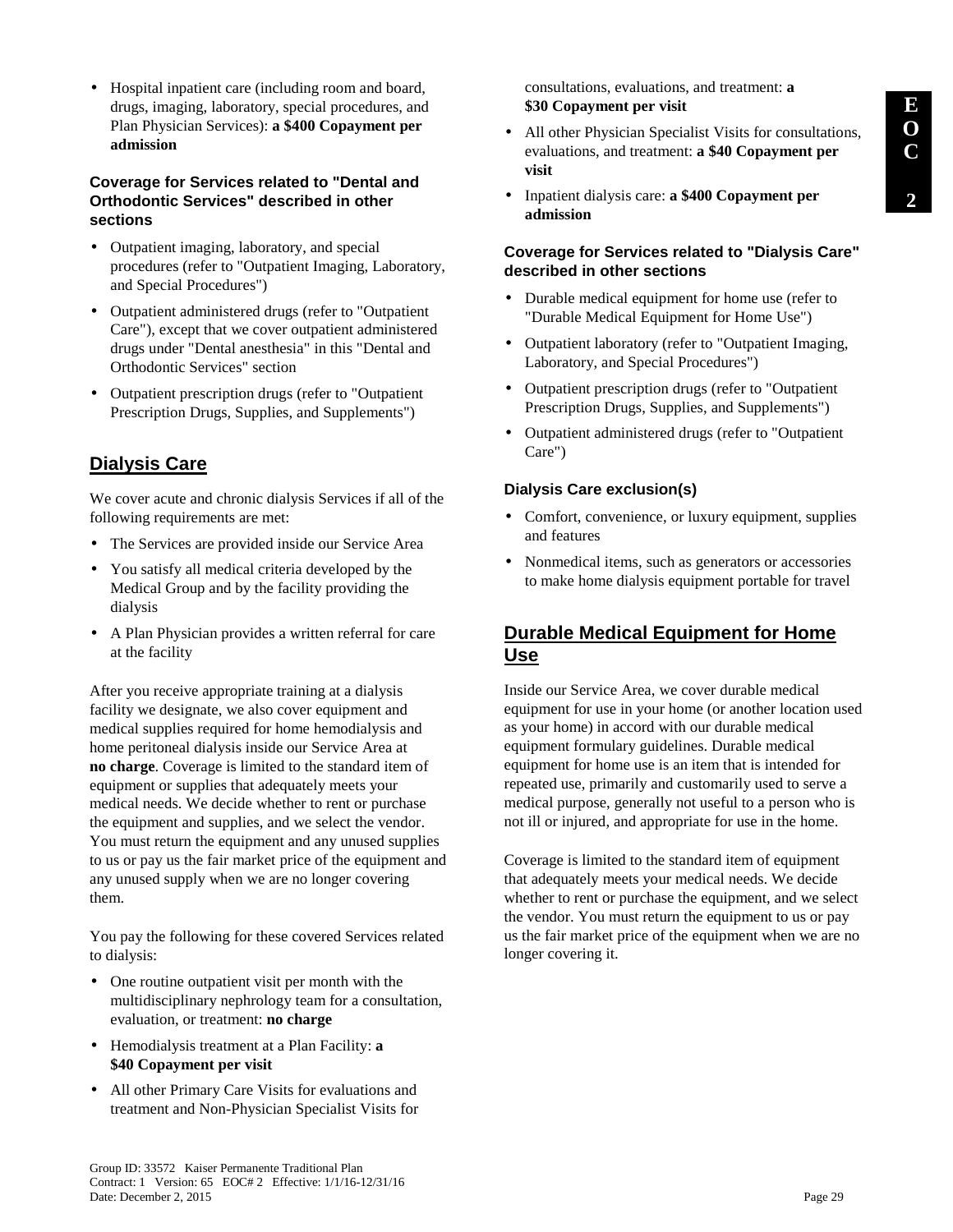#### **Durable medical equipment items that are essential health benefits**

Inside our Service Area, we cover the following durable medical equipment (including repair or replacement of covered equipment) at **20% Coinsurance**:

- Blood glucose monitors for diabetes blood testing and their supplies (such as blood glucose monitor test strips, lancets, and lancet devices)
- Bone stimulator
- Canes (standard curved handle or quad) and replacement supplies
- Cervical traction (over door)
- Crutches (standard or forearm) and replacement supplies
- Dry pressure pad for a mattress
- Enteral pump and supplies
- Infusion pumps (such as insulin pumps) and supplies to operate the pump
- IV pole
- Nebulizer and supplies
- Peak flow meters
- Phototherapy blankets for treatment of jaundice in newborns
- Tracheostomy tube and supplies

## **Breastfeeding supplies**

We cover at **no charge** one retail-grade breast pump per pregnancy and the necessary supplies to operate it, such as one set of bottles. We will decide whether to rent or purchase the item and we choose the vendor. We cover this pump for convenience purposes. The pump is not subject to prior authorization requirements or the formulary guidelines.

Inside our Service Area, if you or your baby has a medical condition that requires the use of a breast pump, we cover at **no charge** a hospital-grade breast pump and the necessary supplies to operate it, in accord with our durable medical equipment formulary guidelines. We will determine whether to rent or purchase the equipment and we choose the vendor. Hospital-grade breast pumps on our formulary are subject to the durable medical equipment prior authorization requirements as described in "Medical Group authorization procedure for certain referrals" under "Getting a Referral" in the "How to Obtain Services" section. For more information about our durable medical equipment formulary, see the "About our durable medical equipment formulary" in this "Durable Medical Equipment for Home Use" section.

## **Durable medical equipment items that are not essential health benefits**

For all other covered durable medical equipment, you pay the following (including repair or replacement of covered equipment):

- External sexual dysfunction devices: **50% Coinsurance**
- All other covered durable medical equipment: **20% Coinsurance**

## **Outside our Service Area**

We do not cover most durable medical equipment for home use outside our Service Area. However, if you live outside our Service Area, we cover the following durable medical equipment (subject to the Cost Share and all other coverage requirements that apply to durable medical equipment for home use inside our Service Area) when the item is dispensed at a Plan Facility:

- Blood glucose monitors for diabetes blood testing and their supplies (such as blood glucose monitor test strips, lancets, and lancet devices) from a Plan Pharmacy
- Canes (standard curved handle)
- Crutches (standard)
- Insulin pumps and supplies to operate the pump, after completion of training and education on the use of the pump
- Nebulizers and their supplies for the treatment of pediatric asthma
- Peak flow meters from a Plan Pharmacy

## **About our durable medical equipment formulary**

Our durable medical equipment formulary includes the list of durable medical equipment that has been approved by our Durable Medical Equipment Formulary Executive Committee for our Members. Our durable medical equipment formulary was developed by a multidisciplinary clinical and operational work group with review and input from Plan Physicians and medical professionals with durable medical equipment expertise (for example: physical, respiratory, and enterostomal therapists and home health). A multidisciplinary Durable Medical Equipment Formulary Executive Committee is responsible for reviewing and revising the durable medical equipment formulary. Our durable medical equipment formulary is periodically updated to keep pace with changes in medical technology and clinical practice. To find out whether a particular item is included in our durable medical equipment formulary, please call our Member Service Contact Center.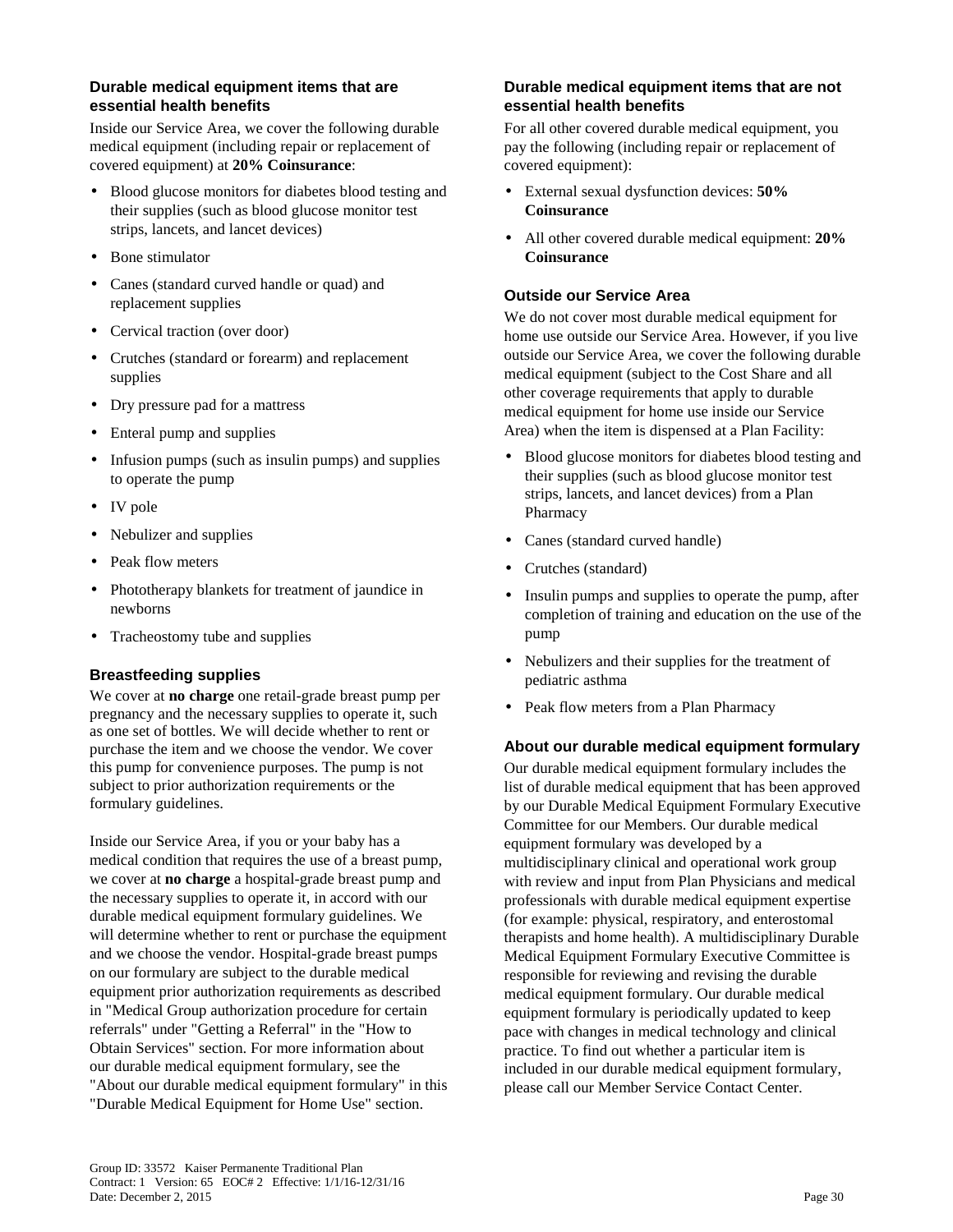Our formulary guidelines allow you to obtain nonformulary durable medical equipment (equipment not listed on our durable medical equipment formulary for your condition) if the equipment would otherwise be covered and the Medical Group determines that it is Medically Necessary as described in "Medical Group authorization procedure for certain referrals" under "Getting a Referral" in the "How to Obtain Services" section.

# **Coverage for Services related to "Durable Medical Equipment for Home Use" described in other sections**

- Dialysis equipment and supplies required for home hemodialysis and home peritoneal dialysis (refer to "Dialysis Care")
- Diabetes urine testing supplies and insulinadministration devices other than insulin pumps (refer to "Outpatient Prescription Drugs, Supplies, and Supplements")
- Durable medical equipment related to the terminal illness for Members who are receiving covered hospice care (refer to "Hospice Care")
- Insulin and any other drugs administered with an infusion pump (refer to "Outpatient Prescription Drugs, Supplies, and Supplements")

# **Durable medical equipment for home use exclusion(s)**

- Comfort, convenience, or luxury equipment or features except for retail-grade breast pumps as described under "Breastfeeding supplies" in this "Durable Medical Equipment for Home Use" section
- Items not intended for maintaining normal activities of daily living, such as exercise equipment (including devices intended to provide additional support for recreational or sports activities) and hygiene equipment
- Nonmedical items, such as sauna baths or elevators
- Modifications to your home or car
- Devices for testing blood or other body substances (except diabetes blood glucose monitors and their supplies)
- Electronic monitors of the heart or lungs except infant apnea monitors
- Repair or replacement of equipment due to loss or misuse

# **Family Planning Services**

We cover the following family planning Services subject to the Cost Share indicated:

- Family planning counseling: **no charge**
- Internally implanted time-release contraceptives or intrauterine devices (IUDs) and office visits related to their administration and management: **no charge**
- Female sterilization procedures if provided in an outpatient or ambulatory surgery center or in a hospital operating room: **no charge**
- All other female sterilization procedures: **no charge**
- Male sterilization procedures if provided in an outpatient or ambulatory surgery center or in a hospital operating room: **a \$40 Copayment per procedure**
- All other male sterilization procedures: **a \$40 Copayment per visit**
- Termination of pregnancy: **a \$40 Copayment per procedure**

# **Coverage for Services related to "Family Planning Services" described in other sections**

- Services to diagnose or treat infertility (refer to "Infertility Services")
- Outpatient administered drugs (refer to "Outpatient Care")
- Outpatient laboratory and imaging services associated with family planning services (refer to "Outpatient Imaging, Laboratory, and Special Procedures")
- Outpatient contraceptive drugs and devices (refer to "Outpatient Prescription Drugs, Supplies, and Supplements")

# **Family Planning Services exclusion(s)**

• Reversal of voluntary sterilization

# **Health Education**

We cover a variety of health education counseling, programs, and materials that your personal Plan Physician or other Plan Providers provide during a visit covered under another part of this *Evidence of Coverage*.

We also cover a variety of health education counseling, programs, and materials to help you take an active role in protecting and improving your health, including programs for tobacco cessation, stress management, and chronic conditions (such as diabetes and asthma). Kaiser Permanente also offers health education counseling,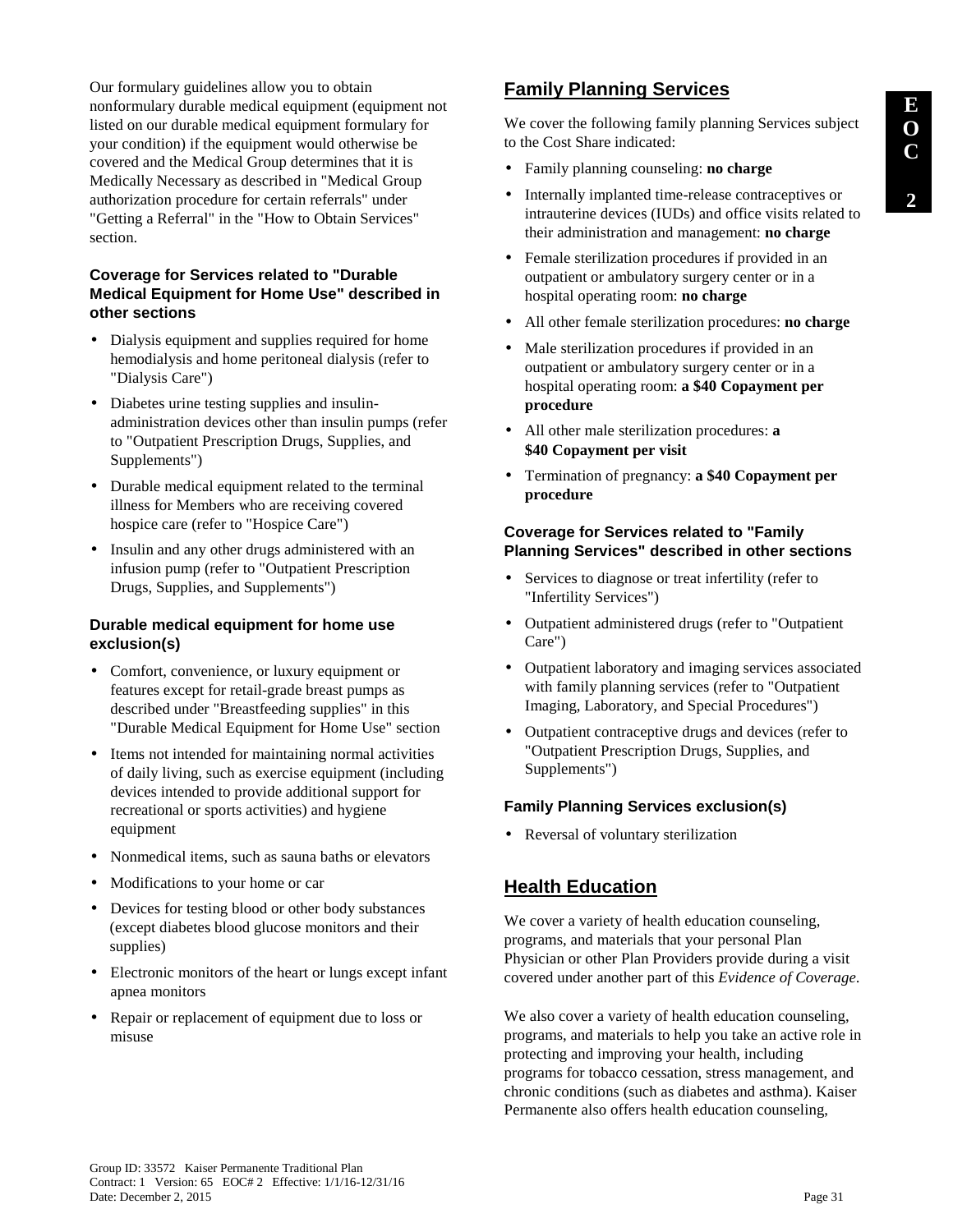programs, and materials that are not covered, and you may be required to pay a fee.

For more information about our health education counseling, programs, and materials, please contact a Health Education Department or our Member Service Contact Center, refer to *Your Guidebook*, or go to our website at **kp.org**.

You pay the following for these covered Services:

- Covered health education programs, which may include programs provided online and counseling over the phone: **no charge**
- Individual counseling during an office visit related to smoking cessation: **no charge**
- Individual counseling during an office visit related to diabetes management: **no charge**
- Other covered individual counseling when the office visit is solely for health education: **no charge**
- Health education provided during an outpatient consultation or evaluation covered in another part of this *Evidence of Coverage*: **no additional Cost Share beyond the Cost Share required in that other part of this** *Evidence of Coverage*
- Covered health education materials: **no charge**

# **Hearing Services**

We cover the following:

- Hearing exams to determine the need for hearing correction: **no charge**
- Hearing tests to determine the appropriate hearing aid: **no charge**
- A **\$1,000 Allowance** for each ear toward the purchase price of a hearing aid every 36 months when prescribed by a Plan Physician or by a Plan Provider who is an audiologist. We will cover hearing aids for both ears only if both aids are required to provide significant improvement that is not obtainable with only one hearing aid. We will not provide the Allowance if we have provided an Allowance toward (or otherwise covered) a hearing aid within the previous 36 months. Also, the Allowance can only be used at the initial point of sale. If you do not use all of your Allowance at the initial point of sale, you cannot use it later
- Consultations and exams to verify that the hearing aid conforms to the prescription: **no charge**
- Consultations and exams for fitting, counseling, adjustment, cleaning, and inspection after the warranty is exhausted: **no charge**

We select the provider or vendor that will furnish the covered hearing aid. Coverage is limited to the types and models of hearing aids furnished by the provider or vendor.

## **Coverage for Services related to "Hearing Services" described in other sections**

- Routine hearing screenings when performed as part of a routine physical maintenance exam (refer to "Preventive Services")
- Services related to the ear or hearing other than those described in this section, such as outpatient care to treat an ear infection and outpatient prescription drugs, supplies, and supplements (refer to the applicable heading in this "Benefits and Your Cost Share" section)
- Cochlear implants and osseointegrated hearing devices (refer to "Prosthetic and Orthotic Devices")

## **Hearing Services exclusion(s)**

- Internally implanted hearing aids
- Replacement parts and batteries, repair of hearing aids, and replacement of lost or broken hearing aids (the manufacturer warranty may cover some of these)

# **Home Health Care**

"Home health care" means Services provided in the home by nurses, medical social workers, home health aides, and physical, occupational, and speech therapists. We cover home health care at **no charge** only if all of the following are true:

- You are substantially confined to your home (or a friend's or relative's home)
- Your condition requires the Services of a nurse, physical therapist, occupational therapist, or speech therapist (home health aide Services are not covered unless you are also getting covered home health care from a nurse, physical therapist, occupational therapist, or speech therapist that only a licensed provider can provide)
- A Plan Physician determines that it is feasible to maintain effective supervision and control of your care in your home and that the Services can be safely and effectively provided in your home
- The Services are provided inside our Service Area

We cover only part-time or intermittent home health care, as follows:

• Up to two hours per visit for visits by a nurse, medical social worker, or physical, occupational, or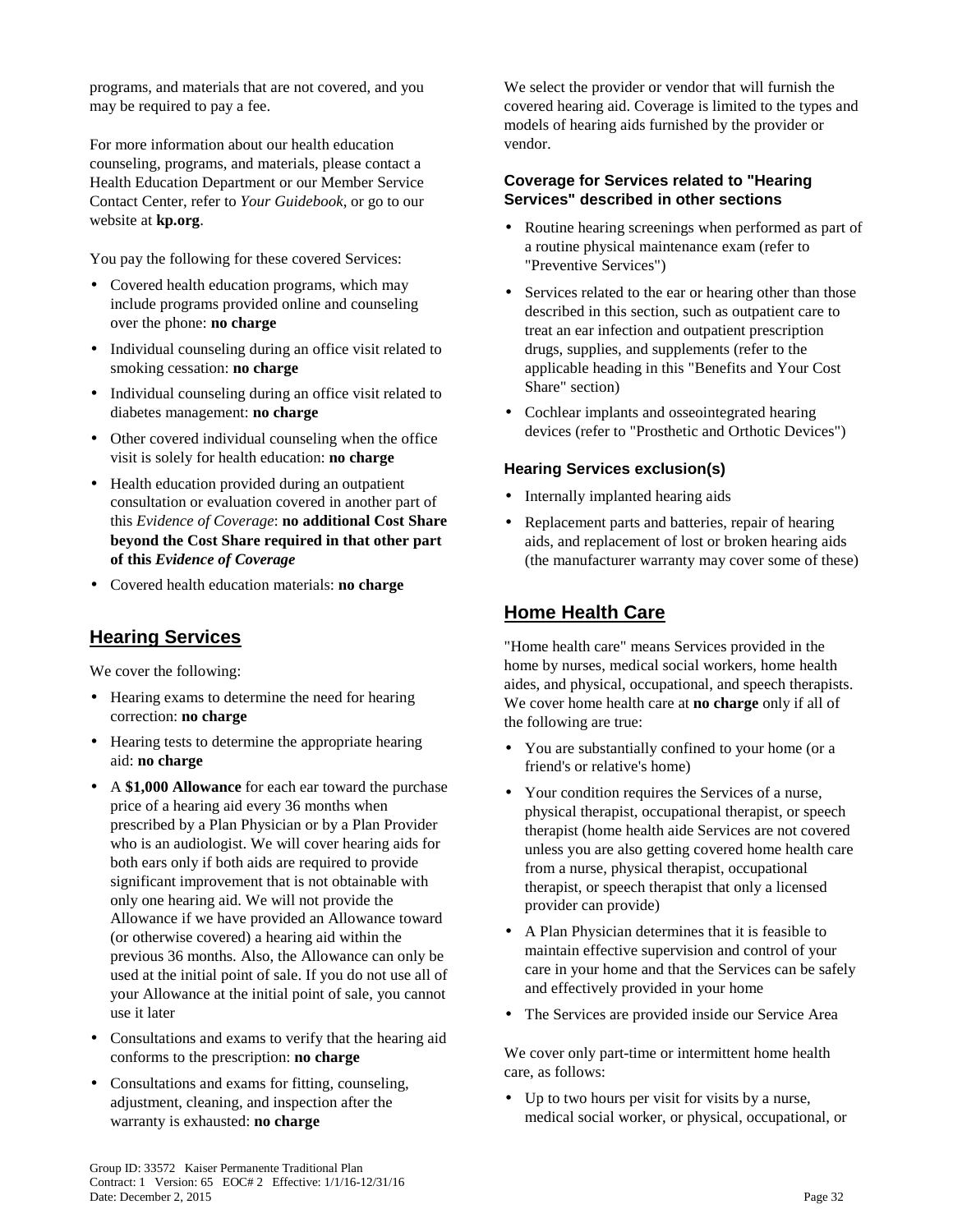speech therapist, and up to four hours per visit for visits by a home health aide

- Up to three visits per day (counting all home health visits)
- Up to 100 visits per calendar year (counting all home health visits)

Note: If a visit by a nurse, medical social worker, or physical, occupational, or speech therapist lasts longer than two hours, then each additional increment of two hours counts as a separate visit. If a visit by a home health aide lasts longer than four hours, then each additional increment of four hours counts as a separate visit. For example, if a nurse comes to your home for three hours and then leaves, that counts as two visits. Also, each person providing Services counts toward these visit limits. For example, if a home health aide and a nurse are both at your home during the same two hours, that counts as two visits.

#### **Coverage for Services related to "Home Health Care" described in other sections**

- Behavioral health treatment for pervasive developmental disorder or autism (refer to "Behavioral Health Treatment for Pervasive Developmental Disorder or Autism")
- Dialysis care (refer to "Dialysis Care")
- Durable medical equipment (refer to "Durable Medical Equipment for Home Use")
- Ostomy and urological supplies (refer to "Ostomy and Urological Supplies")
- Outpatient drugs, supplies, and supplements (refer to "Outpatient Prescription Drugs, Supplies, and Supplements")
- Prosthetic and orthotic devices (refer to "Prosthetic and Orthotic Devices")

#### **Home health care exclusion(s)**

- Care of a type that an unlicensed family member or other layperson could provide safely and effectively in the home setting after receiving appropriate training. This care is excluded even if we would cover the care if it were provided by a qualified medical professional in a hospital or a Skilled Nursing Facility
- Care in the home if the home is not a safe and effective treatment setting

## **Hospice Care**

Hospice care is a specialized form of interdisciplinary health care designed to provide palliative care and to alleviate the physical, emotional, and spiritual discomforts of a Member experiencing the last phases of life due to a terminal illness. It also provides support to the primary caregiver and the Member's family. A Member who chooses hospice care is choosing to receive palliative care for pain and other symptoms associated with the terminal illness, but not to receive care to try to cure the terminal illness. You may change your decision to receive hospice care benefits at any time.

We cover the hospice Services listed below at **no charge** only if all of the following requirements are met:

- A Plan Physician has diagnosed you with a terminal illness and determines that your life expectancy is 12 months or less
- The Services are provided inside our Service Area or inside California but within 15 miles or 30 minutes from our Service Area (including a friend's or relative's home even if you live there temporarily)
- The Services are provided by a licensed hospice agency that is a Plan Provider
- A Plan Physician determines that the Services are necessary for the palliation and management of your terminal illness and related conditions

If all of the above requirements are met, we cover the following hospice Services, if necessary for your hospice care:

- Plan Physician Services
- Skilled nursing care, including assessment, evaluation, and case management of nursing needs, treatment for pain and symptom control, provision of emotional support to you and your family, and instruction to caregivers
- Physical, occupational, or speech therapy for purposes of symptom control or to enable you to maintain activities of daily living
- Respiratory therapy
- Medical social services
- Home health aide and homemaker services
- Palliative drugs prescribed for pain control and symptom management of the terminal illness for up to a 100-day supply in accord with our drug formulary guidelines. You must obtain these drugs from a Plan Pharmacy. Certain drugs are limited to a maximum 30-day supply in any 30-day period (please call our Member Service Contact Center for the current list of these drugs)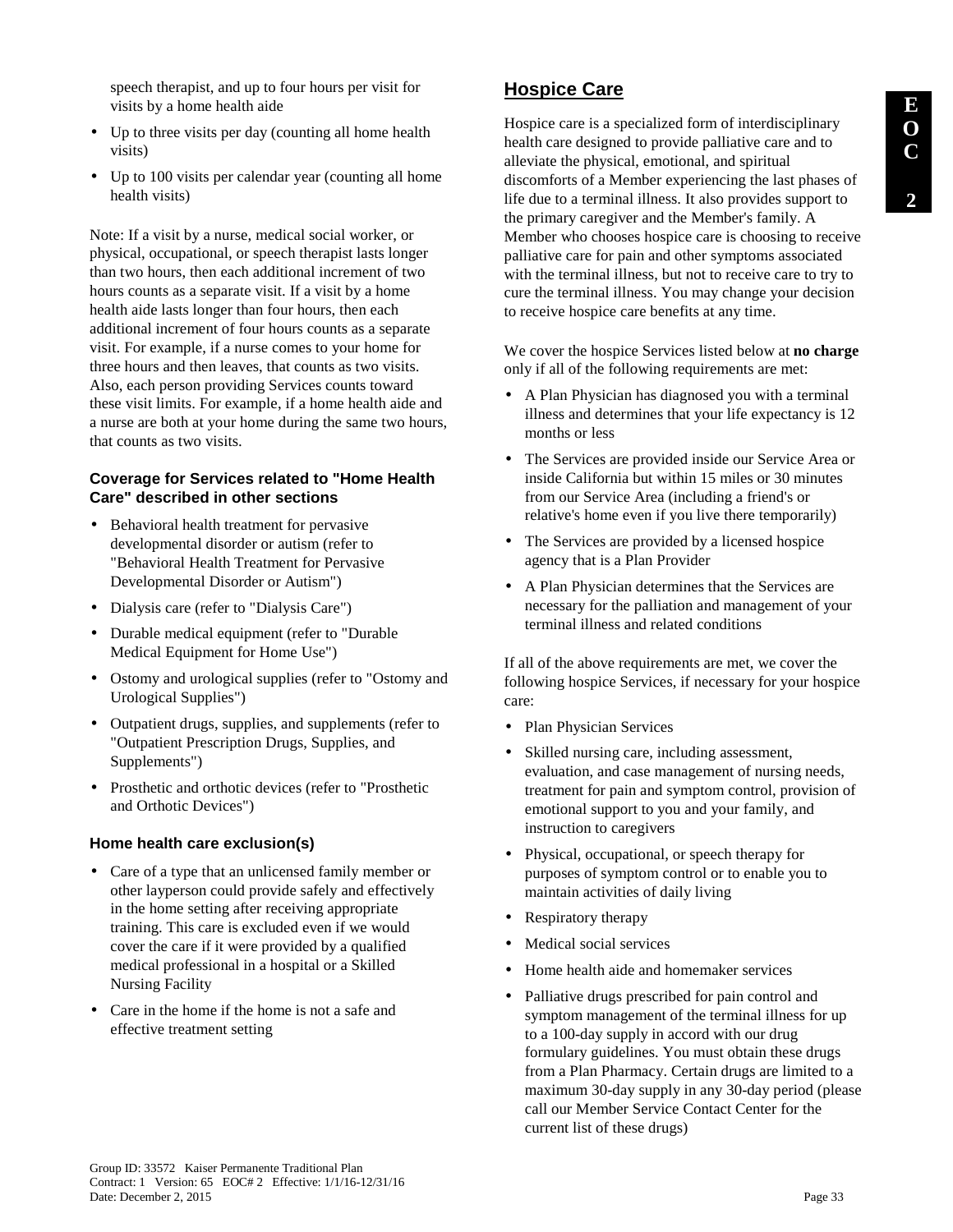- Durable medical equipment
- Respite care when necessary to relieve your caregivers. Respite care is occasional short-term inpatient care limited to no more than five consecutive days at a time
- Counseling and bereavement services
- Dietary counseling

We also cover the following hospice Services only during periods of crisis when they are Medically Necessary to achieve palliation or management of acute medical symptoms:

- Nursing care on a continuous basis for as much as 24 hours a day as necessary to maintain you at home
- Short-term inpatient care required at a level that cannot be provided at home

# **Infertility Services**

For purposes of this "Infertility Services" section, "infertility" means not being able to get pregnant or carry a pregnancy to a live birth after a year or more of regular sexual relations without contraception or having a medical or other demonstrated condition that is recognized by a Plan Physician as a cause of infertility.

## **Diagnosis and treatment of infertility**

We cover the following Services related to infertility:

- Services for diagnosis and treatment of infertility
- Artificial insemination

You pay the following for covered infertility Services:

| <b>Service</b>                                                                                                                                                                                                                                                                                                                                         | Diagnosis,<br><b>Treatment</b> , and<br><b>Artificial</b><br><b>Insemination</b> |  |
|--------------------------------------------------------------------------------------------------------------------------------------------------------------------------------------------------------------------------------------------------------------------------------------------------------------------------------------------------------|----------------------------------------------------------------------------------|--|
| Office visits                                                                                                                                                                                                                                                                                                                                          | \$40 per visit                                                                   |  |
| Most outpatient surgery and<br>outpatient procedures                                                                                                                                                                                                                                                                                                   | \$40 per procedure                                                               |  |
| This Cost Share applies when the Services are provided in<br>an outpatient or ambulatory surgery center or in a hospital<br>operating room, or if the Services are provided in any<br>setting and a licensed staff member monitors your vital<br>signs as you regain sensation after receiving drugs to<br>reduce sensation or to minimize discomfort. |                                                                                  |  |
| Any other outpatient surgery that<br>does not require a licensed staff<br>member to monitor your vital<br>signs as described above                                                                                                                                                                                                                     | \$40 per procedure                                                               |  |
| Outpatient imaging                                                                                                                                                                                                                                                                                                                                     | No charge                                                                        |  |
| <b>Outpatient laboratory</b>                                                                                                                                                                                                                                                                                                                           | No charge                                                                        |  |

| <b>Service</b>                                                                                                                                                                                | Diagnosis,<br><b>Treatment</b> , and<br>Artificial<br><b>Insemination</b> |  |
|-----------------------------------------------------------------------------------------------------------------------------------------------------------------------------------------------|---------------------------------------------------------------------------|--|
| Outpatient special procedures                                                                                                                                                                 | No charge                                                                 |  |
| Outpatient administered drugs                                                                                                                                                                 | No charge                                                                 |  |
| Drugs prescribed in accord with our formulary guidelines<br>if administration or observation by medical personnel is<br>required and they are administered to you in a Plan<br>Medical Office |                                                                           |  |
| Hospital inpatient care (including<br>room and board, drugs, imaging,<br>laboratory, special procedures,<br>and Plan Physician Services)                                                      | \$400 per admission                                                       |  |

## **GIFT, ZIFT, and IVF procedures**

Services for assisted reproductive technologies such as invitro fertilization (IVF), gamete intra-fallopian transfer (GIFT), or zygote intrafallopian transfer (ZIFT) are not covered.

#### **Coverage for Services related to "Infertility Services" described in other sections**

• Outpatient drugs, supplies, and supplements (refer to "Outpatient Prescription Drugs, Supplies, and Supplements")

### **Infertility Services exclusion(s)**

- Services to reverse voluntary, surgically induced infertility
- Semen and eggs (and Services related to their procurement and storage)
- Conception by artificial means, such as ovum transplants, gamete intrafallopian transfer (GIFT), semen and eggs (and Services related to their procurement and storage), in vitro fertilization (IVF), and zygote intrafallopian transfer (ZIFT)

## **Mental Health Services**

We cover Services specified in this "Mental Health Services" section only when the Services are for the diagnosis or treatment of Mental Disorders. A "Mental Disorder" is a mental health condition identified as a "mental disorder" in the *Diagnostic and Statistical Manual of Mental Disorders, Fourth Edition, Text Revision (DSM)* that results in clinically significant distress or impairment of mental, emotional, or behavioral functioning. We do not cover services for conditions that the *DSM* identifies as something other than a "mental disorder." For example, the *DSM* identifies relational problems as something other than a "mental disorder," so we do not cover services (such as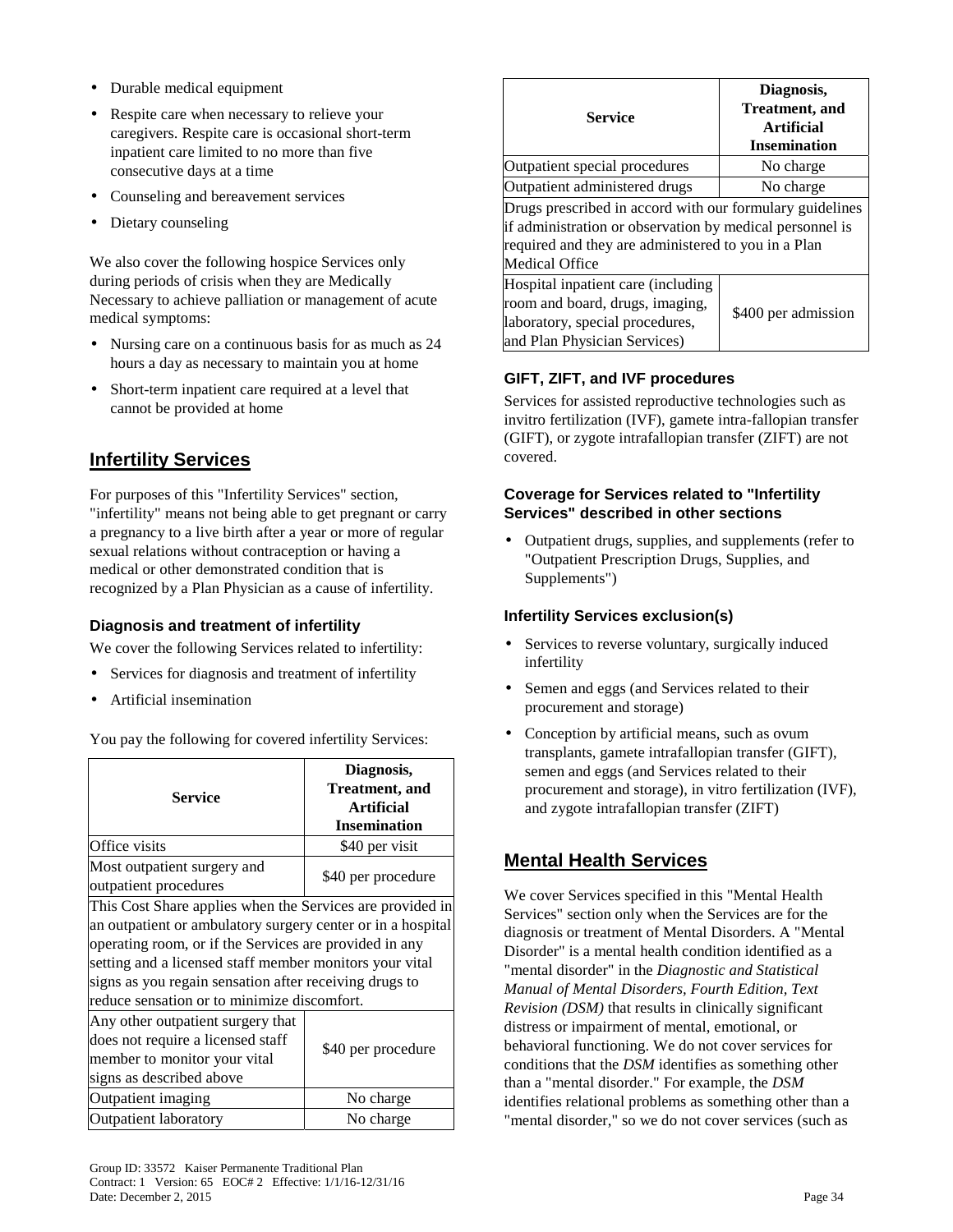couples counseling or family counseling) for relational problems.

"Mental Disorders" include the following conditions:

- Severe Mental Illness of a person of any age. "Severe Mental Illness" means the following mental disorders: schizophrenia, schizoaffective disorder, bipolar disorder (manic-depressive illness), major depressive disorders, panic disorder, obsessive-compulsive disorder, pervasive developmental disorder or autism, anorexia nervosa, or bulimia nervosa
- A Serious Emotional Disturbance of a child under age 18. A "Serious Emotional Disturbance" of a child under age 18 means a condition identified as a "mental disorder" in the *DSM*, other than a primary substance use disorder or developmental disorder, that results in behavior inappropriate to the child's age according to expected developmental norms, if the child also meets at least one of the following three criteria:
	- $\bullet$  as a result of the mental disorder, (1) the child has substantial impairment in at least two of the following areas: self-care, school functioning, family relationships, or ability to function in the community; and (2) either (a) the child is at risk of removal from the home or has already been removed from the home, or (b) the mental disorder and impairments have been present for more than six months or are likely to continue for more than one year without treatment
	- ♦ the child displays psychotic features, or risk of suicide or violence due to a mental disorder
	- $\bullet$  the child meets special education eligibility requirements under Chapter 26.5 (commencing with Section 7570) of Division 7 of Title 1 of the California Government Code

#### **Outpatient mental health Services**

We cover the following Services when provided by Plan Physicians or other Plan Providers who are licensed health care professionals acting within the scope of their license:

- Individual and group mental health evaluation and treatment
- Psychological testing when necessary to evaluate a Mental Disorder
- Outpatient Services for the purpose of monitoring drug therapy

**Intensive psychiatric treatment programs.** We cover the following intensive psychiatric treatment programs at a Plan Facility:

- Partial hospitalization
- Multidisciplinary treatment in an intensive outpatient psychiatric treatment program
- Psychiatric observation for an acute psychiatric crisis

**Your Cost Share.** You pay the following for these covered Services:

- Individual mental health evaluation and treatment: **a \$30 Copayment per visit**
- Group mental health treatment: **a \$15 Copayment per visit**
- Intensive psychiatric treatment programs: **no charge**

#### **Residential treatment**

Inside our Service Area, we cover the following Services at **no charge** when the Services are provided in a licensed residential treatment facility that provides 24 hour individualized mental health treatment, the Services are generally and customarily provided by a mental health residential treatment program in a licensed residential treatment facility, and the Services are above the level of custodial care:

- Individual and group mental health evaluation and treatment
- Medical services
- Medication monitoring
- Room and board
- Social services
- Drugs prescribed by a Plan Provider as part of your plan of care in the residential treatment facility in accord with our drug formulary guidelines if they are administered to you in the facility by medical personnel (for discharge drugs prescribed when you are released from the residential treatment facility, please refer to "Outpatient Prescription Drugs, Supplies, and Supplements" in this "Benefits and Your Cost Share" section)
- Discharge planning

#### **Inpatient psychiatric hospitalization**

We cover inpatient psychiatric hospitalization in a Plan Hospital. Coverage includes room and board, drugs, and Services of Plan Physicians and other Plan Providers who are licensed health care professionals acting within the scope of their license. We cover these Services at **a \$400 Copayment per admission**.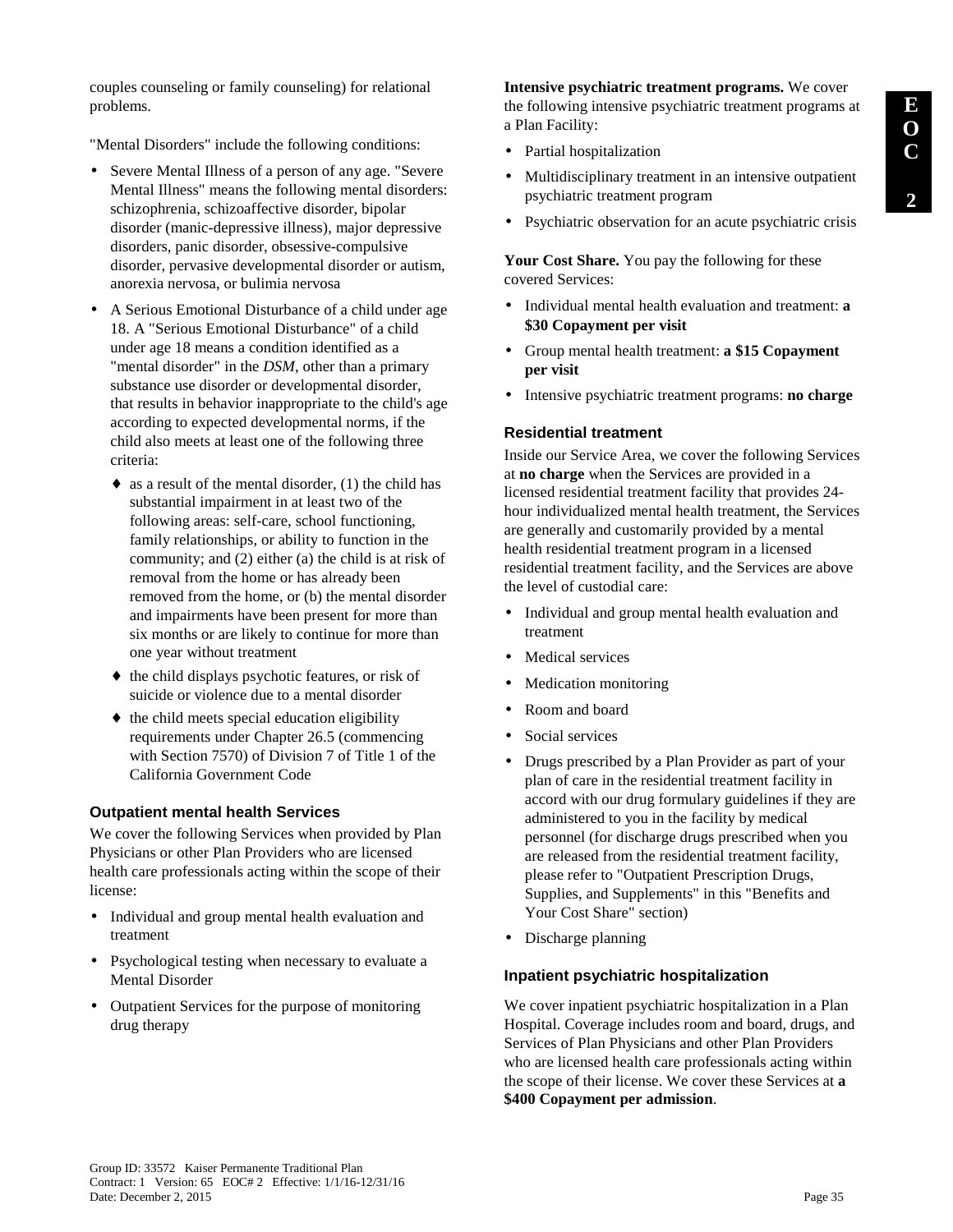#### **Coverage for Services related to "Mental Health Services" described in other sections**

- Outpatient drugs, supplies, and supplements (refer to "Outpatient Prescription Drugs, Supplies, and Supplements")
- Outpatient laboratory (refer to "Outpatient Imaging, Laboratory, and Special Procedures")

# **Ostomy and Urological Supplies**

We cover ostomy and urological supplies prescribed in accord with our soft goods formulary guidelines at **no charge**. We select the vendor, and coverage is limited to the standard supply that adequately meets your medical needs.

## **About our soft goods formulary**

Our soft goods formulary includes the list of ostomy and urological supplies that have been approved by our Durable Medical Equipment Formulary Executive Committee for our Members. Our Durable Medical Equipment Formulary Executive Committee is responsible for reviewing and revising the soft goods formulary. Our soft goods formulary is periodically updated to keep pace with changes in medical technology and clinical practice. To find out whether a particular ostomy or urological supply is included in our soft goods formulary, please call our Member Service Contact Center.

Our formulary guidelines allow you to obtain nonformulary ostomy and urological supplies (those not listed on our soft goods formulary for your condition) if they would otherwise be covered and the Medical Group determines that they are Medically Necessary as described in "Medical Group authorization procedure for certain referrals" under "Getting a Referral" in the "How to Obtain Services" section.

### **Ostomy and urological supplies exclusion(s)**

• Comfort, convenience, or luxury equipment or features

# **Outpatient Imaging, Laboratory, and Special Procedures**

We cover the following Services at the Cost Share indicated only when prescribed as part of care covered under other headings in this "Benefits and Your Cost Share" section:

• Certain outpatient imaging and laboratory Services are Preventive Services. You can find more information about the Preventive Services we cover under "Preventive Services" in this "Benefits and Your Cost Share" section

- All other CT scans, and all MRIs and PET scans: **no charge**
- All other imaging Services, such as diagnostic and therapeutic X-rays, mammograms, and ultrasounds: **no charge** except that certain imaging procedures are covered at **a \$40 Copayment per procedure** if they are provided in an outpatient or ambulatory surgery center or in a hospital operating room, or if they are provided in any setting and a licensed staff member monitors your vital signs as you regain sensation after receiving drugs to reduce sensation or to minimize discomfort
- Nuclear medicine: **no charge**
- Routine retinal photography screenings: **no charge**
- Laboratory tests to monitor the effectiveness of dialysis: **no charge**
- All other laboratory tests (including tests for specific genetic disorders for which genetic counseling is available): **no charge**
- All other diagnostic procedures provided by Plan Providers who are not physicians (such as EKGs and EEGs): **no charge** except that certain diagnostic procedures are covered at **a \$40 Copayment per procedure** if they are provided in an outpatient or ambulatory surgery center or in a hospital operating room, or if they are provided in any setting and a licensed staff member monitors your vital signs as you regain sensation after receiving drugs to reduce sensation or to minimize discomfort
- Radiation therapy: **no charge**
- Ultraviolet light treatments: **no charge**

#### **Coverage for Services related to "Outpatient Imaging, Laboratory, and Special Procedures" described in other sections**

• Services related to diagnosis and treatment of infertility (refer to "Infertility Services")

# **Outpatient Prescription Drugs, Supplies, and Supplements**

We cover outpatient drugs, supplies, and supplements specified in this "Outpatient Prescription Drugs, Supplies, and Supplements" section when prescribed as follows and obtained at a Plan Pharmacy or through our mail-order service:

• Items prescribed by Plan Physicians in accord with our drug formulary guidelines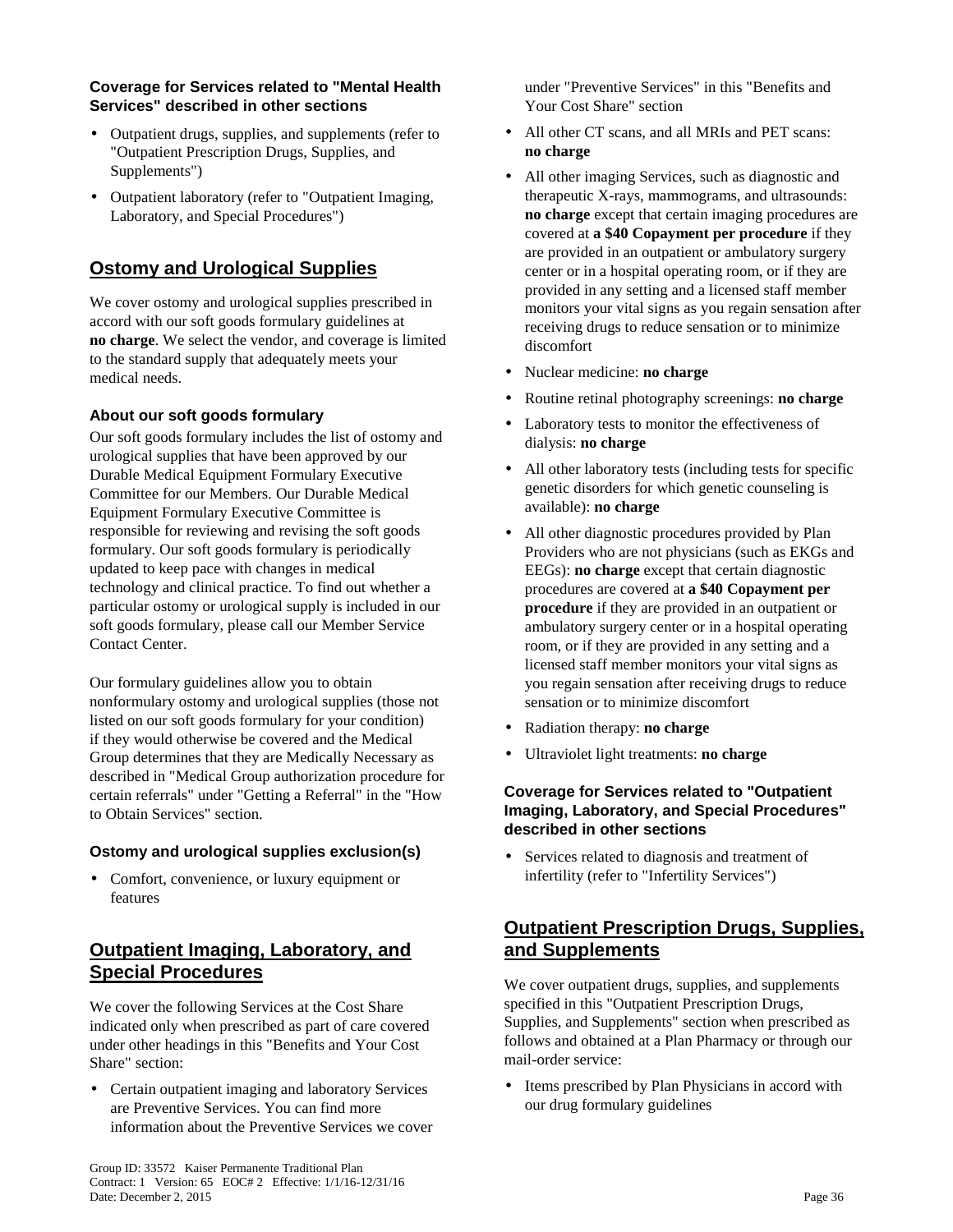- Items prescribed by the following Non–Plan Providers unless a Plan Physician determines that the item is not Medically Necessary or the drug is for a sexual dysfunction disorder:
	- $\triangle$  Dentists if the drug is for dental care
	- ♦ Non–Plan Physicians if the Medical Group authorizes a written referral to the Non–Plan Physician (in accord with "Medical Group authorization procedure for certain referrals" under "Getting a Referral" in the "How to Obtain Services" section) and the drug, supply, or supplement is covered as part of that referral
	- ♦ Non–Plan Physicians if the prescription was obtained as part of covered Emergency Services, Post-Stabilization Care, or Out-of-Area Urgent Care described in the "Emergency Services and Urgent Care" section (if you fill the prescription at a Plan Pharmacy, you may have to pay Charges for the item and file a claim for reimbursement as described under "Payment and Reimbursement" in the "Emergency Services and Urgent Care" section)

### **How to obtain covered items**

You must obtain covered items at a Plan Pharmacy or through our mail-order service unless you obtain the item as part of covered Emergency Services, Post-Stabilization Care, or Out-of-Area Urgent Care described in the "Emergency Services and Urgent Care" section.

Please refer to *Your Guidebook* for the locations of Plan Pharmacies in your area.

**Refills.** You may be able to order refills at a Plan Pharmacy, through our mail-order service, or through our website at **kp.org/rxrefill**. A Plan Pharmacy or *Your Guidebook* can give you more information about obtaining refills, including the options available to you for obtaining refills. For example, a few Plan Pharmacies don't dispense refills and not all drugs can be mailed through our mail-order service. Please check with a Plan Pharmacy if you have a question about whether your prescription can be mailed or obtained at a Plan Pharmacy. Items available through our mail-order service are subject to change at any time without notice.

## **Day supply limit**

The prescribing physician or dentist determines how much of a drug, supply, or supplement to prescribe. For purposes of day supply coverage limits, Plan Physicians determine the amount of an item that constitutes a Medically Necessary 30- or 100-day supply for you. Upon payment of the Cost Share specified in this "Outpatient Prescription Drugs, Supplies, and Supplements" section, you will receive the supply

prescribed up to the day supply limit also specified in this section. The day supply limit is either one 30-day supply in a 30-day period or one 100-day supply in a 100-day period. If you wish to receive more than the covered day supply limit, then you must pay Charges for any prescribed quantities that exceed the day supply limit. Note: We cover episodic drugs prescribed for the treatment of sexual dysfunction disorders up to a maximum of 8 doses in any 30-day period or up to 27 doses in any 100-day period.

The pharmacy may reduce the day supply dispensed at the Cost Share specified in this "Outpatient Prescription Drugs, Supplies, and Supplements" section to a 30-day supply in any 30-day period if the pharmacy determines that the item is in limited supply in the market or for specific drugs (your Plan Pharmacy can tell you if a drug you take is one of these drugs).

### **About the drug formulary**

The drug formulary includes a list of drugs that our Pharmacy and Therapeutics Committee has approved for our Members. Our Pharmacy and Therapeutics Committee, which is primarily composed of Plan Physicians, selects drugs for the drug formulary based on a number of factors, including safety and effectiveness as determined from a review of medical literature. The Pharmacy and Therapeutics Committee meets at least quarterly to consider additions and deletions based on new information or drugs that become available. To find out which drugs are on the formulary for your plan, please visit our website at **kp.org/formulary**. If you would like to request a copy of the drug formulary for your plan, please call our Member Service Contact Center. Note: The presence of a drug on the drug formulary does not necessarily mean that your Plan Physician will prescribe it for a particular medical condition.

Drug formulary guidelines allow you to obtain nonformulary prescription drugs (those not listed on our drug formulary for your condition) if they would otherwise be covered and a Plan Physician determines that they are Medically Necessary. If you disagree with your Plan Physician's determination that a nonformulary prescription drug is not Medically Necessary, you may file a grievance as described in the "Dispute Resolution" section. Also, our formulary guidelines may require you to participate in a behavioral intervention program approved by the Medical Group for specific conditions and you may be required to pay for the program.

### **About specialty drugs**

Specialty drugs are high-cost drugs that are on our specialty drug list. To obtain a list of specialty drugs that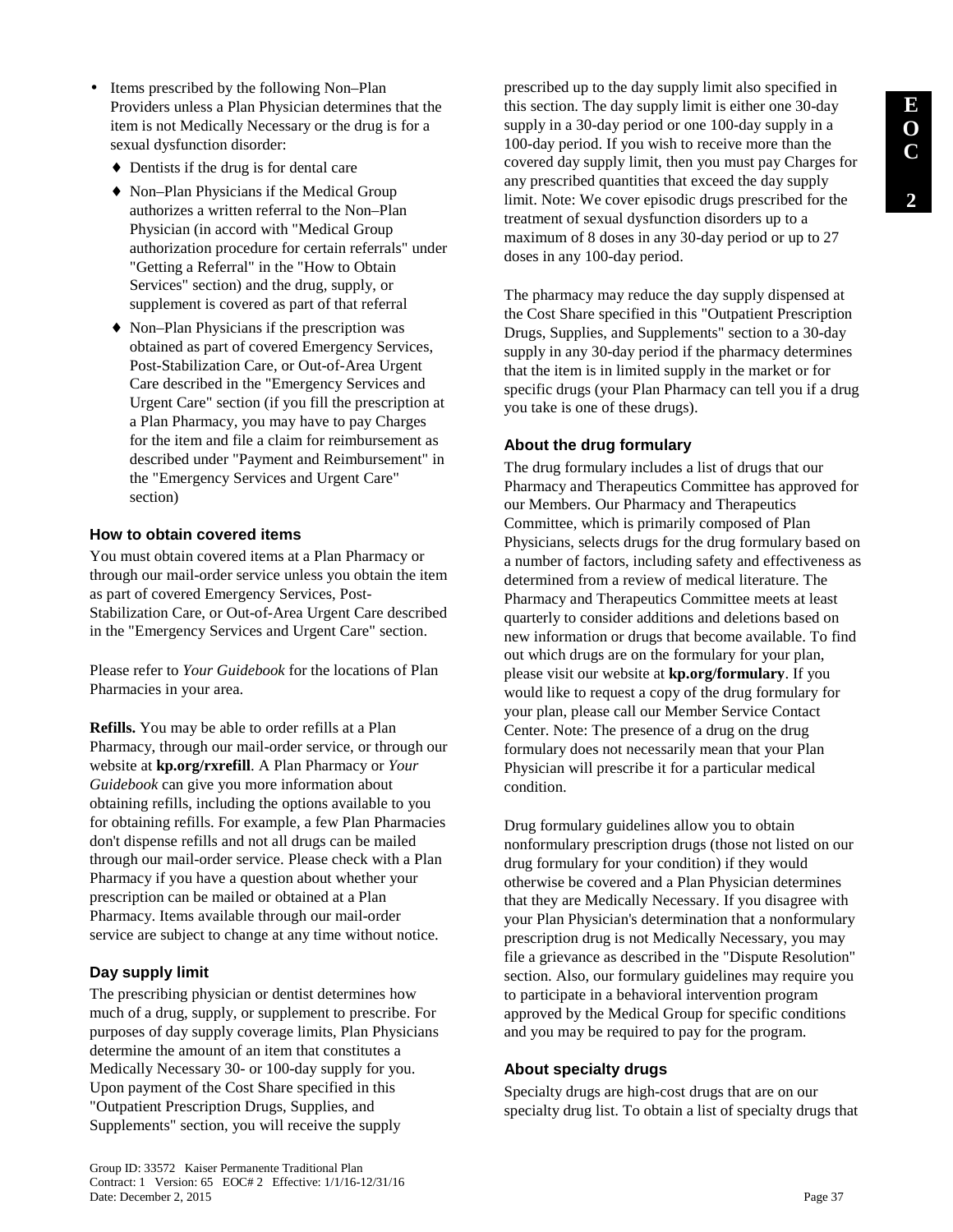are on our formulary, or to find out if a nonformulary drug is on the specialty drug list, please call our Member Service Contact Center. If your Plan Physician prescribes more than a 30-day supply for an outpatient drug, you may be able to obtain more than a 30-day supply at one time, up to the day supply limit for that drug. However, most specialty drugs are limited to a 30-day supply in any 30-day period. Your Plan Pharmacy can tell you if a drug you take is one of these drugs.

#### **General rules about coverage and your Cost Share**

We cover the following outpatient drugs, supplies, and supplements as described in this "Outpatient Prescription Drugs, Supplies, and Supplements" section:

- Drugs for which a prescription is required by law. We also cover certain drugs that do not require a prescription by law if they are listed on our drug formulary
- Disposable needles and syringes needed for injecting covered drugs and supplements
- Inhaler spacers needed to inhale covered drugs

#### Note:

- If Charges for the drug, supply, or supplement are less than the Copayment, you will pay the lesser amount
- Items can change tier at any time, in accord with formulary guidelines, which may impact your Cost Share (for example, if a brand-name drug is added to the specialty drug list, you will pay the Cost Share that applies to drugs on the specialty drug tier, not the Cost Share for drugs on the brand-name drug tier)

**Continuity drugs**. If this *Evidence of Coverage* is amended to exclude a drug that we have been covering and providing to you under this *Evidence of Coverage*, we will continue to provide the drug if a prescription is required by law and a Plan Physician continues to prescribe the drug for the same condition and for a use approved by the federal Food and Drug Administration: **50% Coinsurance** for up to a 30-day supply in any 30 day period.

**Mail order service.** Prescription refills can be mailed within 7 to 10 days at no extra cost for standard U.S. postage. The appropriate Cost Share (according to your drug coverage) will apply and must be charged to a valid credit card.

You may request mail order service in the following ways:

- To order online, visit **kp.org/rxrefill** (you can register for a secure account at kp.org/registernow) or use the kp.org app from your Web-enabled phone or mobile device
- Call the pharmacy phone number highlighted on your prescription label and select the mail delivery option
- On your next visit to a Kaiser Permanente pharmacy, ask our staff how you can have your prescriptions mailed to you

Note: Not all drugs can be mailed; restrictions and limitations apply.

#### **Coverage and your Cost Share for most items**

Drugs, supplies, and supplements are covered as follows except for items listed under "Other items:"

If your Plan Physician prescribes more than a 30-day supply for an outpatient drug, you may be able to obtain more than a 30-day supply at one time up to the day supply limit for that drug. Applicable Cost Share will apply. For example, two 30-day copayments may be due when picking up a 60-day prescription, three copayments may be due when picking up a 100-day prescription at the pharmacy.

| <b>Item</b>                    | <b>Your Cost Share</b>            |                                                                                     |
|--------------------------------|-----------------------------------|-------------------------------------------------------------------------------------|
|                                | <b>Plan Pharmacy</b>              | <b>By Mail</b>                                                                      |
| Items on the generic           | \$10 for up to a                  | \$20 for up to a                                                                    |
| tier                           | 30-day supply                     | 100-day supply                                                                      |
| Items on the brand-            | \$30 for up to a                  | \$60 for up to a                                                                    |
| name tier                      | 30-day supply                     | 100-day supply                                                                      |
| Items on the<br>specialty tier | \$30 for up to a<br>30-day supply | Availability for<br>mail order varies<br>by item. Talk to<br>your local<br>pharmacy |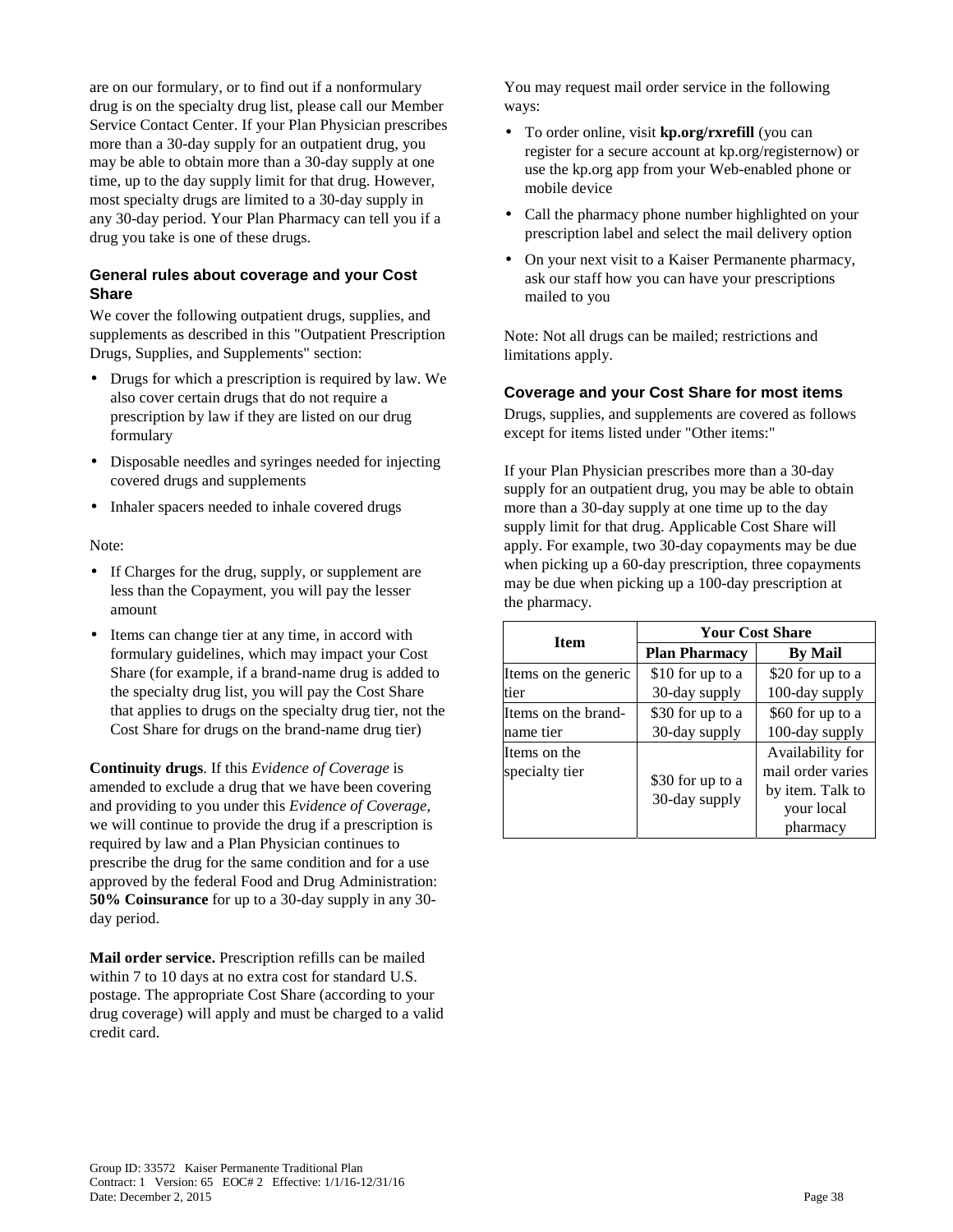## **Other items**

Coverage and your Cost Share listed above for most items does not apply to the items list under "Other items." Coverage and your Cost Share for these other items is as follows:

| <b>Base Drugs, Supplies, and Supplements</b>                                                        |                                        |                                                     |  |
|-----------------------------------------------------------------------------------------------------|----------------------------------------|-----------------------------------------------------|--|
| <b>Item</b>                                                                                         | <b>Your Cost Share</b>                 |                                                     |  |
|                                                                                                     | <b>Plan Pharmacy</b>                   | By Mail                                             |  |
| Hematopoietic<br>agents for dialysis                                                                | No charge for up<br>to a 30-day supply |                                                     |  |
| Elemental dietary<br>enteral formula<br>when used as a<br>primary therapy for<br>regional enteritis | No charge for up<br>to a 30-day supply | Not available                                       |  |
| Items listed below<br>on the generic tier                                                           | \$10 for up to a<br>30-day supply      | Availability for                                    |  |
| Items listed below<br>on the brand-name<br>tier                                                     | \$30 for up to a<br>30-day supply      | mail order varies<br>by item. Talk to<br>your local |  |
| Items listed below<br>on the specialty tier                                                         | \$30 for up to a<br>30-day supply      | pharmacy                                            |  |

- •Drugs for the treatment of tuberculosis
- •Certain drugs for the treatment of life-threatening ventricular arrhythmia
- •Human growth hormone for long-term treatment of pediatric patients with growth failure from lack of adequate endogenous growth hormone secretion
- •Hematopoietic agents for the treatment of anemia in chronic renal insufficiency
- Immunosuppressants and ganciclovir and ganciclovir prodrugs for the treatment of cytomegalovirus when prescribed in connection with a transplant
- Phosphate binders for dialysis patients for the treatment of hyperphosphatemia in end stage renal disease

| <b>Anticancer Drugs and Certain Critical Adjuncts</b><br><b>Following a Diagnosis of Cancer</b> |                                   |                                                     |
|-------------------------------------------------------------------------------------------------|-----------------------------------|-----------------------------------------------------|
| <b>Item</b>                                                                                     |                                   | <b>Your Cost Share</b>                              |
|                                                                                                 | <b>Plan Pharmacy</b>              | <b>By Mail</b>                                      |
| Oral anticancer<br>drugs on the generic<br>tier                                                 | \$10 for up to a<br>30-day supply | Availability for                                    |
| Oral anticancer<br>drugs on the brand-<br>name tier                                             | \$30 for up to a<br>30-day supply | mail order varies<br>by item. Talk to<br>your local |
| Oral anticancer<br>drugs on the<br>specialty tier                                               | \$30 for up to a<br>30-day supply | pharmacy                                            |

## **Anticancer Drugs and Certain Critical Adjuncts Following a Diagnosis of Cancer**  Non-oral anticancer

| 1 von oral anticancer<br>drugs on the generic<br>tier   | \$10 for up to a<br>30-day supply | Availability for                                    |
|---------------------------------------------------------|-----------------------------------|-----------------------------------------------------|
| Non-oral anticancer<br>drugs on the brand-<br>name tier | \$30 for up to a<br>30-day supply | mail order varies<br>by item. Talk to<br>your local |
| Non-oral anticancer<br>drugs on the<br>specialty tier   | \$30 for up to a<br>30-day supply | pharmacy                                            |

| <b>Home Infusion Drugs</b> |                      |                        |
|----------------------------|----------------------|------------------------|
| <b>Item</b>                |                      | <b>Your Cost Share</b> |
|                            | <b>Plan Pharmacy</b> | <b>By Mail</b>         |
| Home infusion              | No charge for up     | Not available          |
| drugs                      | to a 30-day supply   |                        |
| Supplies necessary         |                      |                        |
| for administration of      | No charge            | No charge              |
| home infusion drugs        |                      |                        |

Home infusion drugs are self-administered intravenous drugs, fluids, additives, and nutrients that require specific types of parenteral-infusion, such as an intravenous or intraspinal-infusion.

| <b>Diabetes Supplies and Amino Acid-Modified Products</b>                                                                                                                            |                                            |                                                                                     |
|--------------------------------------------------------------------------------------------------------------------------------------------------------------------------------------|--------------------------------------------|-------------------------------------------------------------------------------------|
|                                                                                                                                                                                      | <b>Your Cost Share</b>                     |                                                                                     |
| <b>Item</b>                                                                                                                                                                          | <b>Plan Pharmacy</b>                       | <b>By Mail</b>                                                                      |
| Amino acid-<br>modified products<br>used to treat<br>congenital errors of<br>amino acid<br>metabolism (such as<br>phenylketonuria)                                                   | No charge for up<br>to a 30-day supply     | Not available                                                                       |
| Ketone test strips<br>and sugar or acetone<br>test tablets or tapes<br>for diabetes urine<br>testing                                                                                 | No charge for up<br>to a 100-day<br>supply |                                                                                     |
| Insulin-<br>administration<br>devices: pen<br>delivery devices,<br>disposable needles<br>and syringes, and<br>visual aids required<br>to ensure proper<br>dosage (except<br>eyewear) | \$10 for up to a<br>100-day supply         | Availability for<br>mail order varies<br>by item. Talk to<br>your local<br>pharmacy |
| Note: Drugs related to the treatment of diabetes (for<br>example, insulin) are not covered under this "Diabetes<br>supplies and amino-acid modified products" section                |                                            |                                                                                     |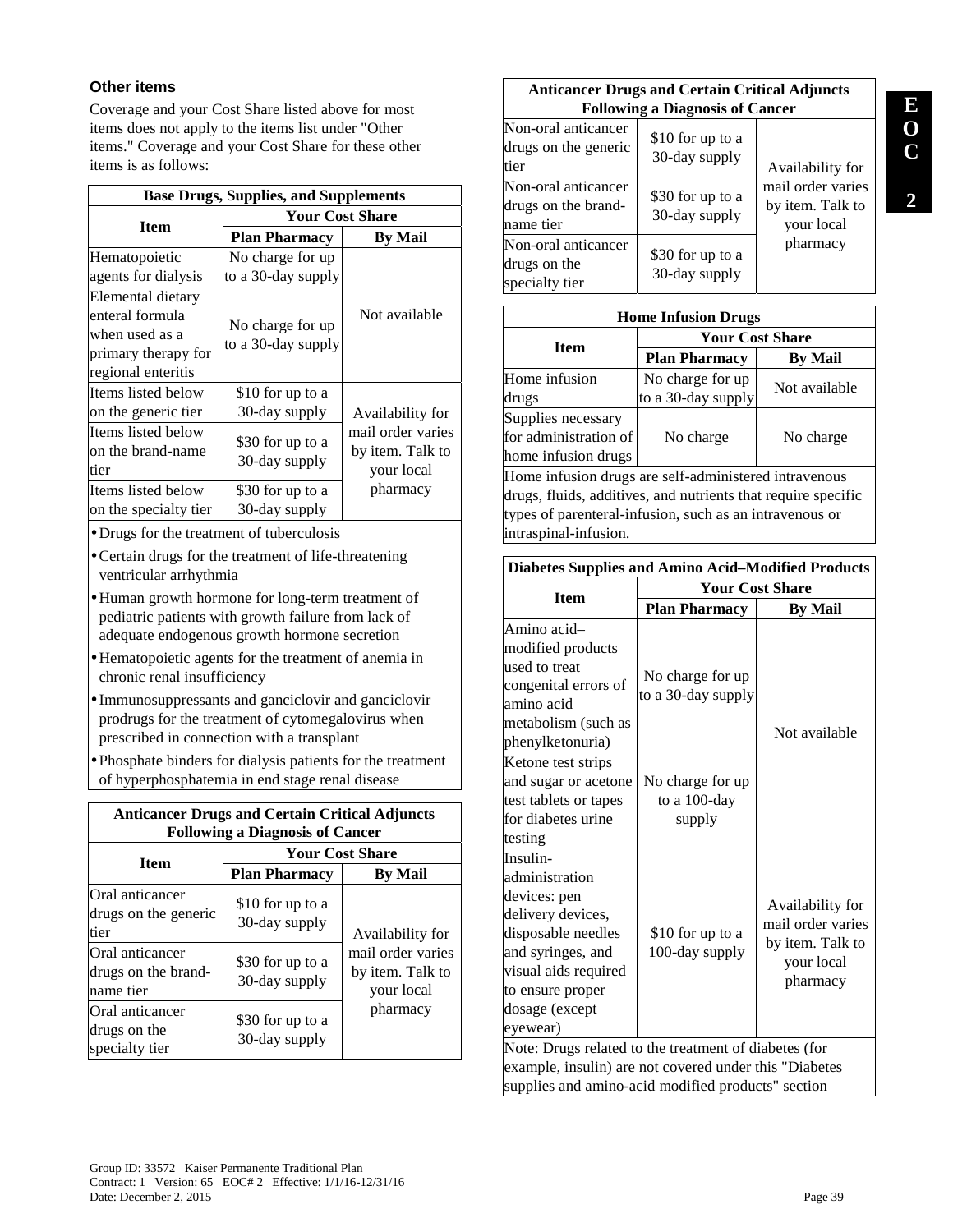| <b>Contraceptive Drugs and Devices</b>                                                                                                                                                                                                       |                                            |                                                                                                                                                         |
|----------------------------------------------------------------------------------------------------------------------------------------------------------------------------------------------------------------------------------------------|--------------------------------------------|---------------------------------------------------------------------------------------------------------------------------------------------------------|
|                                                                                                                                                                                                                                              | <b>Your Cost Share</b>                     |                                                                                                                                                         |
| <b>Item</b>                                                                                                                                                                                                                                  | <b>Plan Pharmacy</b>                       | <b>By Mail</b>                                                                                                                                          |
| The following<br>contraceptive items<br>for women on the<br>generic tier when<br>prescribed by a Plan<br>Provider:<br>$\bullet$ Rings<br>• Patches<br>$\bullet$ Female condoms<br>• Oral contraceptives<br>· Spermicide<br>$\bullet$ Sponges | No charge for up<br>to a 100-day<br>supply | No charge for up<br>to a 100-day<br>supply<br>Rings and items<br>that do not require<br>a prescription by<br>law are not<br>available for mail<br>order |
| The following<br>contraceptive items<br>on the brand-name<br>tier for women when<br>prescribed by a Plan<br>Provider:<br>$\bullet$ Rings<br>• Patches<br>• Female condoms<br>· Oral contraceptives<br>• Spermicide<br>$\bullet$ Sponges      | No charge for up<br>to a 100-day<br>supply | No charge for up<br>to a 100-day<br>supply<br>Rings and items<br>that do not require<br>a prescription by<br>law are not<br>available for mail<br>order |
| Emergency<br>contraception                                                                                                                                                                                                                   | No charge                                  | Not available                                                                                                                                           |
| Diaphragms and<br>cervical caps                                                                                                                                                                                                              | No charge                                  |                                                                                                                                                         |

| <b>Certain Preventive Items</b>               |                        |                |
|-----------------------------------------------|------------------------|----------------|
|                                               | <b>Your Cost Share</b> |                |
| <b>Item</b>                                   | <b>Plan Pharmacy</b>   | <b>By Mail</b> |
| Items on our                                  |                        |                |
| <b>Preventive Services</b>                    |                        |                |
| under Health                                  | No charge for up       |                |
| Reform list posted                            | to a 100-day           | Not available  |
| on <b>kp.org</b> when<br>prescribed by a Plan | supply                 |                |
| Provider                                      |                        |                |

| <b>Infertility and Sexual Dysfunction Drugs</b>                 |                                   |                                    |
|-----------------------------------------------------------------|-----------------------------------|------------------------------------|
|                                                                 | <b>Your Cost Share</b>            |                                    |
| <b>Item</b>                                                     | <b>Plan Pharmacy</b>              | <b>By Mail</b>                     |
| Drugs on the generic<br>tier prescribed to<br>treat infertility | \$10 for up to a<br>30-day supply | \$20 for up to a<br>100-day supply |

| <b>Infertility and Sexual Dysfunction Drugs</b> |                    |                    |
|-------------------------------------------------|--------------------|--------------------|
| Drugs on the brand-                             |                    |                    |
| name and specialty                              | \$30 for up to a   | \$60 for up to a   |
| tiers prescribed to                             | 30-day supply      | 100-day supply     |
| treat infertility                               |                    |                    |
| Drugs on the generic                            |                    |                    |
| tier prescribed in                              |                    |                    |
| connection with a                               | Not covered        | Not covered        |
| GIFT, ZIFT, or IVF                              |                    |                    |
| cycle                                           |                    |                    |
| Drugs on the brand-                             |                    |                    |
| name and specialty                              |                    |                    |
| tiers prescribed in                             | Not covered        | Not covered        |
| connection with a                               |                    |                    |
| GIFT, ZIFT, or IVF                              |                    |                    |
| cycle                                           |                    |                    |
| Drugs on the generic                            | 50% Coinsurance    | 50% Coinsurance    |
| tier prescribed for                             | for up to a $100-$ | for up to a $100-$ |
| sexual dysfunction                              | day supply         | day supply         |
| disorders                                       |                    |                    |
| Drugs on the brand-                             |                    |                    |
| name and specialty                              | 50% Coinsurance    | 50% Coinsurance    |
| tiers prescribed for                            | for up to a $100-$ | for up to a 100-   |
| sexual dysfunction                              | day supply         | day supply         |
| disorders                                       |                    |                    |

#### **Coverage for Services related to "Outpatient Prescription Drugs, Supplies, and Supplements" described in other sections**

- Diabetes blood-testing equipment and their supplies, and insulin pumps and their supplies (refer to "Durable Medical Equipment for Home Use")
- Drugs covered during a covered stay in a Plan Hospital or Skilled Nursing Facility (refer to "Hospital Inpatient Care" and "Skilled Nursing Facility Care")
- Drugs prescribed for pain control and symptom management of the terminal illness for Members who are receiving covered hospice care (refer to "Hospice Care")
- Durable medical equipment used to administer drugs (refer to "Durable Medical Equipment for Home Use")
- Outpatient administered drugs (refer to "Outpatient Care")

## **Outpatient prescription drugs, supplies, and supplements exclusion(s)**

• Any requested packaging (such as dose packaging) other than the dispensing pharmacy's standard packaging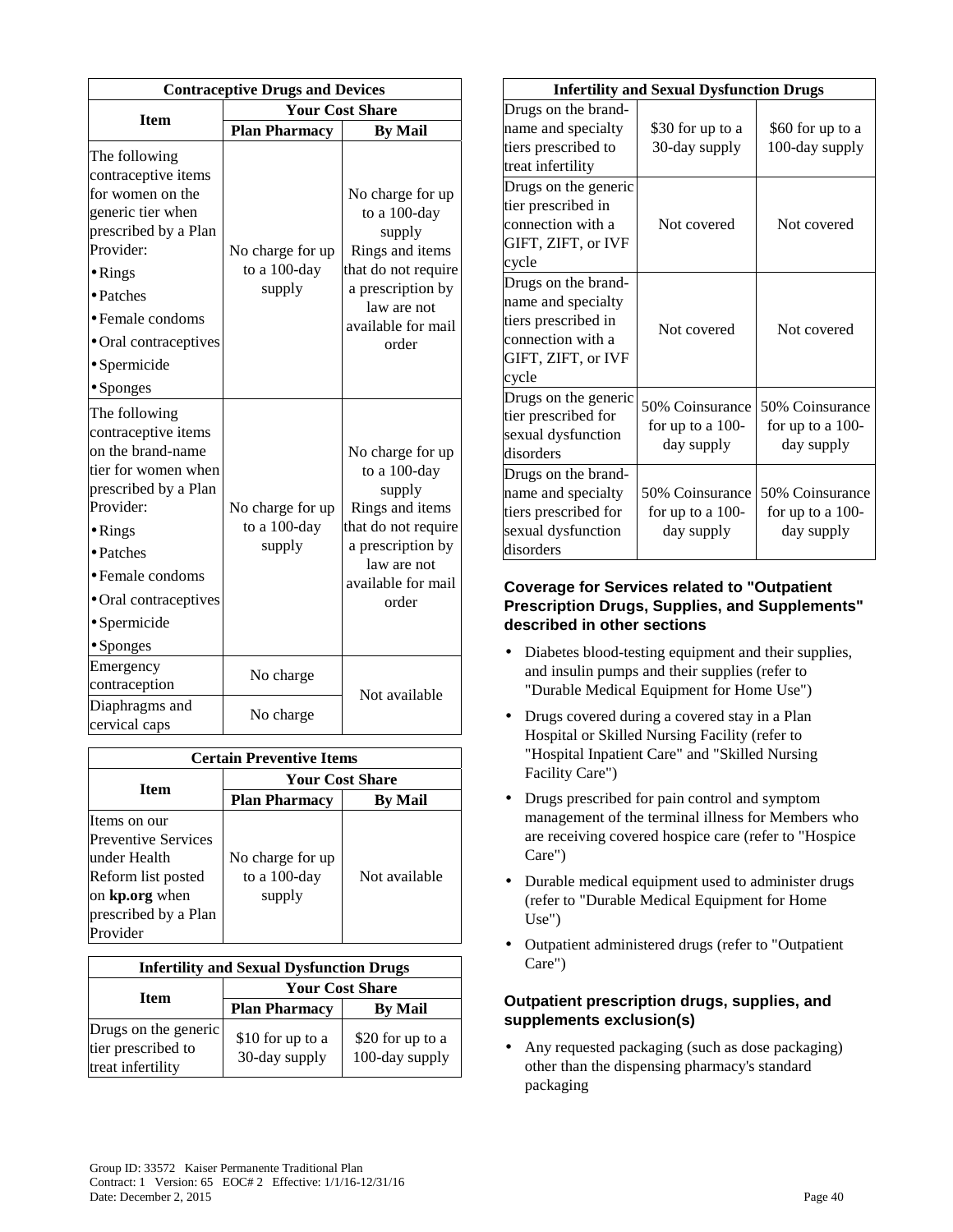- Compounded products unless the drug is listed on our drug formulary or one of the ingredients requires a prescription by law
- Drugs prescribed to shorten the duration of the common cold

# **Preventive Services**

We cover a variety of Preventive Services, including but not limited to the following:

- Services recommended by the United States Preventive Services Task Force with rating of "A" or "B." The complete list of these services can be found at **uspreventiveservicestaskforce.org**
- Immunizations listed on the Recommended Childhood Immunization Schedule/United States, jointly adopted by the American Academy of Pediatrics, the Advisory Committee on Immunization Practices, and the American Academy of Family Physicians
- Preventive services for women recommended by the Health Resources and Services Administration and incorporated into the Affordable Care Act. The complete list of these services can be found at **hrsa.gov/womensguidelines**

The list of Preventive Services recommended by the above organizations is subject to change. These Preventive Services are subject to all coverage requirements described in this "Benefits and Your Cost Share" section and all provisions in the "Exclusions, Limitations, Coordination of Benefits, and Reductions" section. You may obtain a list of Preventive Services we cover on our website at **kp.org/prevention**. If you have questions about Preventive Services, please call our Member Service Contact Center.

Note: If you receive any other covered Services that are not Preventive Services during or subsequent to a visit that includes Preventive Services on the list, you will pay the applicable Cost Share for those other Services.

You pay the following for covered Preventive Services:

- Preventive Services received during an office visit:
	- ♦ routine physical exams, including well-woman exams: **no charge**
	- ♦ well child preventive exams for Members through age 23 months: **no charge**
	- ♦ after confirmation of pregnancy, the normal series of regularly scheduled preventive prenatal care exams: **no charge**
- $\bullet$  immunizations (including the vaccine) administered to you in a Plan Medical Office: **no charge**
- ♦ screening and counseling Services when provided during a routine physical exam such as obesity counseling, routine vision and hearing screenings, alcohol and substance abuse screenings, health education, depression screening, and developmental screenings to diagnose and assess potential developmental delays: **no charge**
- Outpatient procedures that are Preventive Services:
	- ♦ sterilization procedures for women: refer to "Family Planning Services" in this "Benefits and Your Cost Share" section for coverage and Cost Share information
	- ♦ screening colonoscopies: **no charge**
	- ♦ screening flexible sigmoidoscopies: **no charge**
- Outpatient imaging and laboratory Services that are Preventive Services
	- ♦ routine imaging screenings such as mammograms: **no charge**
	- ♦ bone density CT scans: **no charge**
	- ♦ bone density DEXA scans: **no charge**
	- ♦ routine laboratory tests and screenings such as cancer screening tests, sexually transmitted disease (STD) tests, cholesterol screening tests, and glucose tolerance tests: **no charge**
	- ♦ other laboratory screening tests, such as fecal occult blood tests and hepatitis B screening tests: **no charge**
- Outpatient prescription drugs, supplies and supplements that are Preventive Services:
	- ♦ implanted contraceptive drugs and devices for women: refer to "Family Planning Services" in this "Benefits and Your Cost Share" section for coverage and Cost Share for provider-administered contraceptive drugs and implanted contraceptive devices
	- ♦ other contraceptive drugs and devices for women: refer to "Outpatient drugs, supplies, and supplements" in this "Benefits and Your Cost Share" section for coverage and Cost Share information for all other contraceptive drugs and devices
- Other Preventive Services:
	- ♦ breast pumps and breastfeeding supplies: refer to Breastfeeding supplies" under "Durable Medical Equipment for Home Use" in this "Benefits and Your Cost Share" section for coverage and Cost Share information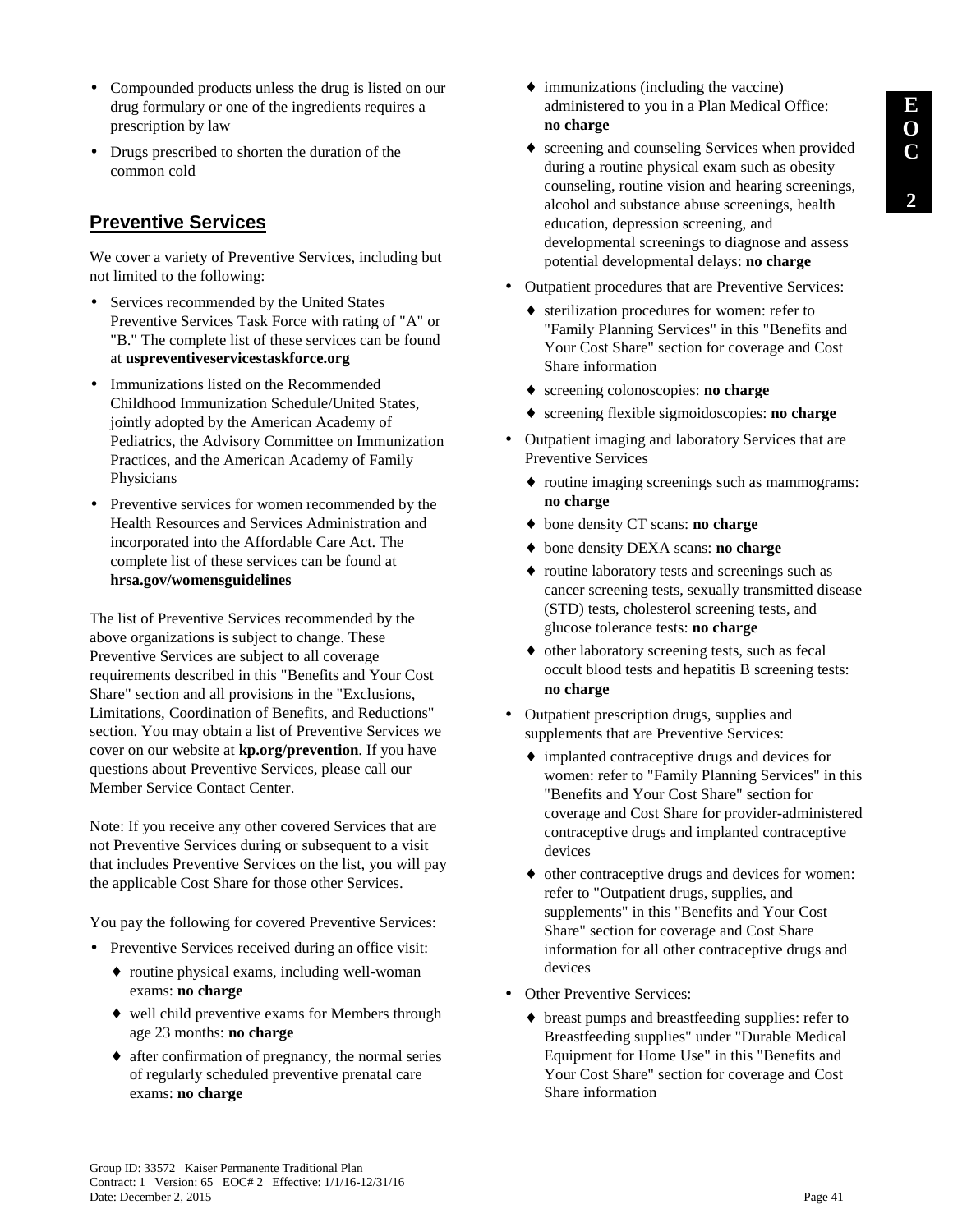#### **Coverage related to "Preventive Services" described in other sections**

- Breast pumps and breastfeeding supplies (refer to "Breastfeeding supplies" under "Durable Medical Equipment for Home Use")
- Health education programs (refer to "Health Education")
- Outpatient drugs, supplies, and supplements that are Preventive Services (refer to "Outpatient Prescription Drugs, Supplies, and Supplements")
- Women's family planning counseling, consultations, and sterilization Services (refer to "Family Planning Services")

# **Prosthetic and Orthotic Devices**

We cover the prosthetic and orthotic devices specified in this "Prosthetic and Orthotic Devices" section if all of the following requirements are met:

- The device is in general use, intended for repeated use, and primarily and customarily used for medical purposes
- The device is the standard device that adequately meets your medical needs
- You receive the device from the provider or vendor that we select

Coverage includes fitting and adjustment of these devices, their repair or replacement, and Services to determine whether you need a prosthetic or orthotic device. If we cover a replacement device, then you pay the Cost Share that you would pay for obtaining that device.

### **Prosthetic and orthotic devices that are essential health benefits**

**Internally implanted devices**. We cover prosthetic and orthotic devices such as pacemakers, intraocular lenses, cochlear implants, osseointegrated hearing devices, and hip joints, if they are implanted during a surgery that we are covering under another section of this "Benefits and Your Cost Share" section. We cover these devices at **no charge**.

**External devices.** We cover the following external prosthetic and orthotic devices at **no charge**:

• Prosthetic devices and installation accessories to restore a method of speaking following the removal of all or part of the larynx (this coverage does not include electronic voice-producing machines, which are not prosthetic devices)

- After a Medically Necessary mastectomy:
	- ♦ prostheses, including custom-made prostheses when Medically Necessary
	- ♦ up to three brassieres required to hold a prosthesis in any 12-month period
- Podiatric devices (including footwear) to prevent or treat diabetes-related complications when prescribed by a Plan Physician or by a Plan Provider who is a podiatrist
- Compression burn garments and lymphedema wraps and garments
- Enteral formula for Members who require tube feeding in accord with Medicare guidelines
- Prostheses to replace all or part of an external facial body part that has been removed or impaired as a result of disease, injury, or congenital defect

### **Prosthetic and orthotic devices that are not essential health benefits**

We cover the following external prosthetic and orthotic devices at **no charge**:

- Prosthetic devices required to replace all or part of an organ or extremity, but only if they also replace the function of the organ or extremity
- Rigid and semi-rigid orthotic devices required to support or correct a defective body part

### **Coverage for Services related to "Prosthetic and Orthotic Devices" described in other sections**

- Eyeglasses and contact lenses (refer to "Vision Services for Adult Members" and "Vision Services for Pediatric Members")
- Hearing aids other than internally implanted devices described in this section (refer to "Hearing Services")

### **Prosthetic and orthotic devices exclusion(s)**

- Multifocal intraocular lenses and intraocular lenses to correct astigmatism
- Nonrigid supplies, such as elastic stockings and wigs, except as otherwise described above in this "Prosthetic and Orthotic Devices" section
- Comfort, convenience, or luxury equipment or features
- Repair or replacement of device due to loss or misuse
- Shoes, shoe inserts, arch supports, or any other footwear, even if custom-made, except footwear described above in this "Prosthetic and Orthotic Devices" section for diabetes-related complications
- Orthotic devices not intended for maintaining normal activities of daily living (including devices intended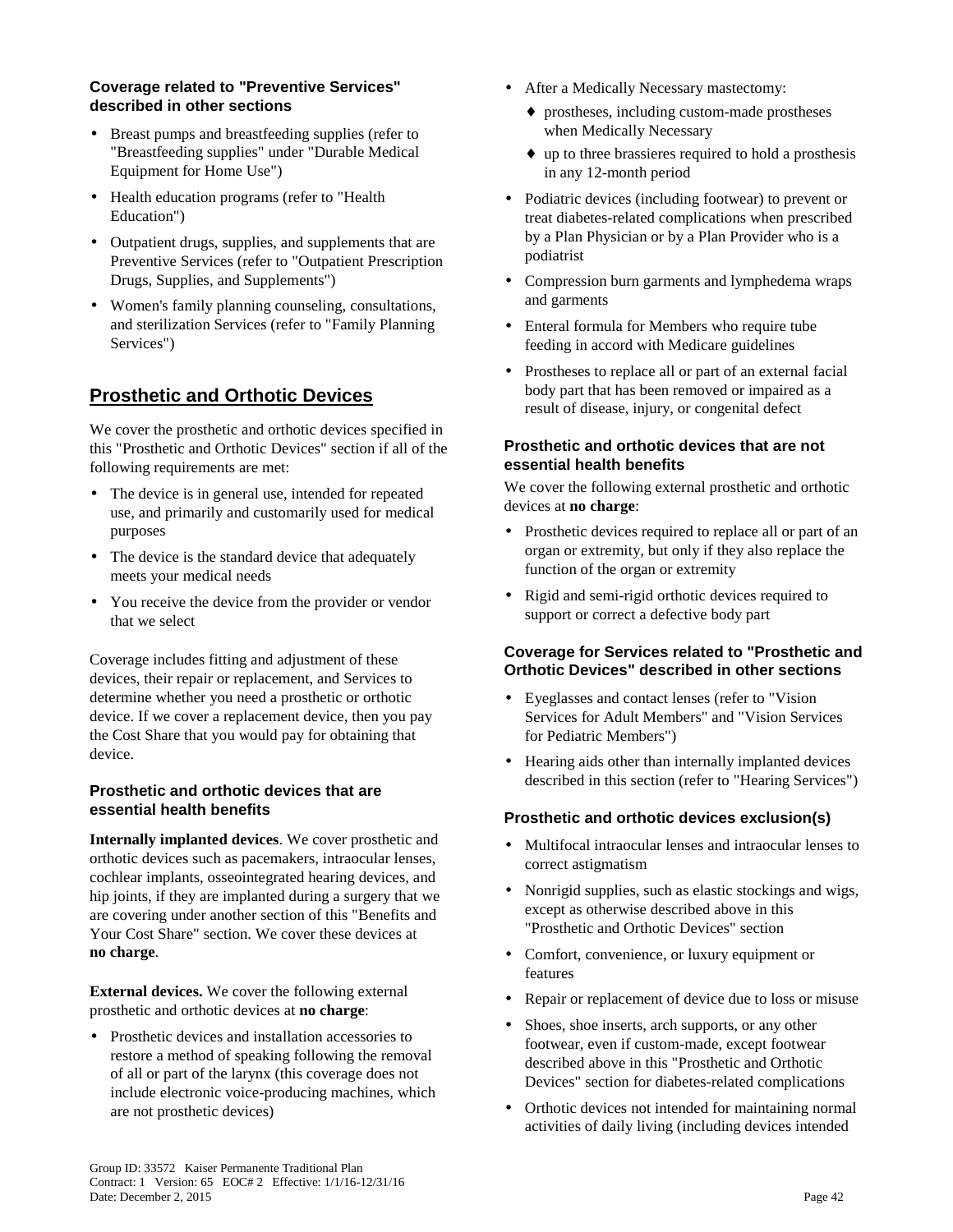to provide additional support for recreational or sports activities)

## **Reconstructive Surgery**

We cover the following reconstructive surgery Services:

- Reconstructive surgery to correct or repair abnormal structures of the body caused by congenital defects, developmental abnormalities, trauma, infection, tumors, or disease, if a Plan Physician determines that it is necessary to improve function, or create a normal appearance, to the extent possible
- Following Medically Necessary removal of all or part of a breast, we cover reconstruction of the breast, surgery and reconstruction of the other breast to produce a symmetrical appearance, and treatment of physical complications, including lymphedemas

You pay the following for covered reconstructive surgery Services:

- Primary Care Visits for evaluations and treatment and Non-Physician Specialist Visits for consultations, evaluations, and treatment: **a \$30 Copayment per visit**
- Physician Specialist Visits for consultations, evaluations, and treatment: **a \$40 Copayment per visit**
- Outpatient surgery and outpatient procedures when provided in an outpatient or ambulatory surgery center or in a hospital operating room, or if it is provided in any setting and a licensed staff member monitors your vital signs as you regain sensation after receiving drugs to reduce sensation or to minimize discomfort: **a \$40 Copayment per procedure**
- Any other outpatient surgery that does not require a licensed staff member to monitor your vital signs as described above: **a \$40 Copayment per procedure**
- Any other outpatient procedures that do not require a licensed staff member to monitor your vital signs as described above: **the Cost Share that would otherwise apply for the procedure** in this "Benefits and Your Cost Share" section (for example, radiology procedures that do not require a licensed staff member to monitor your vital signs as described above are covered under "Outpatient Imaging, Laboratory, and Special Procedures")
- Hospital inpatient care (including room and board, drugs, imaging, laboratory, special procedures, and Plan Physician Services): **a \$400 Copayment per admission**

#### **Coverage for Services related to "Reconstructive Surgery" described in other sections**

- Dental and orthodontic Services that are an integral part of reconstructive surgery for cleft palate (refer to "Dental and Orthodontic Services")
- Outpatient imaging and laboratory (refer to "Outpatient Imaging, Laboratory, and Special Procedures")
- Outpatient prescription drugs (refer to "Outpatient Prescription Drugs, Supplies, and Supplements")
- Outpatient administered drugs (refer to "Outpatient Care")
- Prosthetics and orthotics (refer to "Prosthetic and Orthotic Devices")

#### **Reconstructive surgery exclusion(s)**

• Surgery that, in the judgment of a Plan Physician specializing in reconstructive surgery, offers only a minimal improvement in appearance

## **Rehabilitative and Habilitative Services**

We cover the Services described in this "Rehabilitative and Habilitative Services" section if all of the following requirements are met:

- The Services are to address a health condition
- The Services are to help you partially or fully acquire or improve skills and functioning needed to perform activities of daily living, to the maximum extent practical

We cover the following Services at the Cost Share indicated:

- Individual outpatient physical, occupational, and speech therapy related to pervasive developmental disorder or autism: **a \$30 Copayment per visit**
- Group outpatient physical, occupational, and speech therapy related to pervasive developmental disorder or autism: **a \$15 Copayment per visit**
- All other individual outpatient physical, occupational, and speech therapy: **a \$30 Copayment per visit**
- All other group outpatient physical, occupational, and speech therapy: **a \$15 Copayment per visit**
- Physical, occupational, and speech therapy provided in an organized, multidisciplinary rehabilitation daytreatment program: **a \$30 Copayment per day**
- Physical, occupational, and speech therapy provided in a Skilled Nursing Facility (subject to the day limits described in the "Skilled Nursing Facility Care"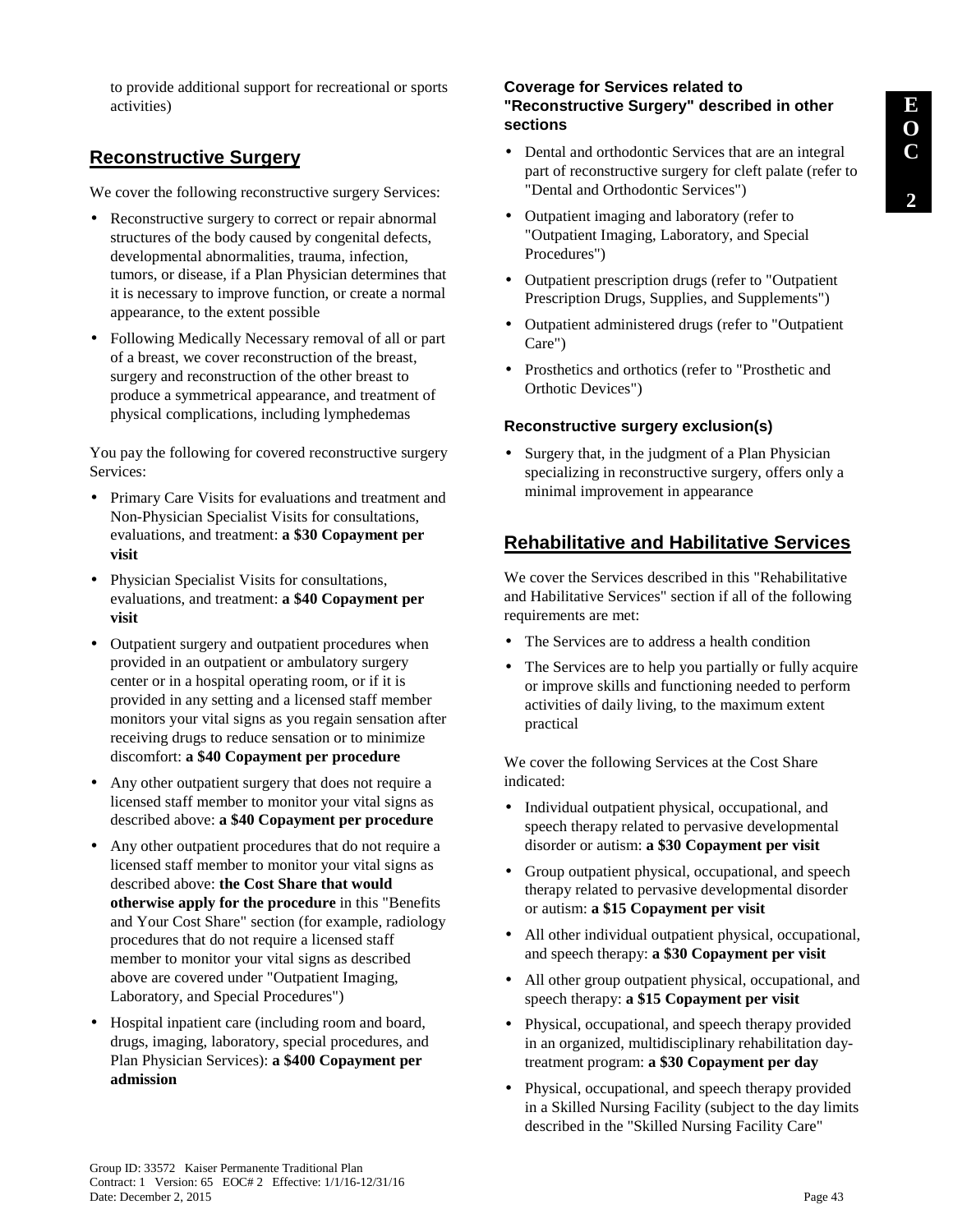section): **You pay the Cost Share for Skilled Nursing Facility care as described under "Skilled Nursing Facility Care" in this "Benefits and Your Cost Share" section**

• Physical, occupational, and speech therapy provided in an inpatient hospital (including treatment in an organized multidisciplinary rehabilitation program): **You pay the Cost Share for inpatient care as described under "Hospital Inpatient Care" in this "Benefits and Your Cost Share" section**

#### **Coverage for Services related to "Rehabilitative and Habilitative Services" described in other sections**

- Behavioral health treatment for pervasive developmental disorder or autism (refer to "Behavioral Health Treatment for Pervasive Developmental Disorder or Autism")
- Home health care (refer to "Home Health Care")
- Durable medical equipment (refer to "Durable Medical Equipment for Home Use")
- Ostomy and urological supplies (refer to "Ostomy and Urological Supplies")
- Prosthetic and orthotic devices (refer to "Prosthetic and Orthotic Devices")

### **Rehabilitative and Habilitative Services exclusion(s)**

• Items and services that are not health care items and services (for example, respite care, day care, recreational care, residential treatment, social services, custodial care, or education services of any kind, including vocational training)

# **Services in Connection with a Clinical Trial**

We cover Services you receive in connection with a clinical trial if all of the following requirements are met:

- We would have covered the Services if they were not related to a clinical trial
- You are eligible to participate in the clinical trial according to the trial protocol with respect to treatment of cancer or other life-threatening condition (a condition from which the likelihood of death is probable unless the course of the condition is interrupted), as determined in one of the following ways:
	- ♦ A Plan Provider makes this determination
	- ♦ You provide us with medical and scientific information establishing this determination
- If any Plan Providers participate in the clinical trial and will accept you as a participant in the clinical trial, you must participate in the clinical trial through a Plan Provider unless the clinical trial is outside the state where you live
- The clinical trial is an Approved Clinical Trial

"Approved Clinical Trial" means a phase I, phase II, phase III, or phase IV clinical trial related to the prevention, detection, or treatment of cancer or other life-threatening condition and it meets one of the following requirements:

- The study or investigation is conducted under an investigational new drug application reviewed by the U.S. Food and Drug Administration
- The study or investigation is a drug trial that is exempt from having an investigational new drug application
- The study or investigation is approved or funded by at least one of the following:
	- $\bullet$  the National Institutes of Health
	- ♦ the Centers for Disease Control and Prevention
	- ♦ the Agency for Health Care Research and Quality
	- ♦ the Centers for Medicare & Medicaid Services
	- ♦ a cooperative group or center of any of the above entities or of the Department of Defense or the Department of Veterans Affairs
	- ♦ a qualified non-governmental research entity identified in the guidelines issued by the National Institutes of Health for center support grants
	- ♦ the Department of Veterans Affairs or the Department of Defense or the Department of Energy, but only if the study or investigation has been reviewed and approved though a system of peer review that the U.S. Secretary of Health and Human Services determines meets all of the following requirements: (1) It is comparable to the National Institutes of Health system of peer review of studies and investigations and (2) it assures unbiased review of the highest scientific standards by qualified people who have no interest in the outcome of the review

For covered Services related to a clinical trial, you will pay the **Cost Share you would pay if the Services were not related to a clinical trial**. For example, see "Hospital Inpatient Care" in this "Benefits and Your Cost Share" section for the Cost Share that applies for hospital inpatient care.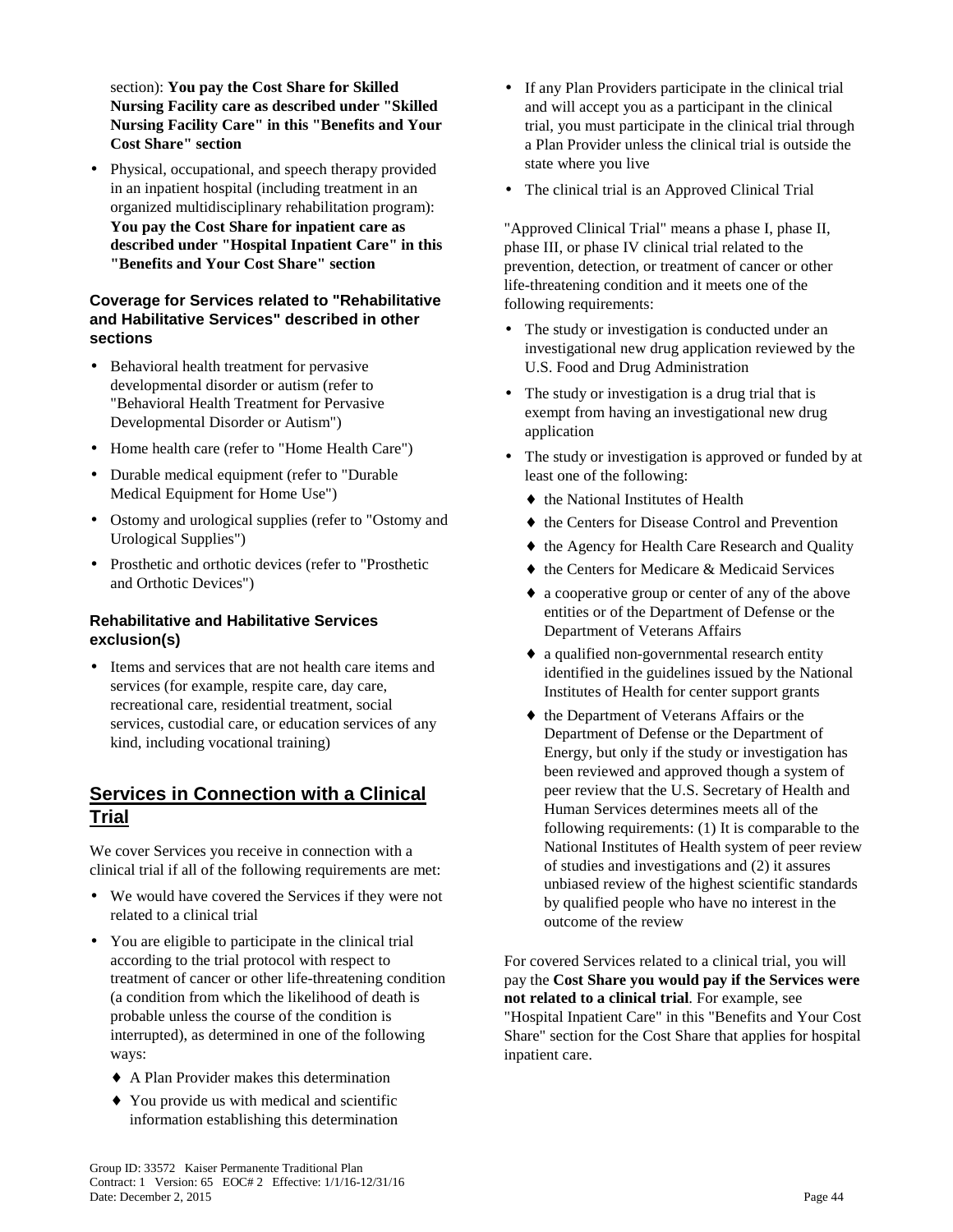### **Services in connection with a clinical trial exclusion(s)**

- The investigational Service
- Services that are provided solely to satisfy data collection and analysis needs and are not used in your clinical management

# **Skilled Nursing Facility Care**

Inside our Service Area, we cover up to 100 days per benefit period (including any days we covered under any other evidence of coverage offered by your Group) of skilled inpatient Services in a Plan Skilled Nursing Facility. The skilled inpatient Services must be customarily provided by a Skilled Nursing Facility, and above the level of custodial or intermediate care. We cover these Services at **no charge**.

A benefit period begins on the date you are admitted to a hospital or Skilled Nursing Facility at a skilled level of care. A benefit period ends on the date you have not been an inpatient in a hospital or Skilled Nursing Facility, receiving a skilled level of care, for 60 consecutive days. A new benefit period can begin only after any existing benefit period ends. A prior three-day stay in an acute care hospital is not required.

We cover the following Services:

- Physician and nursing Services
- Room and board
- Drugs prescribed by a Plan Physician as part of your plan of care in the Plan Skilled Nursing Facility in accord with our drug formulary guidelines if they are administered to you in the Plan Skilled Nursing Facility by medical personnel
- Durable medical equipment in accord with our durable medical equipment formulary if Skilled Nursing Facilities ordinarily furnish the equipment
- Imaging and laboratory Services that Skilled Nursing Facilities ordinarily provide
- Medical social services
- Blood, blood products, and their administration
- Medical supplies
- Behavioral health treatment for pervasive developmental disorder or autism
- Respiratory therapy

#### **Coverage for Services related to "Skilled Nursing Facility Care" described in other sections**

- Outpatient imaging, laboratory, and special procedures (refer to "Outpatient Imaging, Laboratory, and Special Procedures")
- Physical, occupational, and speech therapy (refer to "Rehabilitative and Habilitative Services")

# **Transplant Services**

We cover transplants of organs, tissue, or bone marrow if the Medical Group provides a written referral for care to a transplant facility as described in "Medical Group authorization procedure for certain referrals" under "Getting a Referral" in the "How to Obtain Services" section.

After the referral to a transplant facility, the following applies:

- If either the Medical Group or the referral facility determines that you do not satisfy its respective criteria for a transplant, we will only cover Services you receive before that determination is made
- Health Plan, Plan Hospitals, the Medical Group, and Plan Physicians are not responsible for finding, furnishing, or ensuring the availability of an organ, tissue, or bone marrow donor
- In accord with our guidelines for Services for living transplant donors, we provide certain donation-related Services for a donor, or an individual identified by the Medical Group as a potential donor, whether or not the donor is a Member. These Services must be directly related to a covered transplant for you, which may include certain Services for harvesting the organ, tissue, or bone marrow and for treatment of complications. Please call our Member Service Contact Center for questions about donor Services

For covered transplant Services that you receive, you will pay the **Cost Share you would pay if the Services were not related to a transplant**. For example, see "Hospital Inpatient Care" in this "Benefits and Your Cost Share" section for the Cost Share that applies for hospital inpatient care.

We provide or pay for donation-related Services for actual or potential donors (whether or not they are Members) in accord with our guidelines for donor Services at **no charge**.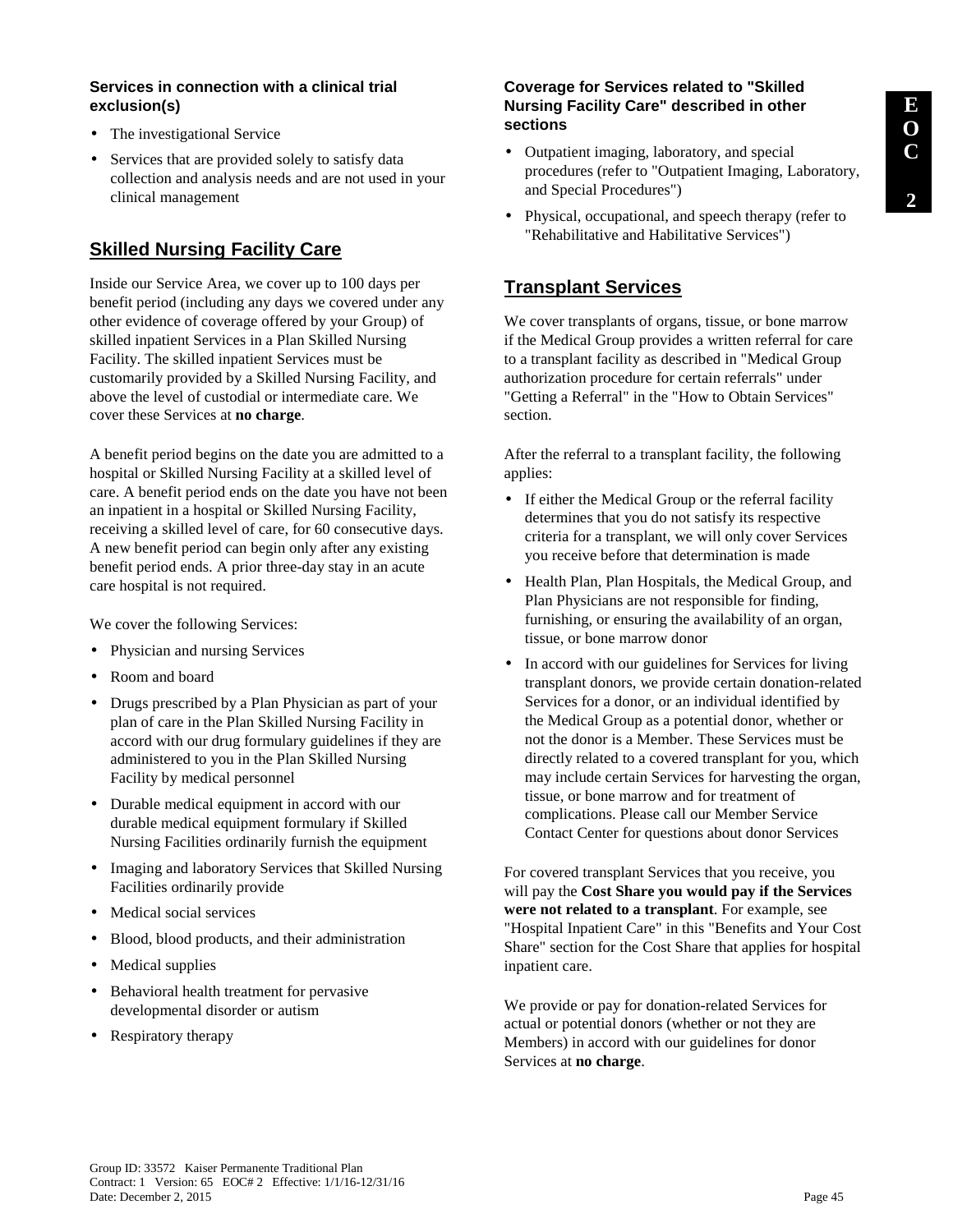#### **Coverage for Services related to "Transplant Services" described in other sections**

- Outpatient imaging and laboratory (refer to "Outpatient Imaging, Laboratory, and Special Procedures")
- Outpatient prescription drugs (refer to "Outpatient Prescription Drugs, Supplies, and Supplements")
- Outpatient administered drugs (refer to "Outpatient Care")

# **Vision Services for Adult Members**

We cover the following for Adult Members:

- Routine eye exams with a Plan Optometrist to determine the need for vision correction and to provide a prescription for eyeglass lenses: **no charge**
- Physician Specialist Visits to diagnose and treat injuries or diseases of the eye: **a \$40 Copayment per visit**
- Non-Physician Specialist Visits to diagnose and treat injuries or diseases of the eye: **a \$30 Copayment per visit**

## **Optical Services**

We cover the Services described in this "Optical Services" section at Plan Medical Offices or Plan Optical Sales Offices.

We do not cover eyeglasses or contact lenses (except for special contact lenses described in this "Vision Services for Adult Members" section).

**Special contact lenses.** We cover the following at the Cost Share indicated:

• Up to two Medically Necessary contact lenses per eye (including fitting and dispensing) in any 12-month period to treat aniridia (missing iris) when prescribed by a Plan Physician or Plan Optometrist at **no charge**. We will not cover an aniridia contact lens if we provided an allowance toward (or otherwise covered) more than one aniridia contact lens for that eye within the previous 12 months (including when we provided an allowance toward, or otherwise covered, one or more aniridia contact lenses under any other evidence of coverage offered by your Group)

### **Low vision devices**

Low vision devices (including fitting and dispensing) are not covered.

#### **Coverage for Services related to "Vision Services for Adult Members" described in other sections**

- Routine vision screenings when performed as part of a routine physical exam (refer to "Preventive Services")
- Services related to the eye or vision other than Services covered under this "Vision Services for Adult Members" section, such as outpatient surgery and outpatient prescription drugs, supplies, and supplements (refer to the applicable heading in this "Benefits and Your Cost Share" section)

#### **Vision Services for Adult Members exclusion(s)**

- Contact lenses, including fitting and dispensing (except for special contact lenses as described under this "Vision Services for Adult Members" section)
- Eyeglass lenses and frames
- Eye exams for the purpose of obtaining or maintaining contact lenses
- Industrial frames
- Low vision devices

# **Vision Services for Pediatric Members**

We cover the following for Pediatric Members:

- Routine eye exams with a Plan Optometrist to determine the need for vision correction and to provide a prescription for eyeglass lenses: **no charge**
- Physician Specialist Visits to diagnose and treat injuries or diseases of the eye: **a \$40 Copayment per visit**
- Non-Physician Specialist Visits to diagnose and treat injuries or diseases of the eye: **a \$30 Copayment per visit**

### **Optical Services**

We cover the Services described in this "Optical Services" section at Plan Medical Offices or Plan Optical Sales Offices.

We do not cover eyeglasses or contact lenses (except for special contact lenses described in this "Vision Services for Pediatric Members" section").

**Special contact lenses.** We cover the following at the Cost Share indicated:

• Up to two Medically Necessary contact lenses per eye (including fitting and dispensing) in any 12-month period to treat aniridia (missing iris) when prescribed by a Plan Physician or Plan Optometrist at **no charge**.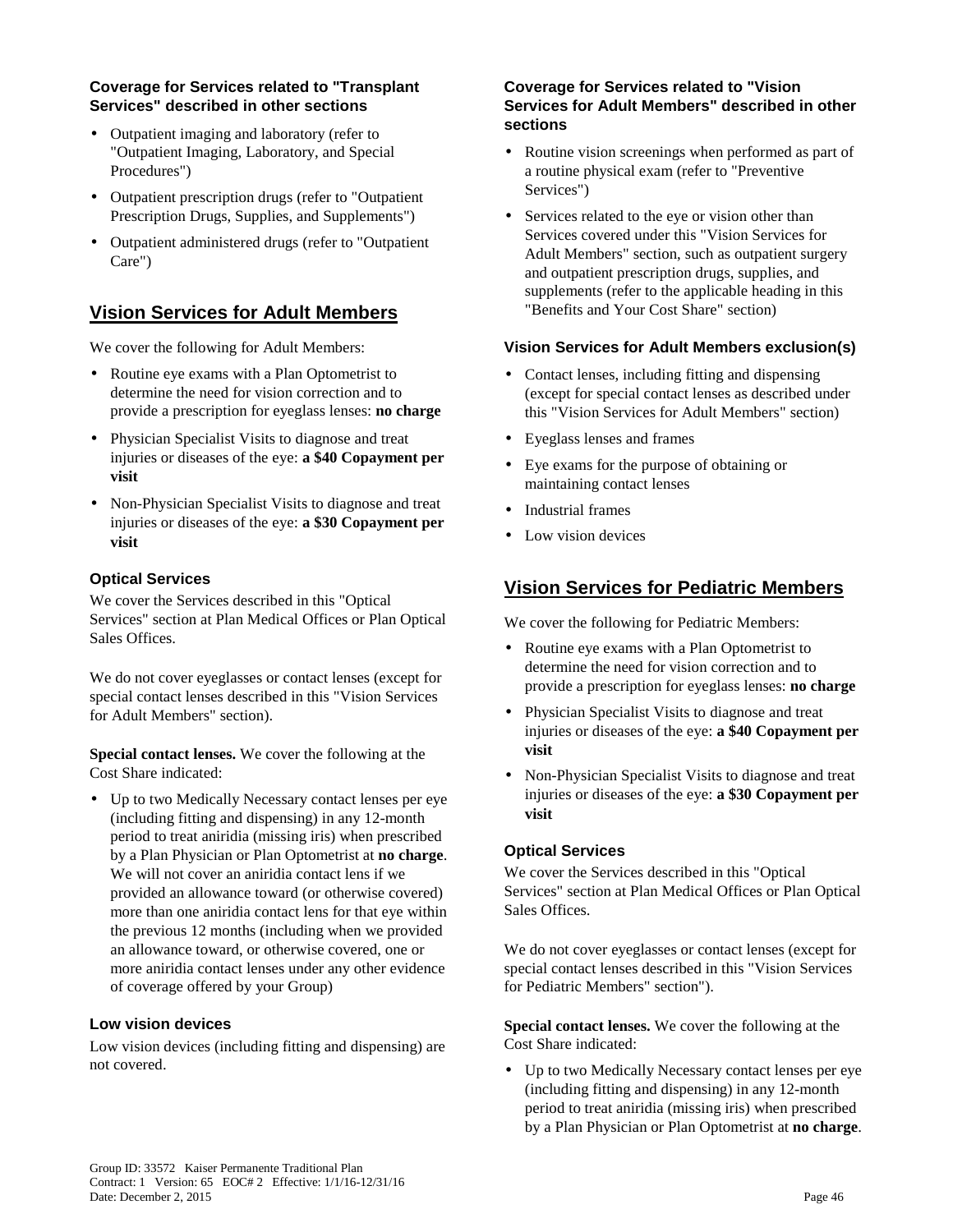We will not cover an aniridia contact lens if we provided an allowance toward (or otherwise covered) more than one aniridia contact lens for that eye within the previous 12 months (including when we provided an allowance toward, or otherwise covered, one or more aniridia contact lenses under any other evidence of coverage offered by your Group)

• For aphakia (absence of the crystalline lens of the eye), we cover up to six Medically Necessary aphakic contact lenses per eye (including fitting and dispensing) in any 12-month period for Members through age 9 at **no charge** when prescribed by a Plan Physician or Plan Optometrist. We will not cover an aphakic contact lens if we provided an allowance toward (or otherwise covered) more than six aphakic contact lenses for that eye during the same 12-month period (including when we provided an allowance toward, or otherwise covered, one or more aphakic contact lenses under any other evidence of coverage offered by your Group)

#### **Low vision devices**

Low vision devices (including fitting and dispensing) are not covered.

#### **Coverage for Services related to "Vision Services for Pediatric Members" described in other sections**

- Routine vision screenings when performed as part of a routine physical exam (refer to "Preventive Services")
- Services related to the eye or vision other than Services covered under this "Vision Services for Pediatric Members" section, such as outpatient surgery and outpatient prescription drugs, supplies, and supplements (refer to the applicable heading in this "Benefits and Your Cost Share" section)

#### **Vision Services for Pediatric Members exclusion(s)**

- Contact lenses, including fitting and dispensing (except for special contact lenses as described under this "Vision Services for Pediatric Members" section)
- Eyeglass lenses and frames
- Eye exams for the purpose of obtaining or maintaining contact lenses
- Industrial frames
- Low vision devices

# **Exclusions, Limitations, Coordination of Benefits, and Reductions**

## **Exclusions**

The items and services listed in this "Exclusions" section are excluded from coverage. These exclusions apply to all Services that would otherwise be covered under this *Evidence of Coverage* regardless of whether the services are within the scope of a provider's license or certificate. Additional exclusions that apply only to a particular benefit are listed in the description of that benefit in this *Evidence of Coverage*.

#### **Certain exams and Services**

Physical exams and other Services (1) required for obtaining or maintaining employment or participation in employee programs, (2) required for insurance or licensing, or (3) on court order or required for parole or probation. This exclusion does not apply if a Plan Physician determines that the Services are Medically Necessary.

#### **Chiropractic Services**

Chiropractic Services and the Services of a chiropractor, unless you have coverage for supplemental chiropractic Services as described in an amendment to this *Evidence of Coverage*.

#### **Cosmetic Services**

Services that are intended primarily to change or maintain your appearance (including Cosmetic Surgery, which is defined as surgery that is performed to alter or reshape normal structures of the body in order to improve appearance), except that this exclusion does not apply to any of the following:

- Services covered under "Reconstructive Surgery" in the "Benefits and Your Cost Share" section
- The following devices covered under "Prosthetic and Orthotic Devices" in the "Benefits and Your Cost Share" section: testicular implants implanted as part of a covered reconstructive surgery, breast prostheses needed after a mastectomy, and prostheses to replace all or part of an external facial body part

#### **Custodial care**

Assistance with activities of daily living (for example: walking, getting in and out of bed, bathing, dressing, feeding, toileting, and taking medicine).

This exclusion does not apply to assistance with activities of daily living that is provided as part of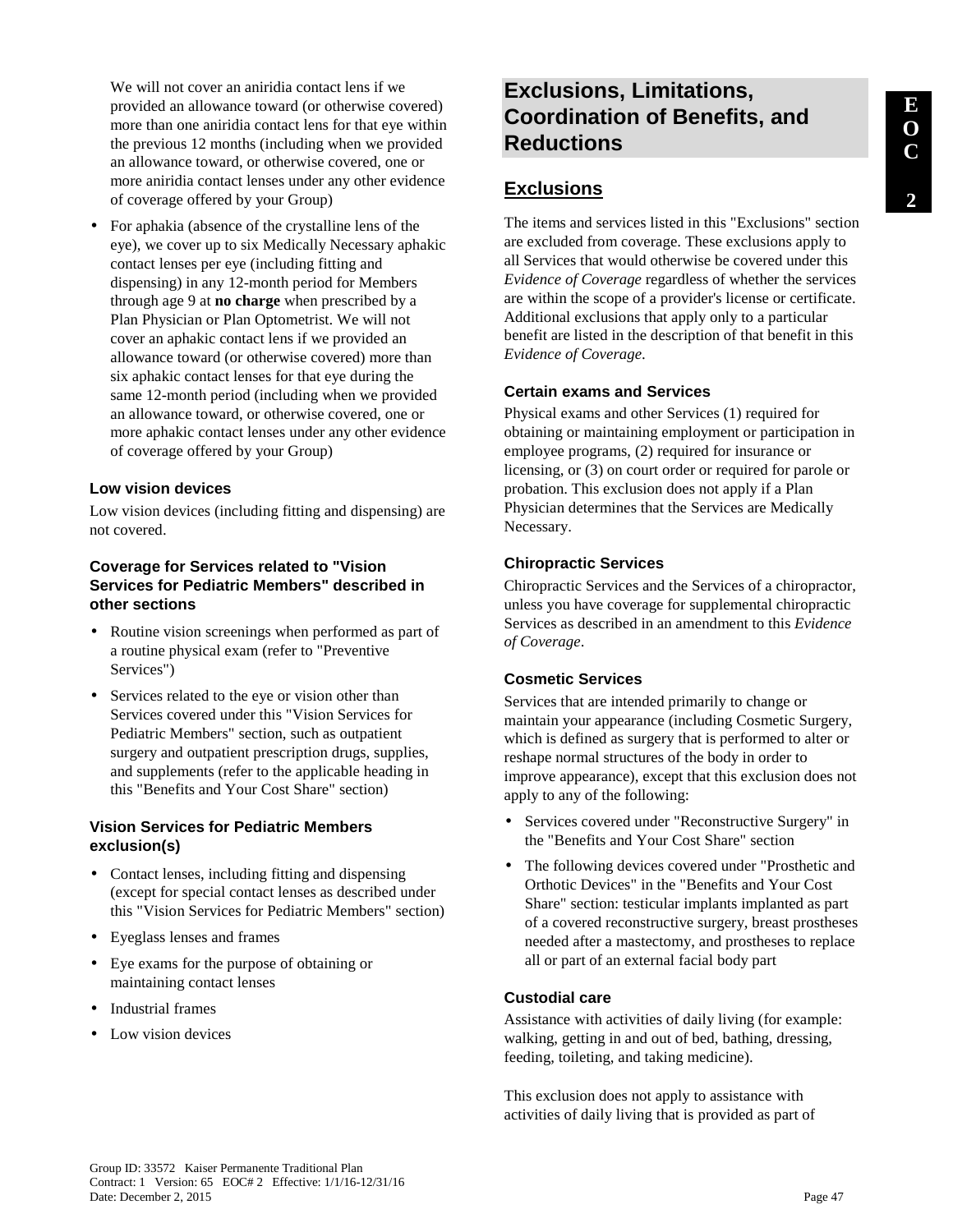covered hospice, Skilled Nursing Facility, or inpatient hospital care.

#### **Dental and orthodontic Services**

Dental and orthodontic Services such as X-rays, appliances, implants, Services provided by dentists or orthodontists, dental Services following accidental injury to teeth, and dental Services resulting from medical treatment such as surgery on the jawbone and radiation treatment.

This exclusion does not apply to Services covered under "Dental and Orthodontic Services" in the "Benefits and Your Cost Share" section or to pediatric dental Services described in a Pediatric Dental Services Amendment to this *Evidence of Coverage*.

#### **Disposable supplies**

Disposable supplies for home use, such as bandages, gauze, tape, antiseptics, dressings, Ace-type bandages, and diapers, underpads, and other incontinence supplies.

This exclusion does not apply to disposable supplies covered under "Durable Medical Equipment for Home Use," "Home Health Care," "Hospice Care," "Ostomy and Urological Supplies," and "Outpatient Prescription Drugs, Supplies, and Supplements" in the "Benefits and Your Cost Share" section.

#### **Experimental or investigational Services**

A Service is experimental or investigational if we, in consultation with the Medical Group, determine that one of the following is true:

- Generally accepted medical standards do not recognize it as safe and effective for treating the condition in question (even if it has been authorized by law for use in testing or other studies on human patients)
- It requires government approval that has not been obtained when the Service is to be provided

This exclusion does not apply to any of the following:

• Experimental or investigational Services when an investigational application has been filed with the federal Food and Drug Administration (FDA) and the manufacturer or other source makes the Services available to you or Kaiser Permanente through an FDA-authorized procedure, except that we do not cover Services that are customarily provided by research sponsors free of charge to enrollees in a clinical trial or other investigational treatment protocol

• Services covered under "Services in Connection with a Clinical Trial" in the "Benefits and Your Cost Share" section

Please refer to the "Dispute Resolution" section for information about Independent Medical Review related to denied requests for experimental or investigational Services.

#### **Hair loss or growth treatment**

Items and services for the promotion, prevention, or other treatment of hair loss or hair growth.

#### **Intermediate care**

Care in a licensed intermediate care facility. This exclusion does not apply to Services covered under "Durable Medical Equipment for Home Use," "Home Health Care," and "Hospice Care" in the "Benefits and Your Cost Share" section.

#### **Items and services that are not health care items and services**

For example, we do not cover:

- Teaching manners and etiquette
- Teaching and support services to develop planning skills such as daily activity planning and project or task planning
- Items and services for the purpose of increasing academic knowledge or skills
- Teaching and support services to increase intelligence
- Academic coaching or tutoring for skills such as grammar, math, and time management
- Teaching you how to read, whether or not you have dyslexia
- Educational testing
- Teaching art, dance, horse riding, music, play or swimming, except that this exclusion for "teaching play" does not apply to Services that are part of a behavioral health therapy treatment plan and covered under "Behavioral Health Treatment for Pervasive Developmental Disorder or Autism" in the "Benefits and Your Cost Share" section
- Teaching skills for employment or vocational purposes
- Vocational training or teaching vocational skills
- Professional growth courses
- Training for a specific job or employment counseling
- Aquatic therapy and other water therapy, except that this exclusion for aquatic therapy and other water therapy does not apply to therapy Services that are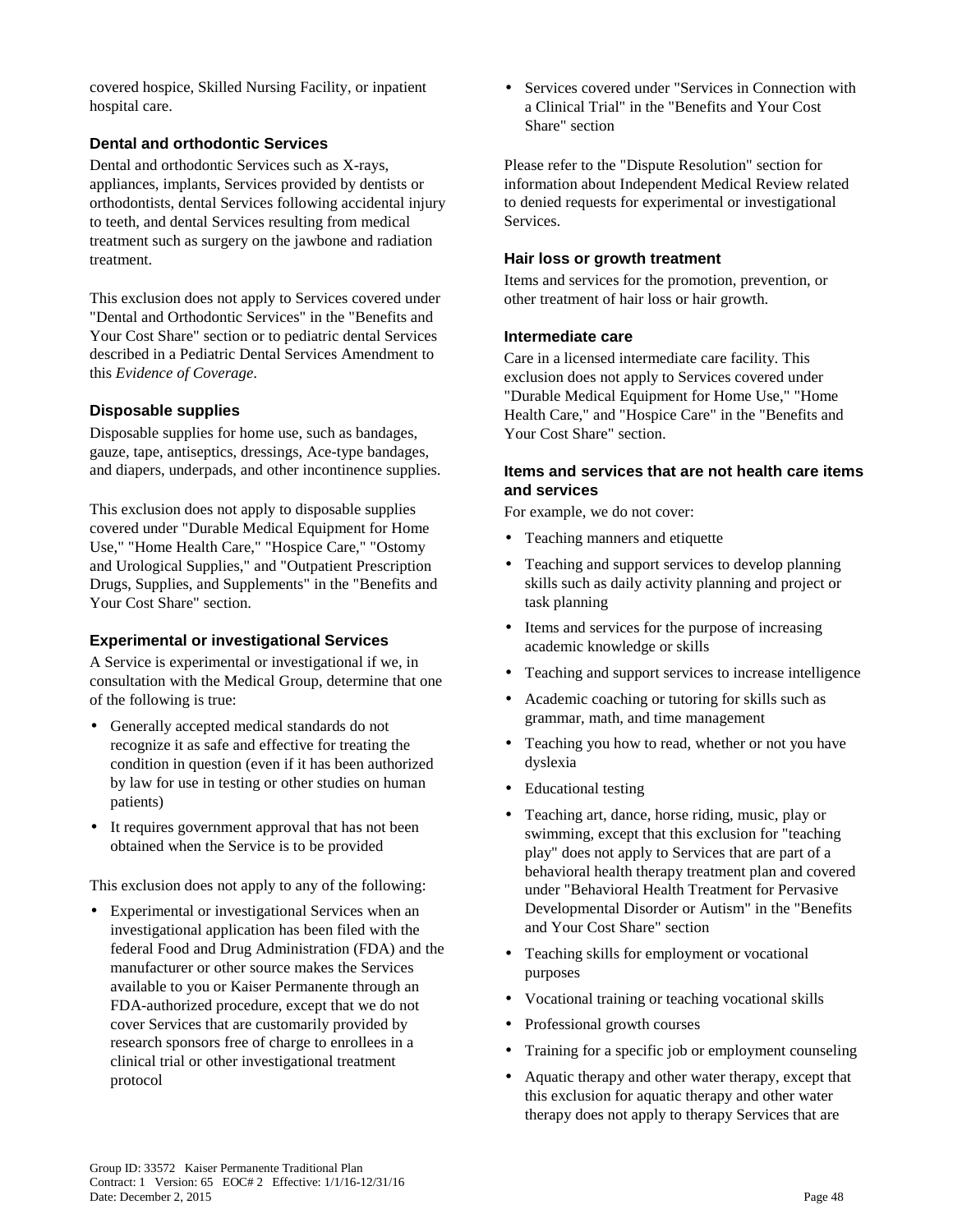part of a physical therapy treatment plan and covered under "Home Health Care," "Hospice Services," or "Rehabilitative and Habilitative Services" in the "Benefits and Your Cost Share" section

#### **Items and services to correct refractive defects of the eye**

Items and services (such as eye surgery or contact lenses to reshape the eye) for the purpose of correcting refractive defects of the eye such as myopia, hyperopia, or astigmatism.

#### **Massage therapy**

Massage therapy, except that this exclusion does not apply to therapy Services that are part of a physical therapy treatment plan and covered under "Home Health Care," "Hospice Services," or "Rehabilitative and Habilitative Services" in the "Benefits and Your Cost Share" section.

#### **Oral nutrition**

Outpatient oral nutrition, such as dietary supplements, herbal supplements, weight loss aids, formulas, and food.

This exclusion does not apply to any of the following:

- Amino acid–modified products and elemental dietary enteral formula covered under "Outpatient Prescription Drugs, Supplies, and Supplements" in the "Benefits and Your Cost Share" section
- Enteral formula covered under "Prosthetic and Orthotic Devices" in the "Benefits and Your Cost Share" section

### **Residential care**

Care in a facility where you stay overnight, except that this exclusion does not apply when the overnight stay is part of covered care in a hospital, a Skilled Nursing Facility, inpatient respite care covered in the "Hospice Care" section, or residential treatment program Services covered in the "Chemical Dependency Services" and "Mental Health Services" sections.

#### **Routine foot care items and services**

Routine foot care items and services that are not Medically Necessary.

## **Services not approved by the federal Food and Drug Administration**

Drugs, supplements, tests, vaccines, devices, radioactive materials, and any other Services that by law require federal Food and Drug Administration (FDA) approval in order to be sold in the U.S. but are not approved by the FDA. This exclusion applies to Services provided anywhere, even outside the U.S.

This exclusion does not apply to any of the following:

- Services covered under the "Emergency Services and Urgent Care" section that you receive outside the U.S.
- Experimental or investigational Services when an investigational application has been filed with the FDA and the manufacturer or other source makes the Services available to you or Kaiser Permanente through an FDA-authorized procedure, except that we do not cover Services that are customarily provided by research sponsors free of charge to enrollees in a clinical trial or other investigational treatment protocol
- Services covered under "Services in Connection with a Clinical Trial" in the "Benefits and Your Cost Share" section

Please refer to the "Dispute Resolution" section for information about Independent Medical Review related to denied requests for experimental or investigational Services.

### **Services performed by unlicensed people**

Services that are performed safely and effectively by people who do not require licenses or certificates by the state to provide health care services and where the Member's condition does not require that the services be provided by a licensed health care provider.

This exclusion does not apply to Services covered under "Behavioral Health Treatment for Pervasive Developmental Disorder or Autism" in the "Benefits and Your Cost Share" section.

### **Services related to a noncovered Service**

When a Service is not covered, all Services related to the noncovered Service are excluded*,* except for Services we would otherwise cover to treat complications of the noncovered Service. For example, if you have a noncovered cosmetic surgery, we would not cover Services you receive in preparation for the surgery or for follow-up care. If you later suffer a life-threatening complication such as a serious infection, this exclusion would not apply and we would cover any Services that we would otherwise cover to treat that complication.

### **Surrogacy**

Services for anyone in connection with a Surrogacy Arrangement, except for otherwise-covered Services provided to a Member who is a surrogate. A "Surrogacy Arrangement" is one in which a woman (the surrogate) agrees to become pregnant and to surrender the baby (or babies) to another person or persons who intend to raise the child (or children), whether or not the woman receives payment for being a surrogate. Please refer to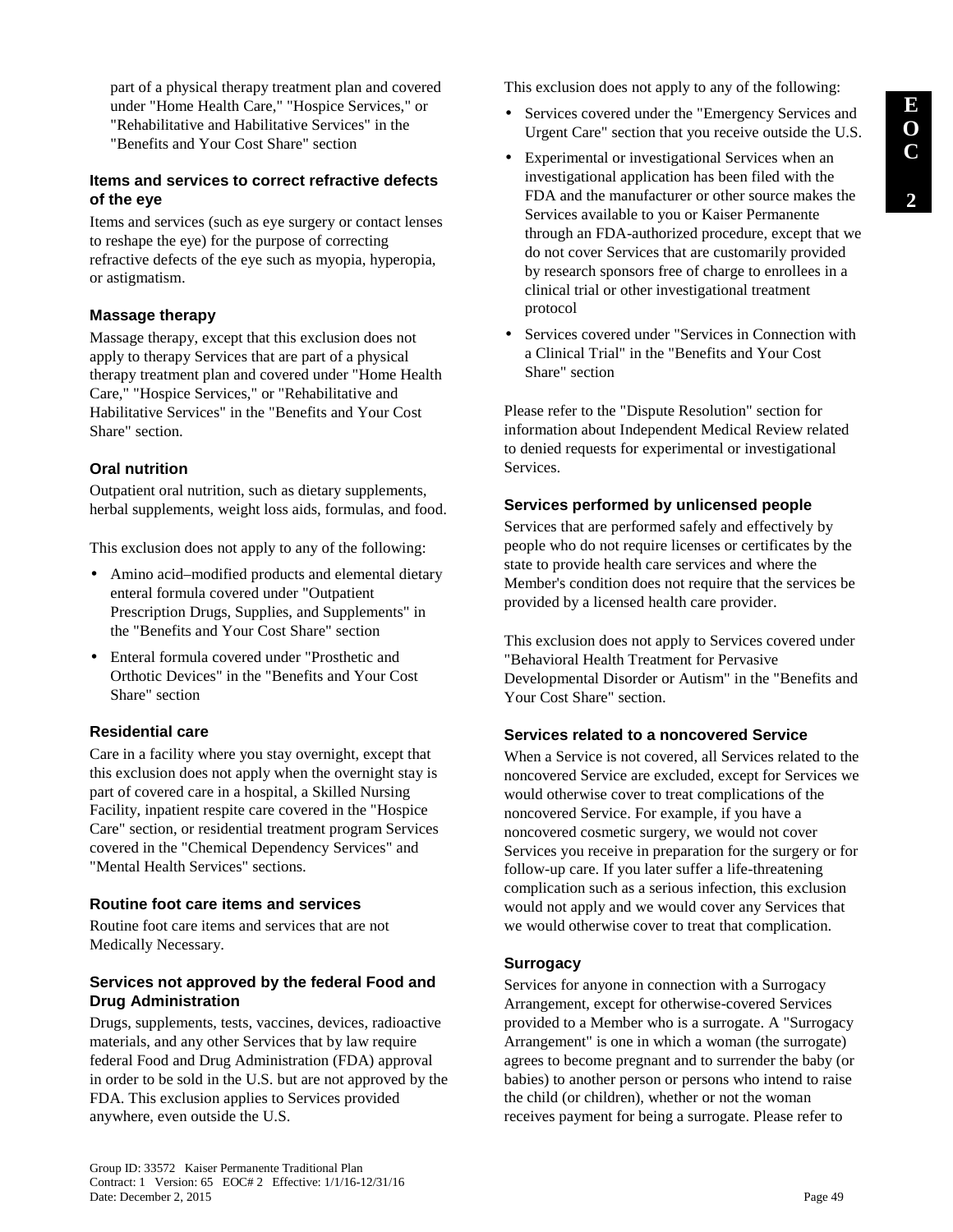"Surrogacy arrangements" under "Reductions" in this "Exclusions, Limitations, Coordination of Benefits, and Reductions" section for information about your obligations to us in connection with a Surrogacy Arrangement, including your obligations to reimburse us for any Services we cover and to provide information about anyone who may be financially responsible for Services the baby (or babies) receive.

### **Travel and lodging expenses**

Travel and lodging expenses, except for the following:

- In some situations if the Medical Group refers you to a Non–Plan Provider as described in "Medical Group authorization procedure for certain referrals" under "Getting a Referral" in the "How to Obtain Services" section, we may pay certain expenses that we preauthorize in accord with our travel and lodging guidelines. Please call our Member Service Contact Center for questions about travel and lodging
- Reimbursement for travel and lodging expenses provided under "Bariatric Surgery" in the "Benefits and Your Cost Share" section

## **Limitations**

We will make a good faith effort to provide or arrange for covered Services within the remaining availability of facilities or personnel in the event of unusual circumstances that delay or render impractical the provision of Services under this *Evidence of Coverage*, such as a major disaster, epidemic, war, riot, civil insurrection, disability of a large share of personnel at a Plan Facility, complete or partial destruction of facilities, and labor dispute. Under these circumstances, if you have an Emergency Medical Condition, call 911 or go to the nearest hospital as described under "Emergency Services" in the "Emergency Services and Urgent Care" section, and we will provide coverage and reimbursement as described in that section.

Additional limitations that apply only to a particular benefit are listed in the description of that benefit in this *Evidence of Coverage*.

## **Coordination of Benefits**

The Services covered under this *Evidence of Coverage*  are subject to coordination of benefits rules.

#### **Coverage other than Medicare coverage**

If you have medical or dental coverage under another plan that is subject to coordination of benefits, we will coordinate benefits with the other coverage under the coordination of benefits rules of the California

Department of Managed Health Care. Those rules are incorporated into this *Evidence of Coverage*.

If both the other coverage and we cover the same Service, the other coverage and we will see that up to 100 percent of your covered medical expenses are paid for that Service. The coordination of benefits rules determine which coverage pays first, or is "primary," and which coverage pays second, or is "secondary." The secondary coverage may reduce its payment to take into account payment by the primary coverage. You must give us any information we request to help us coordinate benefits.

If your coverage under this *Evidence of Coverage* is secondary, we may be able to establish a Benefit Reserve Account for you. You may draw on the Benefit Reserve Account during a calendar year to pay for your out-ofpocket expenses for Services that are partially covered by either your other coverage or us during that calendar year. If you are entitled to a Benefit Reserve Account, we will provide you with detailed information about this account.

If you have any questions about coordination of benefits, please call our Member Service Contact Center.

#### **Medicare coverage**

If you have Medicare coverage, we will coordinate benefits with the Medicare coverage under Medicare rules. Medicare rules determine which coverage pays first, or is "primary," and which coverage pays second, or is "secondary." You must give us any information we request to help us coordinate benefits. Please call our Member Service Contact Center to find out which Medicare rules apply to your situation, and how payment will be handled.

## **Reductions**

#### **Employer responsibility**

For any Services that the law requires an employer to provide, we will not pay the employer, and when we cover any such Services we may recover the value of the Services from the employer.

#### **Government agency responsibility**

For any Services that the law requires be provided only by or received only from a government agency, we will not pay the government agency, and when we cover any such Services we may recover the value of the Services from the government agency.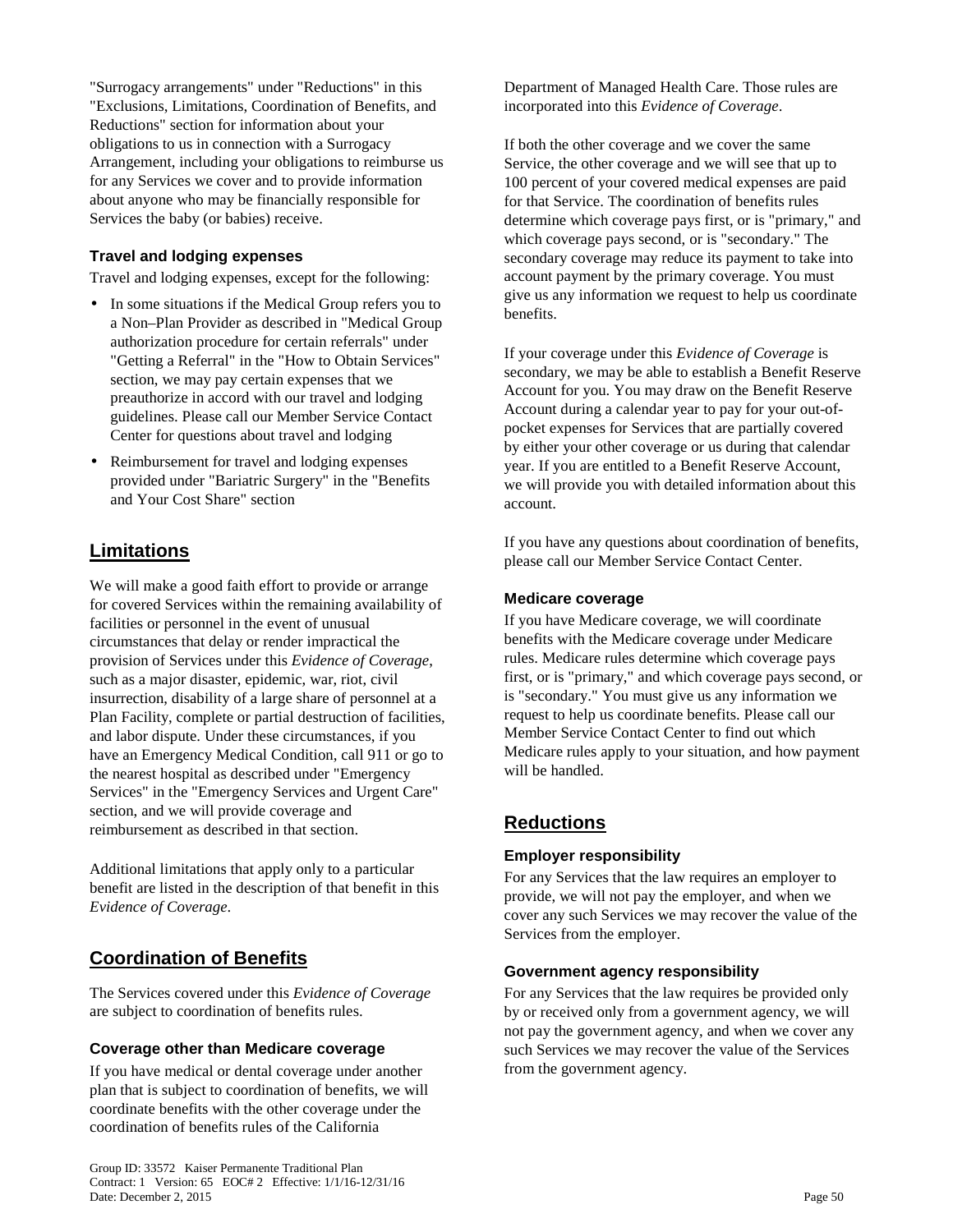## **Injuries or illnesses alleged to be caused by third parties**

If you obtain a judgment or settlement from or on behalf of a third party who allegedly caused an injury or illness for which you received covered Services, you must pay us Charges for those Services, except that the amount you must pay will not exceed the maximum amount allowed under California Civil Code Section 3040. Note: This "Injuries or illnesses alleged to be caused by third parties" section does not affect your obligation to pay your Cost Share for these Services, but we will credit any such payments toward the amount you must pay us under this paragraph.

To the extent permitted or required by law, we have the option of becoming subrogated to all claims, causes of action, and other rights you may have against a third party or an insurer, government program, or other source of coverage for monetary damages, compensation, or indemnification on account of the injury or illness allegedly caused by the third party. We will be so subrogated as of the time we mail or deliver a written notice of our exercise of this option to you or your attorney, but we will be subrogated only to the extent of the total of Charges for the relevant Services.

To secure our rights, we will have a lien on the proceeds of any judgment or settlement you or we obtain against a third party. The proceeds of any judgment or settlement that you or we obtain shall first be applied to satisfy our lien, regardless of whether the total amount of the proceeds is less than the actual losses and damages you incurred.

Within 30 days after submitting or filing a claim or legal action against a third party, you must send written notice of the claim or legal action to:

Trover Solutions, Inc. Kaiser Permanente - Northern California Region Subrogation Mailbox 9390 Bunsen Parkway Louisville, KY 40220

In order for us to determine the existence of any rights we may have and to satisfy those rights, you must complete and send us all consents, releases, authorizations, assignments, and other documents, including lien forms directing your attorney, the third party, and the third party's liability insurer to pay us directly. You may not agree to waive, release, or reduce our rights under this provision without our prior, written consent.

If your estate, parent, guardian, or conservator asserts a claim against a third party based on your injury or

illness, your estate, parent, guardian, or conservator and any settlement or judgment recovered by the estate, parent, guardian, or conservator shall be subject to our liens and other rights to the same extent as if you had asserted the claim against the third party. We may assign our rights to enforce our liens and other rights.

If you have Medicare, Medicare law may apply with respect to Services covered by Medicare.

Some providers have contracted with Kaiser Permanente to provide certain Services to Members at rates that are typically less than the fees that the providers ordinarily charge to the general public ("General Fees"). However, these contracts may allow the providers to recover all or a portion of the difference between the fees paid by Kaiser Permanente and their General Fees by means of a lien claim under California Civil Code Sections 3045.1– 3045.6 against a judgment or settlement that you receive from or on behalf of a third party. For Services the provider furnished, our recovery and the provider's recovery together will not exceed the provider's General Fees.

### **Medicare benefits**

Your benefits are reduced by any benefits you have under Medicare except for Members whose Medicare benefits are secondary by law.

## **Surrogacy arrangements**

If you enter into a Surrogacy Arrangement and you or any other payee are entitled to receive payments or other compensation under the Surrogacy Arrangement, you must pay us Charges for covered Services you receive related to conception, pregnancy, delivery, or postpartum care in connection with that arrangement ("Surrogacy Health Services"), except that the amount you must pay will not exceed the maximum amount allowed under California Civil Code Section 3040. A "Surrogacy Arrangement" is one in which a woman agrees to become pregnant and to surrender the baby (or babies) to another person or persons who intend to raise the child (or children), whether or not the woman receives payment for being a surrogate. Note: This "Surrogacy arrangements" section does not affect your obligation to pay your Cost Share for these Services, but we will credit any such payments toward the amount you must pay us under this paragraph. After you surrender a baby to the legal parents, you are not obligated to pay Charges for any Services that the baby receives (the legal parents are financially responsible for any Services that the baby receives).

By accepting Surrogacy Health Services, you automatically assign to us your right to receive payments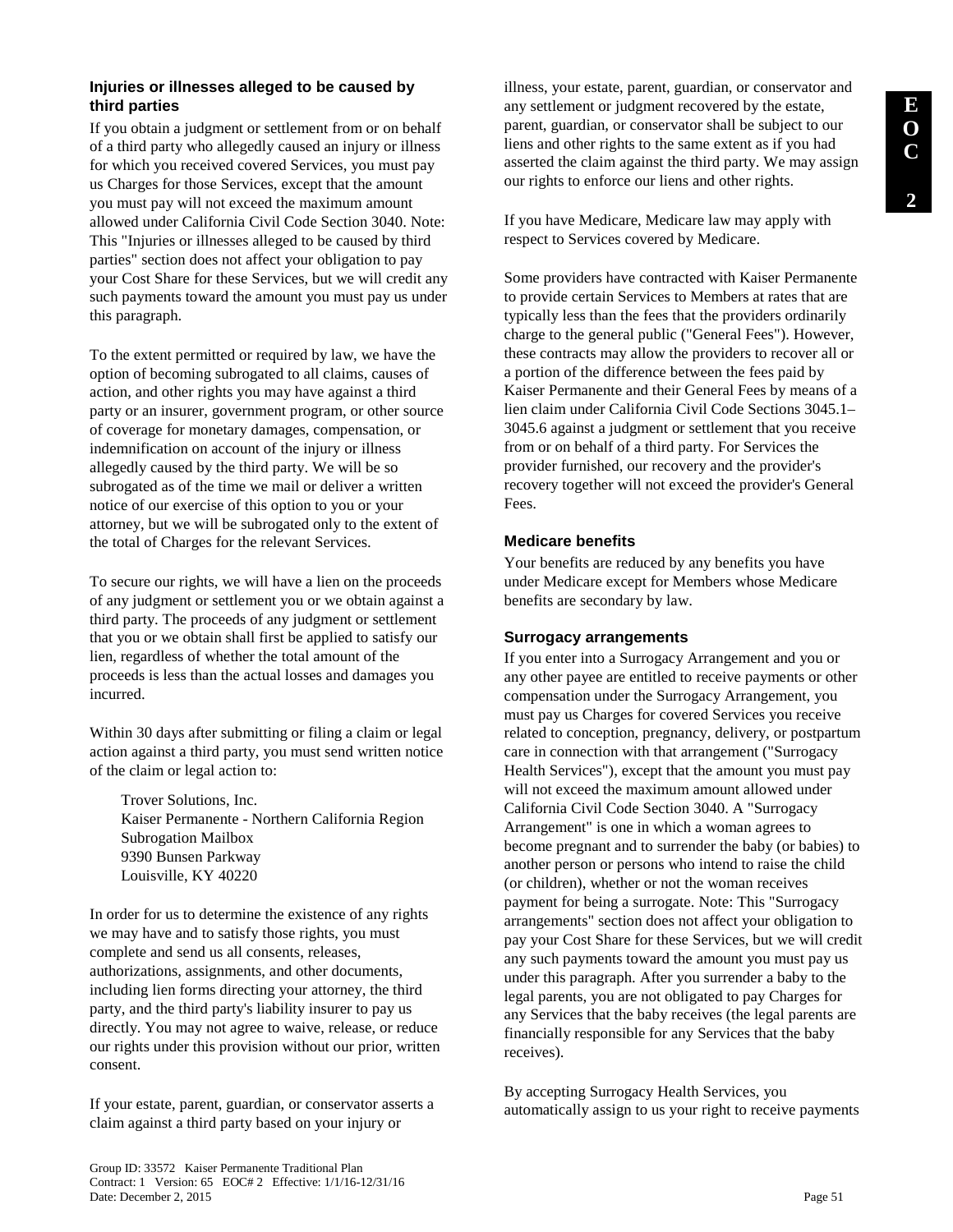that are payable to you or any other payee under the Surrogacy Arrangement, regardless of whether those payments are characterized as being for medical expenses. To secure our rights, we will also have a lien on those payments and on any escrow account, trust, or any other account that holds those payments. Those payments (and amounts in any escrow account, trust, or other account that holds those payments) shall first be applied to satisfy our lien. The assignment and our lien will not exceed the total amount of your obligation to us under the preceding paragraph.

Within 30 days after entering into a Surrogacy Arrangement, you must send written notice of the arrangement, including all of the following information:

- Names, addresses, and telephone numbers of the other parties to the arrangement
- Names, addresses, and telephone numbers of any escrow agent or trustee
- Names, addresses, and telephone numbers of the intended parents and any other parties who are financially responsible for Services the baby (or babies) receive, including names, addresses, and telephone numbers for any health insurance that will cover Services that the baby (or babies) receive
- A signed copy of any contracts and other documents explaining the arrangement
- Any other information we request in order to satisfy our rights

You must send this information to: Trover Solutions, Inc. Kaiser Permanente - Northern California Region Surrogacy Mailbox 9390 Bunsen Parkway Louisville, KY 40220

You must complete and send us all consents, releases, authorizations, lien forms, and other documents that are reasonably necessary for us to determine the existence of any rights we may have under this "Surrogacy arrangements" section and to satisfy those rights. You may not agree to waive, release, or reduce our rights under this "Surrogacy arrangements" section without our prior, written consent.

If your estate, parent, guardian, or conservator asserts a claim against a third party based on the surrogacy arrangement, your estate, parent, guardian, or conservator and any settlement or judgment recovered by the estate, parent, guardian, or conservator shall be subject to our liens and other rights to the same extent as if you had asserted the claim against the third party. We

may assign our rights to enforce our liens and other rights.

If you have questions about your obligations under this provision, please contact our Member Service Contact Center.

### **U.S. Department of Veterans Affairs**

For any Services for conditions arising from military service that the law requires the Department of Veterans Affairs to provide, we will not pay the Department of Veterans Affairs, and when we cover any such Services we may recover the value of the Services from the Department of Veterans Affairs.

### **Workers' compensation or employer's liability benefits**

You may be eligible for payments or other benefits, including amounts received as a settlement (collectively referred to as "Financial Benefit"), under workers' compensation or employer's liability law. We will provide covered Services even if it is unclear whether you are entitled to a Financial Benefit, but we may recover the value of any covered Services from the following sources:

- From any source providing a Financial Benefit or from whom a Financial Benefit is due
- From you, to the extent that a Financial Benefit is provided or payable or would have been required to be provided or payable if you had diligently sought to establish your rights to the Financial Benefit under any workers' compensation or employer's liability law

# **Post-Service Claims and Appeals**

This "Post-Service Claims and Appeals" section explains how to file a claim for payment or reimbursement for Services that you have already received. Please use the procedures in this section in the following situations:

- You have received Emergency Services, Post-Stabilization Care, Out-of-Area Urgent Care, or emergency ambulance Services from a Non–Plan Provider and you want us to pay for the Services
- You have received Services from a Non–Plan Provider that we did not authorize (other than Emergency Services, Out-of-Area Urgent Care, Post-Stabilization Care, or emergency Ambulance Services) and you want us to pay for the Services
- You want to appeal a denial of an initial claim for payment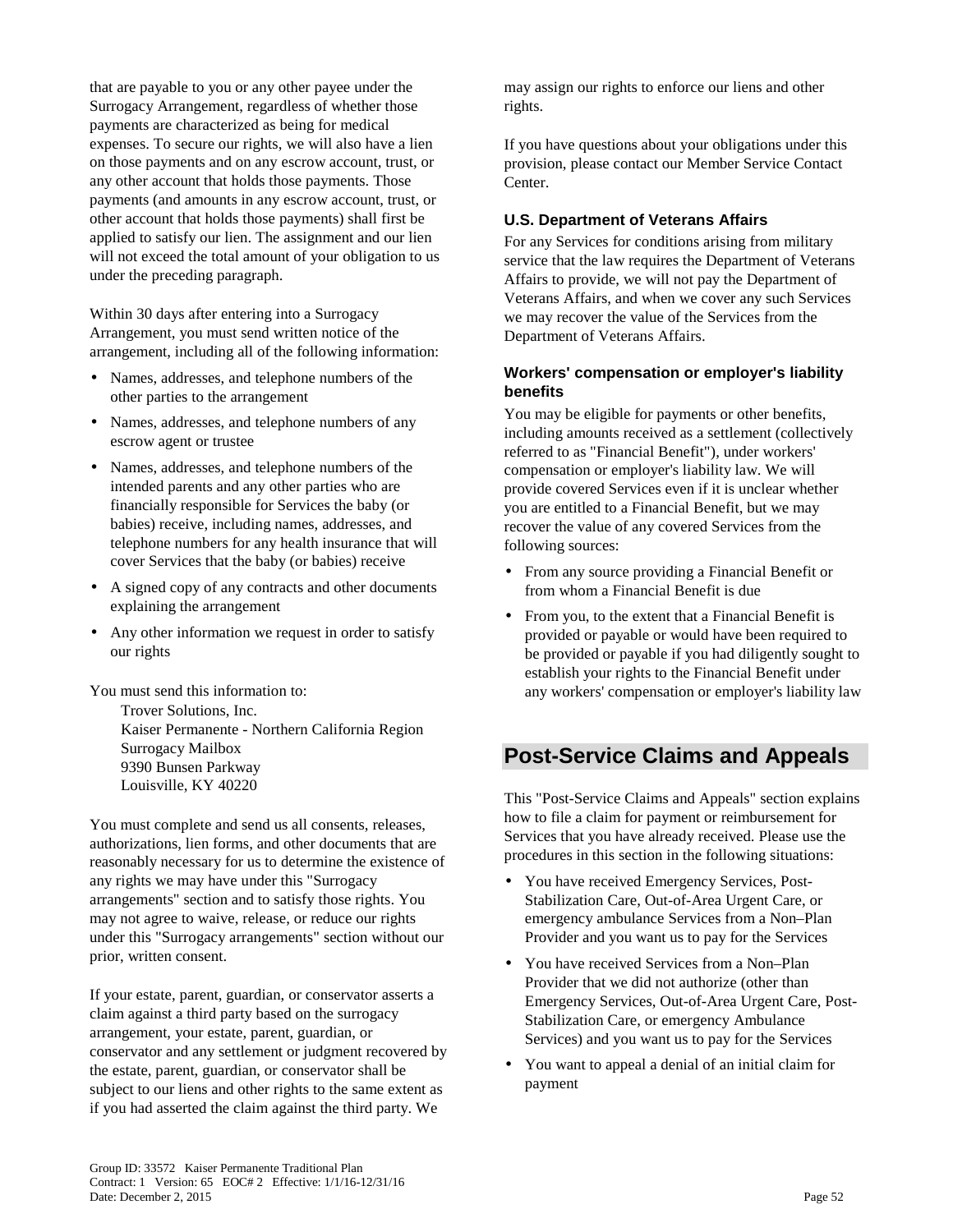Please follow the procedures under "Grievances" in the "Dispute Resolution" section in the following situations:

- You want us to cover Services that you have not yet received
- You want us to continue to cover an ongoing course of covered treatment
- You want to appeal a written denial of a request for Services that require prior authorization (as described under "Medical Group authorization procedure for certain referrals")

## **Who May File**

The following people may file claims:

- You may file for yourself
- You can ask a friend, relative, attorney, or any other individual to file a claim for you by appointing him or her in writing as your authorized representative
- A parent may file for his or her child under age 18, except that the child must appoint the parent as authorized representative if the child has the legal right to control release of information that is relevant to the claim
- A court-appointed guardian may file for his or her ward, except that the ward must appoint the courtappointed guardian as authorized representative if the ward has the legal right to control release of information that is relevant to the claim
- A court-appointed conservator may file for his or her conservatee
- An agent under a currently effective health care proxy, to the extent provided under state law, may file for his or her principal

Authorized representatives must be appointed in writing using either our authorization form or some other form of written notification. The authorization form is available from the Member Services Department at a Plan Facility, on our website at **kp.org,** or by calling our Member Service Contact Center. Your written authorization must accompany the claim. You must pay the cost of anyone you hire to represent or help you.

## **Supporting Documents**

You can request payment or reimbursement orally or in writing. Your request for payment or reimbursement, and any related documents that you give us, constitute your claim.

### **Claim forms for Emergency Services, Post-Stabilization Care, Out-of-Area Urgent Care, and emergency ambulance Services**

To file a claim in writing for Emergency Services, Post-Stabilization Care, Out-of-Area Urgent Care, and emergency ambulance Services, please use our claim form. You can obtain a claim form in the following ways:

- By visiting our website at **kp.org**
- In person from any Member Services office at a Plan Facility and from Plan Providers
- By calling our Member Service Contact Center at 1-800-464-4000 or 1-800-390-3510 (TTY users call 711)

## **Claims forms for all other Services**

To file a claim in writing for all other Services, you may use our Complaint or Benefit Claim/Request form. You can obtain this form in the following ways:

- By visiting our website at **kp.org**
- In person from any Member Services office at a Plan Facility and from Plan Providers
- By calling our Member Service Contact Center at 1-800-464-4000 (TTY users call 711)

#### **Other supporting information**

When you file a claim, please include any information that clarifies or supports your position. For example, if you have paid for Services, please include any bills and receipts that support your claim. To request that we pay a Non–Plan Provider for Services, include any bills from the Non–Plan Provider. If the Non–Plan Provider states that they will file the claim, you are still responsible for making sure that we receive everything we need to process the request for payment. When appropriate, we will request medical records from Plan Providers on your behalf. If you tell us that you have consulted with a Non–Plan Provider and are unable to provide copies of relevant medical records, we will contact the provider to request a copy of your relevant medical records. We will ask you to provide us a written authorization so that we can request your records.

If you want to review the information that we have collected regarding your claim, you may request, and we will provide without charge, copies of all relevant documents, records, and other information. You also have the right to request any diagnosis and treatment codes and their meanings that are the subject of your claim. To make a request, you should follow the steps in the written notice sent to you about your claim.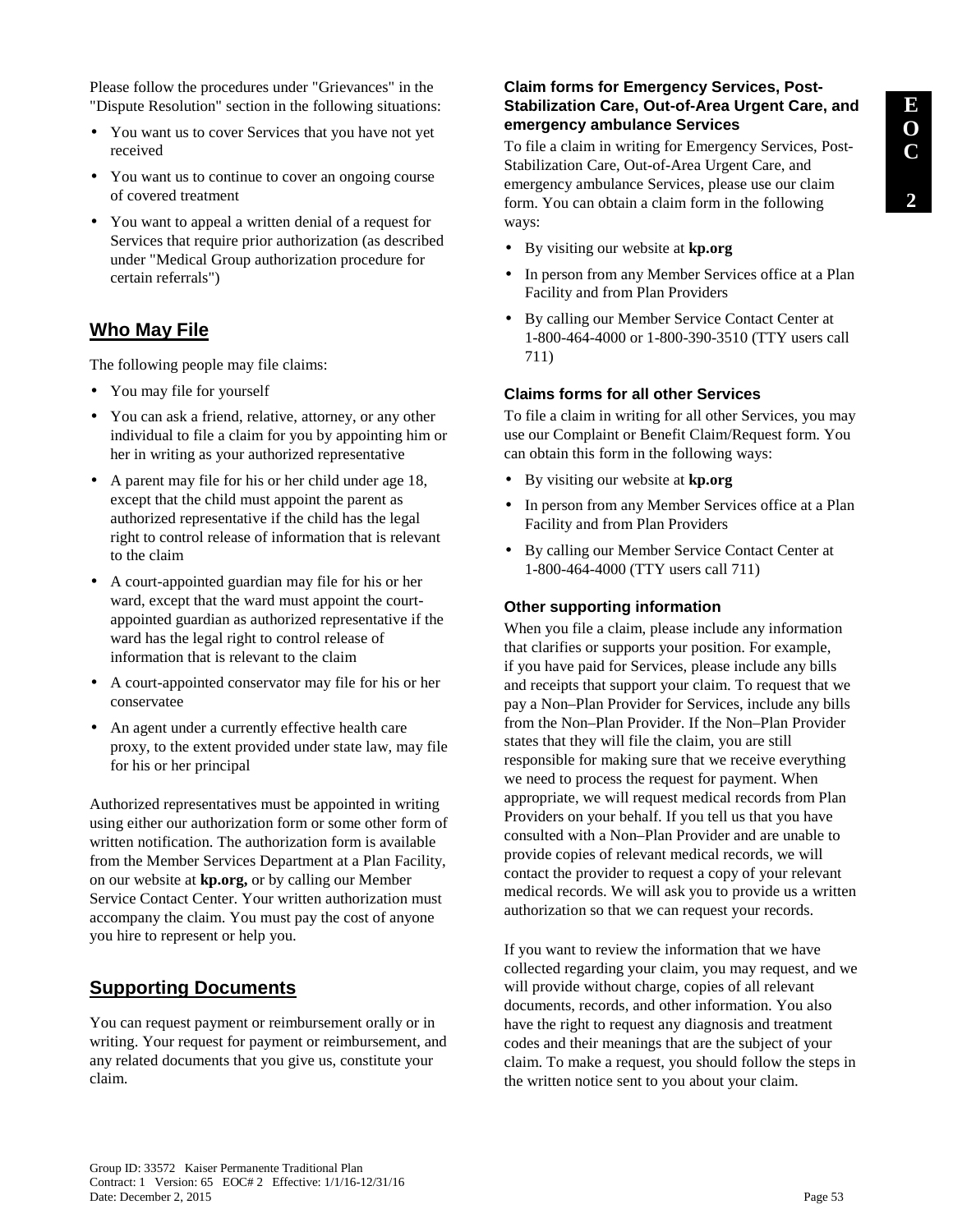# **Initial Claims**

To request that we pay a provider (or reimburse you) for Services that you have already received, you must file a claim. If you have any questions about the claims process, please call our Member Service Contact Center.

#### **Submitting a claim for Emergency Services, Post-Stabilization Care, Out-of-Area Urgent Care, and emergency ambulance Services**

If you have received Emergency Services, Post-Stabilization Care, Out-of-Area Urgent Care, or emergency ambulance Services from a Non–Plan Provider, then as soon as possible after you received the Services, you must file your claim by mailing a completed claim form and supporting information to the following address:

Kaiser Foundation Health Plan, Inc. Claims Department P.O. Box 12923 Oakland, CA 94604-2923

Please call our Member Service Contact Center if you need help filing your claim.

#### **Submitting a claim for all other Services**

If you have received Services from a Non–Plan Provider that we did not authorize (other than Emergency Services, Post-Stabilization Care, Out-of-Area Urgent Care, or emergency ambulance Services), then as soon as possible after you receive the Services, you must file your claim in one of the following ways:

- By delivering your claim to a Member Services office at a Plan Facility (please refer to *Your Guidebook* for addresses)
- By mailing your claim to a Member Services office at a Plan Facility (please refer to *Your Guidebook* for addresses)
- By calling our Member Service Contact Center at 1-800-464-4000 (TTY users call 711)
- By visiting our website at **kp.org**

Please call our Member Service Contact Center if you need help filing your claim.

### **After we receive your claim**

We will send you an acknowledgment letter within five days after we receive your claim.

After we review your claim, we will respond as follows:

• If we have all the information we need we will send you a written decision within 30 days after we receive your claim. We may extend the time for making a decision for an additional 15 days if circumstances beyond our control delay our decision, if we notify you within 30 days after we receive your claim

• If we need more information, we will ask you for the information before the end of the initial 30-day decision period. We will send our written decision no later than 15 days after the date we receive the additional information. If we do not receive the necessary information within the timeframe specified in our letter, we will make our decision based on the information we have within 15 days after the end of that timeframe

If we pay any part of your claim, we will subtract applicable Cost Share from any payment we make to you or the Non–Plan Provider. You are not responsible for any amounts beyond your Cost Share for covered Emergency Services. If we deny your claim (if we do not agree to pay for all the Services you requested other than the applicable Cost Share), our letter will explain why we denied your claim and how you can appeal.

If you later receive any bills from the Non–Plan Provider for covered Services (other than bills for your Cost Share), please call our Member Service Contact Center for assistance.

# **Appeals**

**Claims for Emergency Services, Post-Stabilization Care, Out-of-Area Urgent Care, or emergency ambulance Services from a Non–Plan Provider**. If we did not decide fully in your favor and you want to appeal our decision, you may submit your appeal in one of the following ways:

• By mailing your appeal to the Claims Department at the following address:

Kaiser Foundation Health Plan, Inc. Special Services Unit P.O. Box 23280 Oakland, CA 94623

- By calling our Member Service Contact Center at 1-800-464-4000 (TTY users call 711)
- By visiting our website at **kp.org**

**Claims for Services from a Non–Plan Provider that we did not authorize (other than Emergency Services, Post-Stabilization Care, Out-of-Area Urgent Care, or emergency ambulance Services)**. If we did not decide fully in your favor and you want to appeal our decision, you may submit your appeal in one of the following ways: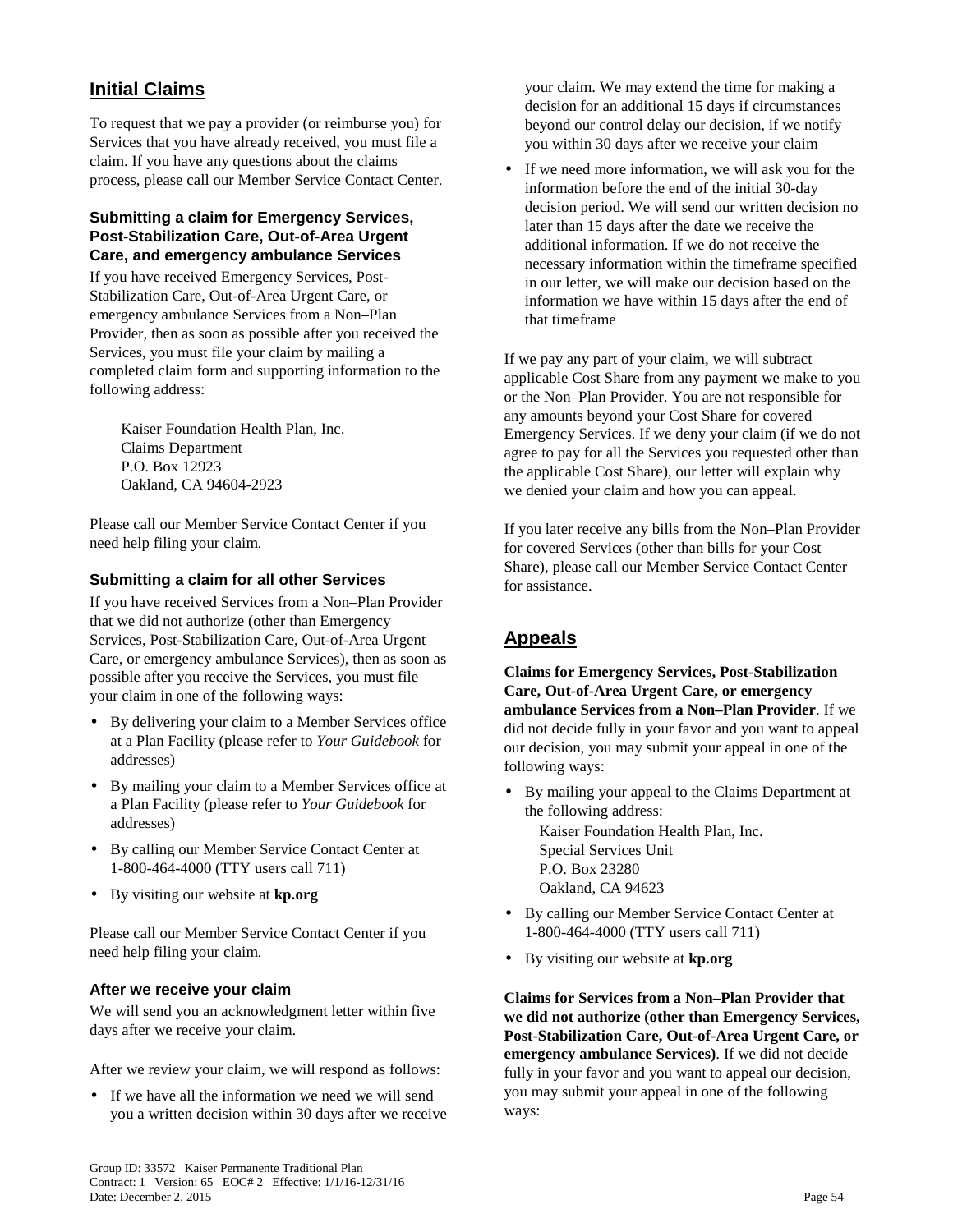- By visiting our website at **kp.org**
- By mailing your appeal to the Member Services Department at a Plan Facility (please refer to *Your Guidebook* for addresses)
- In person from any Member Services office at a Plan Facility and from Plan Providers
- By calling our Member Service Contact Center at 1-800-464-4000 (TTY users call 711)

When you file an appeal, please include any information that clarifies or supports your position. If you want to review the information that we have collected regarding your claim, you may request, and we will provide without charge, copies of all relevant documents, records, and other information. To make a request, you should contact or Member Service Contact Center.

**Additional information regarding a claim for Services from a Non–Plan Provider that we did not authorize (other than Emergency Services, Post-Stabilization Care, Out-of-Area Urgent Care, or emergency ambulance Services).** If we initially denied your request, you must file your appeal within 180 days after the date you received our denial letter. You may send us information including comments, documents, and medical records that you believe support your claim. If we asked for additional information and you did not provide it before we made our initial decision about your claim, then you may still send us the additional information so that we may include it as part of our review of your appeal. Please send all additional information to the address or fax mentioned in your denial letter.

Also, you may give testimony in writing or by telephone. Please send your written testimony to the address mentioned in our acknowledgment letter, sent to you within five days after we receive your appeal. To arrange to give testimony by telephone, you should call the phone number mentioned in our acknowledgment letter.

We will add the information that you provide through testimony or other means to your appeal file and we will review it without regard to whether this information was filed or considered in our initial decision regarding your request for Services. You have the right to request any diagnosis and treatment codes and their meanings that are the subject of your claim.

We will share any additional information that we collect in the course of our review and we will send it to you. If we believe that your request should not be granted, before we issue our final decision letter, we will also share with you any new or additional reasons for that

decision. We will send you a letter explaining the additional information and/or reasons. Our letters about additional information and new or additional rationales will tell you how you can respond to the information provided if you choose to do so. If you do not respond before we must issue our final decision letter, that decision will be based on the information in your appeal file.

We will send you a resolution letter within 30 days after we receive your appeal. If we do not decide in your favor, our letter will explain why and describe your further appeal rights.

# **External Review**

You must exhaust our internal claims and appeals procedures before you may request external review unless we have failed to comply with the claims and appeals procedures described in this "Post-Service Claims and Appeals" section. For information about external review process, see "Independent Medical Review (IMR)" in the "Dispute Resolution" section.

# **Additional Review**

You may have certain additional rights if you remain dissatisfied after you have exhausted our internal claims and appeals procedure, and if applicable, external review:

- If your Group's benefit plan is subject to the Employee Retirement Income Security Act (ERISA), you may file a civil action under section 502(a) of ERISA. To understand these rights, you should check with your Group or contact the Employee Benefits Security Administration (part of the U.S. Department of Labor) at 1-866-444-EBSA (1-866-444-3272)
- If your Group's benefit plan is not subject to ERISA (for example, most state or local government plans and church plans), you may have a right to request review in state court

# **Dispute Resolution**

We are committed to providing you with quality care and with a timely response to your concerns. You can discuss your concerns with our Member Services representatives at most Plan Facilities, or you can call our Member Service Contact Center.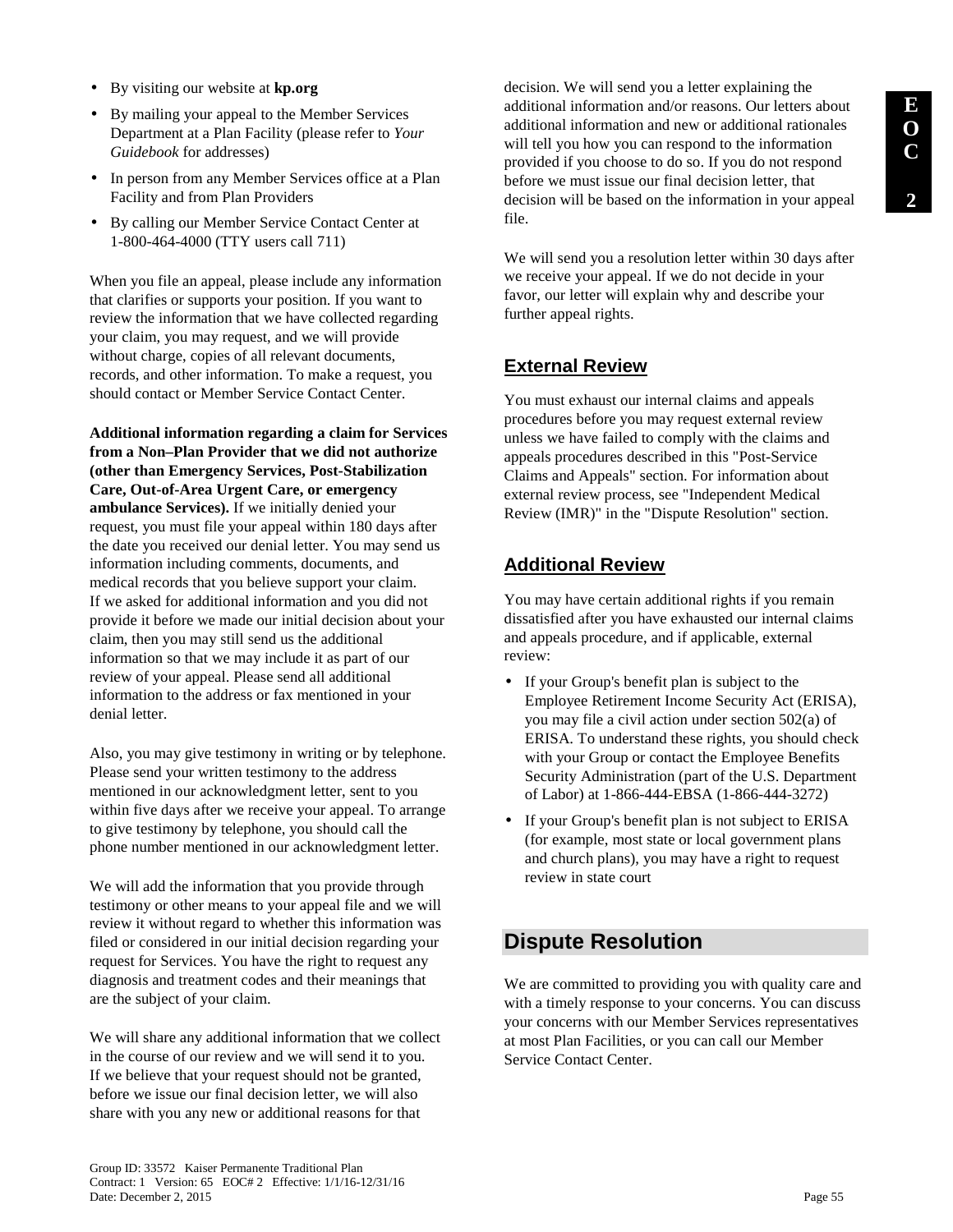# **Grievances**

This "Grievances" section describes our grievance procedure. A grievance is any expression of dissatisfaction expressed by you or your authorized representative through the grievance process. If you want to make a claim for payment or reimbursement for Services that you have already received from a Non–Plan Provider, please follow the procedure in the "Post-Service Claims and Appeals" section.

Here are some examples of reasons you might file a grievance:

- You are not satisfied with the quality of care you received
- You received a written denial of Services that require prior authorization from the Medical Group and you want us to cover the Services
- Your treating physician has said that Services are not Medically Necessary and you want us to cover the Services (including requests for second opinions)
- You were told that Services are not covered and you believe that the Services should be covered
- You want us to continue to cover an ongoing course of covered treatment
- You are dissatisfied with how long it took to get Services, including getting an appointment, in the waiting room, or in the exam room
- You want to report unsatisfactory behavior by providers or staff, or dissatisfaction with the condition of a facility
- We terminated your membership and you disagree with that termination

### **Who may file**

The following people may file a grievance:

- You may file for yourself
- You can ask a friend, relative, attorney, or any other individual to file a grievance for you by appointing him or her in writing as your authorized representative
- A parent may file for his or her child under age 18, except that the child must appoint the parent as authorized representative if the child has the legal right to control release of information that is relevant to the grievance
- A court-appointed guardian may file for his or her ward, except that the ward must appoint the courtappointed guardian as authorized representative if the ward has the legal right to control release of information that is relevant to the grievance
- A court-appointed conservator may file for his or her conservatee
- An agent under a currently effective health care proxy, to the extent provided under state law, may file for his or her principal
- Your physician may act as your authorized representative with your verbal consent to request an urgent grievance as described under "Urgent procedure" in this "Grievances" section

Authorized representatives must be appointed in writing using either our authorization form or some other form of written notification. The authorization form is available from the Member Services Department at a Plan Facility, on our website at **kp.org**, or by calling our Member Service Contact Center. Your written authorization must accompany the grievance. You must pay the cost of anyone you hire to represent or help you.

### **How to file**

You can file a grievance orally or in writing. Your grievance must explain your issue, such as the reasons why you believe a decision was in error or why you are dissatisfied with the Services you received.

To file a grievance in writing, please use our Complaint or Benefit Claim/Request form. You can obtain the form in the following ways:

- By visiting our website at **kp.org**
- In person from any Member Services office at a Plan Facility and from Plan Providers
- By calling our Member Service Contact Center at 1-800-464-4000 (TTY users call 711)

You must file your grievance within 180 days following the incident or action that is subject to your dissatisfaction. You may send us information including comments, documents, and medical records that you believe support your grievance.

**Standard procedure.** You must file your grievance in one of the following ways:

- By completing a Complaint or Benefit Claim/Request form at a Member Services office at a Plan Facility (please refer to *Your Guidebook* for addresses)
- By mailing your grievance to a Member Services office at a Plan Facility (please refer to *Your Guidebook* for addresses)
- By calling our Member Service Contact Center at 1-800-464-4000 (TTY users call 711)
- By completing the grievance form on our website at **kp.org**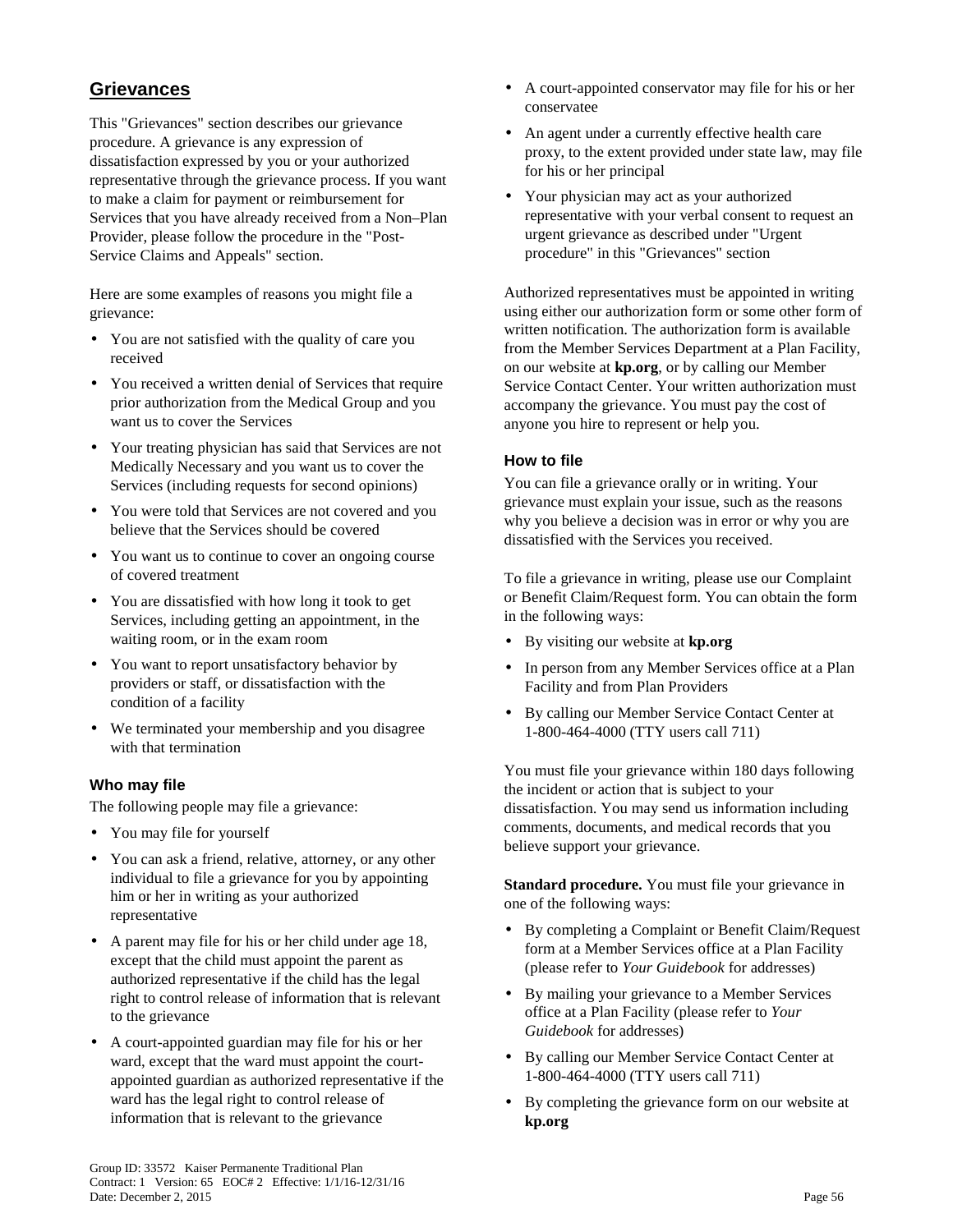Please call our Member Service Contact Center if you need help filing a grievance.

We will send you an acknowledgment letter within five days after we receive your grievance. We will send you a resolution letter within 30 days after we receive your grievance. If you are requesting Services, and we do not decide in your favor, our letter will explain why and describe your further appeal rights.

If you want to review the information that we have collected regarding your grievance, you may request, and we will provide without charge, copies of all relevant documents, records, and other information. To make a request, you should contact our Member Service Contact Center.

**Urgent procedure**. If you want us to consider your grievance on an urgent basis, please tell us that when you file your grievance.

You must file your urgent grievance in one of the following ways:

- By calling our Expedited Review Unit toll free at 1-888-987-7247 (TTY users call 711)
- By mailing a written request to: Kaiser Foundation Health Plan, Inc. Expedited Review Unit P.O. Box 23170 Oakland, CA 94623-0170
- By faxing a written request to our Expedited Review Unit toll free at 1-888-987-2252
- By visiting a Member Services office at a Plan Facility (please refer to *Your Guidebook* for addresses)
- By completing the grievance form on our website at **kp.org**

We will decide whether your grievance is urgent or nonurgent unless your attending health care provider tells us your grievance is urgent. If we determine that your grievance is not urgent, we will use the procedure described under "Standard procedure" in this "Grievances" section. Generally, a grievance is urgent only if one of the following is true:

- Using the standard procedure could seriously jeopardize your life, health, or ability to regain maximum function
- Using the standard procedure would, in the opinion of a physician with knowledge of your medical condition, subject you to severe pain that cannot be adequately managed without extending your course of covered treatment

• A physician with knowledge of your medical condition determines that your grievance is urgent

If we respond to your grievance on an urgent basis, we will give you oral notice of our decision as soon as your clinical condition requires, but not later than 72 hours after we received your grievance. We will send you a written confirmation of our decision within 3 days after we received your grievance.

If we do not decide in your favor, our letter will explain why and describe your further appeal rights.

Note: If you have an issue that involves an imminent and serious threat to your health (such as severe pain or potential loss of life, limb, or major bodily function), you can contact the California Department of Managed Health Care at any time at 1-888-HMO-2219 (TDD 1-877-688-9891) without first filing a grievance with us.

If you want to review the information that we have collected regarding your grievance, you may request, and we will provide without charge, copies of all relevant documents, records, and other information. To make a request, you should contact our Member Service Contact Center.

**Additional information regarding pre-service requests for Medically Necessary Services.** You may give testimony in writing or by telephone. Please send your written testimony to the address mentioned in our acknowledgment letter. To arrange to give testimony by telephone, you should call the phone number mentioned in our acknowledgment letter.

We will add the information that you provide through testimony or other means to your grievance file and we will consider it in our decision regarding your preservice request for Medically Necessary Services.

We will share any additional information that we collect in the course of our review and we will send it to you. If we believe that your request should not be granted, before we issue our decision letter, we will also share with you any new or additional reasons for that decision. We will send you a letter explaining the additional information and/or reasons. Our letters about additional information and new or additional rationales will tell you how you can respond to the information provided if you choose to do so. If your grievance is urgent, the information will be provided to you orally and followed in writing. If you do not respond before we must issue our final decision letter, that decision will be based on the information in your grievance file.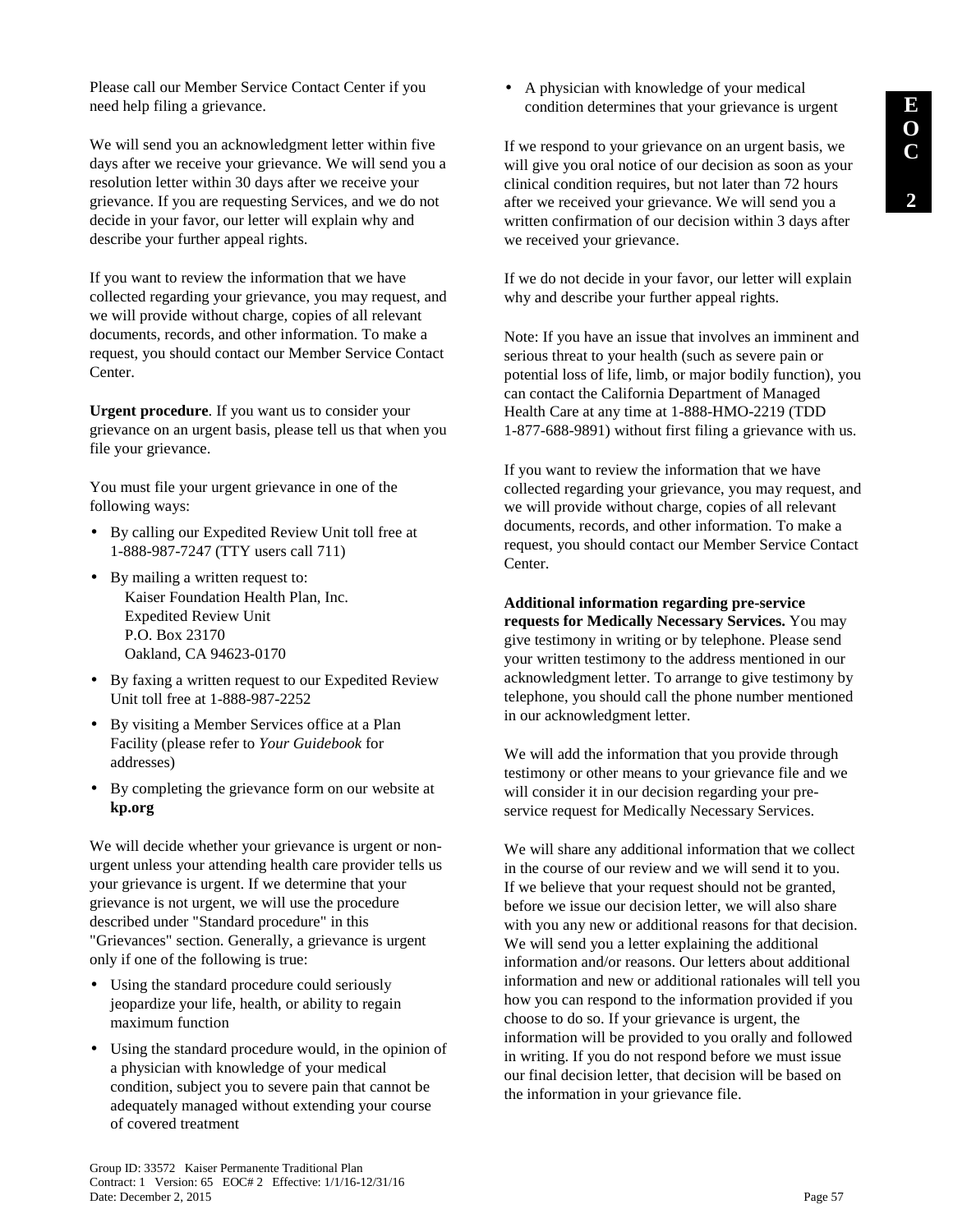**Additional information regarding appeals of written denials for Services that require prior authorization**. You must file your appeal within 180 days after the date you received our denial letter.

You have the right to request any diagnosis and treatment codes and their meanings that are the subject of your appeal.

Also, you may give testimony in writing or by telephone. Please send your written testimony to the address mentioned in our acknowledgment letter. To arrange to give testimony by telephone, you should call the phone number mentioned in our acknowledgment letter.

We will add the information that you provide through testimony or other means to your appeal file and we will consider it in our decision regarding your appeal.

We will share any additional information that we collect in the course of our review and we will send it to you. If we believe that your request should not be granted, before we issue our decision letter, we will also share with you any new or additional reasons for that decision. We will send you a letter explaining the additional information and/or reasons. Our letters about additional information and new or additional rationales will tell you how you can respond to the information provided if you choose to do so. If your appeal is urgent, the information will be provided to you orally and followed in writing. If you do not respond before we must issue our final decision letter, that decision will be based on the information in your appeal file.

# **Department of Managed Health Care Complaints**

The California Department of Managed Health Care is responsible for regulating health care service plans. If you have a grievance against your health plan, you should first telephone your health plan toll free at **1-800-464-4000** (TTY users call 711) and use your health plan's grievance process before contacting the department. Utilizing this grievance procedure does not prohibit any potential legal rights or remedies that may be available to you. If you need help with a grievance involving an emergency, a grievance that has not been satisfactorily resolved by your health plan, or a grievance that has remained unresolved for more than 30 days, you may call the department for assistance. You may also be eligible for an Independent Medical Review (IMR). If you are eligible for IMR, the IMR process will provide an impartial review of medical decisions made by a health plan related to the medical necessity of a proposed service or treatment, coverage decisions for treatments

that are experimental or investigational in nature and payment disputes for emergency or urgent medical services. The department also has a toll-free telephone number **(1-888-HMO-2219)** and a TDD line **(1-877-688-9891)** for the hearing and speech impaired. The department's Internet website **http://www.hmohelp.ca.gov** has complaint forms, IMR application forms and instructions online.

# **Independent Medical Review (IMR)**

Except as described in this "Independent Medical Review (IMR)" section, you must exhaust our internal grievance procedure before you may request independent medical review unless we have failed to comply with the grievance procedure described under "Grievances" in this "Dispute Resolution" section. If you qualify, you or your authorized representative may have your issue reviewed through the Independent Medical Review (IMR) process managed by the California Department of Managed Health Care. The Department of Managed Health Care determines which cases qualify for IMR. This review is at no cost to you. If you decide not to request an IMR, you may give up the right to pursue some legal actions against us.

You may qualify for IMR if all of the following are true:

- One of these situations applies to you:
	- ♦ you have a recommendation from a provider requesting Medically Necessary Services
	- ♦ you have received Emergency Services, emergency ambulance Services, or Urgent Care from a provider who determined the Services to be Medically Necessary
	- ♦ you have been seen by a Plan Provider for the diagnosis or treatment of your medical condition
- Your request for payment or Services has been denied, modified, or delayed based in whole or in part on a decision that the Services are not Medically Necessary
- You have filed a grievance and we have denied it or we haven't made a decision about your grievance within 30 days (or three days for urgent grievances). The Department of Managed Health Care (DMHC) may waive the requirement that you first file a grievance with us in extraordinary and compelling cases, such as severe pain or potential loss of life, limb, or major bodily function. If we have denied your grievance, you must submit your request for an IMR within 6 months of the date of our written denial. However, the DMHC may accept your request after 6 months if they determine that circumstances prevented timely submission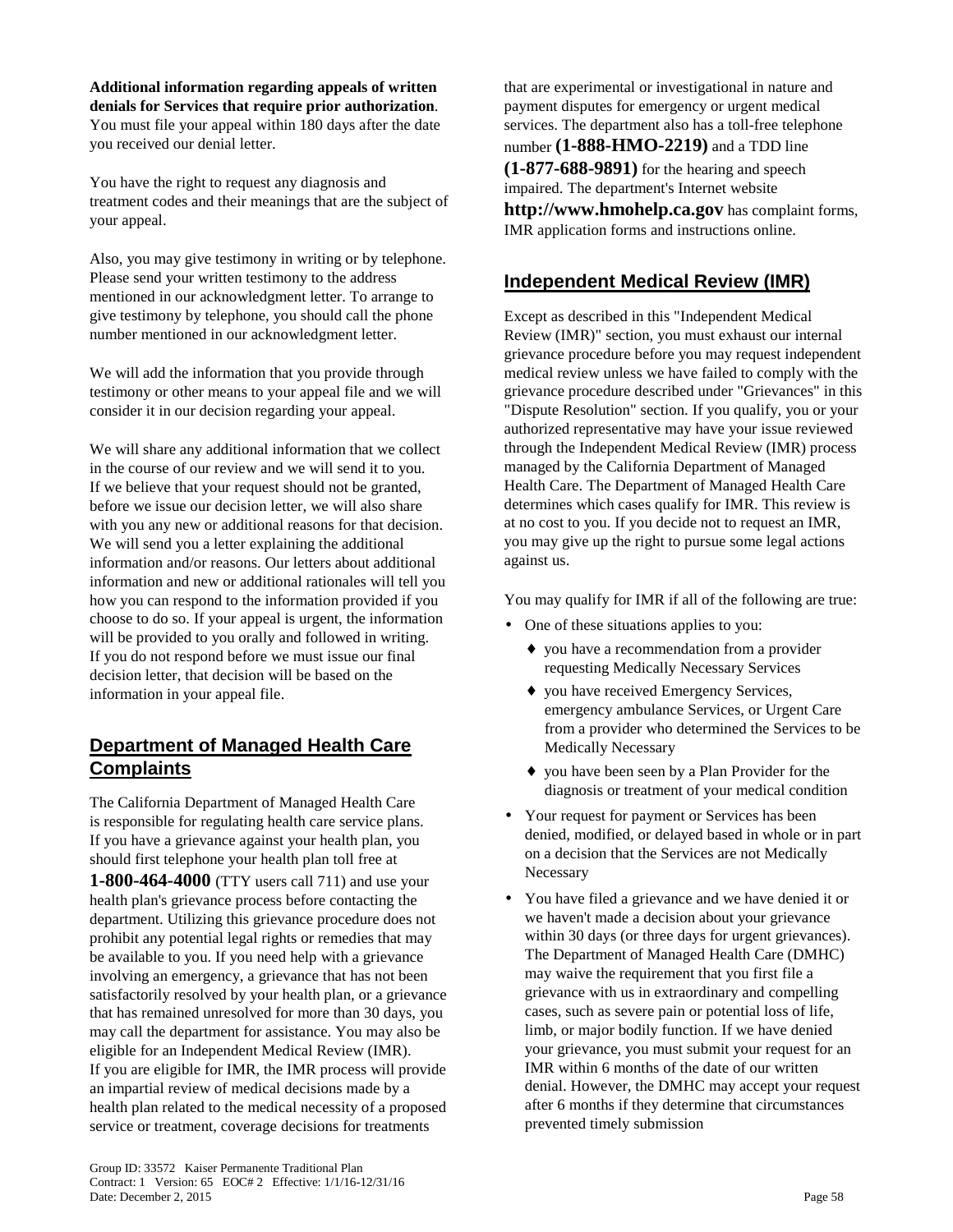You may also qualify for IMR if the Service you requested has been denied on the basis that it is experimental or investigational as described under "Experimental or investigational denials."

If the Department of Managed Health Care determines that your case is eligible for IMR, it will ask us to send your case to the Department of Managed Health Care's Independent Medical Review organization. The Department of Managed Health Care will promptly notify you of its decision after it receives the Independent Medical Review organization's determination. If the decision is in your favor, we will contact you to arrange for the Service or payment.

## **Experimental or investigational denials**

If we deny a Service because it is experimental or investigational, we will send you our written explanation within three days after we received your request. We will explain why we denied the Service and provide additional dispute resolution options. Also, we will provide information about your right to request Independent Medical Review if we had the following information when we made our decision:

- Your treating physician provided us a written statement that you have a life-threatening or seriously debilitating condition and that standard therapies have not been effective in improving your condition, or that standard therapies would not be appropriate, or that there is no more beneficial standard therapy we cover than the therapy being requested. "Lifethreatening" means diseases or conditions where the likelihood of death is high unless the course of the disease is interrupted, or diseases or conditions with potentially fatal outcomes where the end point of clinical intervention is survival. "Seriously debilitating" means diseases or conditions that cause major irreversible morbidity
- If your treating physician is a Plan Physician, he or she recommended a treatment, drug, device, procedure, or other therapy and certified that the requested therapy is likely to be more beneficial to you than any available standard therapies and included a statement of the evidence relied upon by the Plan Physician in certifying his or her recommendation
- You (or your Non–Plan Physician who is a licensed, and either a board-certified or board-eligible, physician qualified in the area of practice appropriate to treat your condition) requested a therapy that, based on two documents from the medical and scientific evidence, as defined in California Health and Safety Code Section 1370.4(d), is likely to be more beneficial for you than any available standard

therapy. The physician's certification included a statement of the evidence relied upon by the physician in certifying his or her recommendation. We do not cover the Services of the Non–Plan Provider

Note: You can request IMR for experimental or investigational denials at any time without first filing a grievance with us.

# **Additional Review**

You may have certain additional rights if you remain dissatisfied after you have exhausted our internal claims and appeals procedure, and if applicable, external review:

- If your Group's benefit plan is subject to the Employee Retirement Income Security Act (ERISA), you may file a civil action under section 502(a) of ERISA. To understand these rights, you should check with your Group or contact the Employee Benefits Security Administration (part of the U.S. Department of Labor) at 1-866-444-EBSA (1-866-444-3272)
- If your Group's benefit plan is not subject to ERISA (for example, most state or local government plans and church plans), you may have a right to request review in state court

## **Binding Arbitration**

For all claims subject to this "Binding Arbitration" section, both Claimants and Respondents give up the right to a jury or court trial and accept the use of binding arbitration. Insofar as this "Binding Arbitration" section applies to claims asserted by Kaiser Permanente Parties, it shall apply retroactively to all unresolved claims that accrued before the effective date of this *Evidence of Coverage*. Such retroactive application shall be binding only on the Kaiser Permanente Parties.

### **Scope of arbitration**

Any dispute shall be submitted to binding arbitration if all of the following requirements are met:

• The claim arises from or is related to an alleged violation of any duty incident to or arising out of or relating to this *Evidence of Coverage* or a Member Party's relationship to Kaiser Foundation Health Plan, Inc. (Health Plan), including any claim for medical or hospital malpractice (a claim that medical services or items were unnecessary or unauthorized or were improperly, negligently, or incompetently rendered), for premises liability, or relating to the coverage for,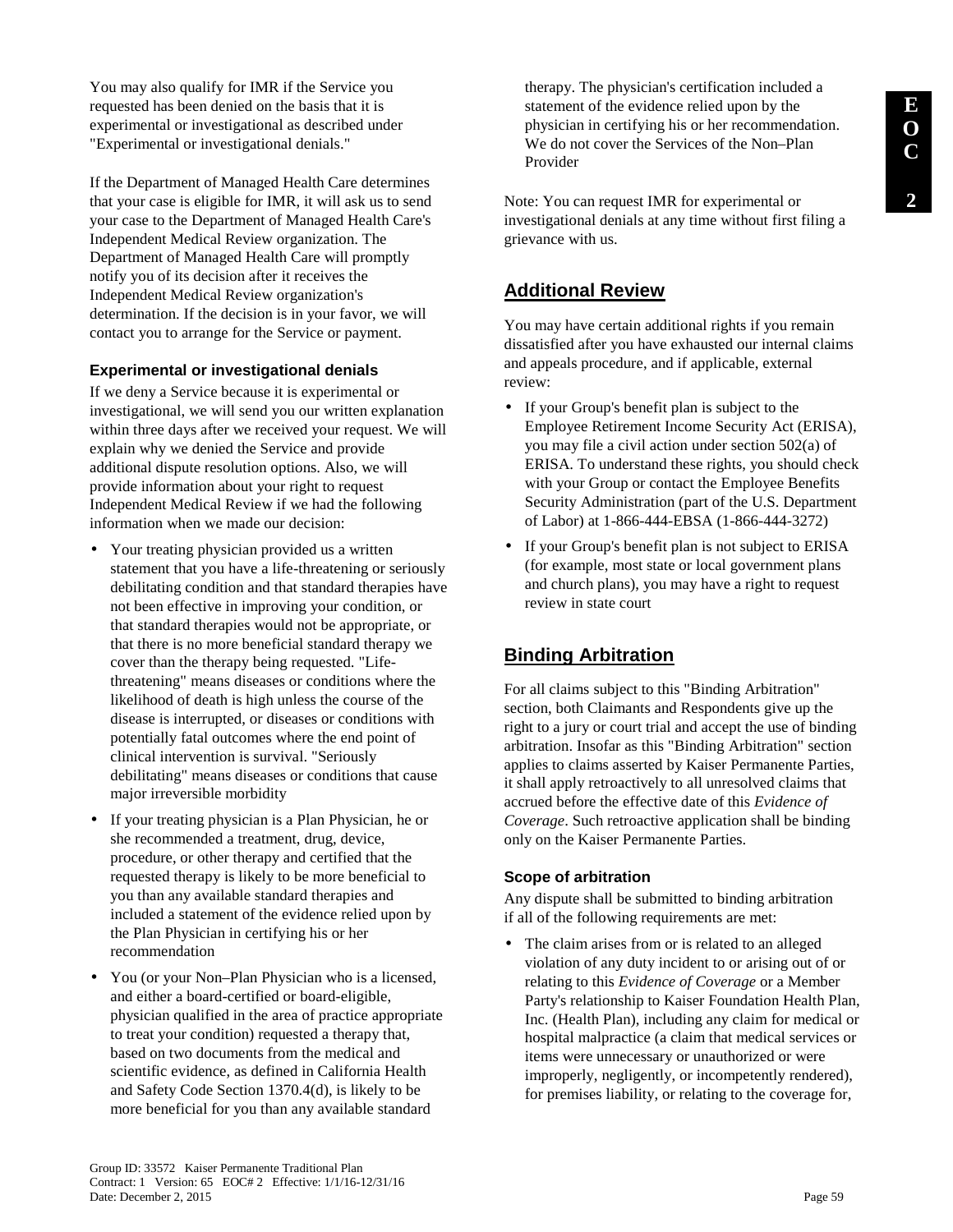or delivery of, services or items, irrespective of the legal theories upon which the claim is asserted

- The claim is asserted by one or more Member Parties against one or more Kaiser Permanente Parties or by one or more Kaiser Permanente Parties against one or more Member Parties
- Governing law does not prevent the use of binding arbitration to resolve the claim

Members enrolled under this *Evidence of Coverage* thus give up their right to a court or jury trial, and instead accept the use of binding arbitration except that the following types of claims are not subject to binding arbitration:

- Claims within the jurisdiction of the Small Claims Court
- Claims subject to a Medicare appeal procedure as applicable to Kaiser Permanente Senior Advantage Members
- Claims that cannot be subject to binding arbitration under governing law

As referred to in this "Binding Arbitration" section, "Member Parties" include:

- A Member
- A Member's heir, relative, or personal representative
- Any person claiming that a duty to him or her arises from a Member's relationship to one or more Kaiser Permanente Parties

"Kaiser Permanente Parties" include:

- Kaiser Foundation Health Plan, Inc.
- Kaiser Foundation Hospitals
- KP Cal, LLC
- The Permanente Medical Group, Inc.
- Southern California Permanente Medical Group
- The Permanente Federation, LLC
- The Permanente Company, LLC
- Any Southern California Permanente Medical Group or The Permanente Medical Group physician
- Any individual or organization whose contract with any of the organizations identified above requires arbitration of claims brought by one or more Member Parties
- Any employee or agent of any of the foregoing

"Claimant" refers to a Member Party or a Kaiser Permanente Party who asserts a claim as described above. "Respondent" refers to a Member Party or a Kaiser Permanente Party against whom a claim is asserted.

#### **Rules of Procedure**

Arbitrations shall be conducted according to the *Rules for Kaiser Permanente Member Arbitrations Overseen by the Office of the Independent Administrator* ("Rules of Procedure") developed by the Office of the Independent Administrator in consultation with Kaiser Permanente and the Arbitration Oversight Board. Copies of the Rules of Procedure may be obtained from our Member Service Contact Center.

#### **Initiating arbitration**

Claimants shall initiate arbitration by serving a Demand for Arbitration. The Demand for Arbitration shall include the basis of the claim against the Respondents; the amount of damages the Claimants seek in the arbitration; the names, addresses, and telephone numbers of the Claimants and their attorney, if any; and the names of all Respondents. Claimants shall include in the Demand for Arbitration all claims against Respondents that are based on the same incident, transaction, or related circumstances.

### **Serving Demand for Arbitration**

Health Plan, Kaiser Foundation Hospitals, KP Cal, LLC, The Permanente Medical Group, Inc., Southern California Permanente Medical Group, The Permanente Federation, LLC, and The Permanente Company, LLC, shall be served with a Demand for Arbitration by mailing the Demand for Arbitration addressed to that Respondent in care of:

Kaiser Foundation Health Plan, Inc. Legal Department 1950 Franklin St., 17th Floor Oakland, CA 94612

Service on that Respondent shall be deemed completed when received. All other Respondents, including individuals, must be served as required by the California Code of Civil Procedure for a civil action.

### **Filing fee**

The Claimants shall pay a single, nonrefundable filing fee of \$150 per arbitration payable to "Arbitration Account" regardless of the number of claims asserted in the Demand for Arbitration or the number of Claimants or Respondents named in the Demand for Arbitration.

Any Claimant who claims extreme hardship may request that the Office of the Independent Administrator waive the filing fee and the neutral arbitrator's fees and expenses. A Claimant who seeks such waivers shall complete the Fee Waiver Form and submit it to the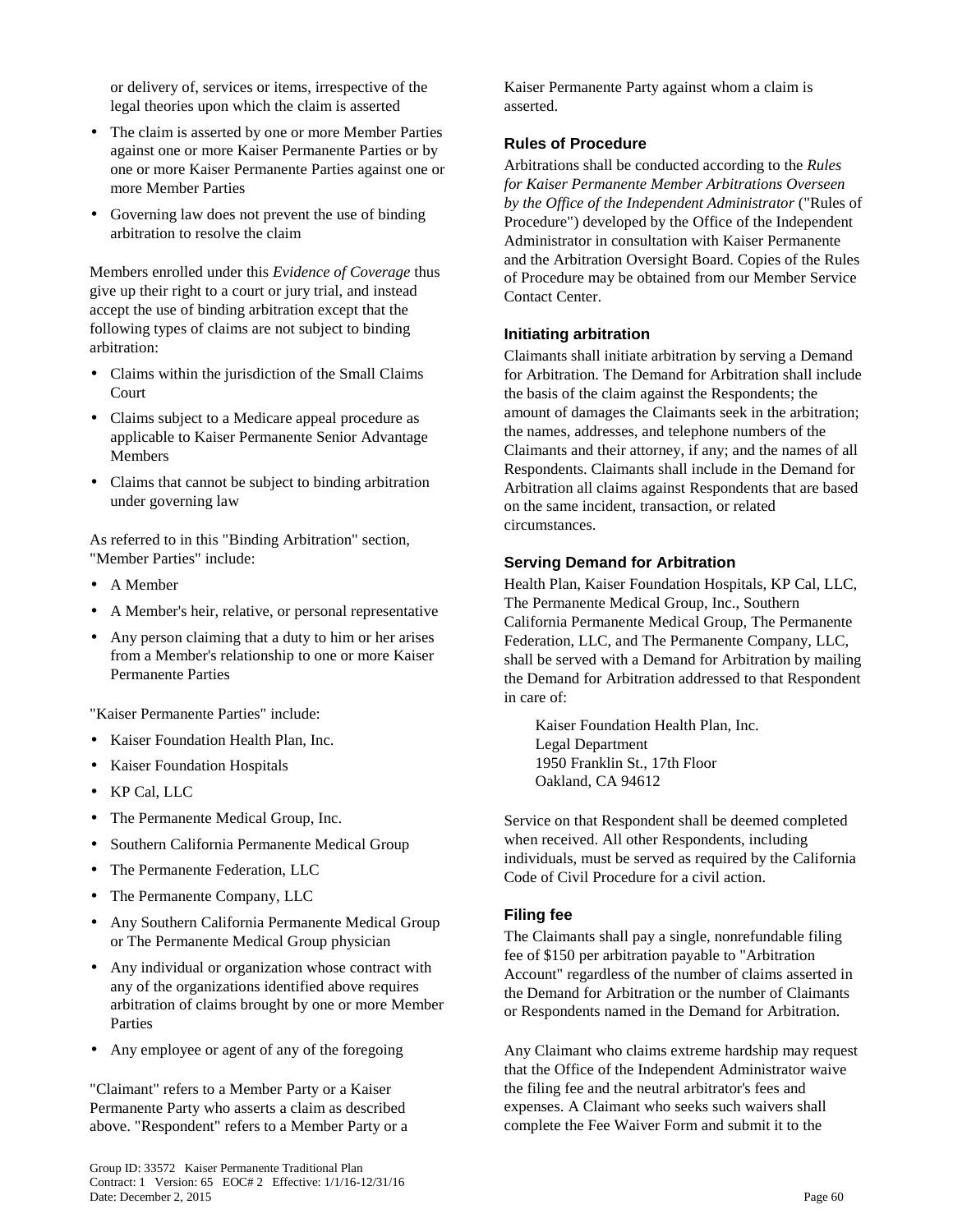Office of the Independent Administrator and simultaneously serve it upon the Respondents. The Fee Waiver Form sets forth the criteria for waiving fees and is available by calling our Member Service Contact Center.

### **Number of arbitrators**

The number of arbitrators may affect the Claimants' responsibility for paying the neutral arbitrator's fees and expenses (see the Rules of Procedure).

If the Demand for Arbitration seeks total damages of \$200,000 or less, the dispute shall be heard and determined by one neutral arbitrator, unless the parties otherwise agree in writing that the arbitration shall be heard by two party arbitrators and one neutral arbitrator. The neutral arbitrator shall not have authority to award monetary damages that are greater than \$200,000.

If the Demand for Arbitration seeks total damages of more than \$200,000, the dispute shall be heard and determined by one neutral arbitrator and two party arbitrators, one jointly appointed by all Claimants and one jointly appointed by all Respondents. Parties who are entitled to select a party arbitrator may agree to waive this right. If all parties agree, these arbitrations will be heard by a single neutral arbitrator.

### **Payment of arbitrators' fees and expenses**

Health Plan will pay the fees and expenses of the neutral arbitrator under certain conditions as set forth in the Rules of Procedure. In all other arbitrations, the fees and expenses of the neutral arbitrator shall be paid one-half by the Claimants and one-half by the Respondents.

If the parties select party arbitrators, Claimants shall be responsible for paying the fees and expenses of their party arbitrator and Respondents shall be responsible for paying the fees and expenses of their party arbitrator.

### **Costs**

Except for the aforementioned fees and expenses of the neutral arbitrator, and except as otherwise mandated by laws that apply to arbitrations under this "Binding Arbitration" section, each party shall bear the party's own attorneys' fees, witness fees, and other expenses incurred in prosecuting or defending against a claim regardless of the nature of the claim or outcome of the arbitration.

## **General provisions**

A claim shall be waived and forever barred if (1) on the date the Demand for Arbitration of the claim is served, the claim, if asserted in a civil action, would be barred as to the Respondent served by the applicable statute of limitations, (2) Claimants fail to pursue the arbitration

claim in accord with the Rules of Procedure with reasonable diligence, or (3) the arbitration hearing is not commenced within five years after the earlier of (a) the date the Demand for Arbitration was served in accord with the procedures prescribed herein, or (b) the date of filing of a civil action based upon the same incident, transaction, or related circumstances involved in the claim. A claim may be dismissed on other grounds by the neutral arbitrator based on a showing of a good cause. If a party fails to attend the arbitration hearing after being given due notice thereof, the neutral arbitrator may proceed to determine the controversy in the party's absence.

The California Medical Injury Compensation Reform Act of 1975 (including any amendments thereto), including sections establishing the right to introduce evidence of any insurance or disability benefit payment to the patient, the limitation on recovery for noneconomic losses, and the right to have an award for future damages conformed to periodic payments, shall apply to any claims for professional negligence or any other claims as permitted or required by law.

Arbitrations shall be governed by this "Binding Arbitration" section, Section 2 of the Federal Arbitration Act, and the California Code of Civil Procedure provisions relating to arbitration that are in effect at the time the statute is applied, together with the Rules of Procedure, to the extent not inconsistent with this "Binding Arbitration" section. In accord with the rule that applies under Sections 3 and 4 of the Federal Arbitration Act, the right to arbitration under this "Binding Arbitration" section shall not be denied, stayed, or otherwise impeded because a dispute between a Member Party and a Kaiser Permanente Party involves both arbitrable and nonarbitrable claims or because one or more parties to the arbitration is also a party to a pending court action with a third party that arises out of the same or related transactions and presents a possibility of conflicting rulings or findings.

# **Termination of Membership**

Your Group is required to inform the Subscriber of the date your membership terminates. Your membership termination date is the first day you are not covered (for example, if your termination date is January 1, 2017, your last minute of coverage was at 11:59 p.m. on December 31, 2016). When a Subscriber's membership ends, the memberships of any Dependents end at the same time. You will be billed as a non-Member for any Services you receive after your membership terminates. Health Plan and Plan Providers have no further liability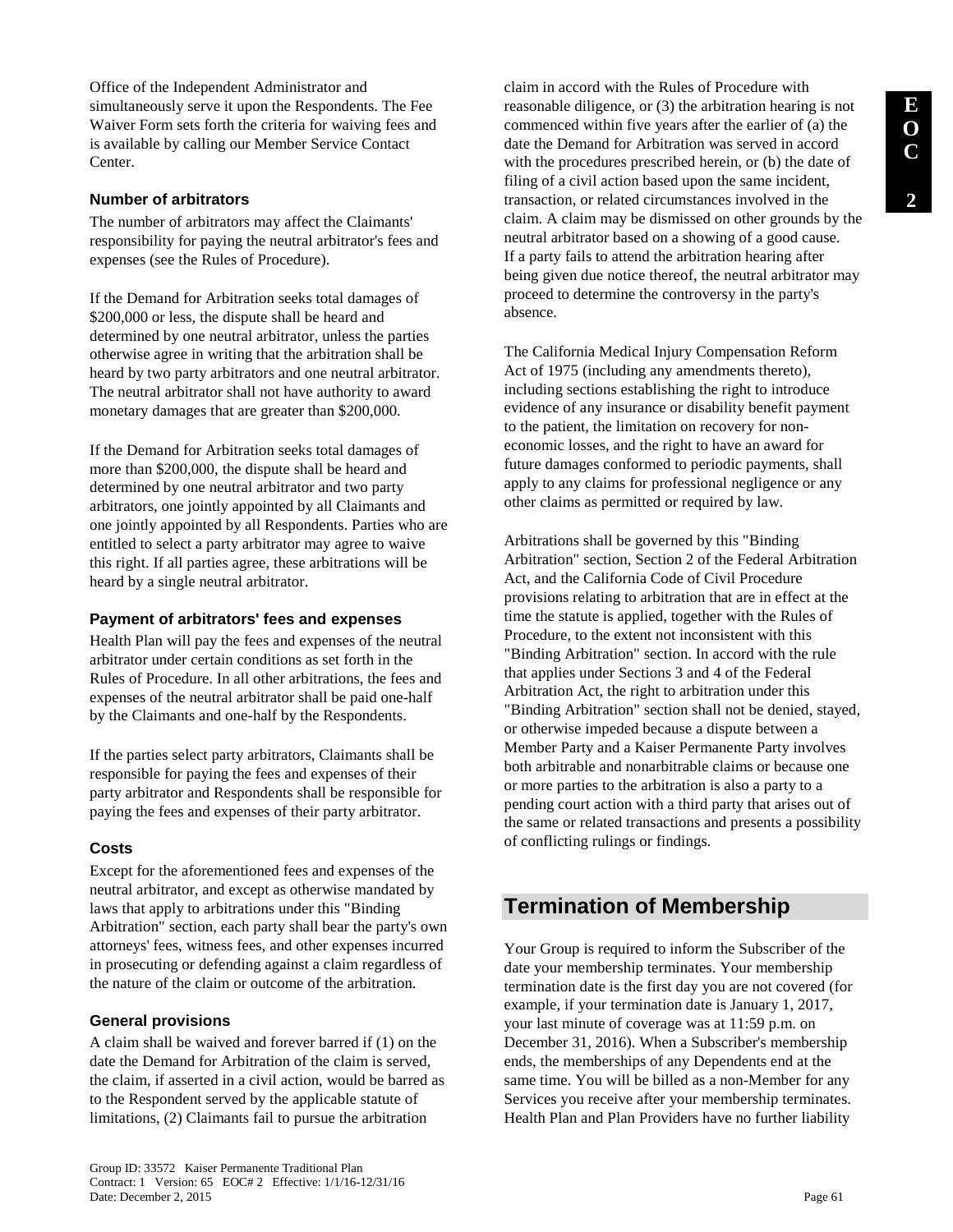or responsibility under this *Evidence of Coverage* after your membership terminates, except as provided under "Payments after Termination" in this "Termination of Membership" section.

# **Termination Due to Loss of Eligibility**

If you meet the eligibility requirements described under "Who Is Eligible" in the "Premiums, Eligibility, and Enrollment" section on the first day of a month, but later in that month you no longer meet those eligibility requirements, your membership will end at 11:59 p.m. on the last day of that month. For example, if you become ineligible on December 5, 2016, your termination date is January 1, 2017, and your last minute of coverage is at 11:59 p.m. on December 31, 2016.

# **Termination of Agreement**

If your Group's *Agreement* with us terminates for any reason, your membership ends on the same date. Your Group is required to notify Subscribers in writing if its *Agreement* with us terminates.

# **Termination for Cause**

If you intentionally commit fraud in connection with membership, Health Plan, or a Plan Provider, we may terminate your membership by sending written notice to the Subscriber; termination will be effective 30 days from the date we send the notice. Some examples of fraud include:

- Misrepresenting eligibility information about you or a Dependent
- Presenting an invalid prescription or physician order
- Misusing a Kaiser Permanente ID card (or letting someone else use it)
- Giving us incorrect or incomplete material information. For example, you have entered into a Surrogacy Arrangement and you fail to send us the information we require under "Surrogacy arrangements" under "Reductions" in the "Exclusions, Limitations, Coordination of Benefits, and Reductions" section
- Failing to notify us of changes in family status or Medicare coverage that may affect your eligibility or benefits

If we terminate your membership for cause, you will not be allowed to enroll in Health Plan in the future. We may also report criminal fraud and other illegal acts to the authorities for prosecution.

# **Termination of a Product or all Products**

We may terminate a particular product or all products offered in the group market as permitted or required by law. If we discontinue offering a particular product in the group market, we will terminate just the particular product by sending you written notice at least 90 days before the product terminates. If we discontinue offering all products in the group market, we may terminate your Group's *Agreement* by sending you written notice at least 180 days before the *Agreement* terminates.

# **Payments after Termination**

If we terminate your membership for cause or for nonpayment, we will:

- Refund any amounts we owe your Group for Premiums paid after the termination date
- Pay you any amounts we have determined that we owe you for claims during your membership in accord with the "Emergency Services and Urgent Care" and "Dispute Resolution" sections

We will deduct any amounts you owe Health Plan or Plan Providers from any payment we make to you.

## **State Review of Membership Termination**

If you believe that we terminated your membership because of your ill health or your need for care, you may request a review of the termination by the California Department of Managed Health Care (please see "Department of Managed Health Care Complaints" in the "Dispute Resolution" section).

# **Continuation of Membership**

If your membership under this *Evidence of Coverage* ends, you may be eligible to continue Health Plan membership without a break in coverage. You may be able to continue Group coverage under this *Evidence of Coverage* as described under "Continuation of Group Coverage." Also, you may be able to continue membership under an individual plan as described under "Continuation of Coverage under an Individual Plan." If at any time you become entitled to continuation of Group coverage, please examine your coverage options carefully before declining this coverage. Individual plan premiums and coverage will be different from the premiums and coverage under your Group plan.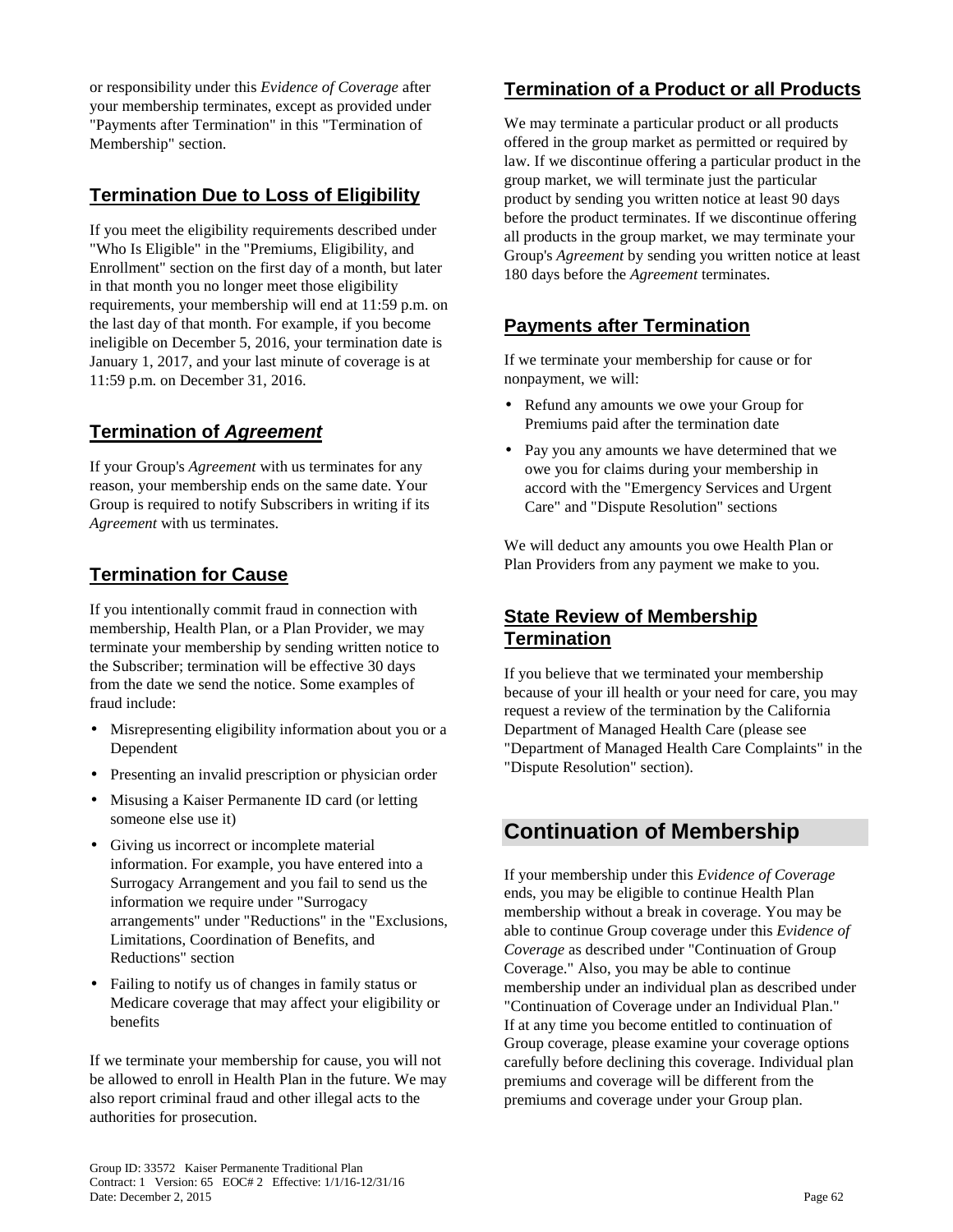# **E O C 2**

# **Continuation of Group Coverage**

### **COBRA**

You may be able to continue your coverage under this *Evidence of Coverage* for a limited time after you would otherwise lose eligibility, if required by the federal COBRA law (the Consolidated Omnibus Budget Reconciliation Act). COBRA applies to most employees (and most of their covered family Dependents) of most employers with 20 or more employees.

If your Group is subject to COBRA and you are eligible for COBRA coverage, in order to enroll you must submit a COBRA election form to your Group within the COBRA election period. Please ask your Group for details about COBRA coverage, such as how to elect coverage, how much you must pay for coverage, when coverage and Premiums may change, and where to send your Premium payments.

If you enroll in COBRA and exhaust the time limit for COBRA coverage, you may be able to continue Group coverage under state law as described under "Cal-COBRA" in this "Continuation of Group Coverage" section.

## **Cal-COBRA**

If you are eligible for Cal-COBRA, you can continue coverage as described in this "Cal-COBRA" section if you apply for coverage in compliance with Cal-COBRA law and pay applicable Premiums.

# **Eligibility and effective date of coverage for Cal-COBRA after COBRA.** If your group is subject to

COBRA and your COBRA coverage ends, you may be able to continue Group coverage effective the date your COBRA coverage ends if all of the following are true:

- Your effective date of COBRA coverage was on or after January 1, 2003
- You have exhausted the time limit for COBRA coverage and that time limit was 18 or 29 months
- You do not have Medicare

You must request an enrollment application by calling our Member Service Contact Center within 60 days of the date of when your COBRA coverage ends.

**Cal-COBRA enrollment and Premiums.** Within 10 days of your request for an enrollment application, we will send you our application, which will include Premium and billing information. You must return your completed application within 63 days of the date of our termination letter or of your membership termination date (whichever date is later).

If we approve your enrollment application, we will send you billing information within 30 days after we receive your application. You must pay the bill within 45 days after the date we issue the bill. The first Premium payment will include coverage from your Cal-COBRA effective date through our current billing cycle. You must send us the Premium payment by the due date on the bill to be enrolled in Cal-COBRA.

After that first payment, your Premium payment for the upcoming coverage month is due on first day of that month. The Premiums will not exceed 110 percent of the applicable Premiums charged to a similarly situated individual under the Group benefit plan except that Premiums for disabled individuals after 18 months of COBRA coverage will not exceed 150 percent instead of 110 percent.

#### **Changes to Cal-COBRA coverage and Premiums.**

Your Cal-COBRA coverage is the same as for any similarly situated individual under your Group's *Agreement*, and your Cal-COBRA coverage and Premiums will change at the same time that coverage or Premiums change in your Group's *Agreement*. Your Group's coverage and Premiums will change on the renewal date of its *Agreement* (January 1), and may also change at other times if your Group's *Agreement* is amended. Your monthly invoice will reflect the current Premiums that are due for Cal-COBRA coverage, including any changes. For example, if your Group makes a change that affects Premiums retroactively, the amount we bill you will be adjusted to reflect the retroactive adjustment in Premiums. Your Group can tell you whether this *Evidence of Coverage* is still in effect and give you a current one if this *Evidence of Coverage* has expired or been amended. You can also request one from our Member Service Contact Center.

**Cal-COBRA open enrollment or termination of another health plan**. If you previously elected Cal-COBRA coverage through another health plan available through your Group, you may be eligible to enroll in Kaiser Permanente during your Group's annual open enrollment period, or if your Group terminates its agreement with the health plan you are enrolled in. You will be entitled to Cal-COBRA coverage only for the remainder, if any, of the coverage period prescribed by Cal-COBRA. Please ask your Group for information about health plans available to you either at open enrollment or if your Group terminates a health plan's agreement.

In order for you to switch from another health plan and continue your Cal-COBRA coverage with us, we must receive your enrollment application during your Group's open enrollment period, or within 63 days of receiving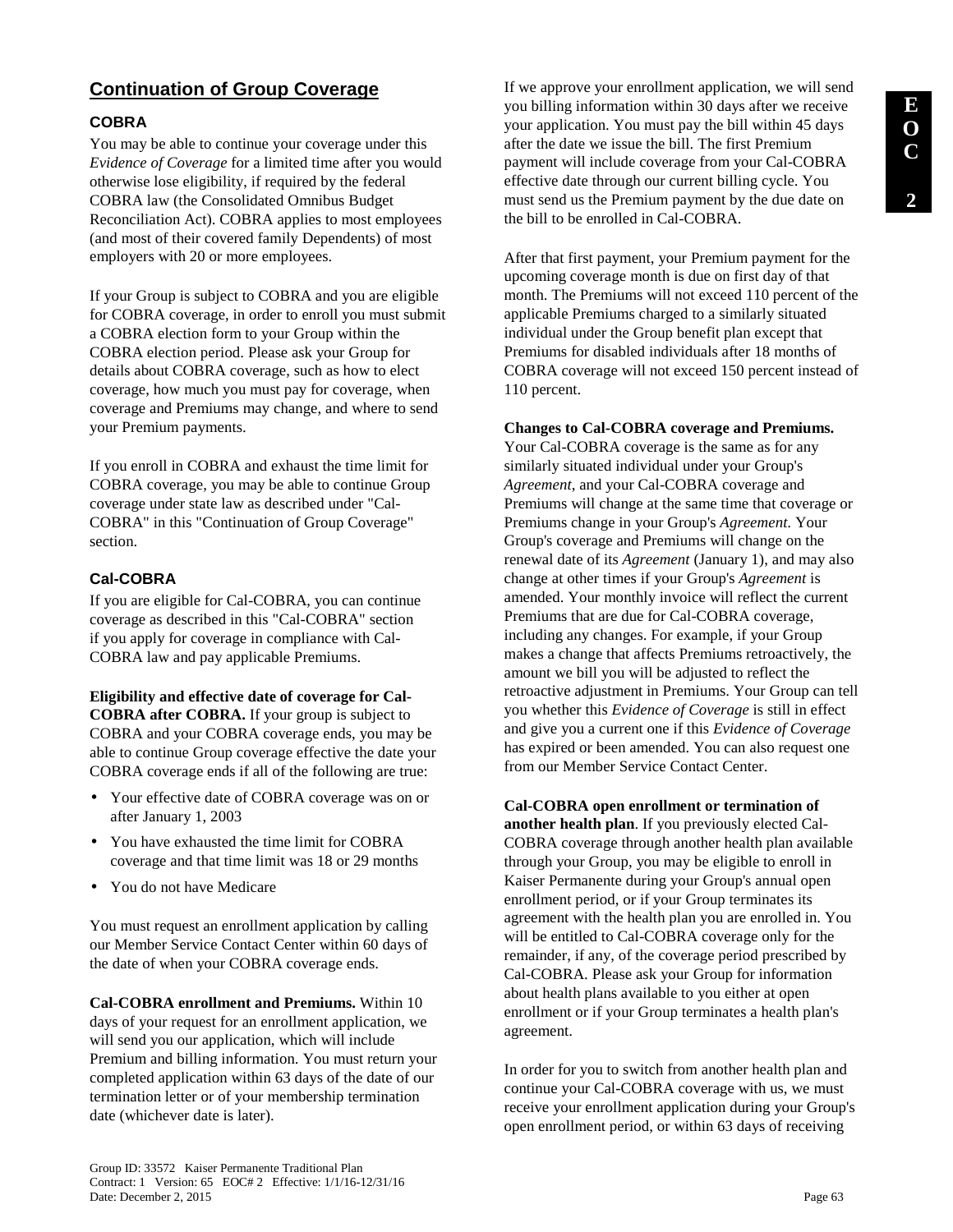the Group's termination notice described under "Group responsibilities." To request an application, please call our Member Service Contact Center. We will send you our enrollment application and you must return your completed application before open enrollment ends or within 63 days of receiving the termination notice described under "Group responsibilities." If we approve your enrollment application, we will send you billing information within 30 days after we receive your application. You must pay the bill within 45 days after the date we issue the bill. You must send us the Premium payment by the due date on the bill to be enrolled in Cal-COBRA.

#### **How you may terminate your Cal-COBRA coverage.**

You may terminate your Cal-COBRA coverage by sending written notice, signed by the Subscriber, to the address below. Your membership will terminate at 11:59 p.m. on the last day of the month in which we receive your notice. Also, you must include with your notice all amounts payable related to your Cal-COBRA coverage, including Premiums, for the period prior to your termination date.

Kaiser Foundation Health Plan, Inc. California Service Center P.O. Box 23127 San Diego, CA 92193-3127

#### **Termination for nonpayment of Cal-COBRA**

**Premiums.** If you do not pay your required Premiums by the due date, we may terminate your membership as described in this "Termination for nonpayment of Cal-COBRA Premiums" section. If you intend to terminate your membership, be sure to notify us as described under "How you may terminate your Cal-COBRA coverage" in this "Cal-COBRA" section, as you will be responsible for any Premiums billed to you unless you let us know before the first of the coverage month that you want us to terminate your coverage.

Your Premium payment for the upcoming coverage month is due on the first day of that month. If we do not receive full Premium payment on or before the first day of the coverage month, we will send a notice of nonreceipt of payment (a "Late Notice") to the Subscriber's address of record. This Late Notice will include the following information:

- A statement that we have not received full Premium payment and that we will terminate the memberships of everyone in your Family for nonpayment if we do not receive the required Premiums within 30 days after the date of the Late Notice
- The amount of Premiums that are due

• The specific date and time when the memberships of everyone in your Family will end if we do not receive the Premiums

If we terminate your Cal-COBRA coverage because we did not receive the required Premiums when due, your membership will end at 11:59 p.m. on the 30th day after the date of the Late Notice. Your coverage will continue during this 30 day grace period, but upon termination you will be responsible for paying all past due Premiums, including the Premiums for this grace period.

We will mail a Termination Notice to the Subscriber's address of record if we do not receive full Premium payment within 30 days after the date of the Late Notice. The Termination Notice will include the following information:

- A statement that we have terminated the memberships of everyone in your Family for nonpayment of Premiums
- The specific date and time when the memberships of everyone in your Family ended
- The amount of Premiums that are due
- Information explaining whether or not you can reinstate your memberships
- Your appeal rights

If we terminate your membership, you are still responsible for paying all amounts due.

**Reinstatement of your membership after termination for nonpayment of Cal-COBRA Premiums.** If we terminate your membership for nonpayment of Premiums, we will permit reinstatement of your membership three times during any 12-month period if we receive the amounts owed within 15 days of the date of the Termination Notice. We will not reinstate your membership if you do not obtain reinstatement of your terminated membership within the required 15 days, or if we terminate your membership for nonpayment of Premiums more than three times in a 12-month period.

**Termination of Cal-COBRA coverage.** Cal-COBRA coverage continues only upon payment of applicable monthly Premiums to us at the time we specify, and terminates on the earliest of:

- The date your Group's *Agreement* with us terminates (you may still be eligible for Cal-COBRA through another Group health plan)
- The date you get Medicare
- The date your coverage begins under any other group health plan that does not contain any exclusion or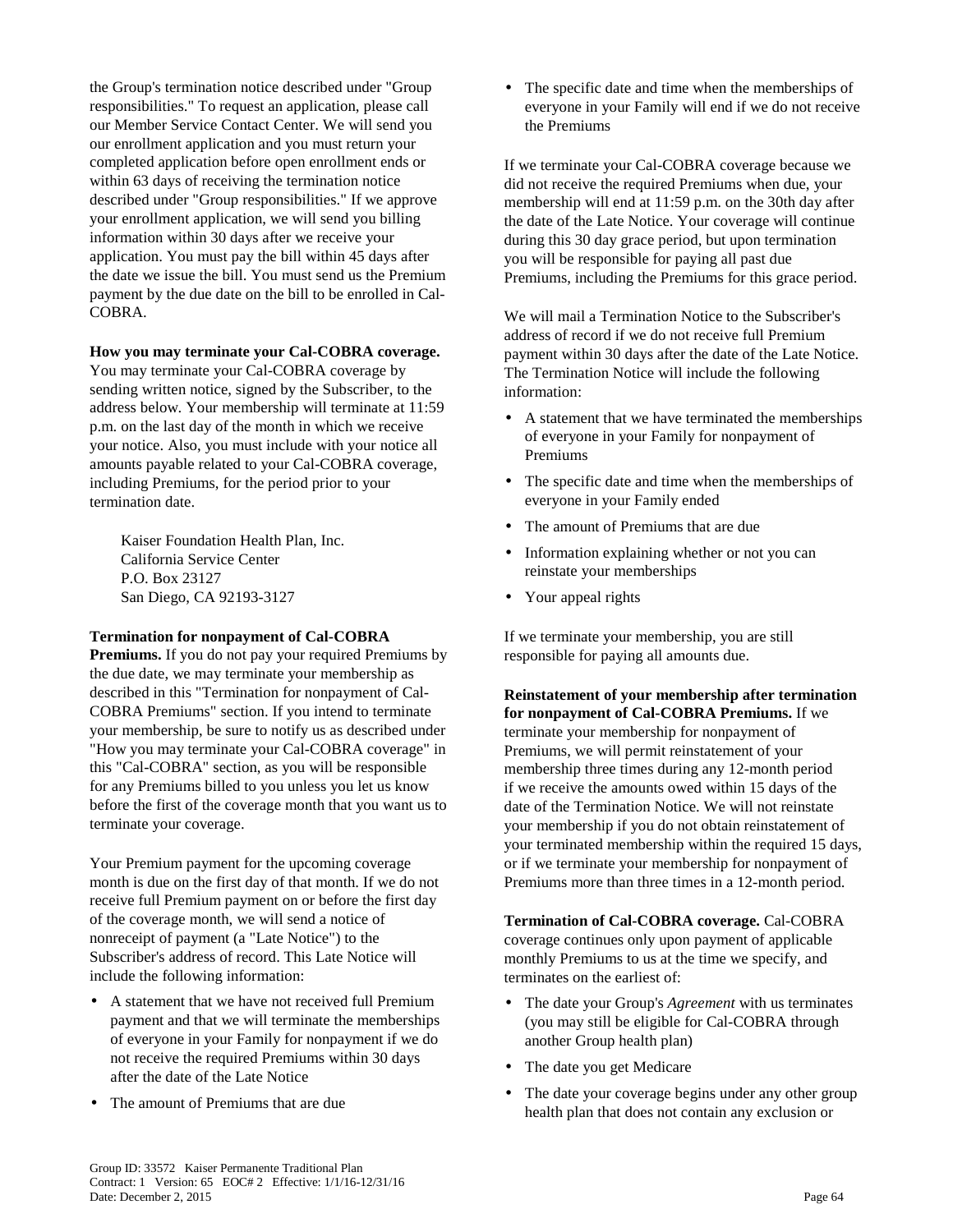limitation with respect to any pre-existing condition you may have (or that does contain such an exclusion or limitation, but it has been satisfied)

- The date that is 36 months after your original COBRA effective date (under this or any other plan)
- The date your membership is terminated for nonpayment of Premiums as described under "Termination for nonpayment of Cal-COBRA Premiums" in this "Continuation of Membership" section

Note: If the Social Security Administration determined that you were disabled at any time during the first 60 days of COBRA coverage, you must notify your Group within 60 days of receiving the determination from Social Security. Also, if Social Security issues a final determination that you are no longer disabled in the 35th or 36th month of Group continuation coverage, your Cal-COBRA coverage will end the later of: (1) expiration of 36 months after your original COBRA effective date, or (2) the first day of the first month following 31 days after Social Security issued its final determination. You must notify us within 30 days after you receive Social Security's final determination that you are no longer disabled.

**Group responsibilities.** If your Group's agreement with a health plan is terminated, your Group is required to provide written notice at least 30 days before the termination date to the persons whose Cal-COBRA coverage is terminating. This notice must inform Cal-COBRA beneficiaries that they can continue Cal-COBRA coverage by enrolling in any health benefit plan offered by your Group. It must also include information about benefits, premiums, payment instructions, and enrollment forms (including instructions on how to continue Cal-COBRA coverage under the new health plan). Your Group is required to send this information to the person's last known address, as provided by the prior health plan. Health Plan is not obligated to provide this information to qualified beneficiaries if your Group fails to provide the notice. These persons will be entitled to Cal-COBRA coverage only for the remainder, if any, of the coverage period prescribed by Cal-COBRA.

# **Uniformed Services Employment and Reemployment Rights Act (USERRA)**

If you are called to active duty in the uniformed services, you may be able to continue your coverage under this *Evidence of Coverage* for a limited time after you would otherwise lose eligibility, if required by the federal USERRA law. You must submit a USERRA election form to your Group within 60 days after your call to

active duty. Please contact your Group to find out how to elect USERRA coverage and how much you must pay your Group.

## **Coverage for a Disabling Condition**

If you became Totally Disabled while you were a Member under your Group's *Agreement* with us and while the Subscriber was employed by your Group, and your Group's *Agreement* with us terminates and is not renewed, we will cover Services for your totally disabling condition until the earliest of the following events occurs:

- 12 months have elapsed since your Group's *Agreement* with us terminated
- You are no longer Totally Disabled
- Your Group's *Agreement* with us is replaced by another group health plan without limitation as to the disabling condition

Your coverage will be subject to the terms of this *Evidence of Coverage,* including Cost Share, but we will not cover Services for any condition other than your totally disabling condition.

For Subscribers and adult Dependents, "Totally Disabled" means that, in the judgment of a Medical Group physician, an illness or injury is expected to result in death or has lasted or is expected to last for a continuous period of at least 12 months, and makes the person unable to engage in any employment or occupation, even with training, education, and experience.

For Dependent children, "Totally Disabled" means that, in the judgment of a Medical Group physician, an illness or injury is expected to result in death or has lasted or is expected to last for a continuous period of at least 12 months and the illness or injury makes the child unable to substantially engage in any of the normal activities of children in good health of like age.

To request continuation of coverage for your disabling condition, you must call our Member Service Contact Center within 30 days after your Group's *Agreement* with us terminates.

# **Continuation of Coverage under an Individual Plan**

If you want to remain a Health Plan member when your Group coverage ends, you might be able to enroll in one of our Kaiser Permanente for Individuals and Families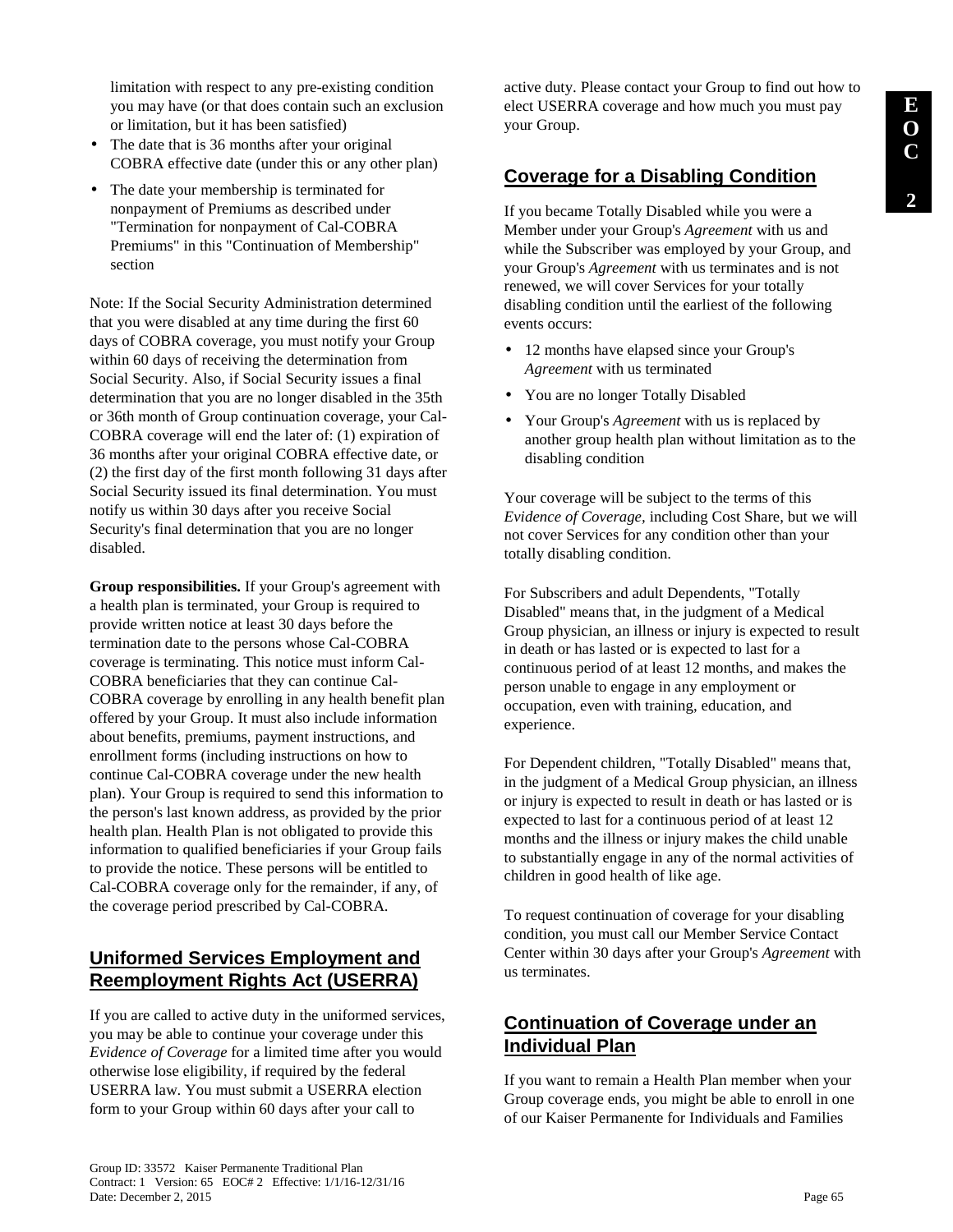plans. The premiums and coverage under our individual plan coverage are different from those under this *Evidence of Coverage*.

If you want your individual plan coverage to be effective when your Group coverage ends, you must submit your application within the special enrollment period for enrolling in an individual plan due to loss of other coverage. Otherwise, you will have to wait until the next annual open enrollment period.

To request an application to enroll directly with us, please go to kp.org or call our Member Service Contact Center. For information about plans that are available through Covered California, see "Covered California" below.

### **Covered California**

U.S. citizens or legal residents of the U.S. can buy health care coverage from Covered California. This is California's health insurance marketplace (the Exchange). You may apply for help to pay for premiums and copayments but only if you buy coverage through Covered California. This financial assistance may be available if you meet certain income guidelines. To learn more about coverage that is available through Covered California, visit www.CoveredCA.com or call Covered California at 1-800-300-1506 (TTY users call 711).

# **Miscellaneous Provisions**

### **Administration of Agreement**

We may adopt reasonable policies, procedures, and interpretations to promote orderly and efficient administration of your Group's *Agreement,* including this *Evidence of Coverage.*

### **Advance directives**

The California Health Care Decision Law offers several ways for you to control the kind of health care you will receive if you become very ill or unconscious, including the following:

- A *Power of Attorney for Health Care* lets you name someone to make health care decisions for you when you cannot speak for yourself. It also lets you write down your own views on life support and other treatments
- *Individual health care instructions* let you express your wishes about receiving life support and other treatment. You can express these wishes to your doctor and have them documented in your medical chart, or you can put them in writing and have that included in your medical chart

To learn more about advance directives, including how to obtain forms and instructions, contact the Member Services Department at a Plan Facility. You can also refer to *Your Guidebook* for more information about advance directives.

### **Agreement binding on Members**

By electing coverage or accepting benefits under this *Evidence of Coverage*, all Members legally capable of contracting, and the legal representatives of all Members incapable of contracting, agree to all provisions of this *Evidence of Coverage*.

### **Amendment of Agreement**

Your Group's *Agreement* with us will change periodically. If these changes affect this *Evidence of Coverage*, your Group is required to inform you in accord with applicable law and your Group's *Agreement.*

### **Applications and statements**

You must complete any applications, forms, or statements that we request in our normal course of business or as specified in this *Evidence of Coverage*.

### **Assignment**

You may not assign this *Evidence of Coverage* or any of the rights, interests, claims for money due, benefits, or obligations hereunder without our prior written consent.

### **Attorney and advocate fees and expenses**

In any dispute between a Member and Health Plan, the Medical Group, or Kaiser Foundation Hospitals, each party will bear its own fees and expenses, including attorneys' fees, advocates' fees, and other expenses.

### **Claims review authority**

We are responsible for determining whether you are entitled to benefits under this *Evidence of Coverage* and we have the discretionary authority to review and evaluate claims that arise under this *Evidence of Coverage*. We conduct this evaluation independently by interpreting the provisions of this *Evidence of Coverage*. We may use medical experts to help us review claims. If coverage under this *Evidence of Coverage* is subject to the Employee Retirement Income Security Act (ERISA) claims procedure regulation (29 CFR 2560.503-1), then we are a "named claims fiduciary" to review claims under this *Evidence of Coverage*.

### **ERISA notices**

This "ERISA notices" section applies only if your Group's health benefit plan is subject to the Employee Retirement Income Security Act (ERISA). We provide these notices to assist ERISA-covered groups in complying with ERISA. Coverage for Services described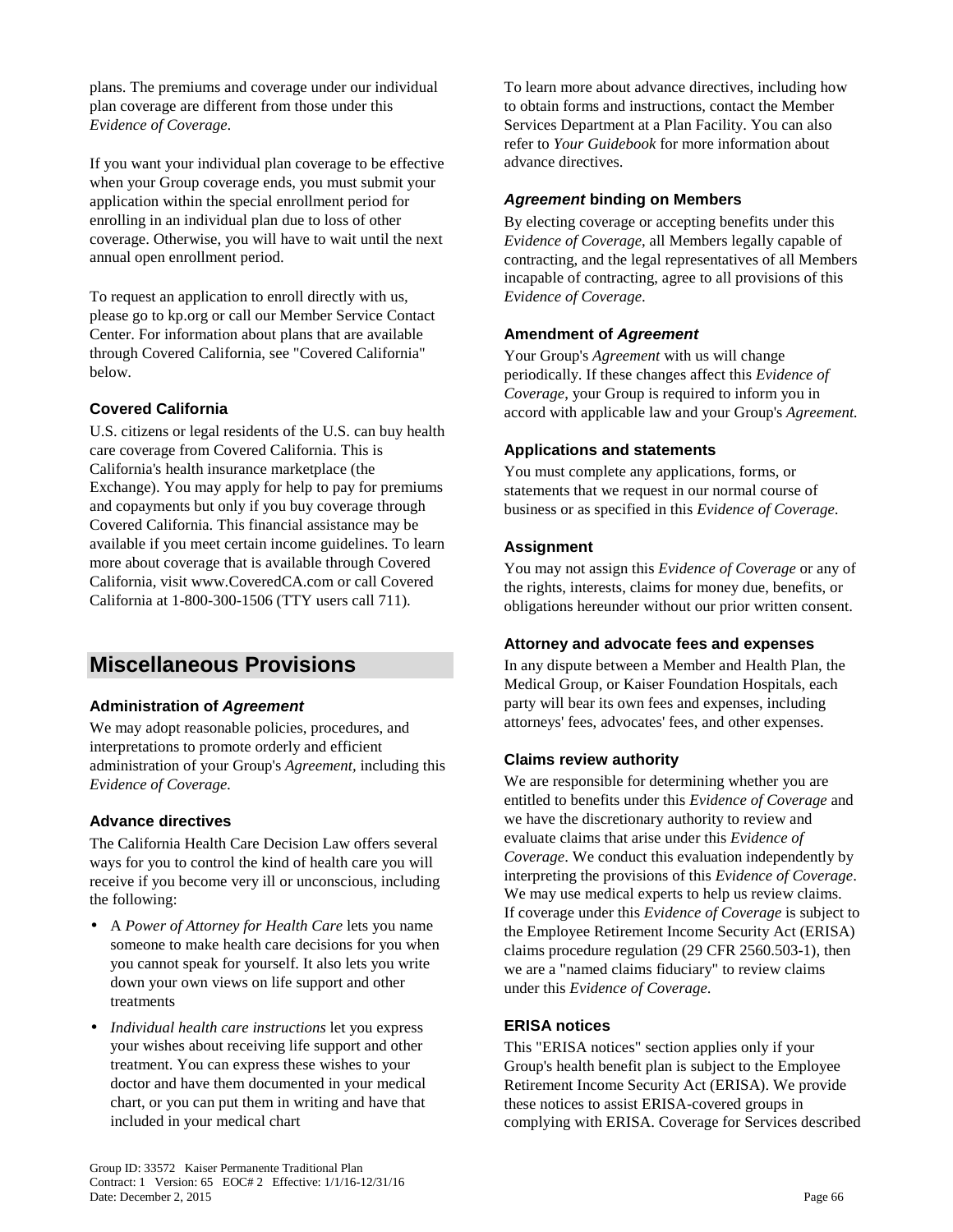in these notices is subject to all provisions of this *Evidence of Coverage*.

**Newborns' and Mother's Health Protection Act.** 

Group health plans and health insurance issuers generally may not, under Federal law, restrict benefits for any hospital length of stay in connection with childbirth for the mother or newborn child to less than 48 hours following a vaginal delivery, or less than 96 hours following a cesarean section. However, Federal law generally does not prohibit the mother's or newborn's attending provider, after consulting with the mother, from discharging the mother or her newborn earlier than 48 hours (or 96 hours as applicable). In any case, plans and issuers may not, under Federal law, require that a provider obtain authorization from the plan or the insurance issuer for prescribing a length of stay not in excess of 48 hours (or 96 hours).

**Women's Health and Cancer Rights Act.** If you have had or are going to have a mastectomy, you may be entitled to certain benefits under the Women's Health and Cancer Rights Act. For individuals receiving mastectomy-related benefits, coverage will be provided in a manner determined in consultation with the attending physician and the patient, for all stages of reconstruction of the breast on which the mastectomy was performed, surgery and reconstruction of the other breast to produce a symmetrical appearance, prostheses, and treatment of physical complications of the mastectomy, including lymphedemas. These benefits will be provided subject to the same Cost Share applicable to other medical and surgical benefits provided under this plan.

#### **Governing law**

Except as preempted by federal law, this *Evidence of Coverage* will be governed in accord with California law and any provision that is required to be in this *Evidence of Coverage* by state or federal law shall bind Members and Health Plan whether or not set forth in this *Evidence of Coverage*.

#### **Group and Members not our agents**

Neither your Group nor any Member is the agent or representative of Health Plan.

#### **No waiver**

Our failure to enforce any provision of this *Evidence of Coverage* will not constitute a waiver of that or any other provision, or impair our right thereafter to require your strict performance of any provision.

#### **Nondiscrimination**

We do not discriminate on the basis of age, race, ethnicity, color, national origin, cultural background, ancestry, language, religion, sex, gender identity, gender expression, sexual orientation, marital status, physical or mental disability, or genetic information.

#### **Notices**

Our notices to you will be sent to the most recent address we have for the Subscriber. The Subscriber is responsible for notifying us of any change in address. Subscribers who move should call our Member Service Contact Center as soon as possible to give us their new address. If a Member does not reside with the Subscriber, or needs to have confidential information sent to an address other than the Subscriber's address, he or she should contact our Member Service Contact Center to discuss alternate delivery options.

Note: When we tell your Group about changes to this *Evidence of Coverage* or provide your Group other information that affects you, your Group is required to notify the Subscriber within 30 days (or five days if we terminate your Group's *Agreement*) after receiving the information from us.

#### **Overpayment recovery**

We may recover any overpayment we make for Services from anyone who receives such an overpayment or from any person or organization obligated to pay for the Services.

#### **Privacy practices**

Kaiser Permanente will protect the privacy of your protected health information. We also require contracting providers to protect your protected health information. Your protected health information is individually-identifiable information (oral, written, or electronic) about your health, health care services you receive, or payment for your health care. You may generally see and receive copies of your protected health information, correct or update your protected health information, and ask us for an accounting of certain disclosures of your protected health information. You can request delivery of confidential communication to a location other than your usual address or by a means of delivery other than the usual means.

We may use or disclose your protected health information for treatment, health research,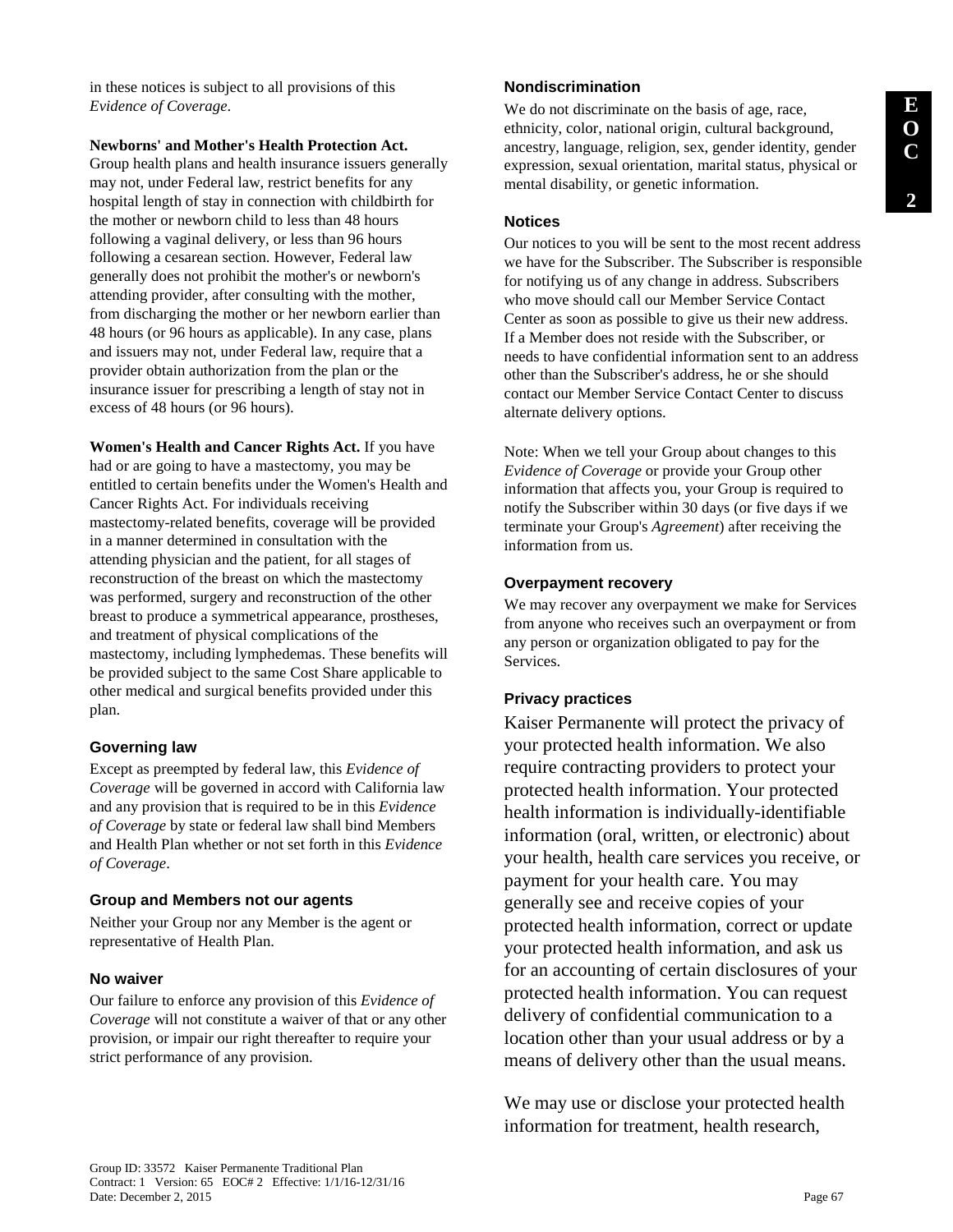payment, and health care operations purposes, such as measuring the quality of Services. We are sometimes required by law to give protected health information to others, such as government agencies or in judicial actions. In addition, protected health information is shared with your Group only with your authorization or as otherwise permitted by law. We will not use or disclose your protected health information for any other purpose without your (or your representative's) written authorization, except as described in our *Notice of Privacy Practices* (see below). Giving us authorization is at your discretion.

This is only a brief summary of some of our key privacy practices. OUR *NOTICE OF PRIVACY PRACTICES*, WHICH PROVIDES ADDITIONAL INFORMATION ABOUT OUR PRIVACY PRACTICES AND YOUR RIGHTS REGARDING YOUR PROTECTED HEALTH INFORMATION, IS AVAILABLE AND WILL BE FURNISHED TO YOU UPON REQUEST. To request a copy, please call our Member Service Contact Center. You can also find the notice at a Plan Facility or on our website at kp.org*.* 

#### **Public policy participation**

The Kaiser Foundation Health Plan, Inc., Board of Directors establishes public policy for Health Plan. A list of the Board of Directors is available on our website at **kp.org** or from our Member Service Contact Center. If you would like to provide input about Health Plan public policy for consideration by the Board, please send written comments to:

Kaiser Foundation Health Plan, Inc. Office of Board and Corporate Governance Services One Kaiser Plaza, 19th Floor Oakland, CA 94612

# **Helpful Information**

## **How to Obtain this Evidence of Coverage in Other Formats**

You can request a copy of this *Evidence of Coverage* in an alternate format (Braille, audio, electronic text file, or large print) by calling our Member Service Contact Center.

## **Your Guidebook to Kaiser Permanente Services (Your Guidebook)**

Please refer to *Your Guidebook* for helpful information about your coverage, such as:

- The location of Plan Facilities in your area and the types of covered Services that are available from each facility
- How to use our Services and make appointments
- Hours of operation
- Appointments and advice phone numbers

*Your Guidebook* provides other important information, such as preventive care guidelines and your Member rights and responsibilities. *Your Guidebook* is subject to change and is periodically updated. You can get a copy of *Your Guidebook* by visiting our website at **kp.org** or by calling our Member Service Contact Center.

## **Online Tools and Resources**

Here are some tools and resources available on our website at **kp.org**:

- A directory of Plan Facilities and Plan Physicians
- Tools you can use to email your doctor's office, view test results, refill prescriptions, and schedule routine appointments
- Health education resources
- Appointments and advice phone numbers

## **How to Reach Us**

#### **Appointments**

If you need to make an appointment, please call us or visit our website:

**Call** The appointment phone number at a Plan Facility (refer to *Your Guidebook* or the facility directory on our website at kp.org for phone numbers)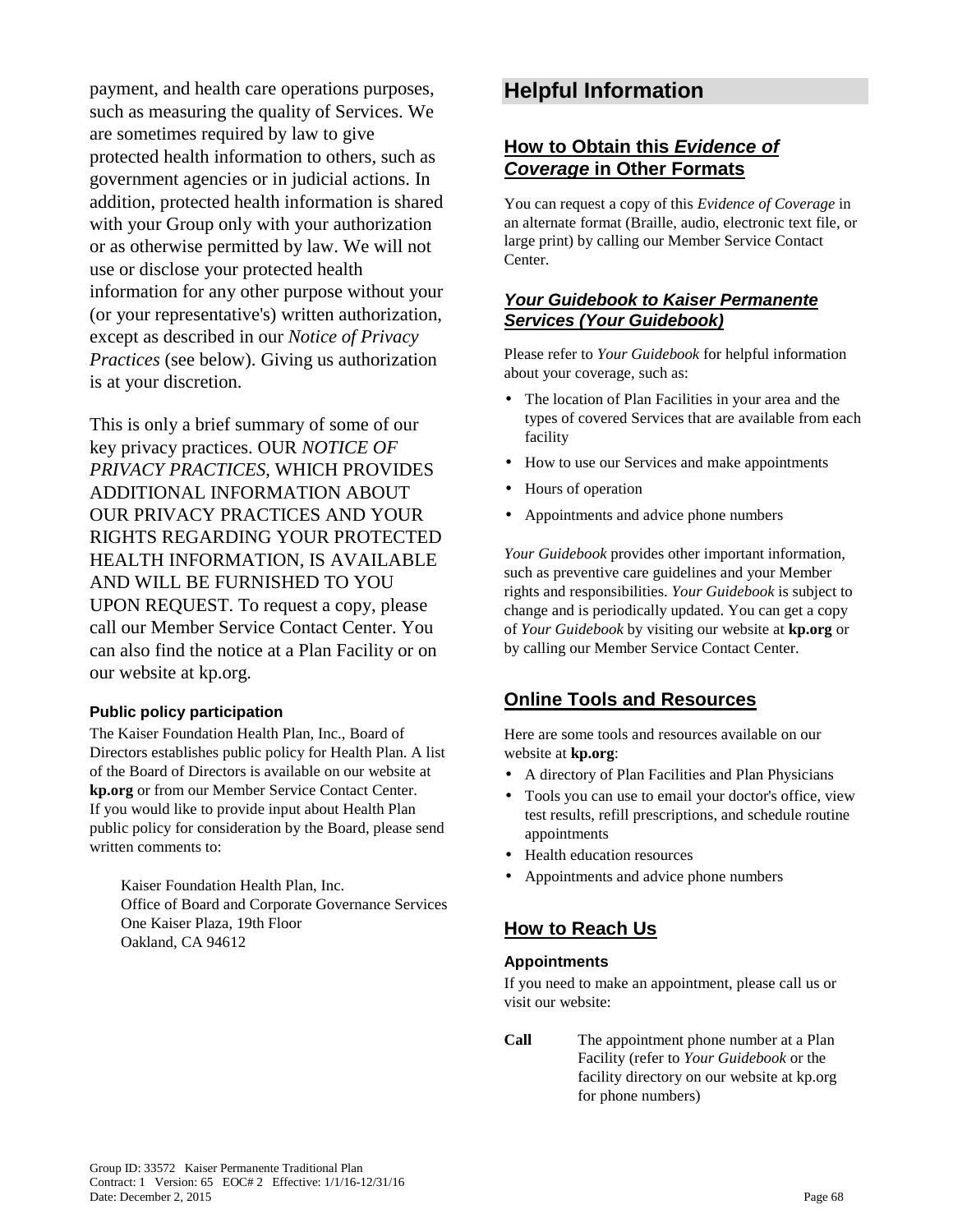**Website** kp.org for routine (non-urgent) appointments with your personal Plan Physician or another Primary Care Physician

# **Not sure what kind of care you need?**

If you need advice on whether to get medical care, or how and when to get care, we have licensed health care professionals available to assist you by phone 24 hours a day, 7 days a week:

**Call** The appointment or advice phone number at a Plan Facility (refer to *Your Guidebook* or the facility directory on our website at kp.org for phone numbers)

## **Member Services**

If you have questions or concerns about your coverage, how to obtain Services, or the facilities where you can receive care, you can reach us by calling, writing, or visiting our website:

#### **Call 1-800-464-4000**

**1-800-788-0616** (Spanish)

**1-800-757-7585** (Chinese dialects)

**711** (TTY for the deaf, hard of hearing, or speech impaired)

24 hours a day, seven days a week (except closed holidays, and closed after 5 p.m. the day after Thanksgiving, after 5 p.m. on Christmas Eve, and after 5 p.m. on New Year's Eve)

Interpreter services available during all business hours at no cost to you.

- **Write** Member Services Department at a Plan Facility (refer to *Your Guidebook* for addresses)
- **Website** kp.org

# **Authorization for Post-Stabilization Care**

To request prior authorization for Post-Stabilization Care as described under "Emergency Services" in the "Emergency Services and Urgent Care" section:

**Call 1-800-225-8883** or the notification telephone number on your Kaiser Permanente ID card

> **711** (TTY for the deaf, hard of hearing, or speech impaired)

24 hours a day, seven days a week

# **Help with claim forms for Emergency Services, Post-Stabilization Care, Out-of-Area Urgent Care, and emergency ambulance Services**

If you need a claim form to request payment or reimbursement for Services described in the "Emergency Services and Urgent Care" section or under "Ambulance Services" in the "Benefits and Your Cost Share" section, or if you need help completing the form, you can reach us by calling or by visiting our website.

## **Call 1-800-464-4000** or **1-800-390-3510**

**711** (TTY for the deaf, hard of hearing, or speech impaired)

24 hours a day, seven days a week (except closed holidays, and closed after 5 p.m. the day after Thanksgiving, after 5 p.m. on Christmas Eve, and after 5 p.m. on New Year's Eve)

**Website** kp.org

# **Submitting claims for Emergency Services, Post-Stabilization Care, Out-of-Area Urgent Care, and emergency ambulance Services**

If you need to submit a completed claim form for Services described in the "Emergency Services and Urgent Care" section or under "Ambulance Services" in the "Benefits and Your Cost Share" section, or if you need to submit other information that we request about your claim, send it to our Claims Department:

# **Telephone access (TTY)**

If you are hearing or speech impaired and use a text telephone device (TTY, also known as TDD) to communicate by phone, you can use the California Relay Service by calling 711.

# **Payment Responsibility**

This "Payment Responsibility" section briefly explains who is responsible for payments related to the health care coverage described in this *Evidence of Coverage.*  Payment responsibility is more fully described in other sections of the *Evidence of Coverage* as described below:

• Your Group is responsible for paying Premiums, except that you are responsible for paying Premiums if you have COBRA or Cal-COBRA (refer to "Premiums" in the "Premiums, Eligibility, and

**Write** Kaiser Foundation Health Plan, Inc. Claims Department P.O. Box 12923 Oakland, CA 94604-2923